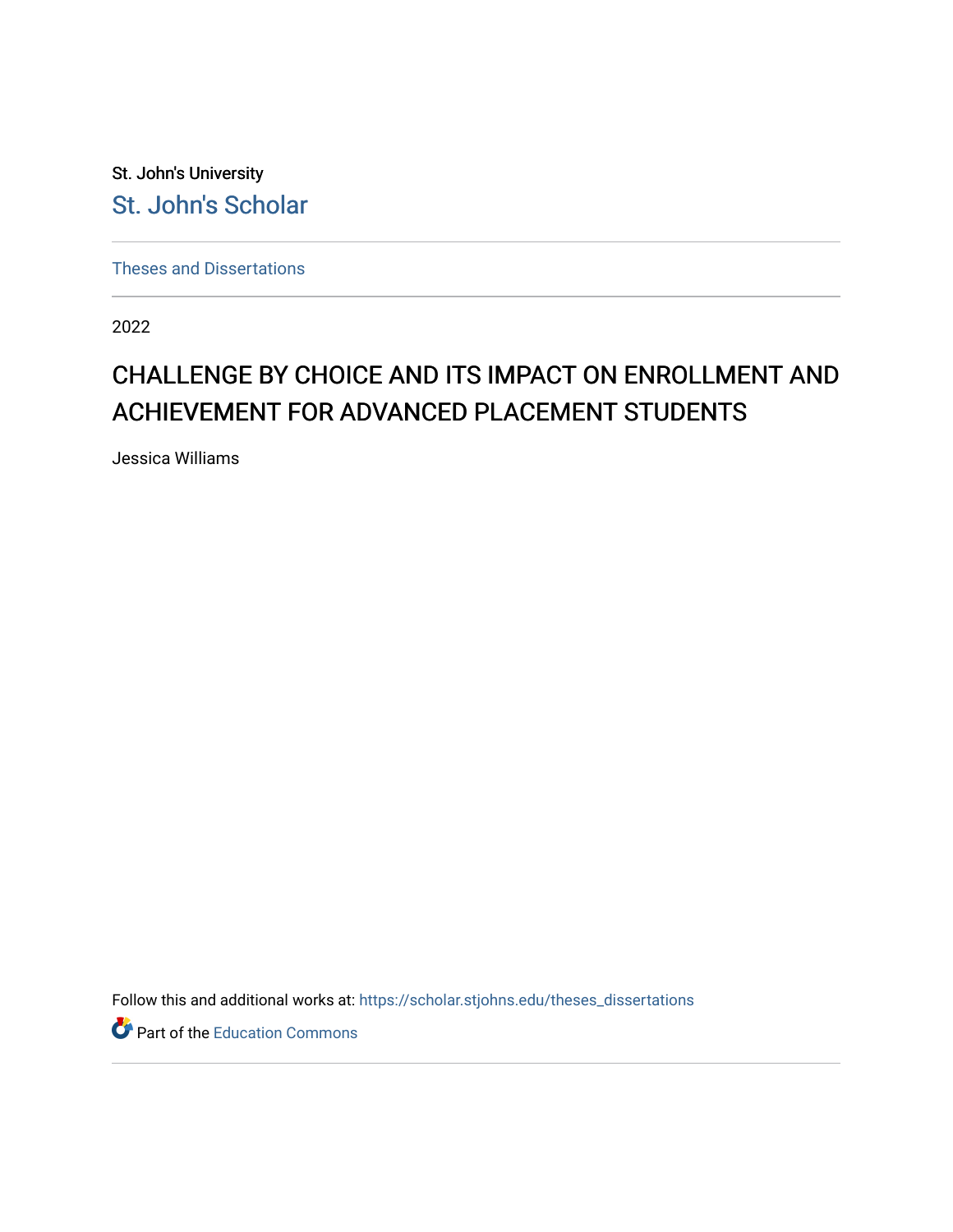## CHALLENGE BY CHOICE AND ITS IMPACT ON ENROLLMENT AND ACHIEVEMENT FOR ADVANCED PLACEMENT STUDENTS

A dissertation submitted in partial fulfillment of the requirements for the degree of

## DOCTOR OF EDUCATION

to the faculty of the

### DEPARTMENT OF ADMINISTRATIVE AND INSTRUCTIONAL LEADERSHIP

of

### THE SCHOOL OF EDUCATION

at

ST. JOHN'S UNIVERSITY

New York

by

\_\_\_\_\_\_\_\_\_\_\_\_\_\_\_\_\_\_\_\_\_\_\_\_\_\_\_\_\_\_\_ \_\_\_\_\_\_\_\_\_\_\_\_\_\_\_\_\_\_\_\_\_\_\_\_\_\_\_\_\_\_\_\_\_

Jessica Williams

Date Submitted 3/8/2022 Date Approved 5/17/2022

Jessica Williams Dr. Erin Fahle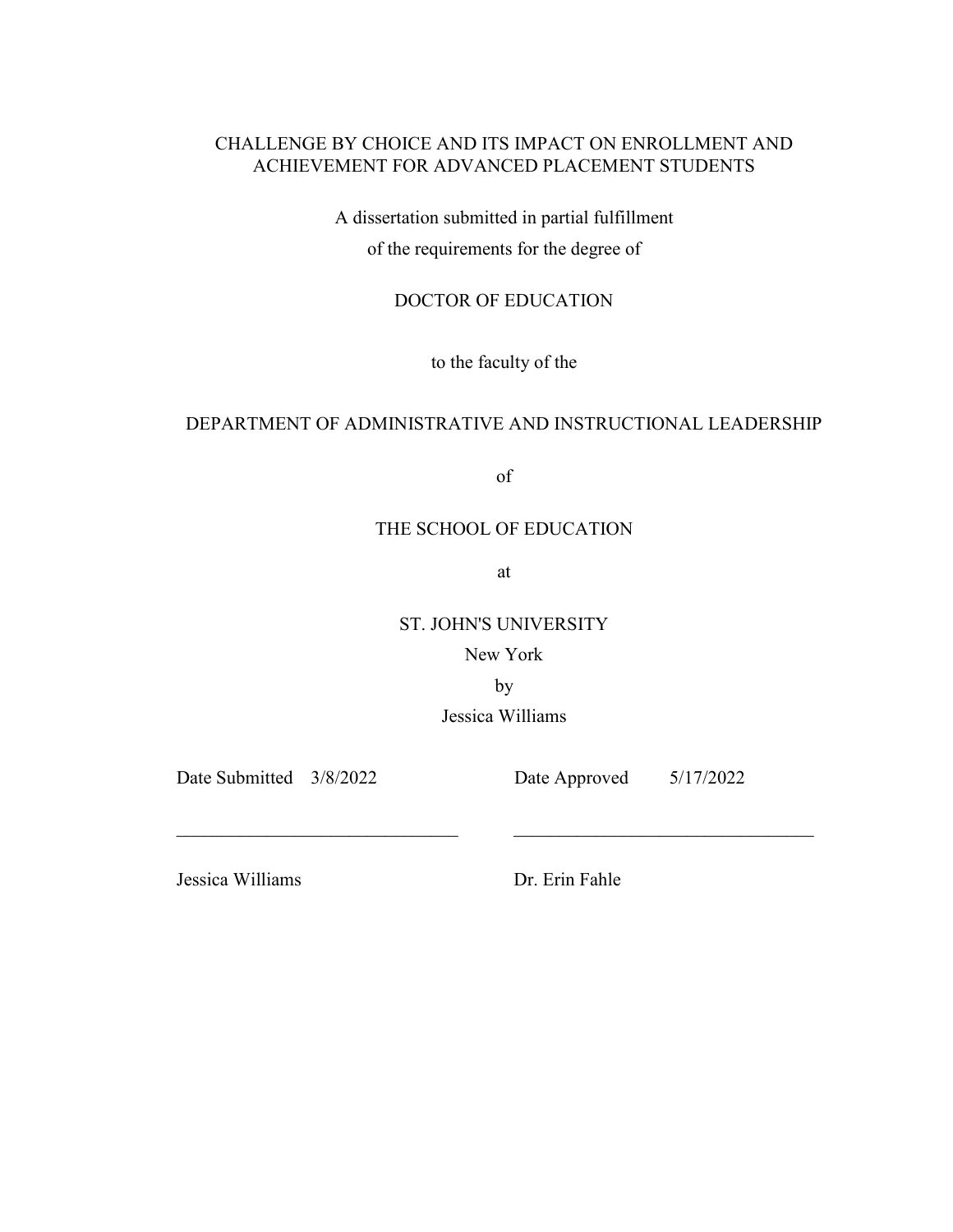**© Copyright by Jessica Williams 2022** 

**All Rights Reserved**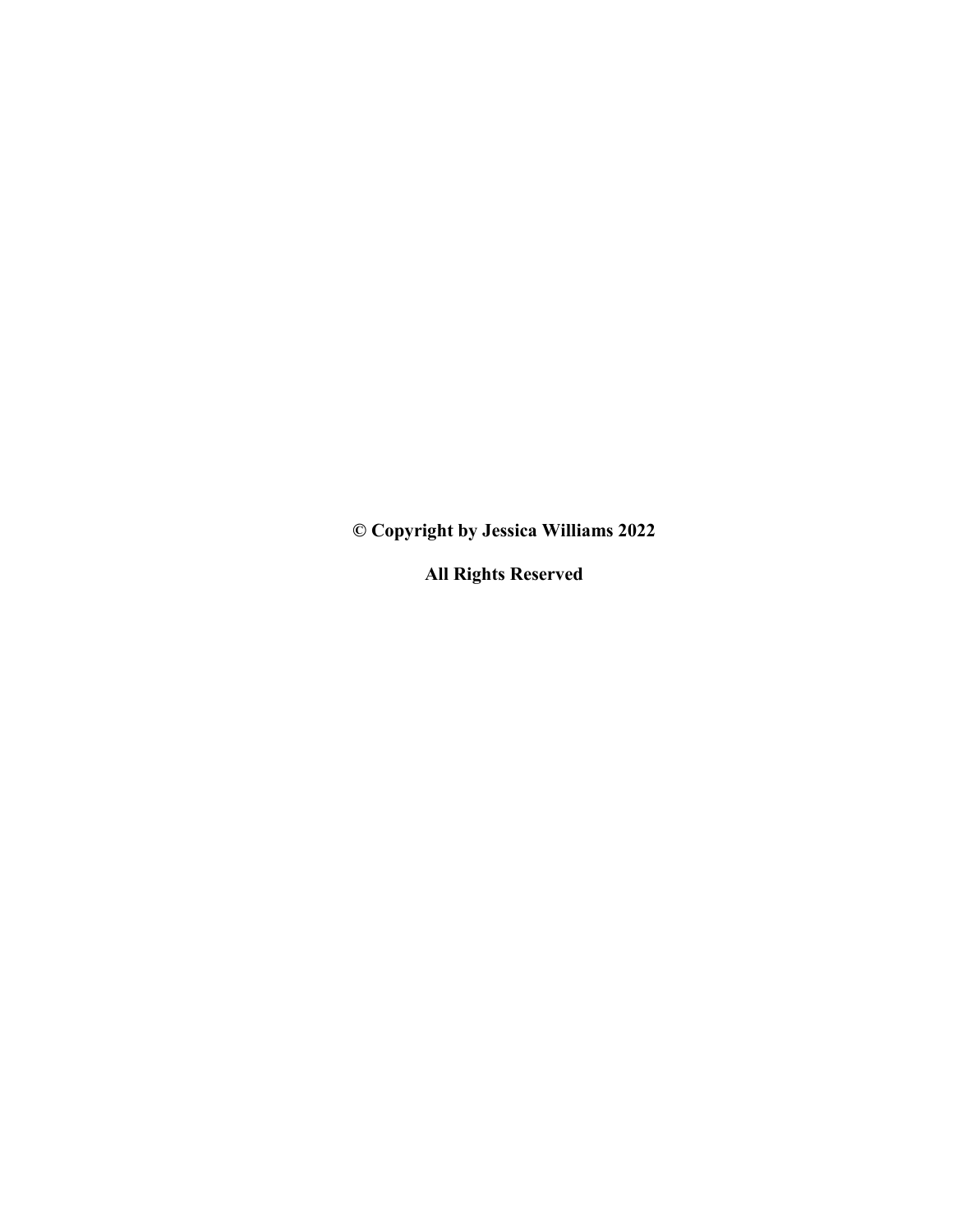#### **ABSTRACT**

### CHALLENGE BY CHOICE AND ITS IMPACT ON ENROLLMENT AND ACHIEVEMENT FOR ADVANCED PLACEMENT STUDENTS

Jessica Williams

 The purpose of this study was to determine the impact of a Challenge by Choice policy instituted in 2011 on AP course taking and performance in a suburban, New York high school. Before this policy, the school used a tracking system based on grade point averages and teacher recommendation in order for students to be eligible for an Advanced Placement class; after, students were allowed to enroll themselves without completing any predetermined requirements. This study used ANOVAs and time series analyses to analyze the differences in means of student enrollment and achievement in AP classes among students before, during, and after the policy implementation for all students, as well as for demographic subgroups. Overall, there was a significant increase in the percentage of students who enrolled in at least one AP course for the students who were exposed to the policy and also a significant increase in the average number of AP courses students took. However, when broken down by subgroup, Black and Hispanic students did not realize these benefits. For most classes, AP scores were not influenced by the policy even though enrollment increased. Therefore, the Challenge by Choice policy achieved the school's intended goal of increasing AP course taking and achievement, but also increased equity gaps among some groups. Researchers, school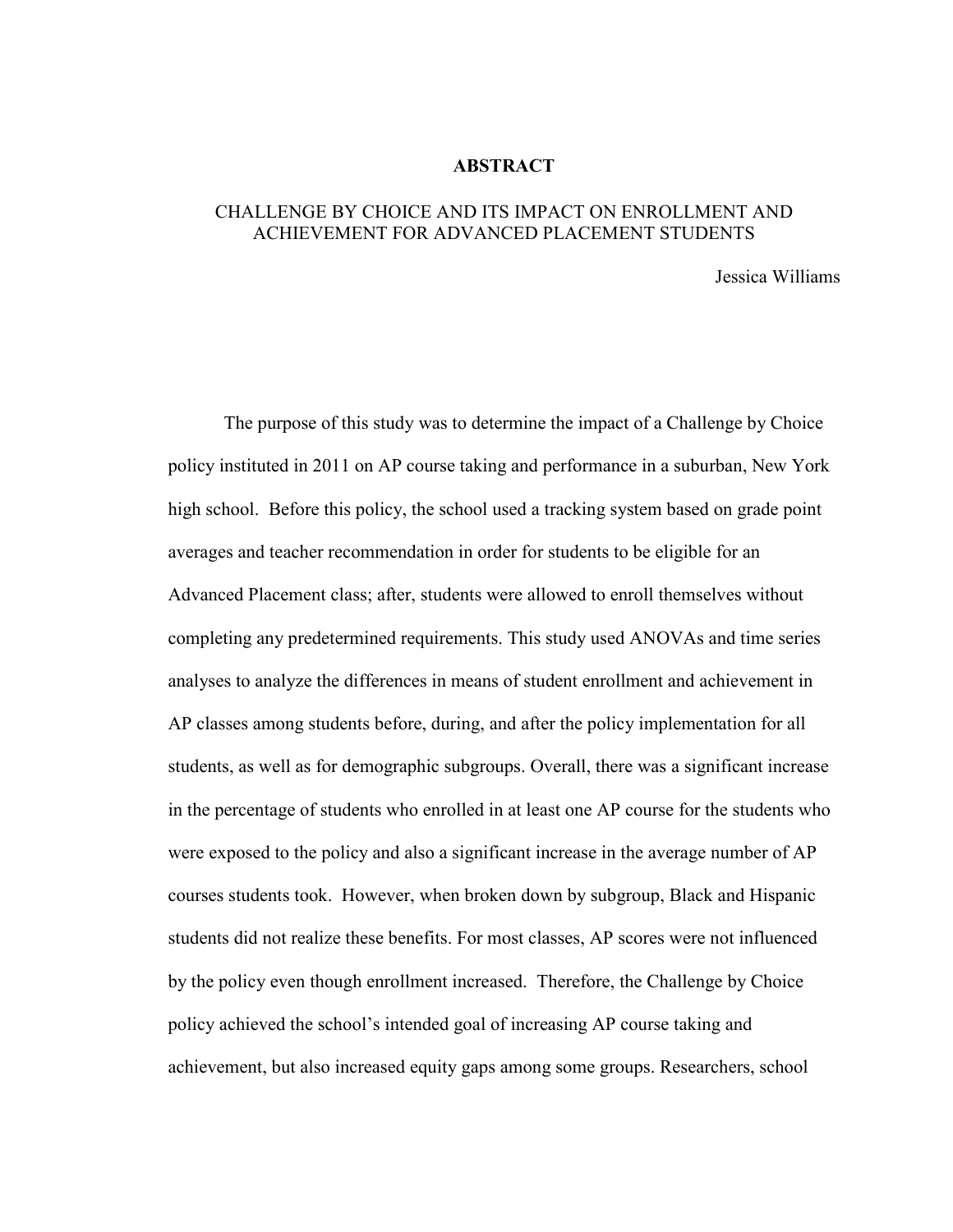administrators, and other school personnel may need to consider additional supports to ensure that this policy is effective for all students.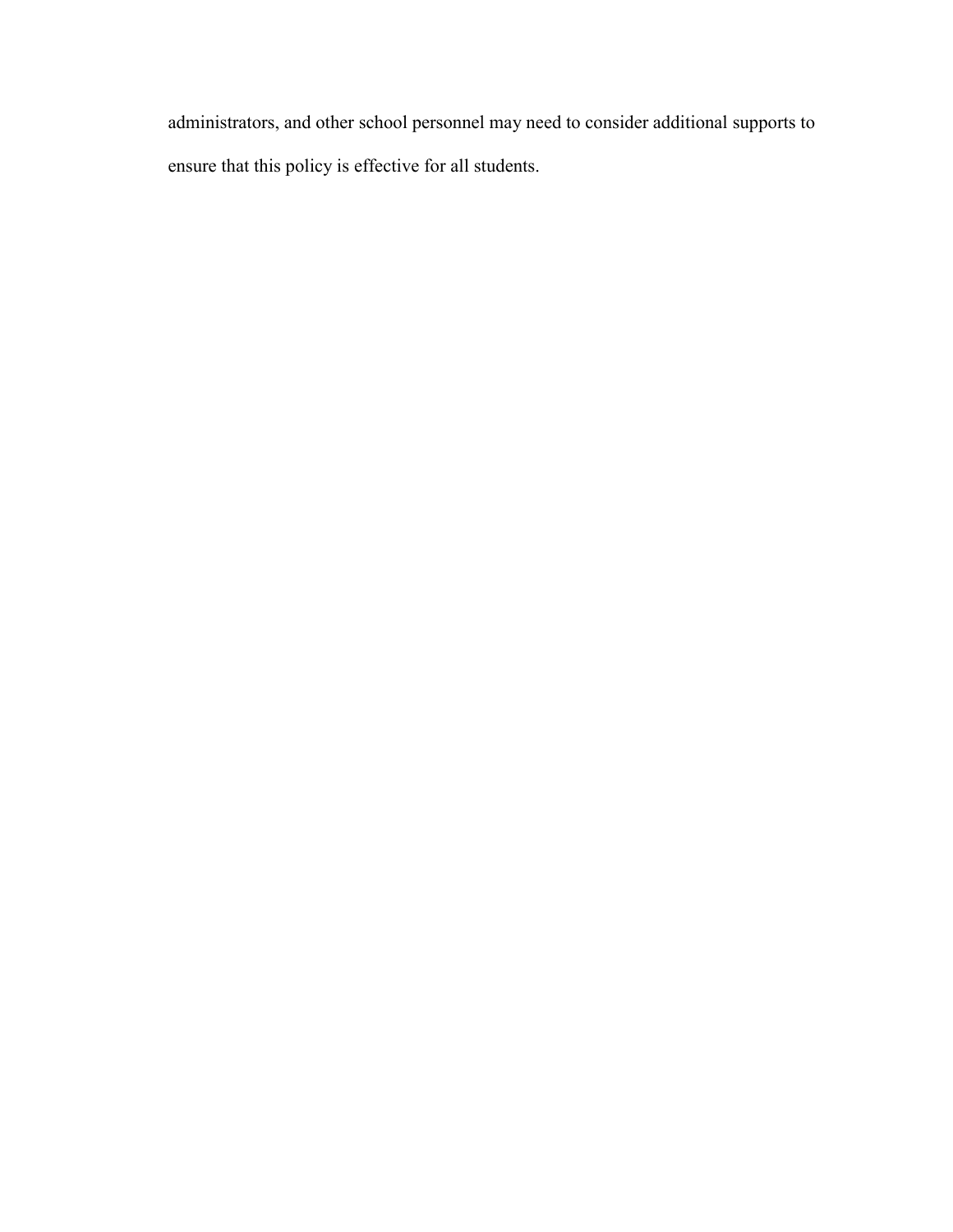# **TABLE OF CONTENTS**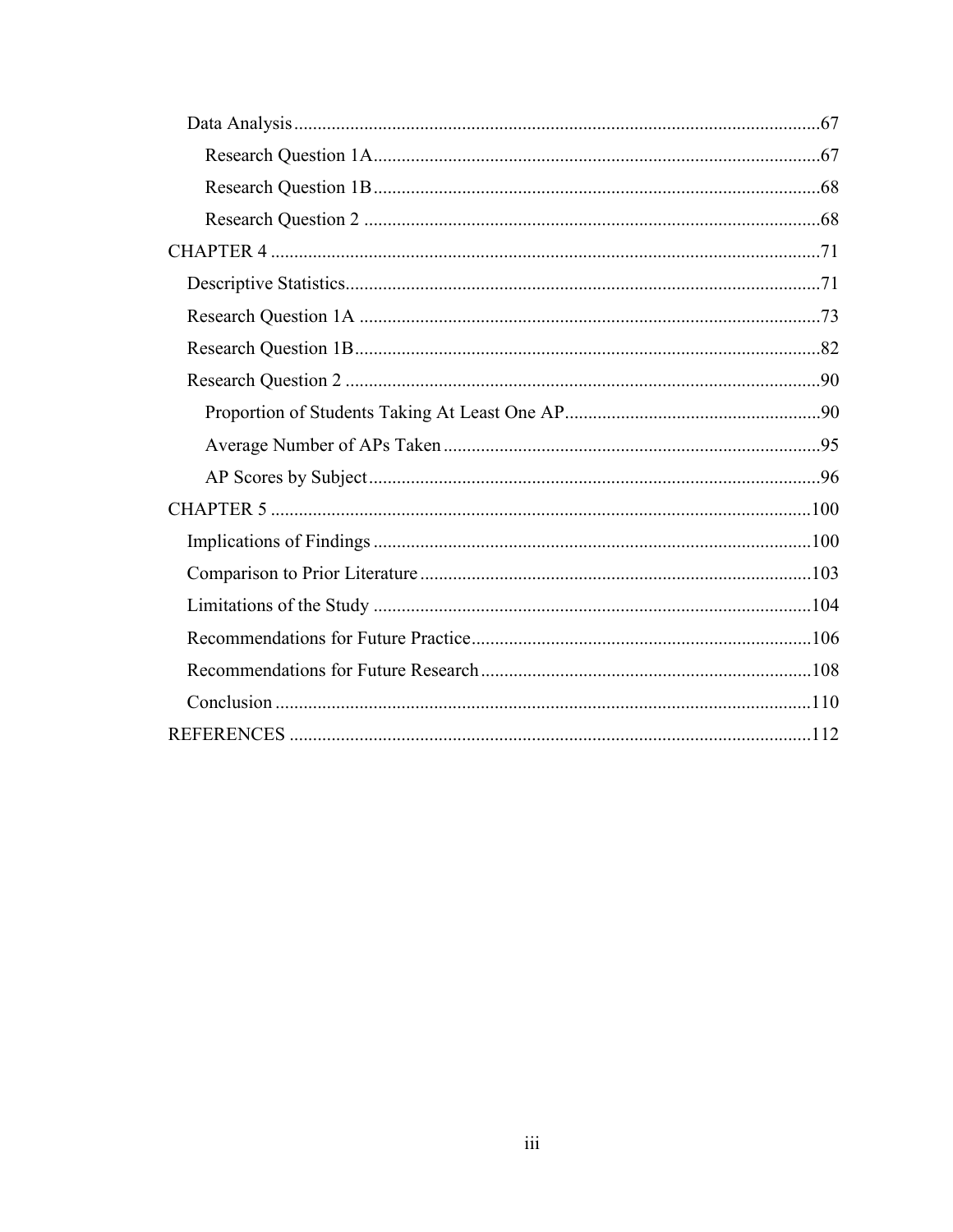# **LIST OF TABLES**

| Table 7. Summary of Multiple Regression Analysis for Variables Predicting Percent of  |  |
|---------------------------------------------------------------------------------------|--|
|                                                                                       |  |
| Table 8. Summary of Multiple Regession Analysis for Variables Predicting Number of AP |  |
|                                                                                       |  |
| Table 9. Summary of Multiple Regression Analysis for Variables Predicting AP Scores   |  |
|                                                                                       |  |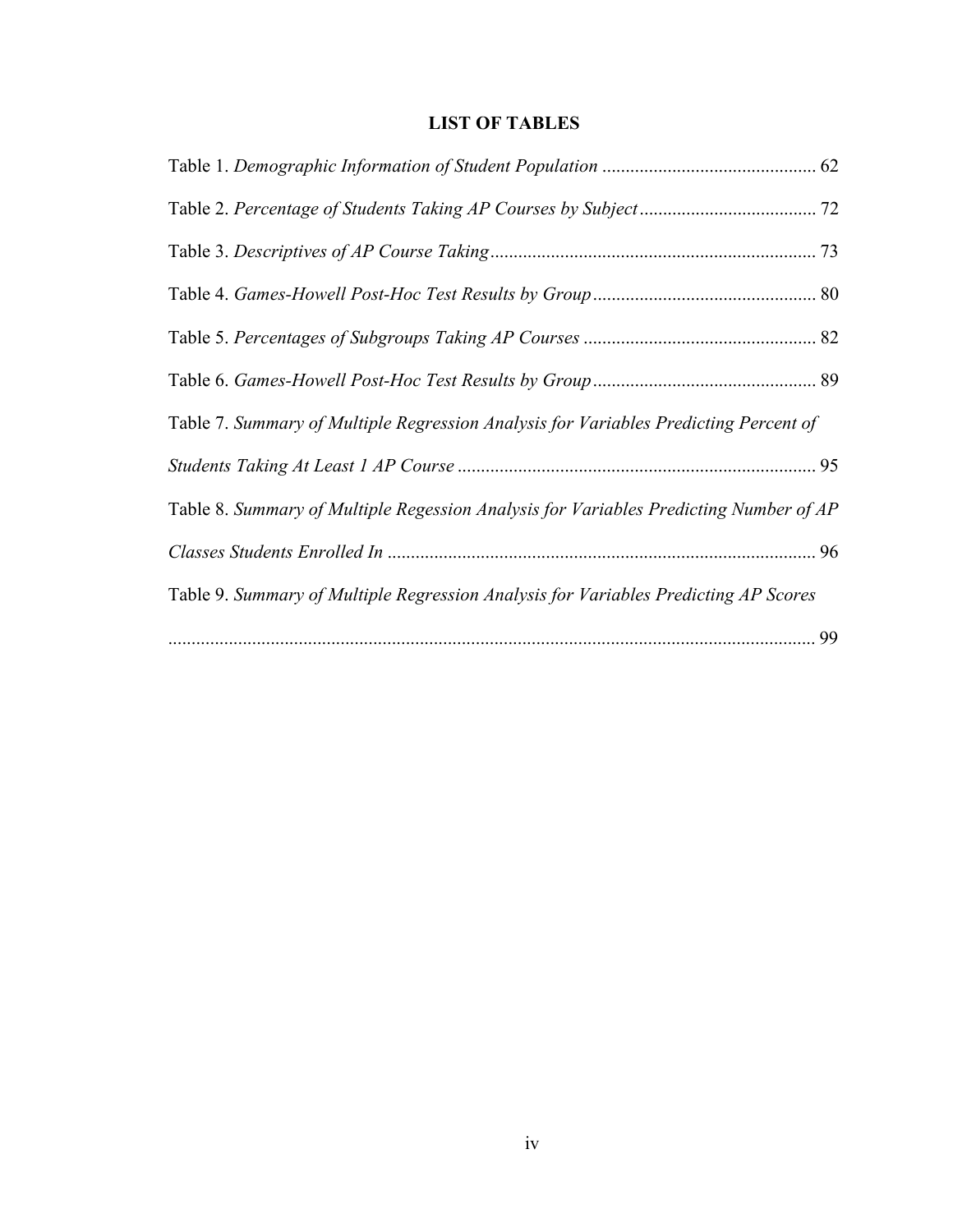# **LIST OF FIGURES**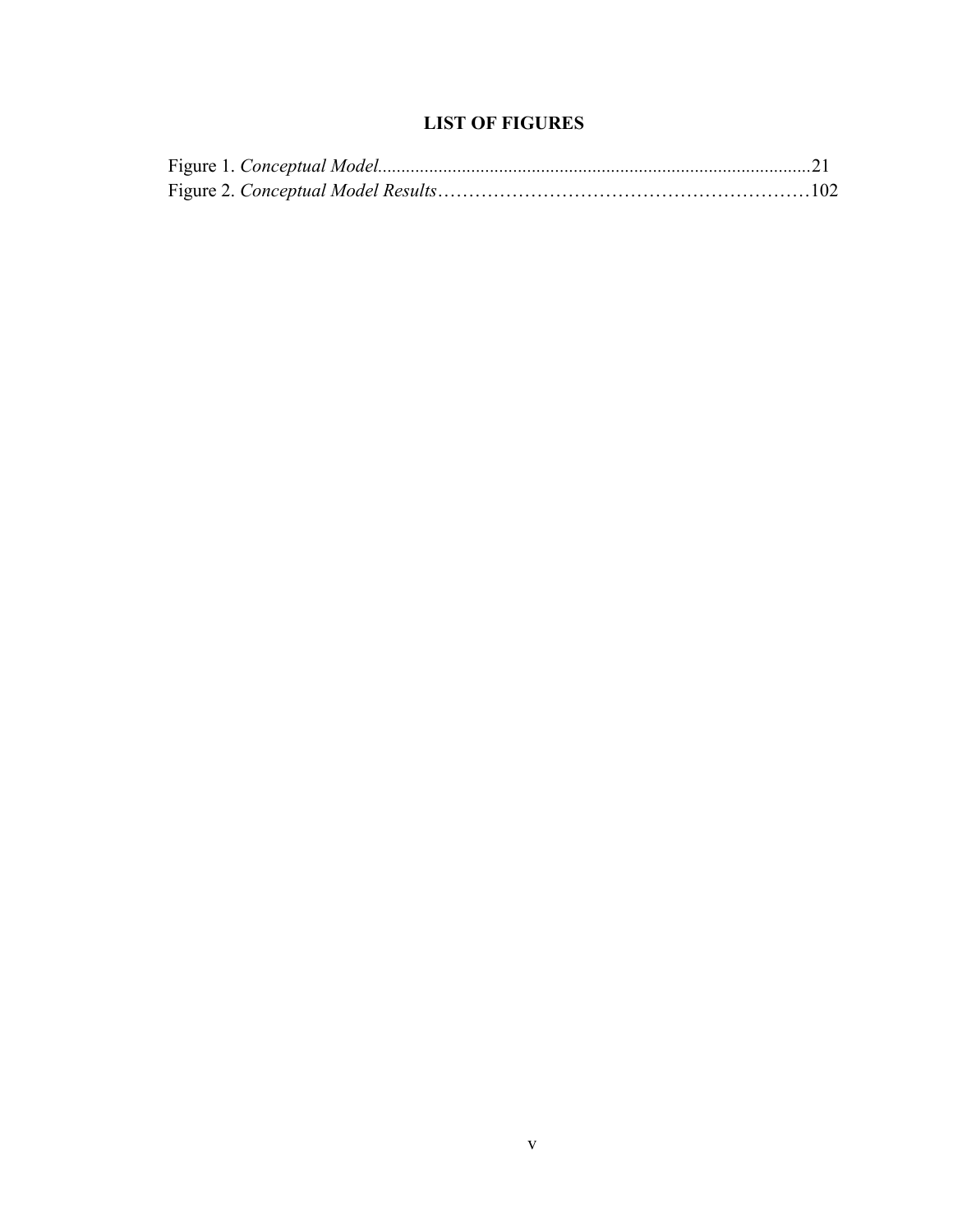#### **CHAPTER 1**

#### **Introduction**

While the 1950s marked significant gains toward educational equity with the Brown v. Board of Education decision to desegregate schools and the renewed focus on achievement disparities among racial subgroups, the creation of the Advanced Placement system (AP) changed the nature of equity in access to rigorous coursework. Motivated by the desire to challenge the most promising students with college-level curricula, the College Board created and implemented the AP Program nationally. The new AP curricula allowed the "top" students around the country to study college-level material and to earn college credit while still in high school, but also created new divisions along racial and economic lines both between and within schools in who was eligible to take on this challenge.

These divisions are evident in the stratification of access to and participation in AP programs by race, SES, and geography. In 2013, the Education Trust looked closely at AP and IB participation rates nationally and by school. The report found that most schools offered AP programs yet there were still some who did not, resulting in millions of students who did not have access to AP courses in their schools. Similarly, Theokas and Saaris (2013) found that 71 percent of all high schools serving 91 percent of all U.S. students had AP programs. In other words, 1 in 10 students attend a school without AP courses (Theokas & Saaris, 2013). The schools without AP programs tend to be small, high poverty, and rural schools. According to the College Board and Common Core Data from 2010, 74 percent of urban schools and 86 percent of suburban schools have an AP program compared to 59 percent of rural schools. Also, 44 percent of small schools offer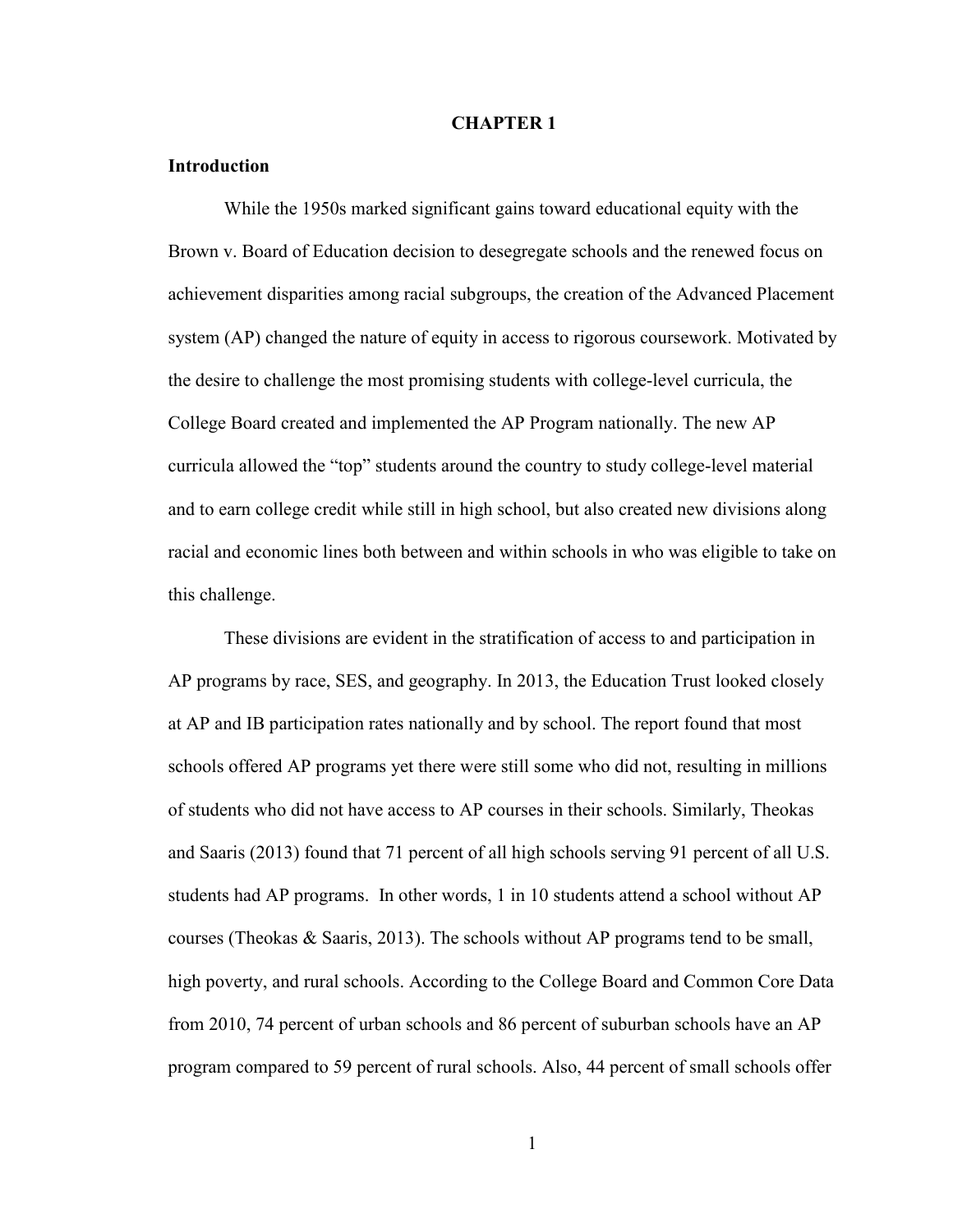a program compared to 99 percent of large schools (Theokas & Saaris, 2013). Breaking access rates out by students' race/ethnicity and economic status: Asian students (97 percent) were slightly more likely than the average student to have access to AP courses in their high school while American Indian students had the least access (76 percent). Students eligible for free and reduced lunch (91 percent) and middle- and high-income students (93 percent) were similarly likely to attend schools with AP programs and the same was true for Hispanic (93 percent), Black (89 percent), and White (91 percent) students. However, not all schools offer the same amount of AP courses and the racial gaps in access are starker taking this into account. Low-income students are almost half as likely as other students to attend a school with a full course load of Advanced Placement classes. Native American and Black students are also far more likely to have limited course access. Therefore, while many low-income and students of color attend schools that have AP courses, they do not have access to as many AP courses in their schools when compared to the White and Asian students from a higher socioeconomic status (Theokas & Saaris, 2013).

There have been some pushes to reduce these inequities. In 1999, there were two college lawsuits concerning AP classes which argued that minority and low-income students were denied equal consideration in the college admission process because some high schools did not offer AP courses and, in some cases, students could not afford to take the exams. Therefore, the U.S. Department of Education provided \$3 million in grants in 1998 to pay for exam funds for economically disadvantaged students taking AP classes (Curry, MacDonald, & Morgan, 1999) and increased this amount to \$15 million in the year 2000 ("Promotion of Advanced Placement," 2000). The lawsuits also led to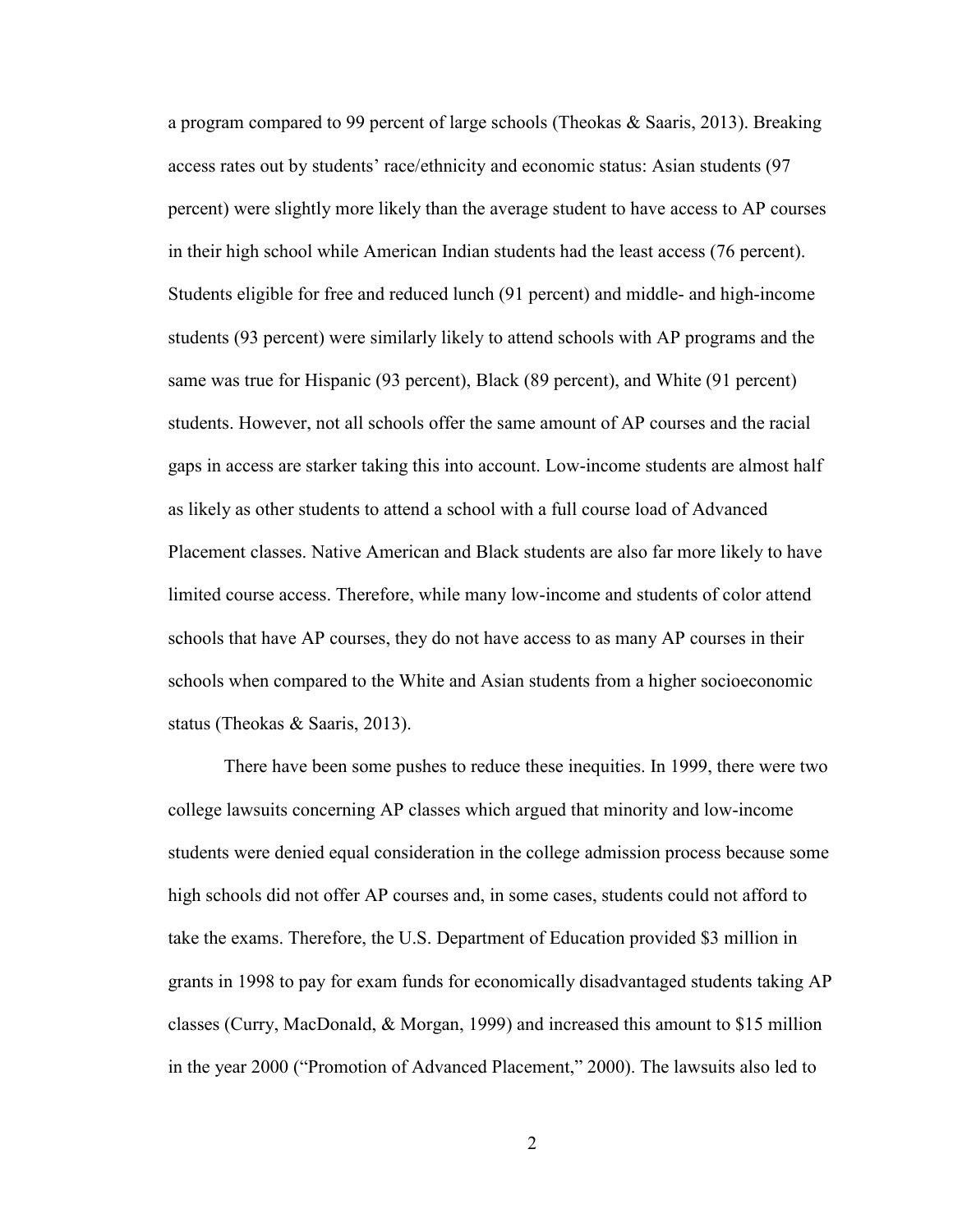the California legislature appropriating \$30 million to allow access to AP courses online and provide finances to disadvantaged schools to expand their AP programs (Burdman, 2000). Some other states require public high schools to offer a certain number of AP courses or pay for the exams for students (Hebel, 1999). In New York, the Rewarding Achievement (REACH) program was created in 2007 to improve college readiness and completion rates among low-income students in New York City. Students received cash rewards ranging from \$500 to \$1,000 for scoring a three or higher on any AP exam. Also, money referred to as REACH bonus grants were provided to schools based on students' performance on AP exams. Through federal funding, New York was able to subsidize \$1,605, 920 in exam fees for low-income students (McBride Davis, Slate, Moore, & Barnes, 2015),

However, it must be noted that simply expanding the number of schools that offer AP courses or providing supplemental funding does not ensure that students in those schools will have access to or enroll in those courses. Participation in Advanced Placement classes still primarily requires teacher referral (58.8%), participation in prerequisite courses (53.3%), and earning adequate course grades (49%) or National Exam scores (7%) according to College Board 2008 data (College Board, 2008, p. 19). In other words, in many schools, teachers and counselors serve as gatekeepers to higher level classes.

While this referral system may not be inherently bad, biases and unfair restrictions could limit some students' enrollment in the AP program. Low-income students enroll in AP classes at a rate less than a third of their middle- and high-income peers when they attend schools that offer AP programs (Theokas & Saaris, 2013). If low-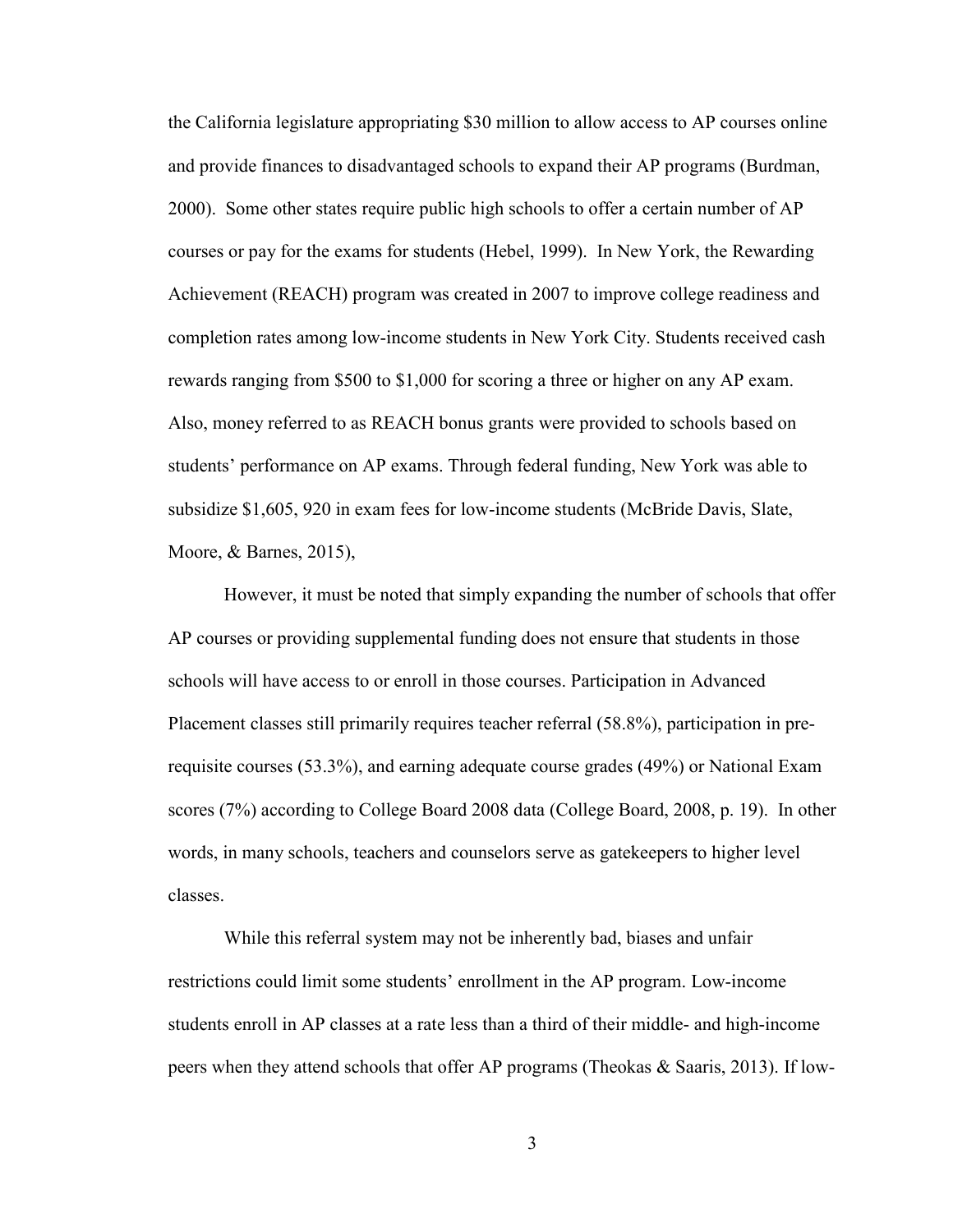income students participated in AP at the same rate as other students, more than half a million more students would be in those courses. Similarly, the enrollment rates for minority students in AP classes, excluding foreign languages, are low (Whiting  $\&$  Ford, 2009). Black and American Indian students participated in APs at about half the rate of the national average (Theokas & Saaris, 2013). For example, African Americans made up 9.2% of exam takers but they were also 14.5% of the nationwide graduating class in 2014 (College Board, 2014). They were underrepresented in every AP subject (Kolluri, 2018). If there was equal enrollment, more than 79,000 black students, 37,000 Hispanic students, and nearly 6,000 American Indian students would benefit from access to higher level course works (Theokas & Saaris, 2013).

New York State faces the same equity gaps as the nation in terms of Advanced Placement. In 2018-19, the Education Trust-New York found glaring disparities in both access and enrollment for minorities and low-income students in AP/IB programs. In New York, 85% of schools offer AP/IB courses. However, high-needs school districts are less likely to offer AP/IB programs than low-and average- need districts. Low-need districts offer on average sixteen AP/IB courses whereas rural, high-need districts offer on average four AP/IB courses. Moreover, 98% of low-need and 90% of average-need schools offer AP/IB programs whereas 62% of rural, high-needs schools and 76% of urban, suburban high-needs school offer AP/IB courses. More Black and Low-income students are enrolled in schools without AP/IB programs than any other subgroup (not low-income, American Indian, Asian, multiracial, Latinx, White) ("Course Access: A Statewide Challenge," n.d.).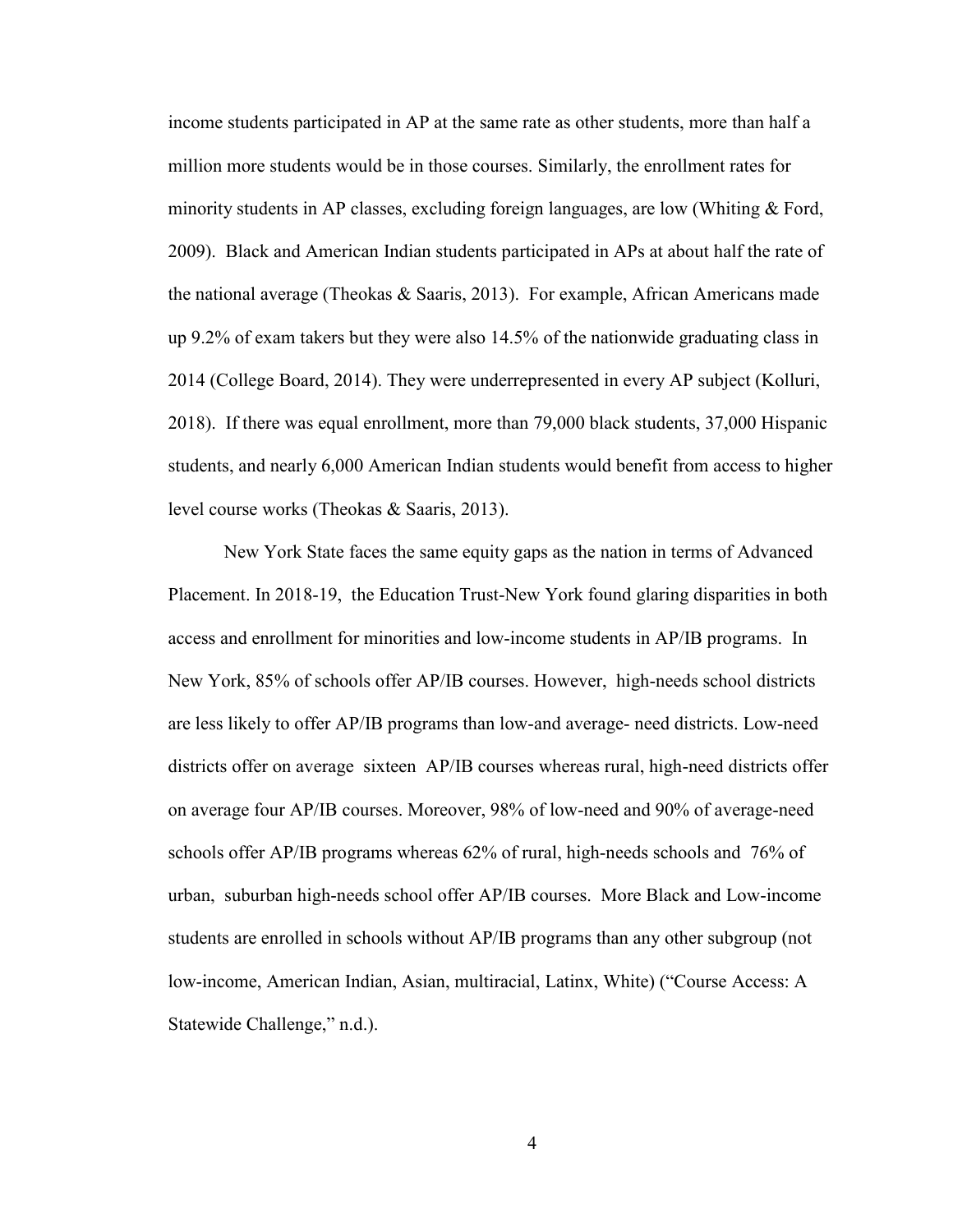In schools with AP/IB programs in New York, minority groups are also underrepresented in terms of enrollment in these courses. Statewide, 41% percent of Black and Latinx students go to schools that offer AP/IB courses but only 28% are enrolled. Similarly, 52% of low-income students statewide have access to AP/IB courses but only 36% are enrolled. New York State enrolls students in AP/IB who are not lowincome at two times the rate of their low-income peers and enrolls White students at 1.7 times the rate of their Black and Latinx peers. If representation were fair, 198,000 additional students who are low-income and 173,000 additional students who are Black and Latinx should be enrolled statewide ("Course Access: A Statewide Challenge," n.d.).

Teachers, administrators, and other stakeholders must use school policies to address the opportunity gaps plaguing our school systems, especially as the need for a college education increases. A College Board report (2008) urged policy makers in schools to become more proactive and aggressive when addressing AP underrepresentation of certain minority groups within schools (Whiting  $\&$  Ford, 2009). There are many different types of policies within schools that can address both between and within school opportunity gaps. For example, states must continue to create policy that ensures access to AP programs in places that have "limited resources, geographic segregation, or a lack of will" that limits students' access to the higher-level AP courses (Theokas & Saaris, 2013, p. 9). They should also provide grant programs that give funding for AP/IB programs that focus on equity and equitable participation/enrollment in addition to expanding the number of AP/IB programs. These policy decisions help to increase the number of students who participate in AP and IB programs (Theokas & Saaris, 2013). However, the within school participation gaps must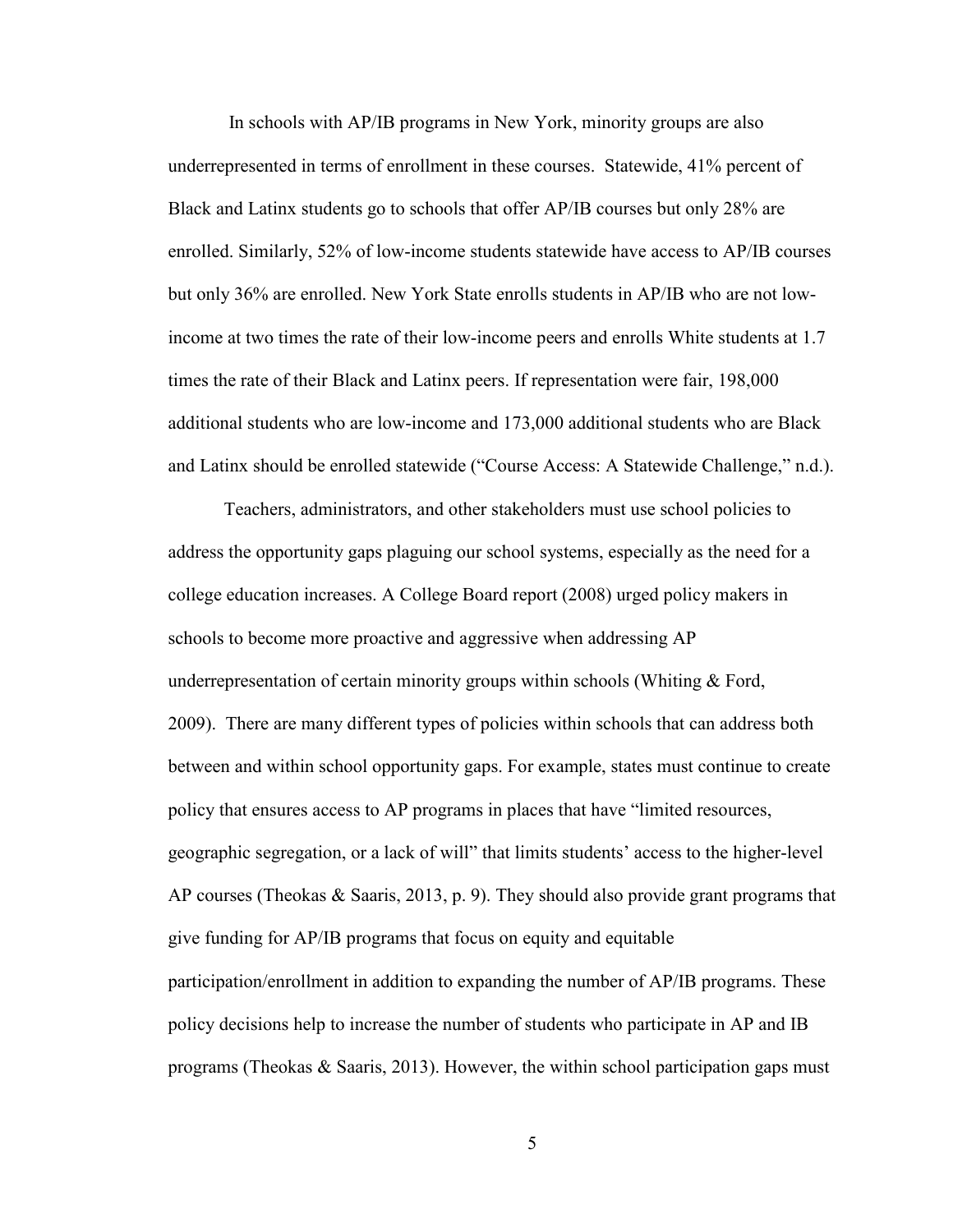be addressed also. Policymakers must require high schools to offer a minimum number of AP or IB courses and provide support so these programs can be successful.

#### **Purpose and Study Design**

The purpose of this study was to understand the impact of an open enrollment program for Advanced Placement classes, called "Challenge by Choice," on students' enrollment in Advanced Placement courses and achievement on Advanced Placement exams. Specifically, this study examined how particular subgroups within a New York high school were affected by Challenge by Choice. Before Challenge by Choice was implemented, the school employed a tracking policy in which students could only enroll in Advanced Placement classes if they acquired teacher recommendation based on ability, motivation, and interest and a certain grade point average. For students in question or on the borderline, a committee met to discuss the appropriate scheduling for that student. After the policy, students were able to select and enroll in any AP course of their choosing.

I studied the impact of this policy change using ANOVAs and an interrupted time series analysis using secondary AP course taking data from before the Challenge by Choice Policy started and for eight years after the policy was implemented. The primary analysis examined the impact of the policy on the whole student body taking AP classes. However, I also examined certain demographic groups (White, Black, Latinx, Asian, female, male, ELL, non-ELL, students with IEPs, and students without IEPs) during these years to see how the change in policy impacted different groups of students in terms of enrollment and achievement in AP classes.

#### **Theoretical Framework**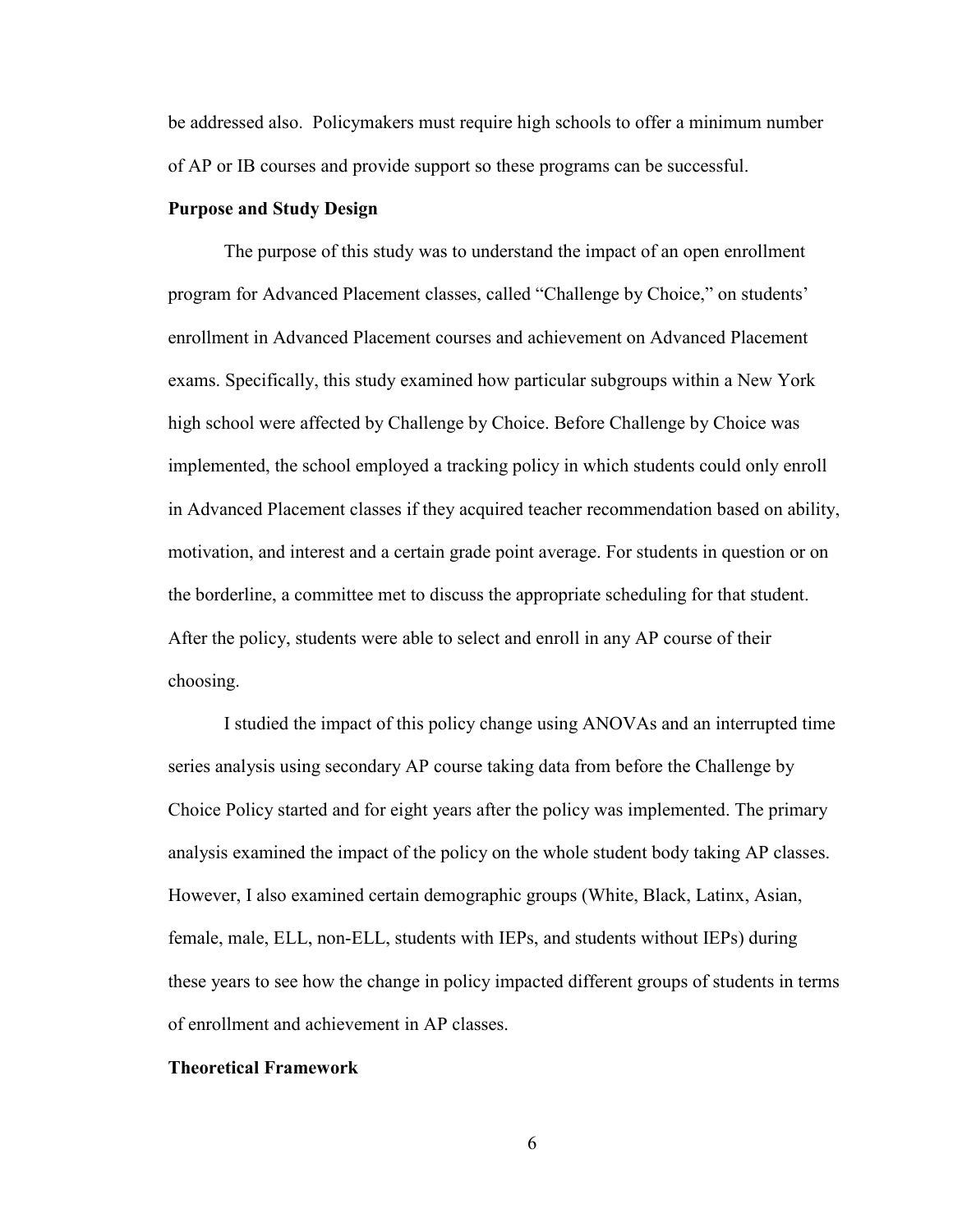This study draws on the theoretical frameworks of Marxism and Social Reconstructionism.

According to Bowles and Gintis (1976), The organization of schools function to reproduce inequalities that exist in society. For example, hierarchies of classes in society, similar to regular and AP with prerequisites in schools, function to advance some students and not others. The students who benefit are typically those who have had more opportunities outside of school, such that schools expand existing opportunity gaps. Inequalities in society are also reproduced that those in control resist breaking down (Bowles & Gintis, 1976).

However, Counts (1932) and Dewey (1897) suggest that schools do not have to reinforce societal inequalities and can function to break them down. Counts suggests that school reforms focusing on equity, community, cooperation, and democracy, could help counter societal inequalities between students form different economic backgrounds. Dewey further posited that schools should be the foundation of social change by restructuring society and giving opportunities to all to revitalize democracy. Schools must improve the lives of students through freedom and creativity. Dewey believed that reforms from enactments of law or threats of penalties are ineffective and that the only effective method toward social progress or reform stems from education. Thus, what one wise parent wants for his/her own child should be the same as what the whole community wants for all the children; if this is not the case, it threatens democracy. In schools, individualism and socialism agree. Only through the full growth of all individuals who make up the school can society as a whole advance. Historically, the literate and privileged had the power of possession of knowledge but knowledge now moves through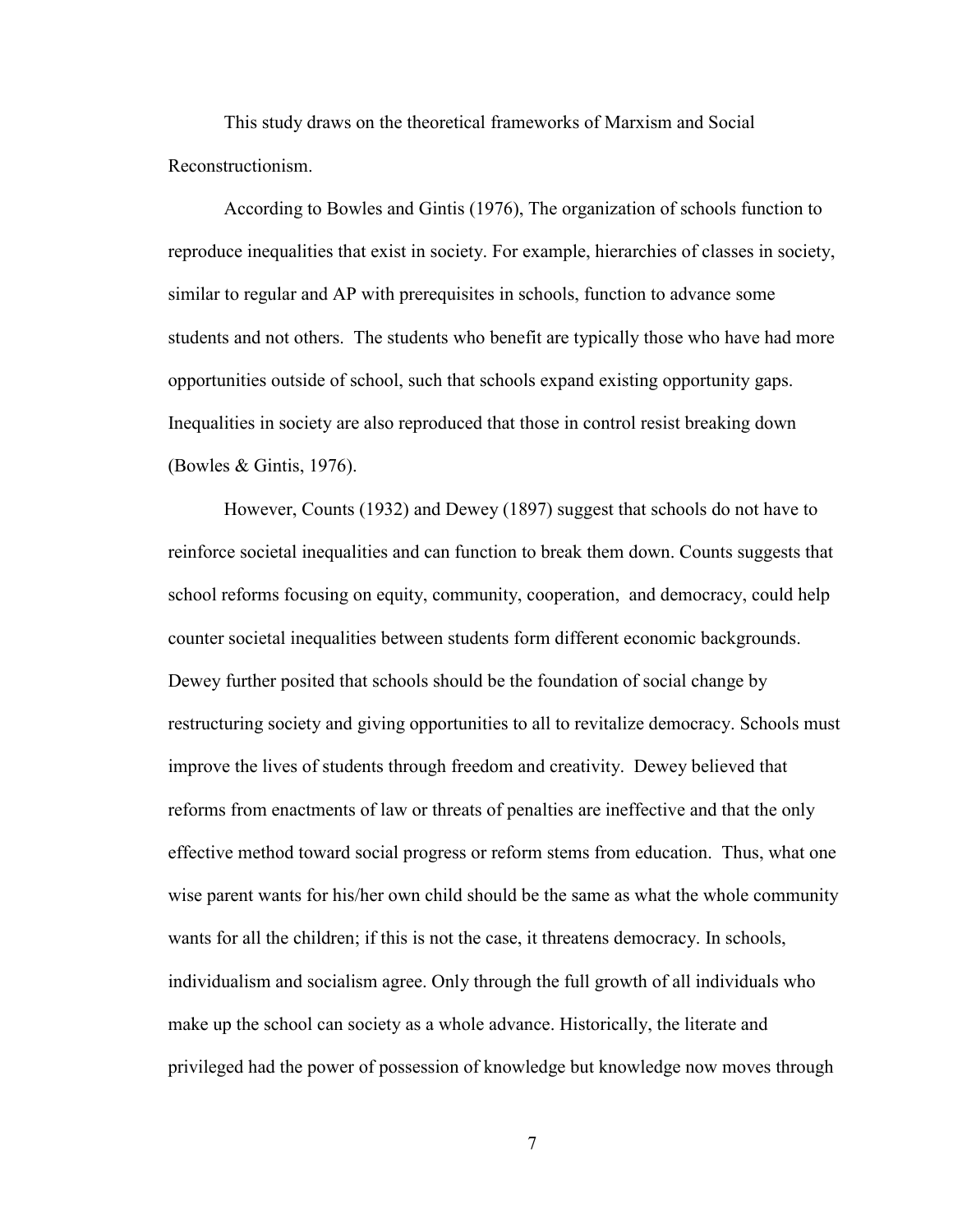society in all ways. As such, schools must connect the curriculum to all children and become places that value authentic learning, the interests of students, the importance of communication, inquiry, and self-expression (Dewey, 1899). Through the lens of social reconstructionism, tracking again reproduces the social hierarchy, segregates students, and stifles opportunities to learn. However, opening access and increasing enrollment in challenging classes dismantles the separation and gives opportunities to all students.

#### **Conceptual Framework**

There are many arguments for and against a (de-)tracking policy and how it may impact the students. Conceptually, these types of policy decisions can be viewed through Utilitarian and Theory of Justice perspectives. From a utilitarian angle, the value of tracking would be determined by the summing of the benefits of the policy over all students and if the benefits outweigh the costs (net positive), the policy is deemed good. However, this perspective takes no note of the equitability of the policy benefits among subgroups. John Rawls (1971) proposed the Theory of Justice contesting this type of utilitarian consequentialist view. According to Rawls (1971), those who benefit the least from the decision should be given more focus than those who benefit the most. Therefore, from a justice or equity perspective, the relative achievement of students in various demographic groups must be given precedent when comparing a tracked environment to a Challenge by Choice program. We must not consider only the net benefit, but the distribution of those benefits or costs among groups. In this study, I evaluated the implementation Challenge by Choice through a justice lens, identifying not only net benefits but also impacts on individual subgroups to understand its implications for equity.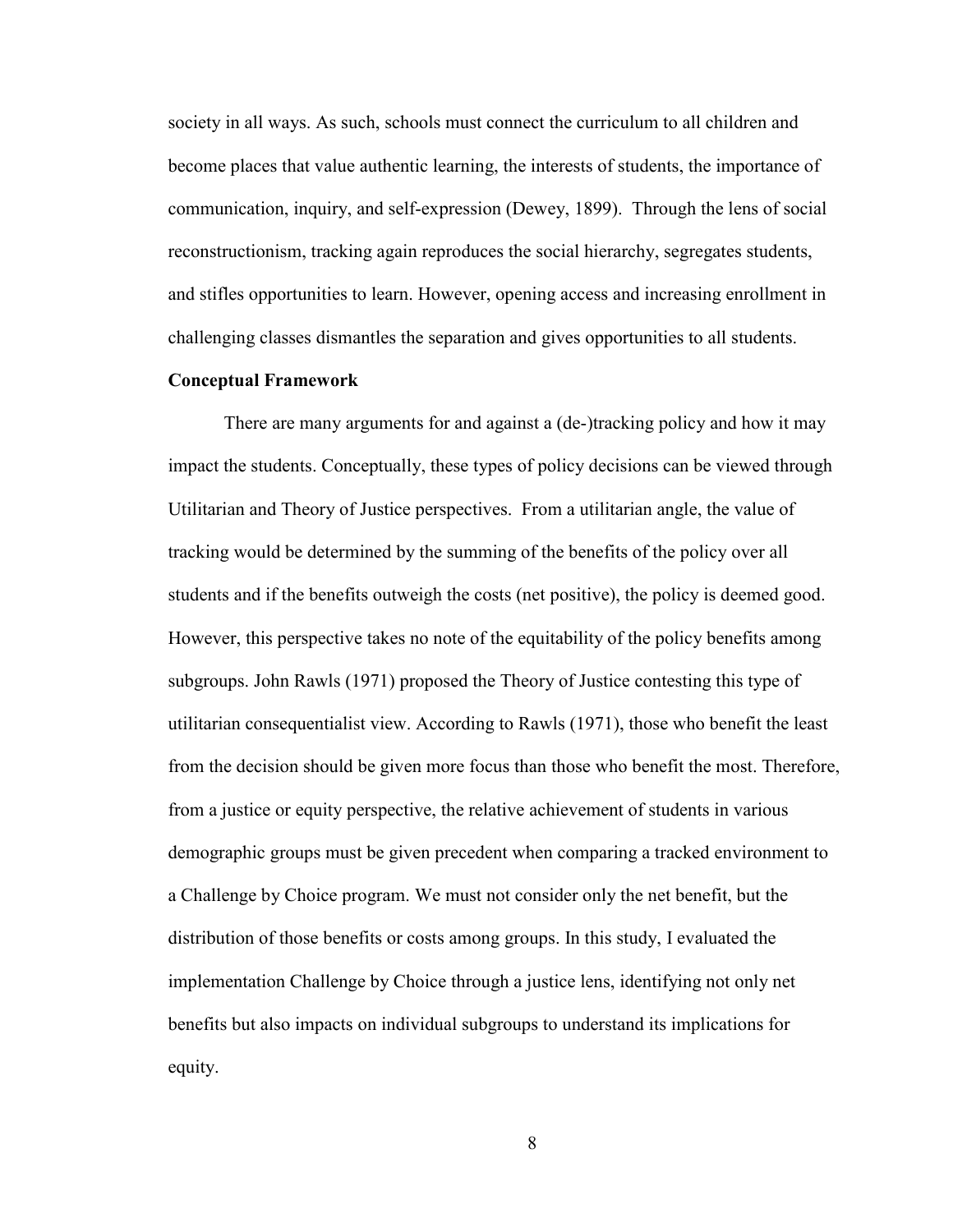#### **Significance of the Study**

Because of Black, Latinx, and poor students' statistical underrepresentation in AP courses, they are receiving a message that they are not smart enough or that the courses were not intended for them to participate (Patrick, Socol, & Morgan, 2020). By examining one school using ANOVA tests and a quantitative time series analysis, I better understand the benefits and drawbacks of a Challenge by Choice or Open Enrollment policy for encouraging these students to take AP courses. This research helps us understand if this is a model that we can use to reduce opportunity gaps. The implications of this research are far-reaching. It can help administrators, teachers, and counselors plan interventions to change attitudes toward barring certain students out of higher levels classes and school officials can assist with policies that increase enrollment and improve academic achievement on Advanced Placement exams. For example, if there is unequal take-up, counselors can encourage students to enroll in Advanced Placement classes. With a better understanding of differential success once enrolled, teachers can better adapt their classrooms for students of all backgrounds and levels. In the end, students will have more classes that receive college credit, exposure to college level learning, and AP courses on their transcripts which could positively impact their chances for admission into college.

#### **Connection with Social Justice and/or Vincentian Mission in Education**

The research in this study directly relates to the Mission of St. John's University in that it examined an issue related to social justice and discrimination. The tracking system has traditionally served as a barrier to some children in the lower ability tracks in receiving the same opportunities as students in the higher ability tracks. Detracking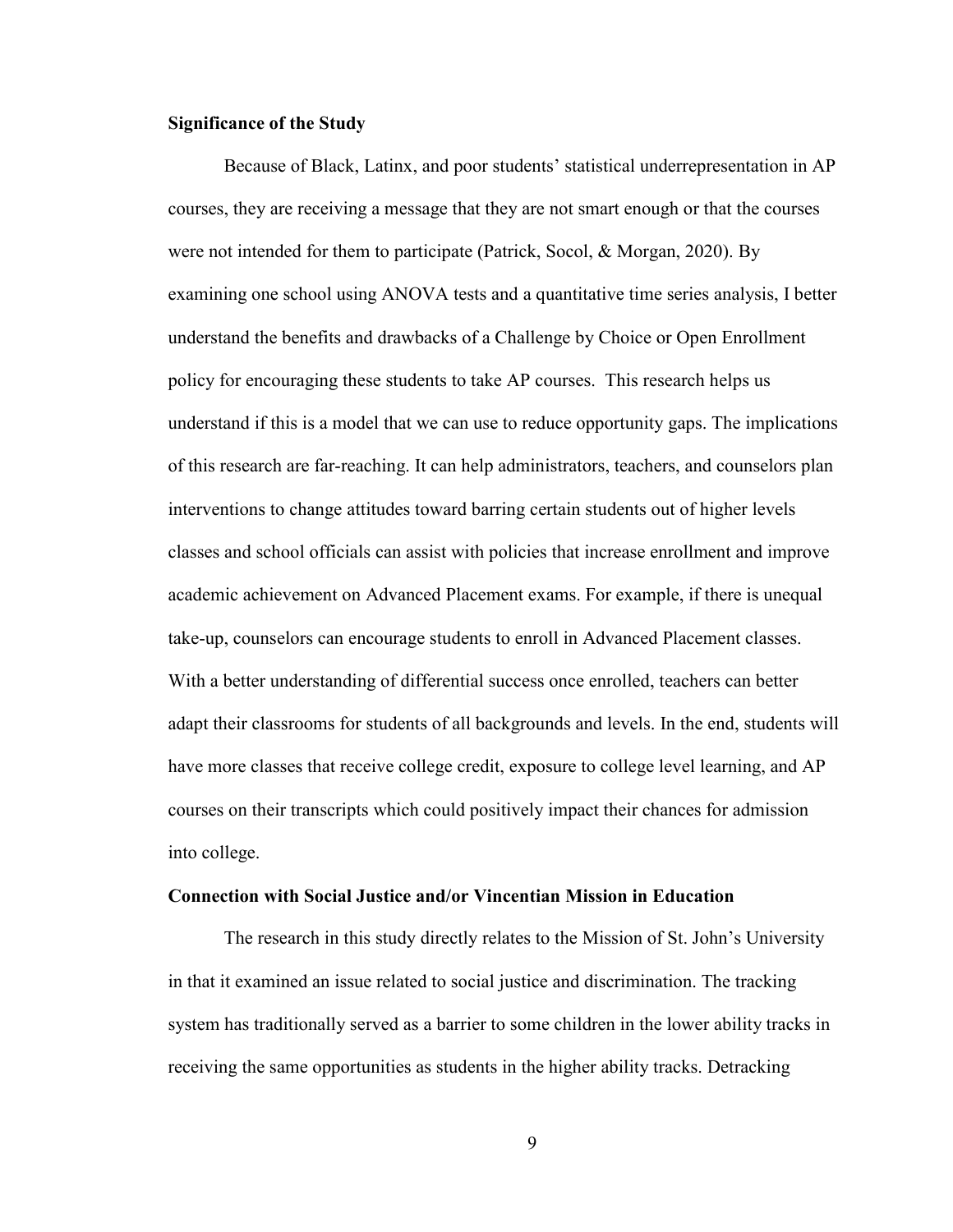through policies like Challenge by Choice serves to challenge this institutional structure that bars some students out of challenging courses. Detracking breaks down the technical structure but also the political structures in schools. It confronts issues of power, control, and ideologies of perceived abilities and merit. Detracking efforts often fail because some feel it is in the best interest of students to separate based on perceived cognitive ability; in reality, these ideas are often a façade for wanting to keep students segregated by class and race (Oakes, Jones, Datnow, & Wells, 1997).

Therefore, evaluating a policy such as Challenge by Choice connects directly with the Vincentian Mission of helping those disadvantaged and often discriminated against in tracking policies. Detracking efforts serve to break down these barriers that often keep minority and poorer students from taking challenging courses, such as Advanced Placement. Through these policy changes, the educational system will be improved, particularly for underrepresented and disadvantaged groups.

#### **Research Questions**

This study was guided by two questions:

**Question 1**. How did the introduction of AP Challenge by Choice change student's AP course-taking behavior?

- A. How did the introduction of the AP Challenge by Choice policy change the percent of students taking at least one AP course during high school, overall or by student subgroup (White, minority, female, male, ELL, and students with IEPs)?
- B. How did the introduction of the AP Challenge by Choice policy change the average number of APs students elected to take during high school,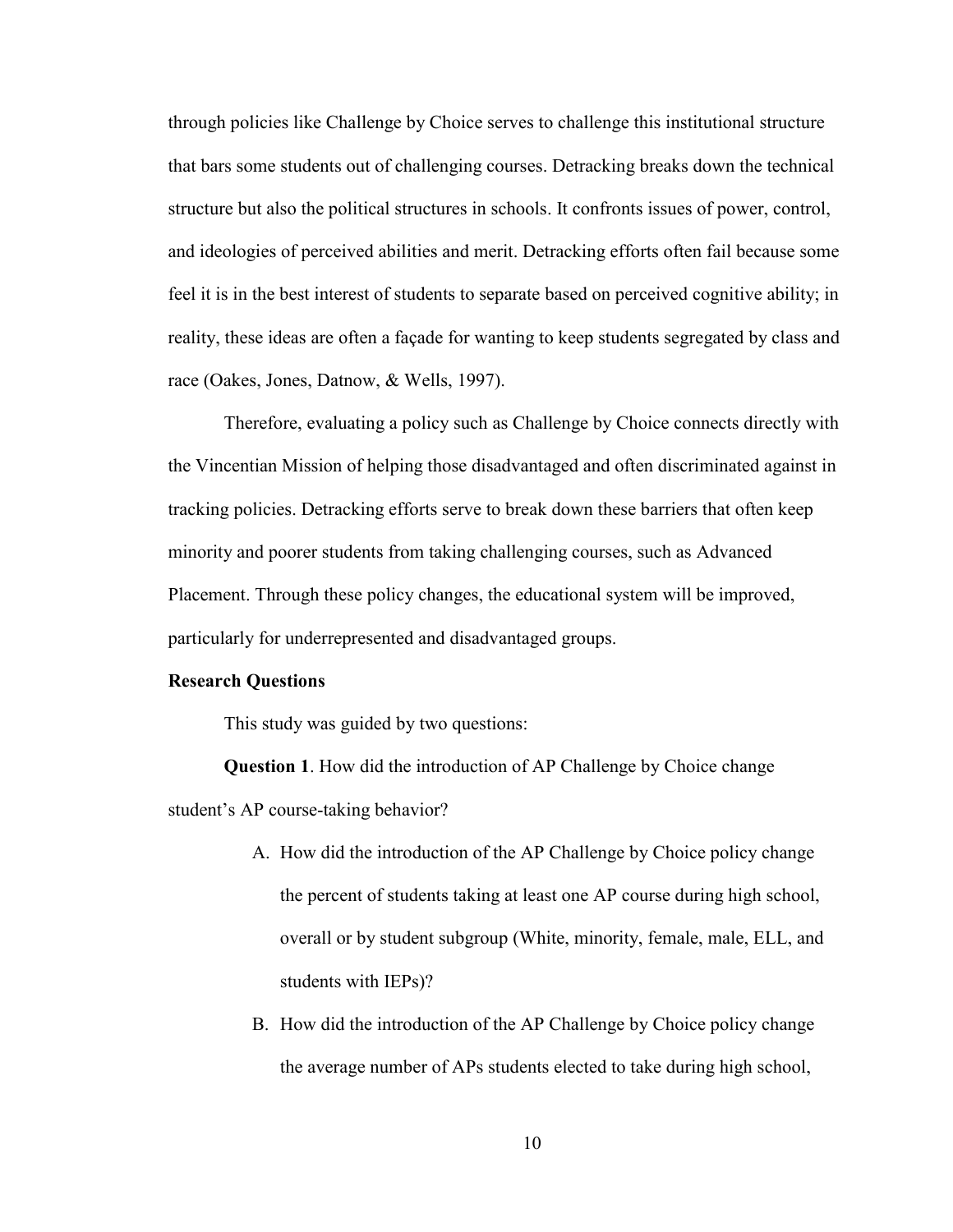overall or by student subgroup (White, minority, female, male, ELL, and students with IEPs)?

**Question 2**. How did the introduction of Challenge by Choice change the trend in AP enrollment and test scores, overall and by student subgroup?

#### **Definition of Terms**

*Advanced Placement Exam Score.* The *r*esults of standardized examinations administered in May of every year after students complete an AP course. The grades are given on a 1-5 scale. For most AP exams, the score is a weighted combination of scores from two sections, multiple choice and free response. Some assessments have other scored sections. The final score is on a 5-point scale that offers how qualified the student is to receive college credit or placement. Each college, however, decides what scores will be granted credit or placement. The AP Program and College Board conducts studies in all subjects to correlate performance of AP students with college students in comparable courses. These studies help to determine the cut points that translate students' composite AP scores into an AP score on a scale of 1-5 ("About AP Scores," n.d.).

*Advanced Placement Class Enrollment*. Students who enroll in AP courses and enroll in the course via College Board. Students enroll in a particular class section and complete the AP exam at the end of the course ("Student Enrollment," 2021).

*Achievement Gap.* Achievement gaps exist when one group of students (grouped by race/ethnicity, gender) outperforms another and the difference between the groups' average scores are statistically significant. The academic performance between groups is usually measured on state tests in reading, mathematics, or other subjects, the NAEP assessment, and other norm-referenced assessments such as the NWEA. Academic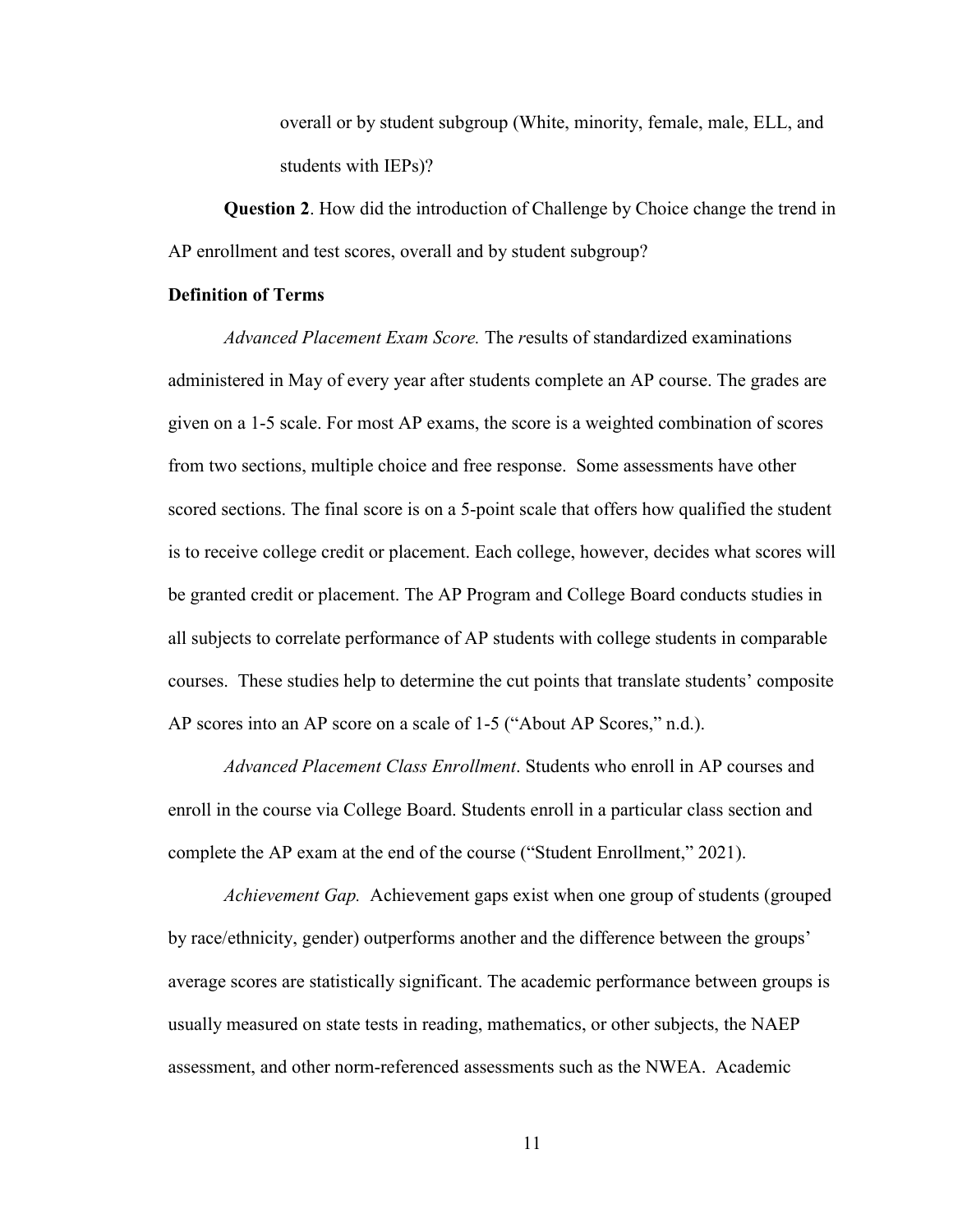performance can also be measured by grades, grade point averages, or other measures (Anderson, Medrich, & Fowler, 2007).

*Latinx*. In this study, the term Latinx will be used interchangeably with the term Hispanic.

*Opportunity Gap.* Opportunity gaps exist when different demographic groups experience unequal resources and opportunities educationally causing an uneven playing field for all students to reach success (The Glossary of Education Reform, 2013). For example, Black, Hispanic, and poorer students receive less access to AP courses and challenging curricula compared to White, more affluent students (Barnard-Brak, McGaha-Garnett, & Burley, 2011).

*Open Enrollment.* A school or district policy that allows students to enroll in any course without prerequisite requirements. Students are not required to meet additional criteria to enter the class. Students only need the motivation and desire to take the class. Many schools or districts are implementing policies such as these to level the playing field and decrease the opportunity and achievement gaps ("More Schools Offering Open Enrollment for AP courses," 2013).

*Challenge by Choice.* A form of open enrollment policy in which students in this study did not need any prerequisite requirements to get into any Advanced Placement classes. However, for some math classes, prerequisite course completion was required.

*Tracking.* This refers to a method used to group students according to their perceived ability, IQ, or achievement levels. Students are placed in ability leveled classes to teach them according to their needs. Tracking began in the 1930s but has been controversial in education, especially in the last twenty years ("Tracking and Ability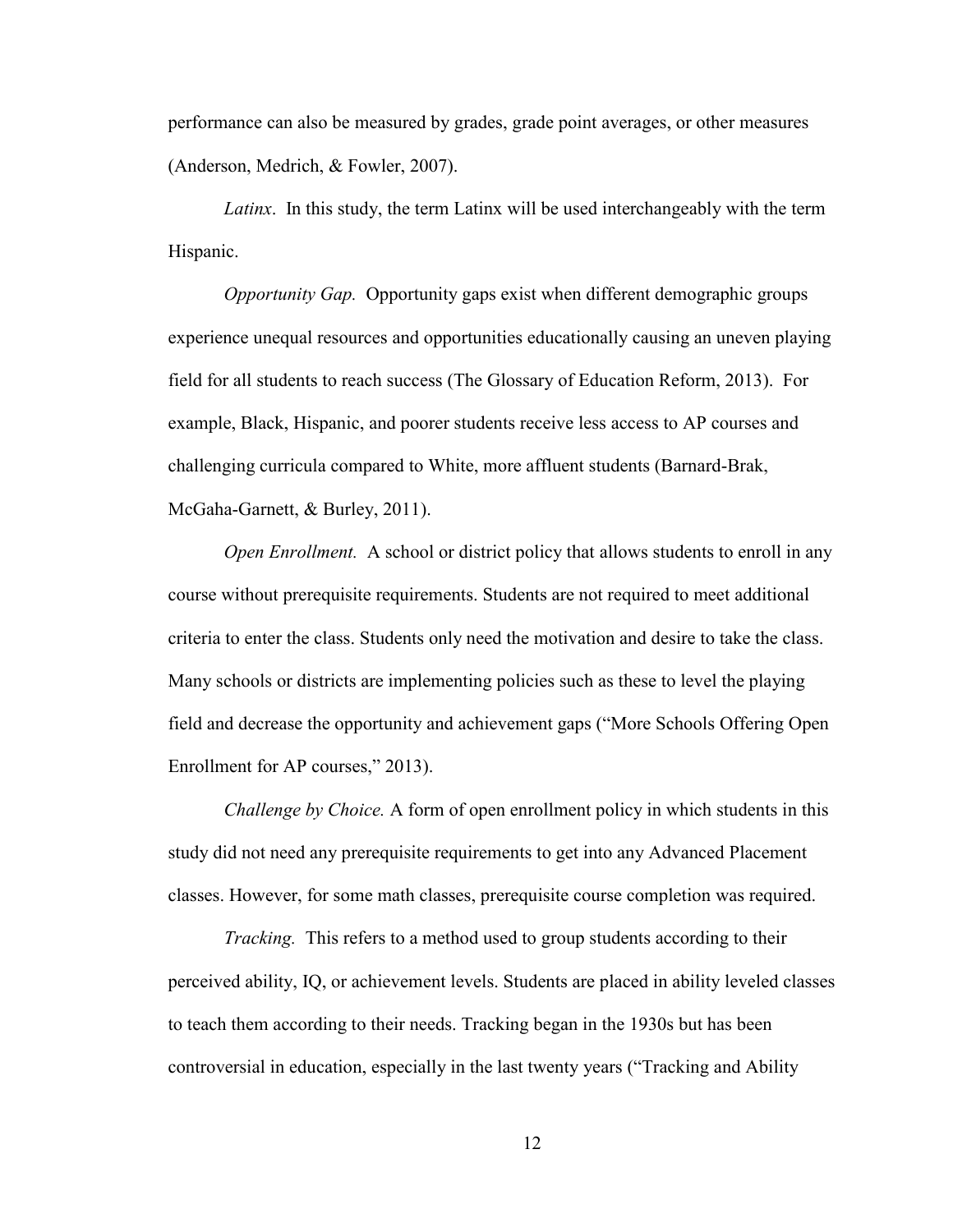Grouping in Middle Level and High Schools," 2020). Tracking has been critiqued for providing inequitable opportunities and education to students in lower ability tracks and for separating students based on race and class (Rubin, 2006).

*Detracking.* A reform in response to the negative impacts of tracking by creating heterogeneous classes of mixed ability students. By placing students in heterogeneous classes, detracking attempts to close opportunity and achievement gaps. Consequently, there are usually political power struggles when trying to implement these reforms because it confronts traditional conceptions of students' abilities and the segregated tracked structure of schools (Oakes, Jones, Datnow & Wells, 1997).

*ELL Learner.* English Language Leaners, a highly heterogeneous group of students with diverse needs, backgrounds, languages, and goals. In New York State, all newly enrolled students are required to complete a Home Language Questionnaire. If the survey indicates a language other than English is spoken at home, that child must take an English Language Proficiency Test called the New York State Identification Test for English Language Learners (NYSITELL). The results assess the child's English Language level (Entering, Emerging, Transitioning, Expanding, and Commanding). If the child is identified as Entering, Emerging, Transitioning, or Expanding, that child is an ELL. ELLs are entitled to receive Bilingual Education or English as a New Language (ENL) services. The results also guide schools in determining how many minutes of ENL services that child receives ("A Guide for Parents of English Language Learners In New York State," n.d.).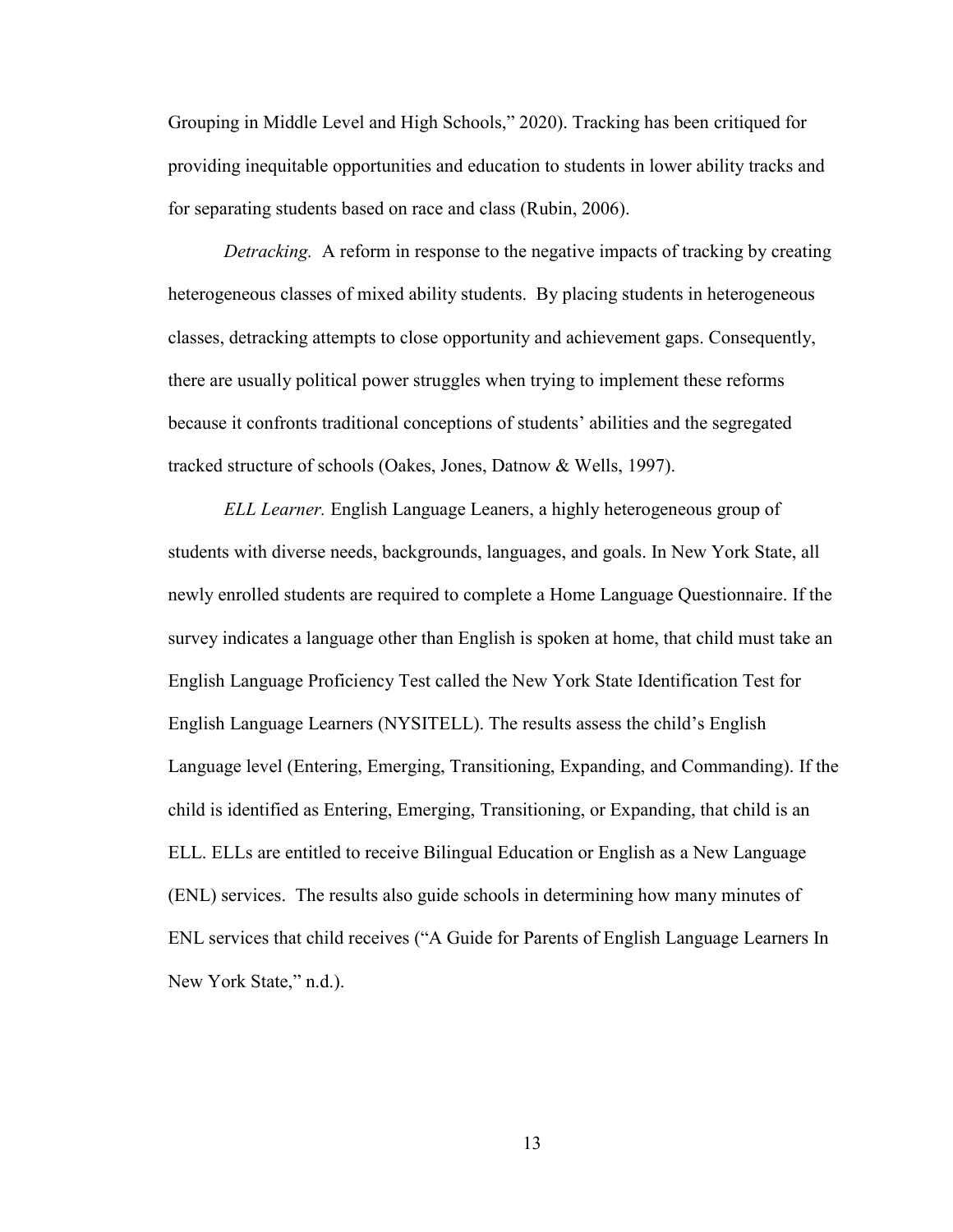#### **CHAPTER 2**

Chapter 1 highlighted the equity concerns within the Advanced Placement program: There is a conflict between the lack of access of AP courses for some students and the growing need to take such classes to enter college or university. The onus is on schools to develop a system and policy to ensure all students have fair opportunities to learn, which starts with equal access to advanced programming. In this chapter, I lay out the theoretical framework for my study, provide a brief history of Advanced Placement program, and review several related research studies that describe the positive and negative results of both tracking and detracking policies.

#### **Theoretical Framework**

Marxist, social reconstructionist, and constructivist theories provide a frame for understanding policies related to offering Advanced Placement classes to all students.

#### **Marxism and Education**

Bowles and Gintis began the publication of *Schooling in Capitalist America* in 1968 amid a growing academic debate about the purpose and structure of education. Their positionality focused on a sphere of education that would be free of prejudice and full of equal opportunities and materials. The failing of U.S. education sparked their initial work and continuation afterward. Bowles and Gintis argued that although cognitive skills are important in the economy and predicting economic success, cognitive development is only partially developed in schools. Instead, schools focus on reproducing a human workforce that fits within a hierarchy of modern corporations. For example, the workforce must learn to continually do work without complaint and underneath a command of people. They argued that schools engrain this hierarchical structure in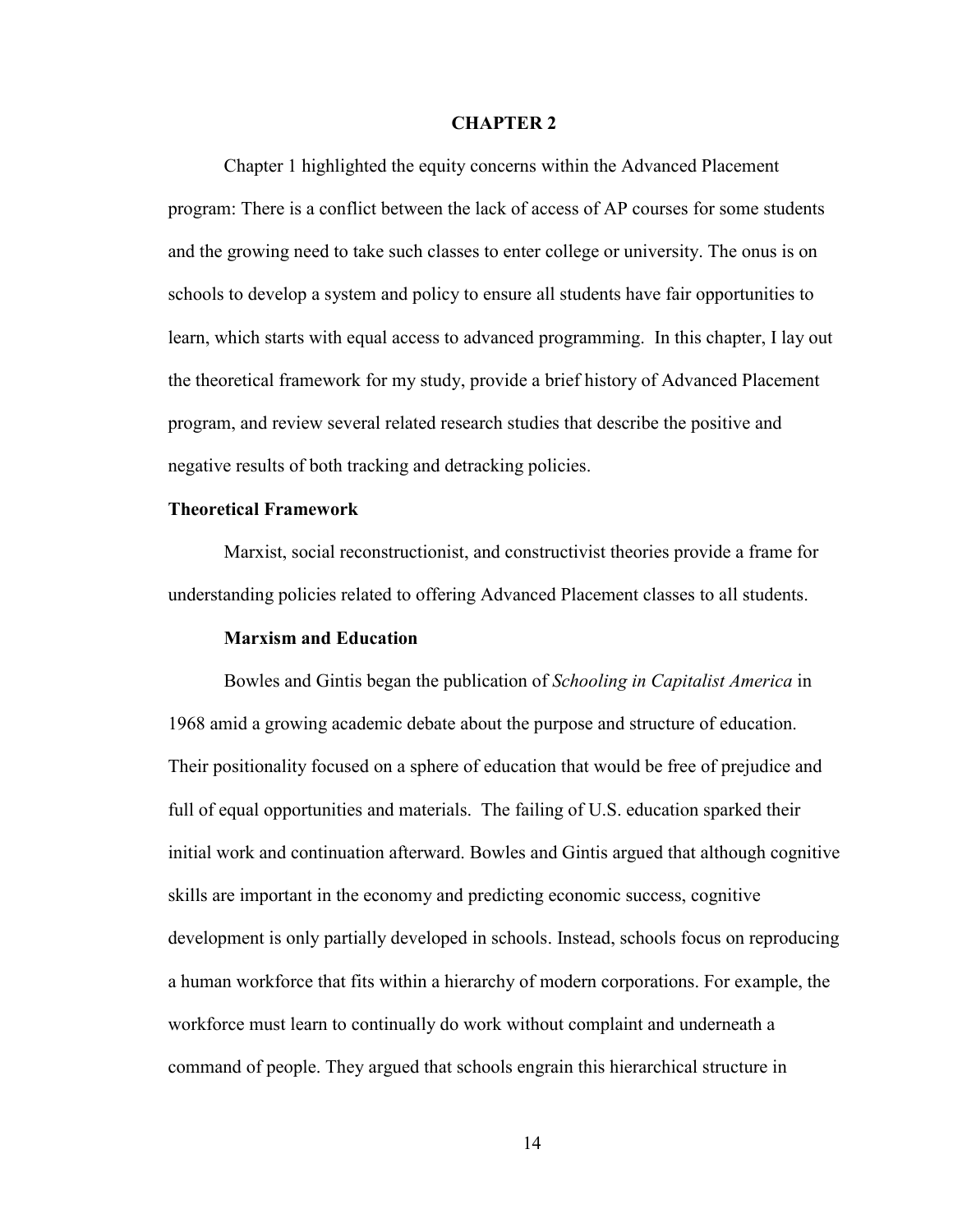students at a young age teaching compliance instead of questioning and completion instead of creativity (Bowles & Gintis, 1976).

Bowles and Gintis (1976) also explained that economic status is often passed onto children despite the studies before their book that claimed the opposite. When the errors from the prior studies were corrected, the correlations became quite substantial. The reason for parents' economic status being passed down to children is due in part to the unequal educational opportunities and superior education services provided to wealthier children and the economic advantages offered to children from higher socioeconomic statuses. Those students with more schooling and resources had higher earnings in their future, thus reproducing social inequalities (Bowles & Gintis, 2001).

Moreover, personality traits, rather than skills, are determinants of success in the workforce. Ultimately, those behaviors are learned and reinforced in school. Schooling does more for students than just enhance cognitive skills. This was referred to as the Correspondence Principle (Bowles & Gintis, 1976). The Correspondence Principle argued that schools produce future workers and socialize students to accept certain beliefs, values, and behavior based on authority and a hierarchical structure. In contrast, students are not encouraged to question, criticize, or focus on their interests. Schools do this in two ways: First, schools influence students' exposure. Teachers, who may not be representative of the population of parents or students, act as behavioral models for the students. For example, students learn certain cultural traits from their parents, at first, and then learn from teachers when they enter school. If the traits are different, from parents and teachers, the child must choose which traits to adopt. To determine which cultural traits to adopt, students consider the rewards and punishments associated with school.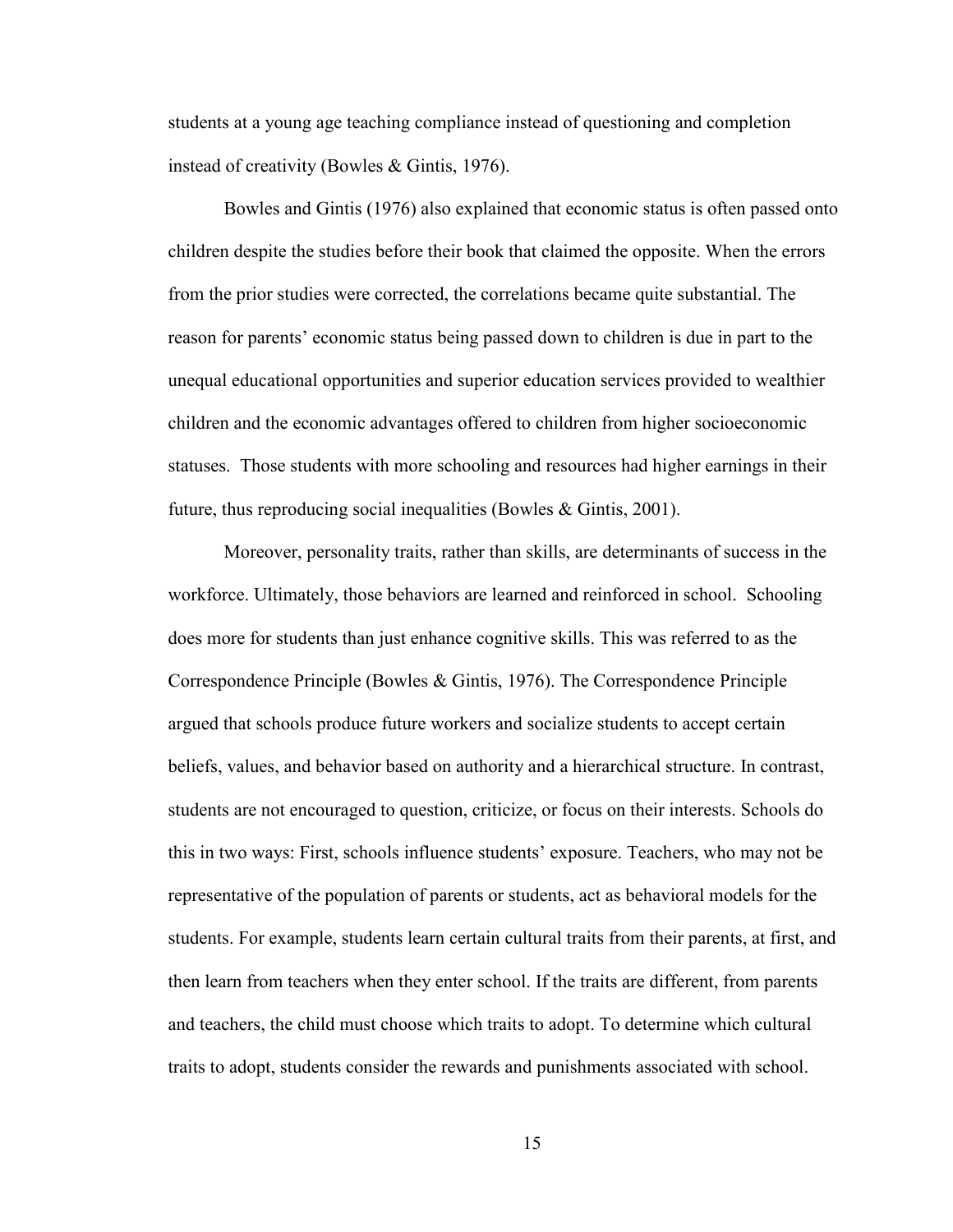Switching cultural traits increases as the net rewards increase that the students experience. Therefore, schools can promote traits that are beneficial to one group in power even if those traits are not beneficial to that group adopting them (Bowles  $\&$ Gintis, 1976).

Secondly, schools offer rewards and punishments to students for certain behavior. There is a close association between personality and behavior traits of students with good grades in school and the traits associated with getting high supervisor rankings in the workforce. For example, subservience and compliance is beneficial to the employers or the teachers at the expense of the employees or students. These behaviors stifle critique and creativity but are rewarded to make it easier for the leaders in the hierarchical structure. Therefore, schools have impacted students both cognitively and noncognitively reinforcing the societal hierarchies for generations (Bowles & Gintis, 1976).

#### **Social Reconstructionism**

Social Reconstructionists called on educators to fix the inequities in societies produced by capitalism. Prior to the Industrial Revolution, education was a very selective process only for the top echelon of society (Counts, 1926). In the beginning of the twentieth century, public high school education expanded the curriculum and opportunities offered to all students not just an elite subset. Theoretically, equality of opportunity then became a part of the American education system; students were not tied to the inevitability of their economic classes (Counts, 1926). However, while schools opened their doors to all, the social stratification in society was mirrored in schools and schooling. By not allowing certain students to access top programs, the democratic public school system did not provide equitable opportunities to all students. Moreover, the top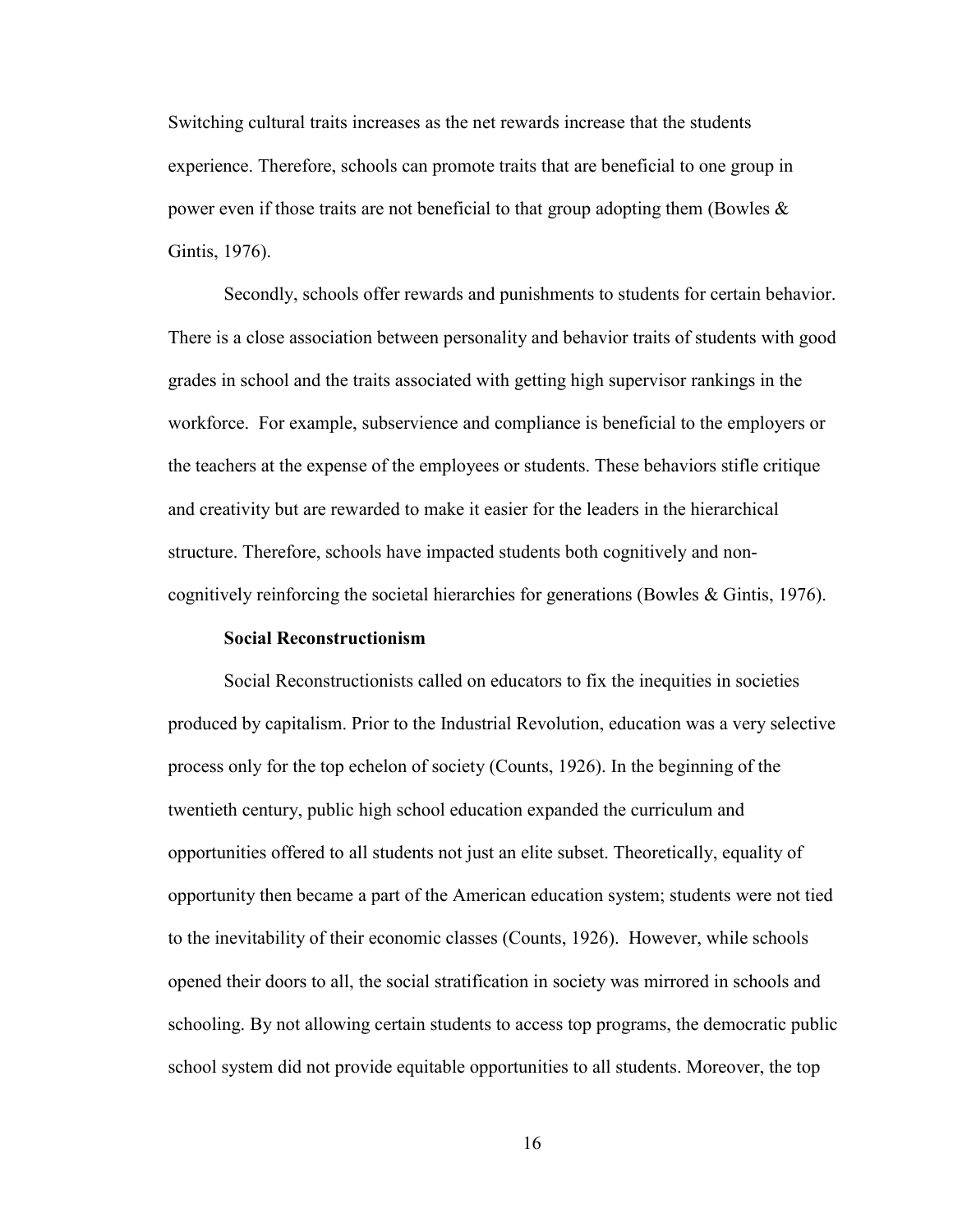economic and social classes usually went to school for longer periods of time (Counts, 1922).

Counts also wrote about the close relationship between perseverance in school and parents' occupations (Counts, 1922). He posited that higher social classes dominate boards of education and school policy makers. Because schools are often run by people who have social and economic power, practices and policies usually remain aimed at keeping the status quo to preserve those positions of power (Counts, 1928). For example, boards of education are very selective and usually composed of educated people from higher classes. In turn, this economic class controls the policies of the school and thus the economic resources of the country (Counts, 1928).

Consequently, Counts (1927) argued that schools indoctrinate students to maintain the social hierarchies. He found that lower class families enrolled in more practical courses teaching skills that students could use right after high school. In contrast, students from upper levels of society chose courses that prepared them for college indicating the selectivity of curricula in high schools. Accessibility was key for students however access was provided by those in control. He said, "only the most stupid and unenterprising can fail to perceive the promise of power which the school holds out to those who would organize its curriculum; only the most public spirited can refuse to yield to the temptation to use such power in the attainment of selfish ends..." (Counts, 1927, p. 82). Those in power-controlled curriculum and policies for their own selfish means and to reinforce their positions of power.

Despite the bleak assessment, Counts also asserted that teachers and schools had the power to help the masses and reinvigorate democracy. Rather than a focus on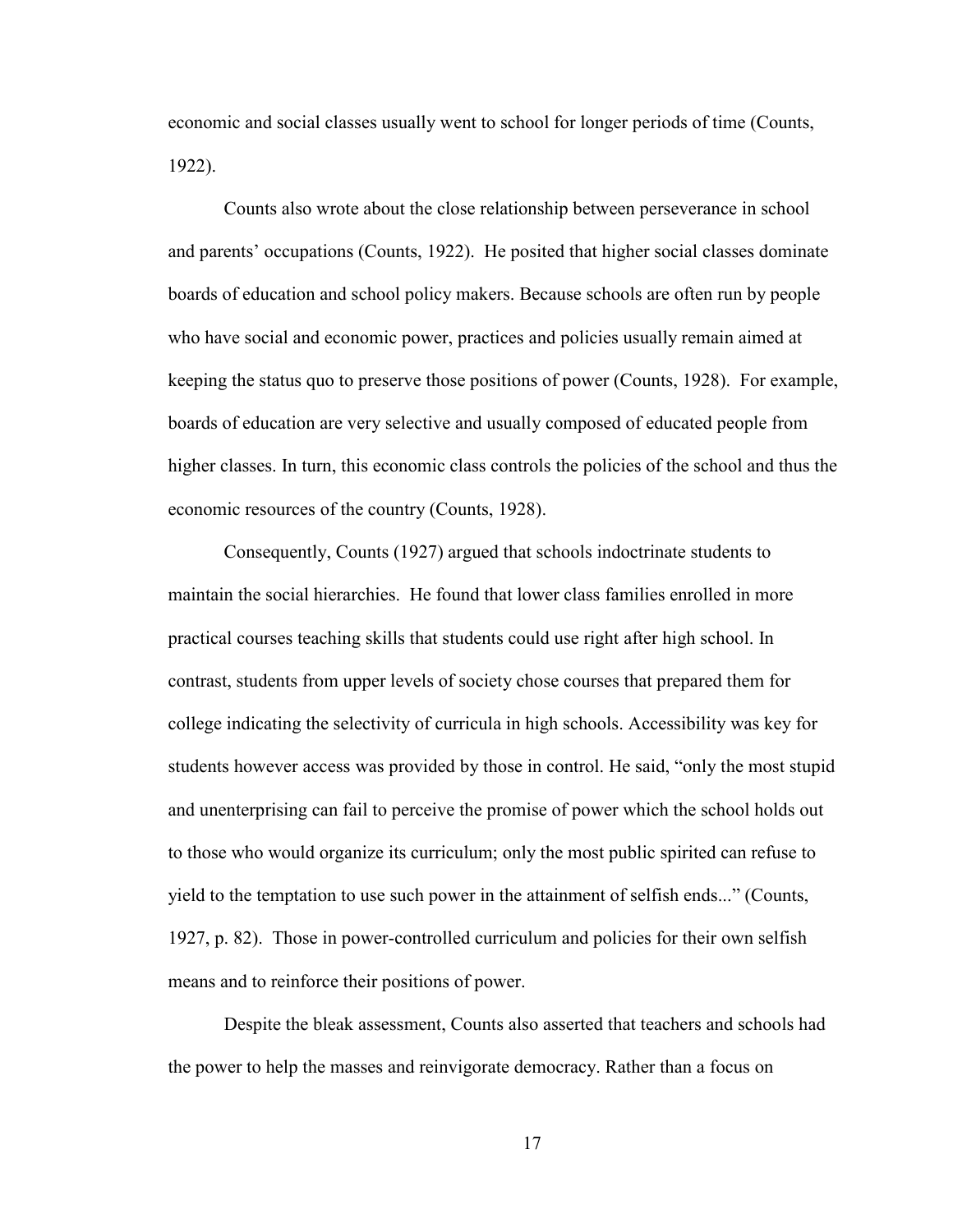individual success, competition, and property rights, education would focus on social reform, the community, and cooperation. Through these ideas, students could take control by becoming dedicated to cooperation rather than exploitation. This focus in the curriculum could reform society and form a new social order. Progressive education, he argued, had to "emancipate itself from the influence of class" (Counts, 1932, p. 259). In order to do this, education had to rethink its purpose; teachers had to take control of the curriculum, meld the issues in society into the curriculum, and provide access and equality of opportunity to students regardless of their socioeconomic status. Through these changes, leadership would be attained by merit, not by background (Counts, 1932).

Educational philosopher John Dewey also described schools as agents for change. He believed that when schools level the playing field for disadvantaged students so that they have access to and are enrolled in the best curriculum, they too have possibilities in their future. The purpose of schools, according to Dewey, is not to retain the status quo of social stratification so that only the top would succeed. Dewey believed that school is a social institution, and that education is a social process (Dewey, 1897). As an active, constructive process, effective teaching and learning promotes critical thinking instead of the acceptance of content knowledge. Unfortunately, the traditional classroom setting does not allow for the natural, questioning spirits of developing children. Therefore, the classroom helps the system and not the individuals inside it. Moreover, the trouble lies in that each generation tries to maintain existing conditions and keep the status quo. But through education, society could shape itself and move in the direction it wished to move. As an institution, Dewey posited that schools are the most effective and primary forms of social progress and reform (Dewey, 1897). Dewey contended, "Parents educate their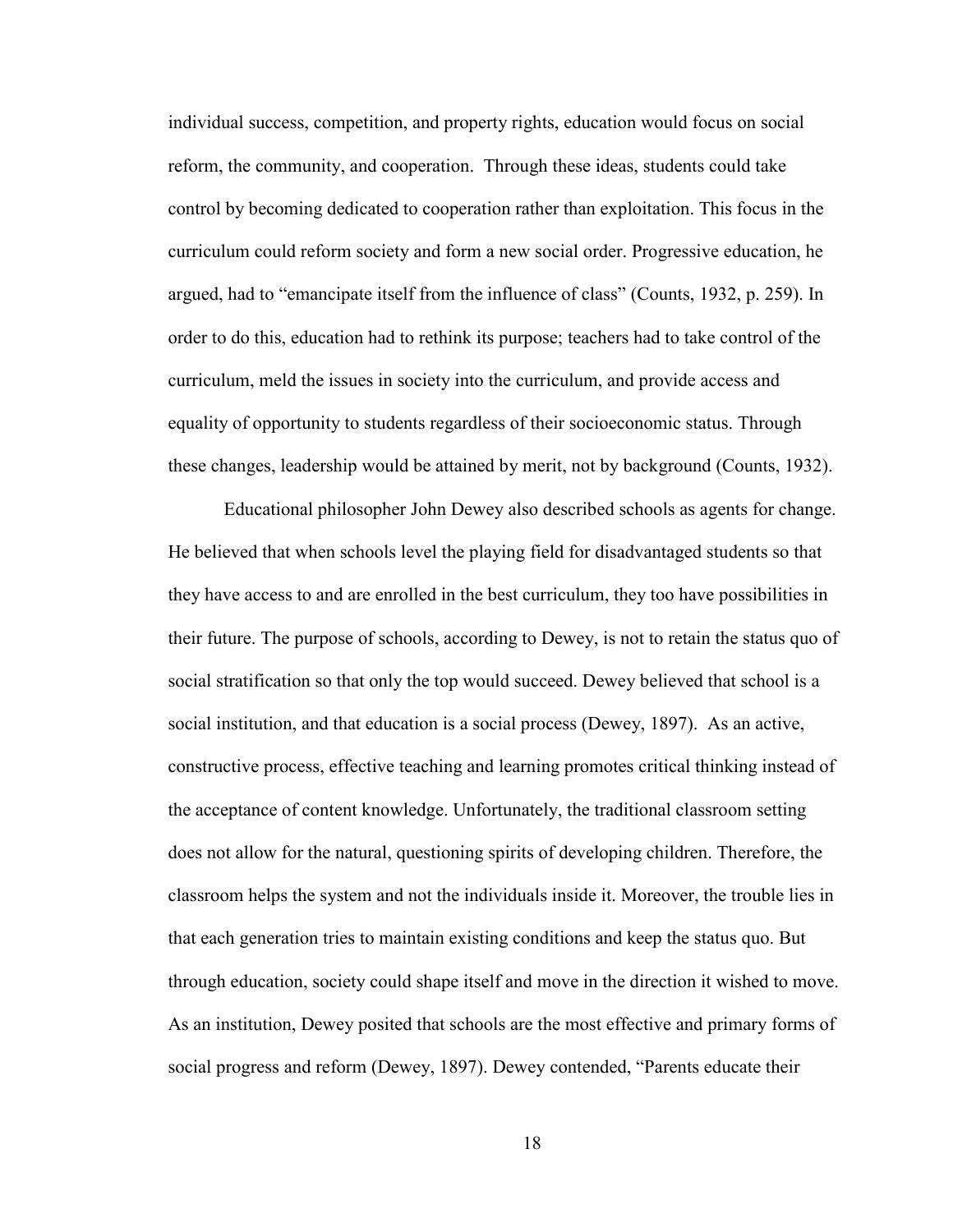children so that they may get on; princes educate their subjects as instruments of their own purposes" (Dewey, 1958, p. 111). Only through educational reform could society create a true democracy, however without constructive reflection of the system, education could also merely perpetuate the societal problems that already exist (Dewey, 1958).

Unfortunately, traditional schooling has continued the indoctrination of the current social hierarchy. Parents, especially from the upper classes, are often the defenders of the status quo within schooling and that the accepted social and moral values be passed down to children. In order to reach a true education and democracy, schools must have a new, unified objective and give the oppressed or disadvantaged groups an equal share of control. The first way of doing this, according to Dewey, is to root all education in current social problems. Through this type of inquiry learning, the individual learners become aware of their roles in society and how their actions either perpetuate or change the current social order. According to Dewey, participation is also a big part in achieving social change because only those who participate together toward common goals can help achieve true democracy and create more engaged citizens. Equal participation of all students in this type of learning is paramount to personal and societal growth. Education, therefore, increases the capacities of individuals but this in turn should benefit the community and society at large. Personal improvement should be applied to the improvement of society for all (Dewey, 1937).

Within the context of today's world, the struggle to democratize education still exists. Restricting access to certain curricula to some students is still an issue of paramount importance as is recreating the societal social strata within schools. Whereas the education system in the early twentieth century was just being established and now all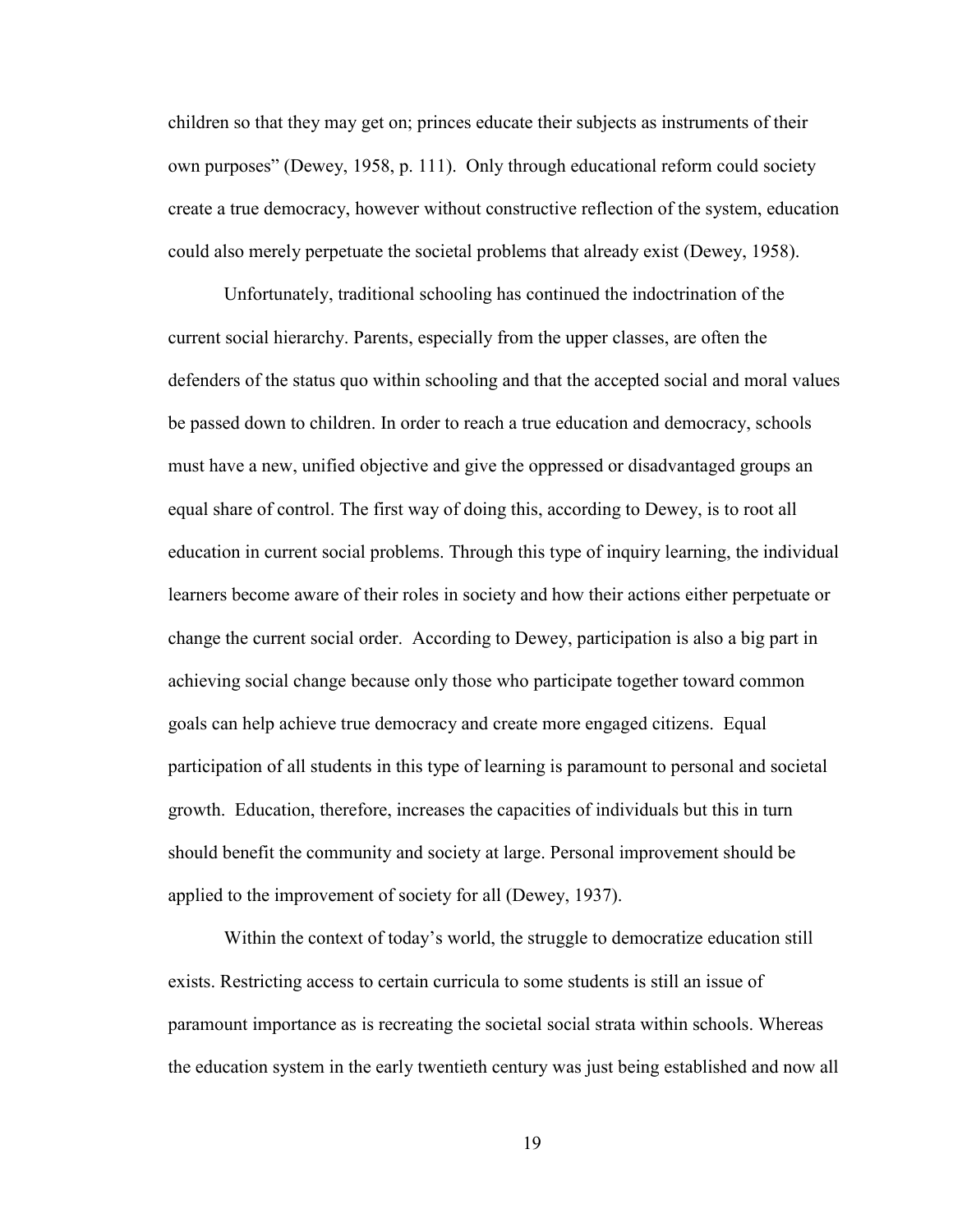must have access to schooling, the inequities between certain groups within schools are still there. How we achieve equity for all students must start by looking at the policies put in place to either promote or inhibit it.

#### **Conceptual Framework**

Guided by the theoretical foundation that schools have the potential to either reproduce or reduce systemic inequality, we can evaluate existing and new policies that govern students' experiences in schools. In the context of this study, I focused on tracking and detracking policies. The effect of any given policy can be evaluated along two dimensions: First, we can evaluate a policy's utility—its ability to produce *net positive outcomes* for students. Second, we can examine its equitability or ability to *reduce systemic inequalities* evident in the education system.

According to the utilitarian philosopher John Stuart Mill, each action produces consequences that make an action right or wrong. Actions considered right produce positive net outcomes for the greatest number of people. Each person is counted exactly as much as another. Guided by this principle, utilitarianism looks at what helps society as a whole and not necessarily which groups receive the most benefits (Mill, 1863). Consequently, in the context of schooling, a policy, such as Challenge by Choice, could be deemed beneficial (according to utilitarianism) if it produced net positive outcomes for all students but benefitted different subgroups unequally.

Herein lies the challenge of looking at utility alone. The world is not equitable, and existing inequalities in opportunities can easily be overlooked or exacerbated by focusing only on net gains. To contest utilitarianism's lack of equity, John Rawls (1971) created the Theory of Justice. Rawls argued that institutions should focus on benefitting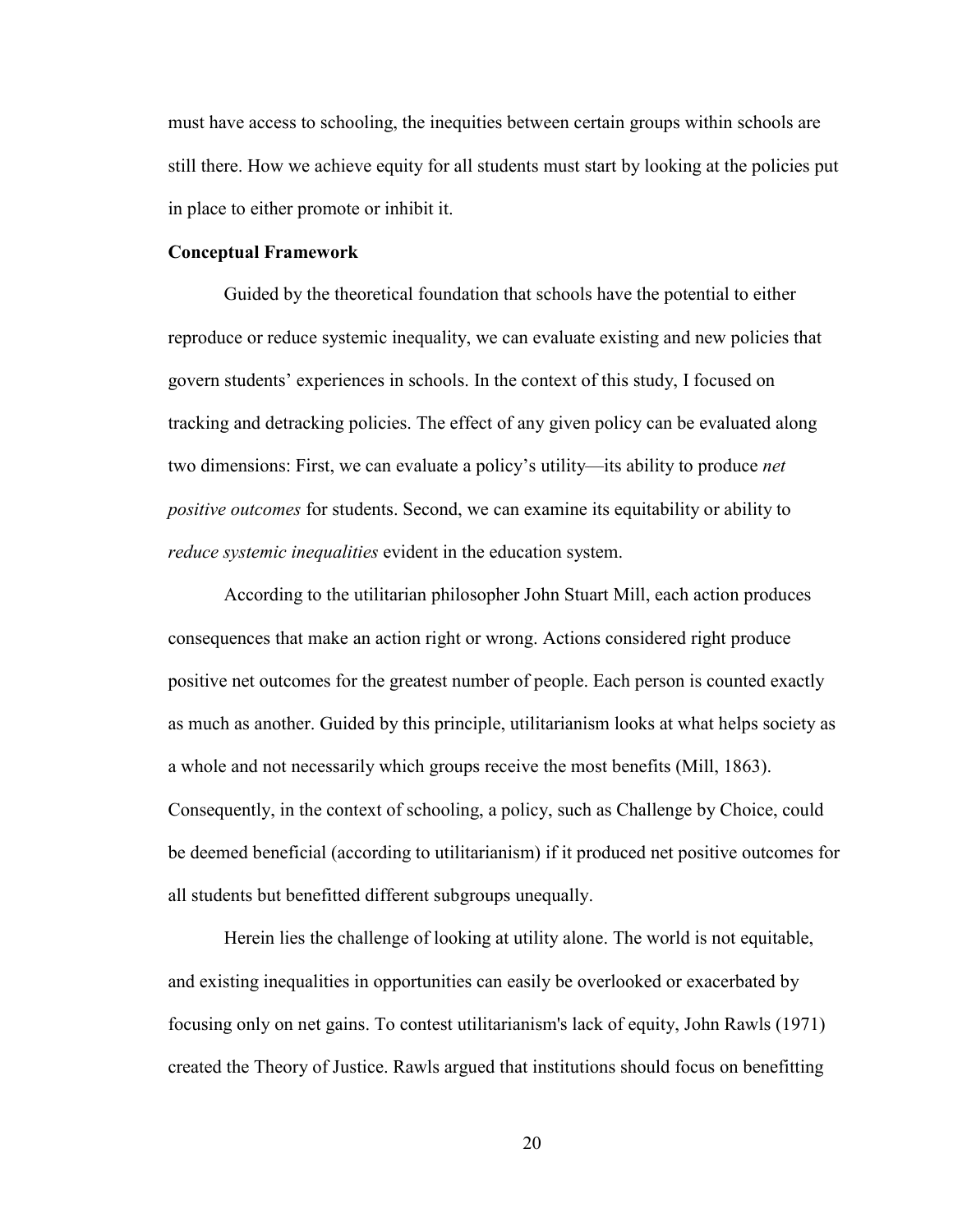the least advantaged members of society, the Maximin Principle (Rawls, 1971). In effect, this principle requires comparing levels of utility between people and focusing on those whom the lowest level(s) of utility values. As such, the economy could work for everyone's benefit and those born with natural potential do not continue to get richer at the expense of those who are less fortunate (Rawls, 1971). In the context of a school policy, this would argue for focusing on how any given policy affects the relative standing of subgroups. A policy would not be fair or just if it exacerbated existing inequalities among groups, for example in access to rigorous courses or in test scores.

The conceptual model for the present study is shown in Figure 1, below. I examined the effect of the implementation of a Challenge by Choice policy (as an alternative to tracking) in terms of utility and equity. I conceptualize that there are two dimensions that such a policy would affect: access to rigorous coursework and subsequent achievement on the AP tests.

# **Figure 1**

*Conceptual Model* 

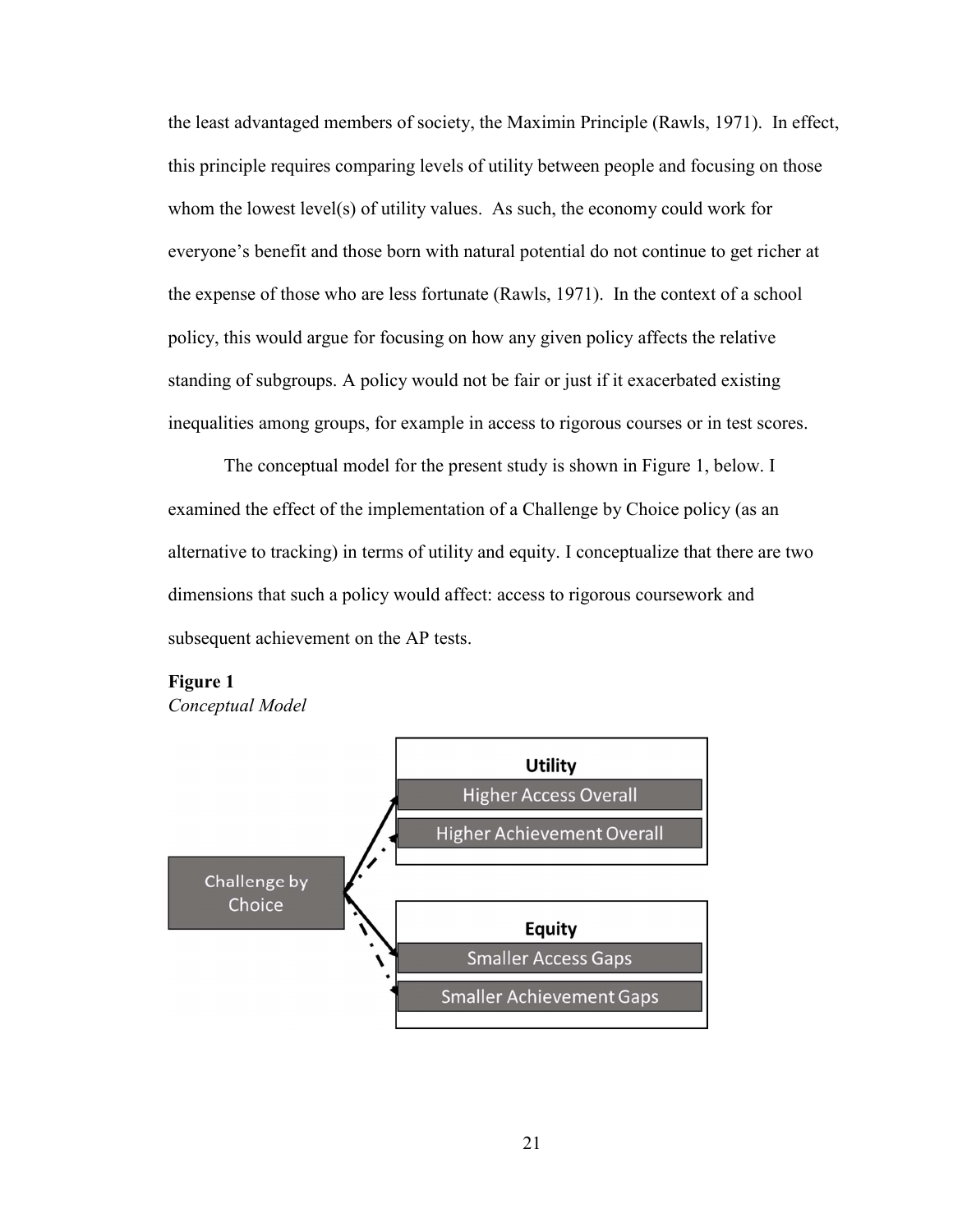Moving from a tracked environment to a Challenge by Choice environment has clear implications for students' access to rigorous coursework, thus represented by solid lines in the framework. Tracking restricts access to certain Advanced Placement programs for students and segregates students based on race, color, and SES. Challenge by Choice allows students from all backgrounds the opportunity to take rigorous courses; however, the policy falls short of requiring these courses or ensuring that students of different backgrounds feel prepared to take them. This study evaluates whether the offer of an advanced course was sufficient to shift inequities in access to rigorous courses and who was still left behind.

It is not clear how a Challenge by Choice policy could affect achievement and achievement gaps, thus represented by dotted lines in the conceptual framework. First, it is important to note that achievement is conditional on enrolling in the AP courses. Achievement might have decreased because more "low achieving" students (students who previously would not have met academic standards to enroll) were in the classes. Because prior achievement is highly correlated with future achievement, AP scores could have dropped post-policy. However, even if the average scores dropped, more students might be earning AP credit that would count in college.

Second, students' experiences in the classes themselves also affect their outcomes. The narrative that has supported tracking purports that these students would not be able to succeed in more rigorous classes. However, learning theories suggest that may not be the case. According to Vygotsky, learning creates the zone of proximal development, or the information people can internalize with the help of those around them. Only through the help of peers and others in the environment can anyone begin to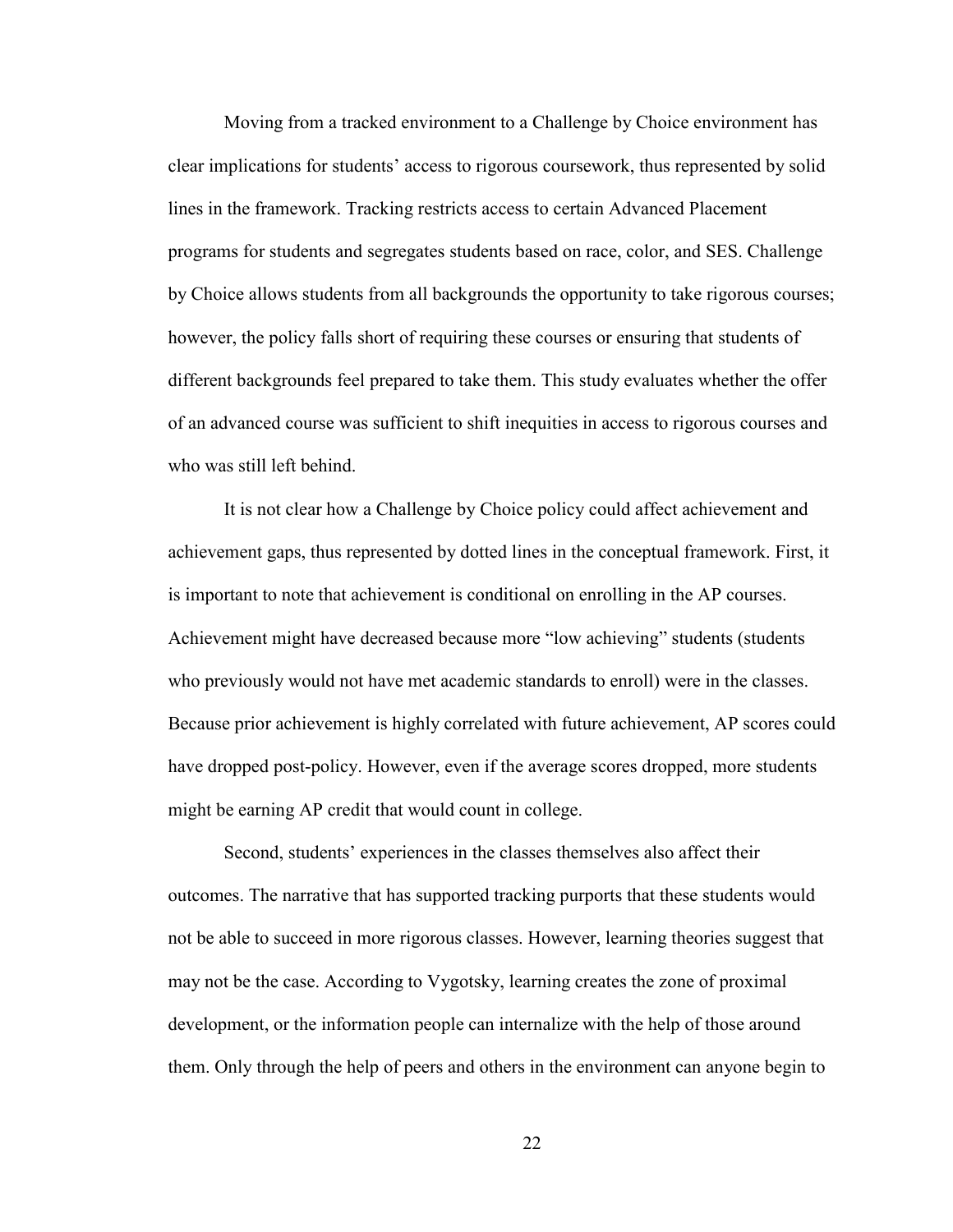learn new information (Vygotsky & Cole, 1981). Any learning a child or adult does comes from previous experience. Children learn by speaking to adults and by imitating adults; therefore, learning and development are always connected and interrelated. According to Vygotsky, students have an actual developmental level that can show their mental development. However, more importantly, what the child can do with the assistance of others might be more indicative of their abilities. The zone of proximal development is the difference between the actual development level determined through independent problem solving and potential development if assisted by peers or adults. This theory asserts that good learning and instruction advances development (Vygotsky & Cole, 1981). Consequently, learning results from experience, engaging peers, and building on previous levels of knowledge. Only in classes that provide students to reach this zone of proximal development can true learning occur. By building on previous schema, students can develop further especially if they are helped by those around them in challenging classes. Also, students learn from others in the school environment; this relationship helps them to construct new knowledge based on experiences and conversations with those around them, an idea to consider when creating classes that only accept certain students into them. According to these ideas, learning is a social activity impacted by students' environments. Therefore, barring students out of higher-level classes leaves them bereft of certain interactions and learning environments they could grow from. Policies such as tracking result in the loss of opportunities for students to learn from each other socially. To fully understand the consequences of the Challenge by Choice Policy on achievement, I looked at the absolute gains in achievement scores in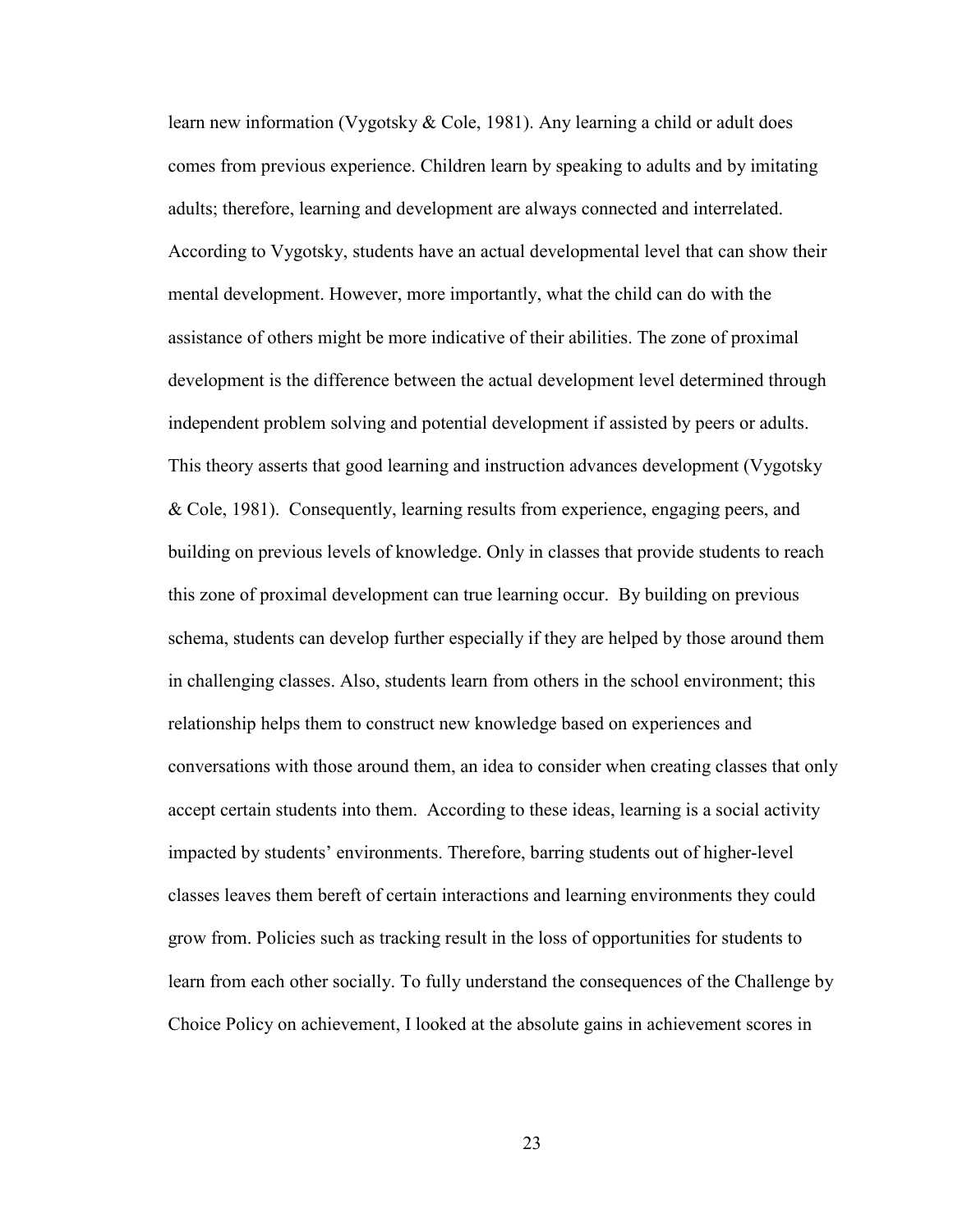my study. However, I did not have the power to determine if achievement gaps between subgroups would be improved by the Challenge by Choice policy.

#### **History of Advanced Placement**

#### **The Origins of Advanced Placement Classes**

The modern Advanced Placement (AP) Program was born out of an effort to maintain competitiveness during the Cold War race to produce the best, brightest students in the world. The program brought together elite high schools and colleges in order to challenge the top high school students by providing them college level curricula. In 1950, John Kemper, the Headmaster at Philips Andover, a private, preparatory school, worked with two other private secondary schools, Exeter and Lawrenceville, in conjunction with Harvard, Princeton, and Yale Universities with funding from the Ford Foundation's Fund for the Advancement of Education (FAE) to increase academic rigor. The FAE in 1951, primarily focused on gifted and talented student education so this project suited the FAE's goals and mission. This project soon became the School and College Study of Admission with Advanced Standing, which was led by twelve colleges and universities and thirteen secondary schools. The study's 1952 report suggested that the U.S. challenge the most motivated students in chosen, prestigious secondary schools so that those students could earn college degrees in less time, allowing those able-bodied students to enter the workplace or graduate school sooner. Over time the AP program became a mark of prestige for the students who took those classes (Schneider, 2009). In 1954, 532 students from 18 secondary schools took 929 placement exams; in 1955, the Advanced Placement program was established under the leadership of Charles Keller and in 1956,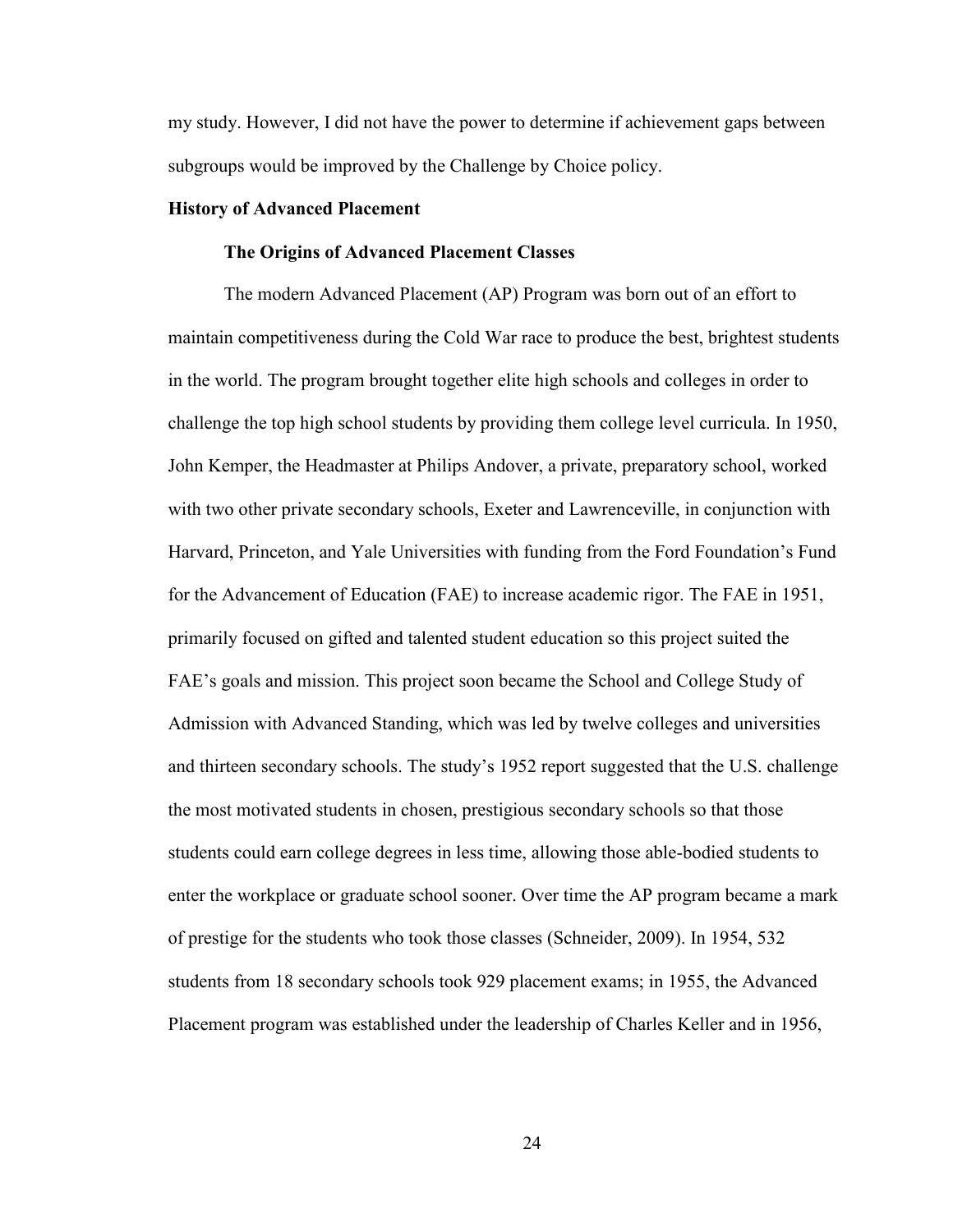the first exams were administered under the organization, the College Board (Schneider, 2009).

Therefore, the intent of the Advanced Placement program, initially, was to challenge only highest achieving students and enable them to earn college credit. Even the second director of the AP program, Dudley, conveyed that students were not equal and not all should have access to the program. In the following years, the program grew very rapidly. It was no longer restricted to only students at Ivy League schools, and it became a key factor in acceptance to the top colleges or universities (Schneider, 2009). In 1961, educator and author, James Conant, wrote in his book *Slums and Suburbs* that the top schools who admitted students who took AP courses in high school were MIT, Michigan, Stanford, Northwestern and six Ivy League schools. At Harvard, about half of the class had participated in the program. In other words, for many students, taking AP classes became similar to attending a preparatory school (Conant, 1961).

#### **The Growth of the AP Program and Equity of Access**

During the democratic movement of the 1960s and particularly Lyndon Johnson's Great Society reforms, educators began to shift their focus toward students who were often denied a challenging high school education and opportunities to attend postsecondary education (Schneider, 2009). The fact that Advanced Placement helped the top students but also created vast inequality became more obvious as AP classes became more necessary for college admissions. The egalitarian reforms of the 1960s highlighted that the opportunities Advanced Placement offered for the top students to get into college were only available for those that had access to it, primarily white students from the suburbs or from private schools (Schneider, 2009). However, the reform effort took a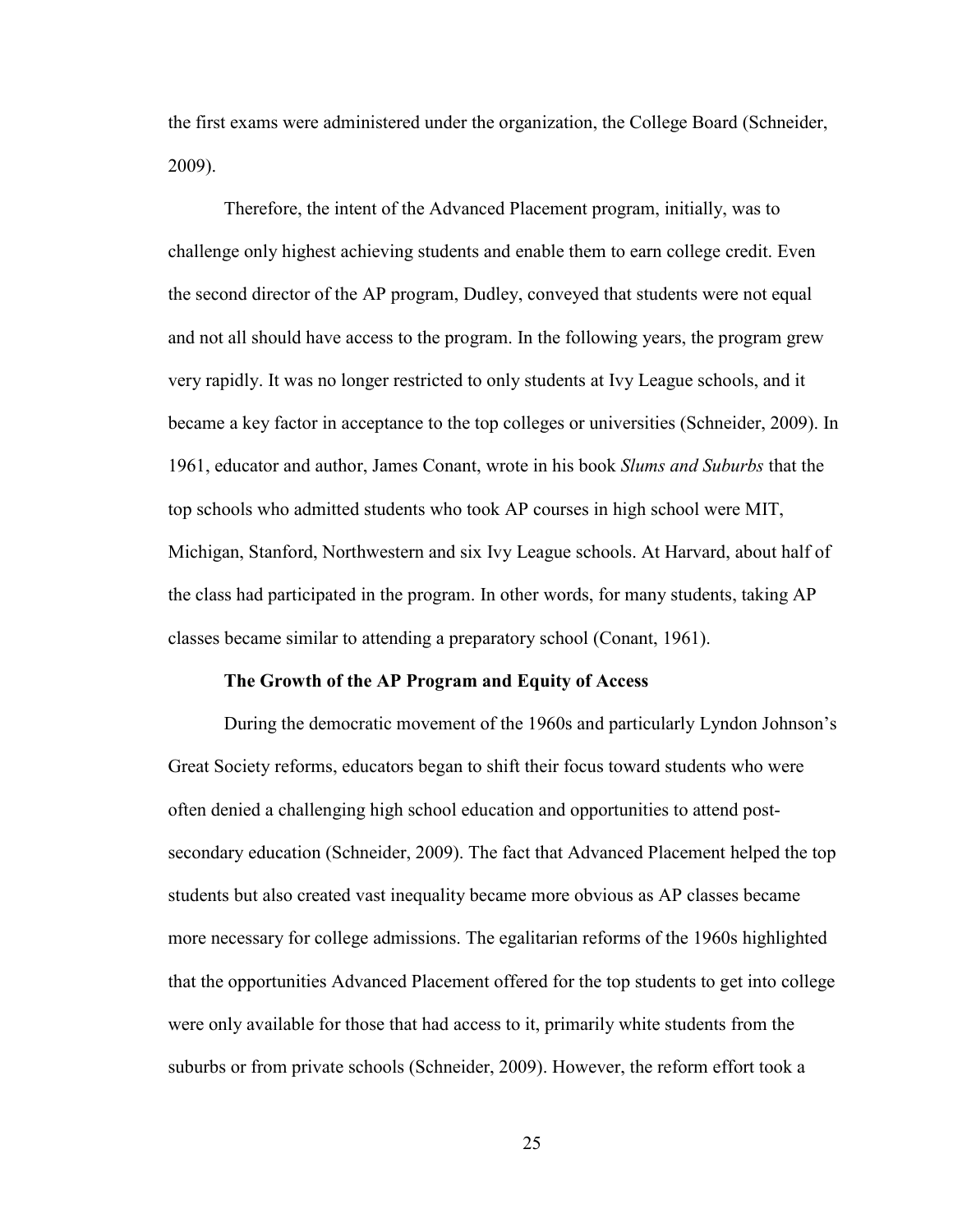setback when "A Nation at Risk" was published in 1983 and challenging the most elite students was again at the forefront of the educational agenda. It was not until the 1990s when the education ideology would again reverse and federal funding would be used to help more communities provide AP classes to their students (Klopfenstein, 2004a as cited in Kolluri, 2018).

The expansion of the Advanced Placement Program continued as the value of the college degree continued to rise (Kolluri, 2018). The Lumina Foundation in 2012, predicted that by 2025, 60% of new jobs would require a post-secondary education degree. A 2013 study of 1,380 colleges and universities by the College Board found that 68% of their school policies offer credit for a score of 3 or higher on an AP exam, 30% offer credit for a score of 4 or higher, and 2%, only offer credit for a score of 5. Eight  $($  <1%) of institutions did not accept AP course credit (Adams, 2014 as cited in Kolluri, 2018). In 1954, 523 students took at least one AP test and fifty years later, that number reached 1.1 million. By 1976, 3,937 schools and 75,651 students took part in the AP program and by 1985, 6,720 schools and 205,650 students participated in Advanced Placement classes. By 1994, 11,500 schools and 458,945 students participated in the AP program (Schneider, 2009). In 2016, more than 2.5 million high school students took more than 4.7 million AP tests, up from less than 4.5 million the previous year (College Board, 2016a).

In terms of equity, minority student enrollment in Advanced Placement has risen as well. Minority students comprised 19.5% of students taking AP tests in 1988, twice the number since 1983. By 1994, 26.3% of AP Test takers were minority students. Some states encouraged AP growth by providing grants to increase and support the programs.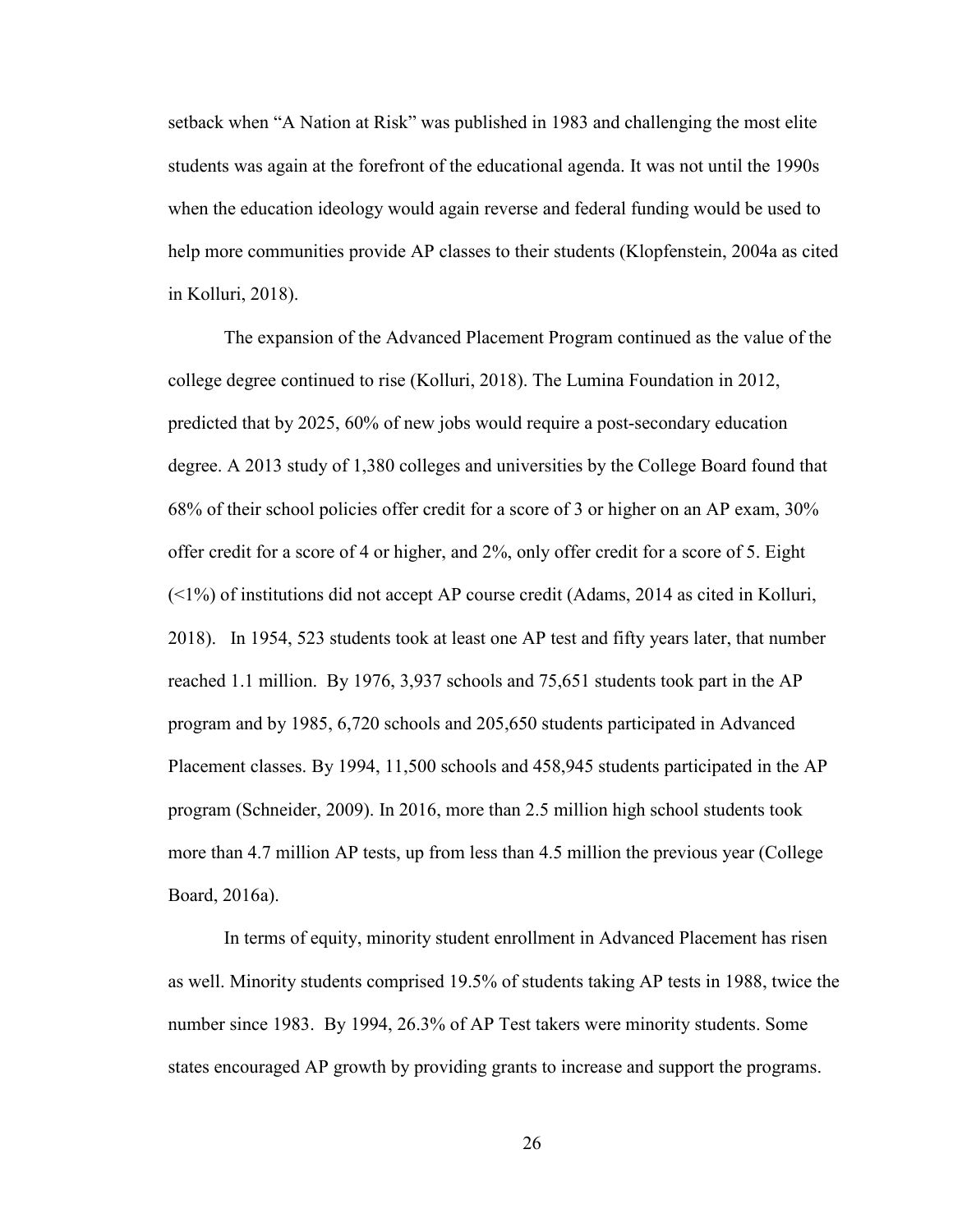The U.S. Federal government, in 1998-99, spent \$2.7 million in subsidizing exam fees for students and professional development for teachers who needed it. In 1994, 14.9% of students graduating high school had AP credit but by 2013, that number increased to more than 39%. African Americans have increased their participation rate by 200% from 1994 to 2013 to a participation rate of 27%. Thirty-six percent of Latinx students in 2013 graduated with an AP course credit compared to 41% of White students (Malkus, 2016 as cited in Kolluri, 2018). Access to AP for students whose parents did not graduate from high school also has expanded from 8.4% participation in 1994 to 29.1% in 2013 (Kolluri, 2018).

Despite this growth, there are still documented inequities. Zarate and Pachon (2006) used data from the California Department of Education's California Basic Educational Data System (CBEDS) to analyze AP course offerings among 1,094 (*n* = 1,094) public high schools. They showed that from 1997 to 2003, the average number of AP courses offered per school increased from five to six courses; however, the percentage of schools not offering AP courses rose from 15 percent in 1997 to 22 percent in 2003. They further found that the number of African American, Latinx, and lowincome students was negatively correlated with the number of AP course offerings in a school. For example, on average, large schools with high concentration of minorities (75- 100 percent) offered nine AP courses, while large schools with low concentration of minorities (10 percent or less) offered 13 courses, a 28% difference. Among mediumsized schools, schools with less than 10% of African American and Latinx students offered more than 1.5 times as many AP courses compared with schools that served 75% to 100% African American and Latinx students (Zarate & Pachon, 2006).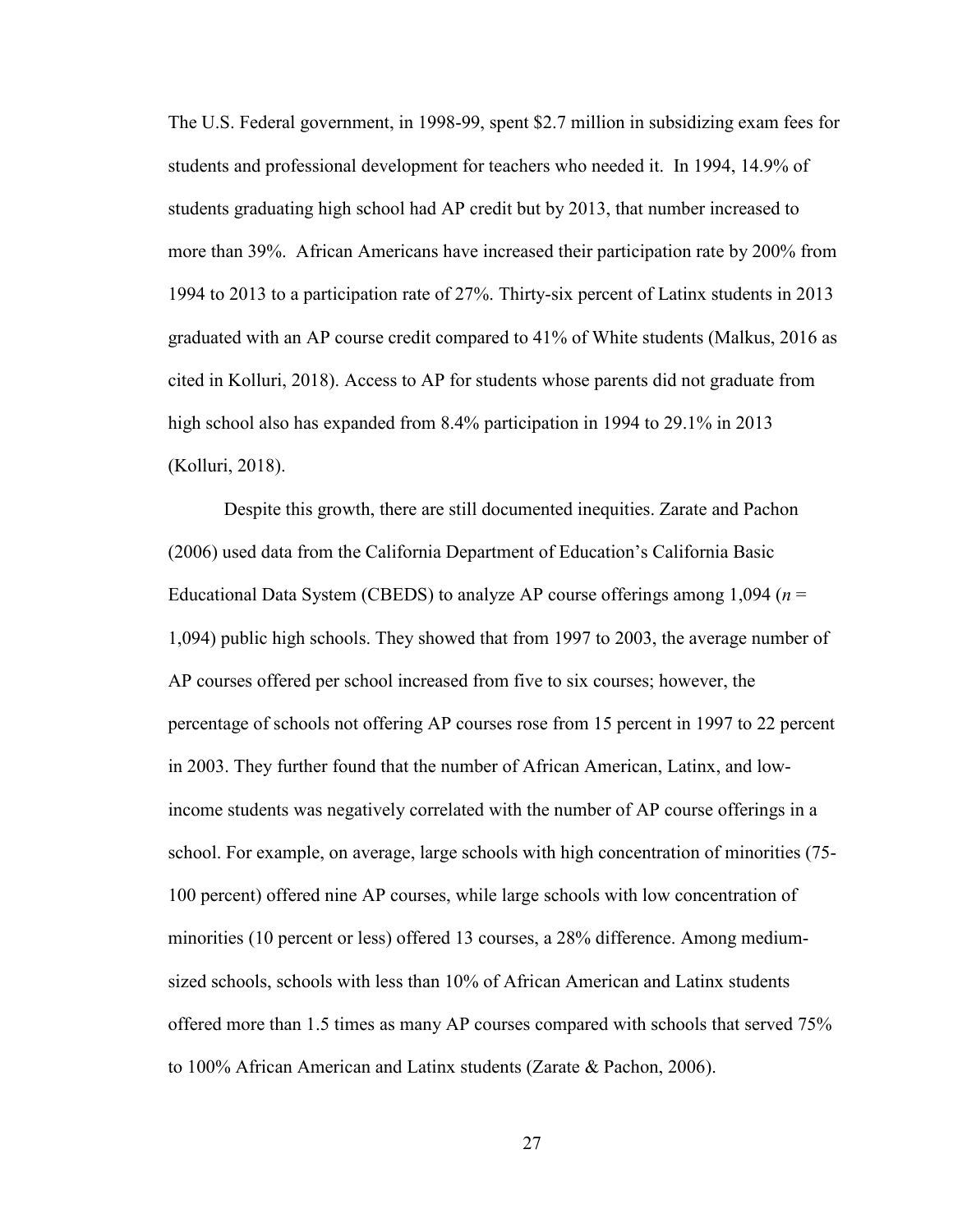Similarly, Barnard-Brak, McGaha-Garnett, and Burley (2011) showed the inequity in access to Advanced Placement courses for certain students in the United States, as a whole, by examining a sample of  $12,144$  ( $n = 12,144$ ) children from the NELS (National Center for Education Statistics) in the year 2000. The authors concluded that school characteristics, such as the percentage of minority students and the percentage of students who received free and reduced lunch, were inversely associated with the number of AP courses offered at their schools. These characteristics were not significantly associated with the number of students enrolled in the AP courses however (Barnard-Brak et al., 2011).

While the College Board's current objective is to provide access to a high-level college curriculum to all students, regardless of background, schools' course assignment or tracking policies may not make this possible. Schools must, therefore, self-examine to understand if their policies are inhibiting equity in access to high-level coursework.

#### **Benefits of the Advanced Placement Program**

Importantly, research studies have delved into the overall academic benefits of the Advanced Placement program for students and thus the importance of closing opportunity gaps. One study by Ackerman, Kanfer and Calderwood (2013) found that there was a positive impact on college exam scores for students who were enrolled in Advanced Placement courses, college GPAs, and college graduation rates. The sample consisted of 26, 693 students (*n*=26,693) who entered the Georgia Institute of Technology as first year undergraduate students from 1999-2009. The results of the study found that increased numbers of AP based course credits were associated with higher GPAs at Georgia Tech for the first year and beyond. Students with AP credits tended to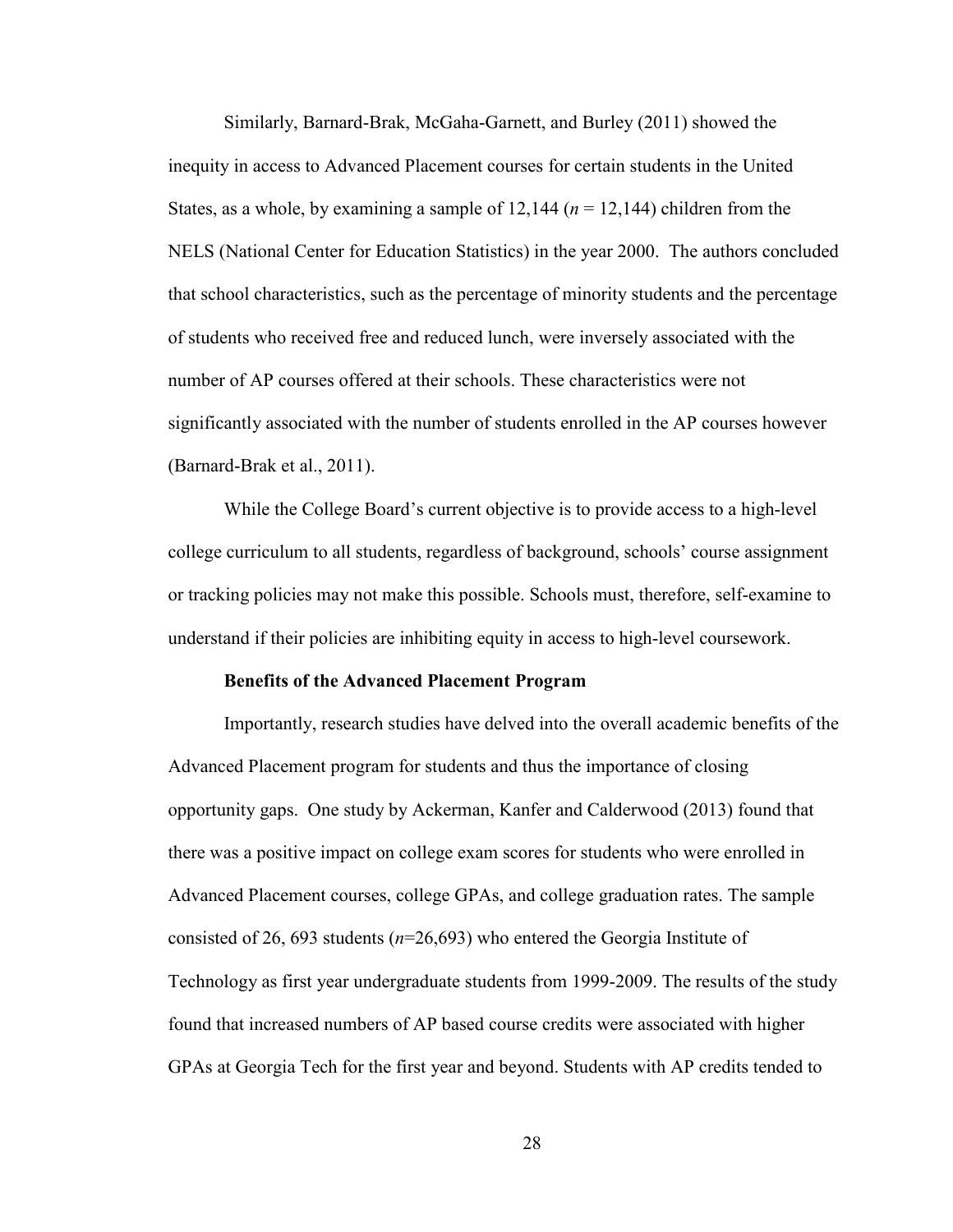complete a greater number of higher-level courses. Those students also graduated at a higher rate and graduated in fewer semesters. Average AP exam score was the best predictor of academic success after students' high school GPAs. Additionally, this study showed that the important predictors of STEM major persistence were receiving credit for AP Calculus and if the student had completed three or more AP exams in the STEM area successfully (Ackerman, Kanfer, & Calderwood, 2013).

Flowers (2008) also found a positive impact on college entrance exam scores, college GPAs, and rates of obtaining advanced degrees for those students enrolled in Advanced Placement programs. Using data from the National Education Longitudinal Study (1988) and then subsequent surveys in 1990, 1992, 1994, and 2000, Flowers (2008) found that the respondents who participated in AP programs were more likely to score higher on college entrance examinations than those who did not participate in AP programs. African American and Hispanic students who participated in AP programs scored 100 points higher on college entrance exams than African Americans and Hispanic students who did not participate in AP programs. The results also showed that respondents who participated in AP programs reported higher undergraduate GPAs than students who did not participate in AP programs, particularly for Asian or Pacific Islander and White students. Furthermore, Asian or Pacific Islander and White students who did not take AP classes were less likely to earn an advanced degree than African Americans who did not participate in AP. Hispanic and White students who participated in AP were more likely to earn a bachelor's degree and an advanced degree than Hispanic and White students who did not participate in AP. There were also income differences according to AP participation. Specifically, Asian or Pacific Islanders and Whites who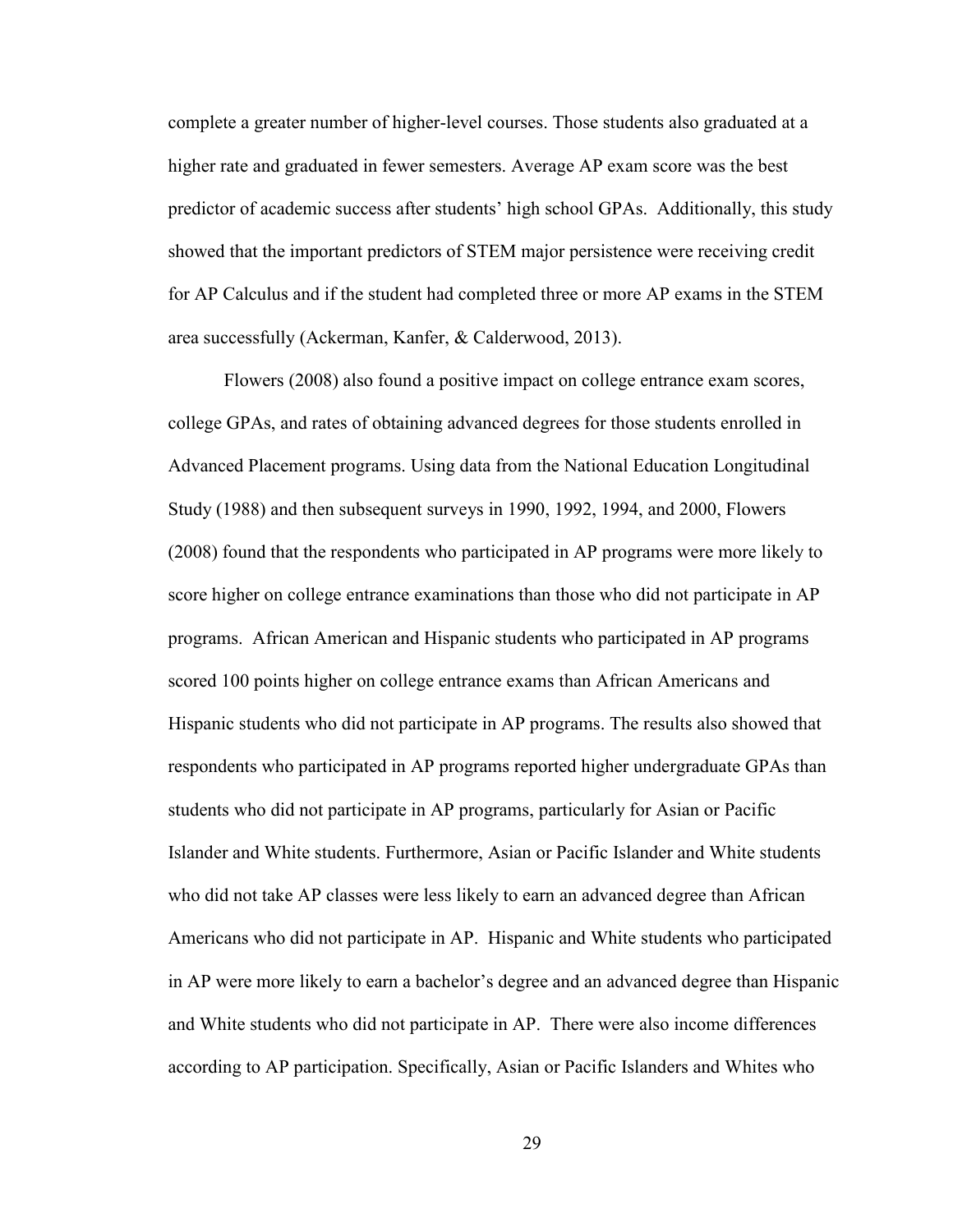participated in AP programs reported earning about \$10,000 and \$3,000 more a year respectively than the same groups who did not participate in AP programs (Flowers, 2008).

Moreover, Hansen, Reeve, Gonzalez, Sudweeks, Hatch, Esplin, and Bradshaw (2006) found a positive impact for those students who took Advanced Placement courses on writing ability in college. The study looked at two three-page writing samples from 182 sophomore students enrolled in a history of civilization course. The essays were scored by two readers; the results showed that the students who had taken an AP English course and a First-Year composition course performed significantly higher than those who had only taken AP English or First-Year Composition alone. While the study shows that exempting students from first year writing courses in college may not be the best decision for students, it also indicates that AP courses did prepare students for college writing. The writing and college preparatory work may also help students in other college classes (Hansen, Reeve, Gonzalez, Sudweeks, Hatch, Esplin, & Bradshaw, 2006).

Lastly, Geiser and Santelices (2004) found that students who took AP courses had an increased chance of being accepted into college and that AP exam scores strongly predicted success in college. The study examined Advanced Placement criterion for admission into the University of California and found that the number of AP courses had little to no impact on students' performance in college, but AP exam grades were a significant predictor of success in college courses. The study also found that selective colleges and universities gave special consideration to students in admissions, but the degree varied among the college or university. For example, the University of California recalculated students' high school grade point average and gave additional points for AP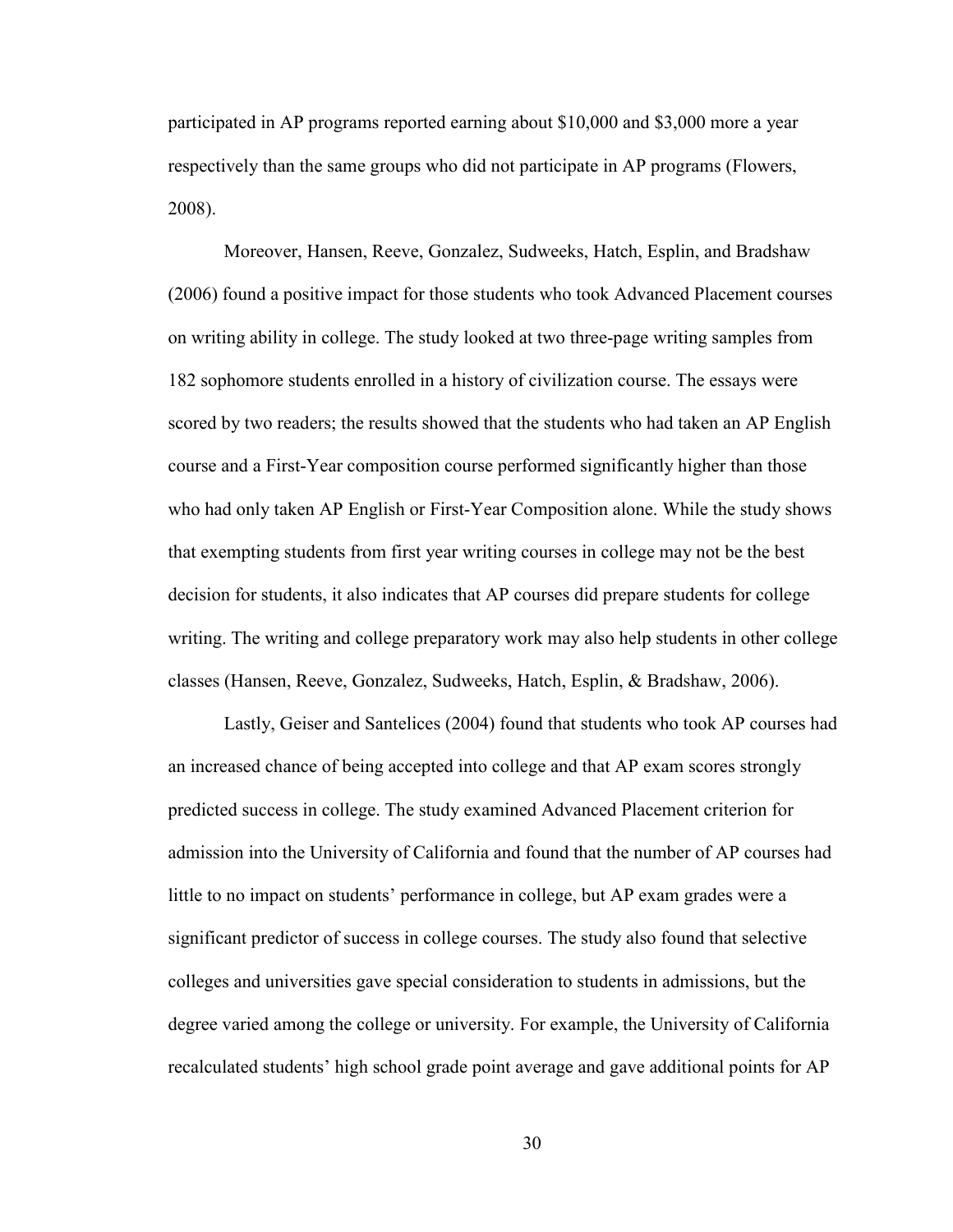or honors courses. Others accepted district weighting of AP courses; the most widespread practice was that admission officers used the number of AP/honors courses as part of a comprehensive overview of a student. Some colleges or universities gave extra points for AP or IB courses while others compared the records of students from the same high school to see what the student took advantage of that was available to them. However, the findings of this study revealed that institutions might need to reconsider AP as criterion in high stakes admissions because of the disparities in access to AP courses for disadvantaged and minority students (Geiser & Santelices, 2004).

Therefore, studies show that some of the academic benefits of taking Advanced Placement courses include a better chance of admission into college, success in college, and obtaining advanced degrees after college (Ackerman et al., 2013; Flowers, 2008; Hansen et al., 2006; Geiser & Santelices, 2004). These profound advantages speak to the importance of schools assessing and addressing the within school opportunity gaps in terms of enrollment and/or achievement of students, particularly those often underrepresented, in Advanced Placement courses.

## **Review of Related Research**

Literature on tracking and detracking students can contribute to this debate by analyzing the effects of such policies on student's access, enrollment, and achievement in courses. This study examines the policy of Challenge by Choice, a form of detracking for Advanced Placement students, and its impact on student enrollment and achievement. Prior to this policy, students had to meet certain criteria to access Advanced Placement classes, however with this change came open enrollment. While the policy at the core of this study may differ in keyways from traditional tracking policies, we can learn from the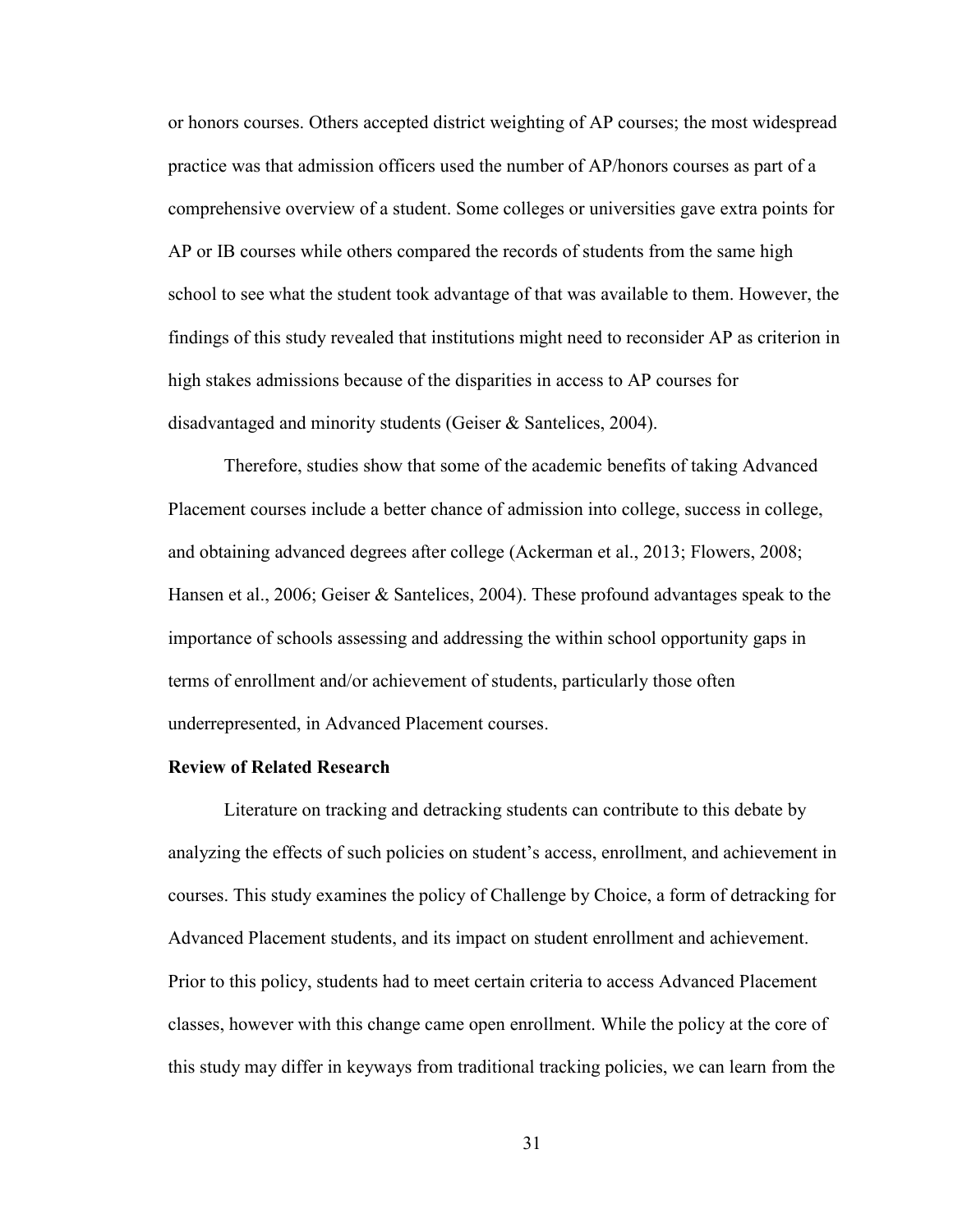impact of opening enrollment to all students by comparing tracking results to open enrollment results.

## **Why Track?**

**Academic Outcomes.** Overall, studies of the effects of tracking on academic outcomes have shown mixed results. Some studies have shown that tracking can enhance academic achievement, particularly for higher achieving students (Duflo, Dupas,  $\&$ Kramer, 2011; Epstein & MacIver, 1992, Figlio & Page, 2002; Loveless, 2016). For example, Figlio and Page (2002) found that tracking helped higher achieving students and did not harm lower achievement students. The authors used the National Education Longitudinal Study and analyzed the change from  $8<sup>th</sup>$  and  $10<sup>th</sup>$  grade in the student's item response theory (IRT) math score. They then compared students who were taught in a classroom of similarly skilled students (tracked) to those taught in a classroom that had a large variance of student abilities (not tracked). Because of potential endogeneity issues, they compared estimates recovered when using different definitions of tracking (e.g., based on teacher reports vs. principal reports). The results were largely consistent across the different specifications of tracking tested (Figlio & Page, 2002).

 Loveless (2016) further found that states that tracked more students in eighth grade math scored better on their AP exams. Using 2009 NAEP data, Loveless found that on average states tracked about 75% of eighth graders in math with some learning algebra and others taking another year of general math; Arkansas had the least amount of tracking (50%) and Nevada the most (97%). Using 2013 AP data, Loveless then showed that states with more tracking had more passing scores. Utah tracked 89% of students in 8<sup>th</sup> grade math and 70% of AP students scored a three or higher. However, in Texas, only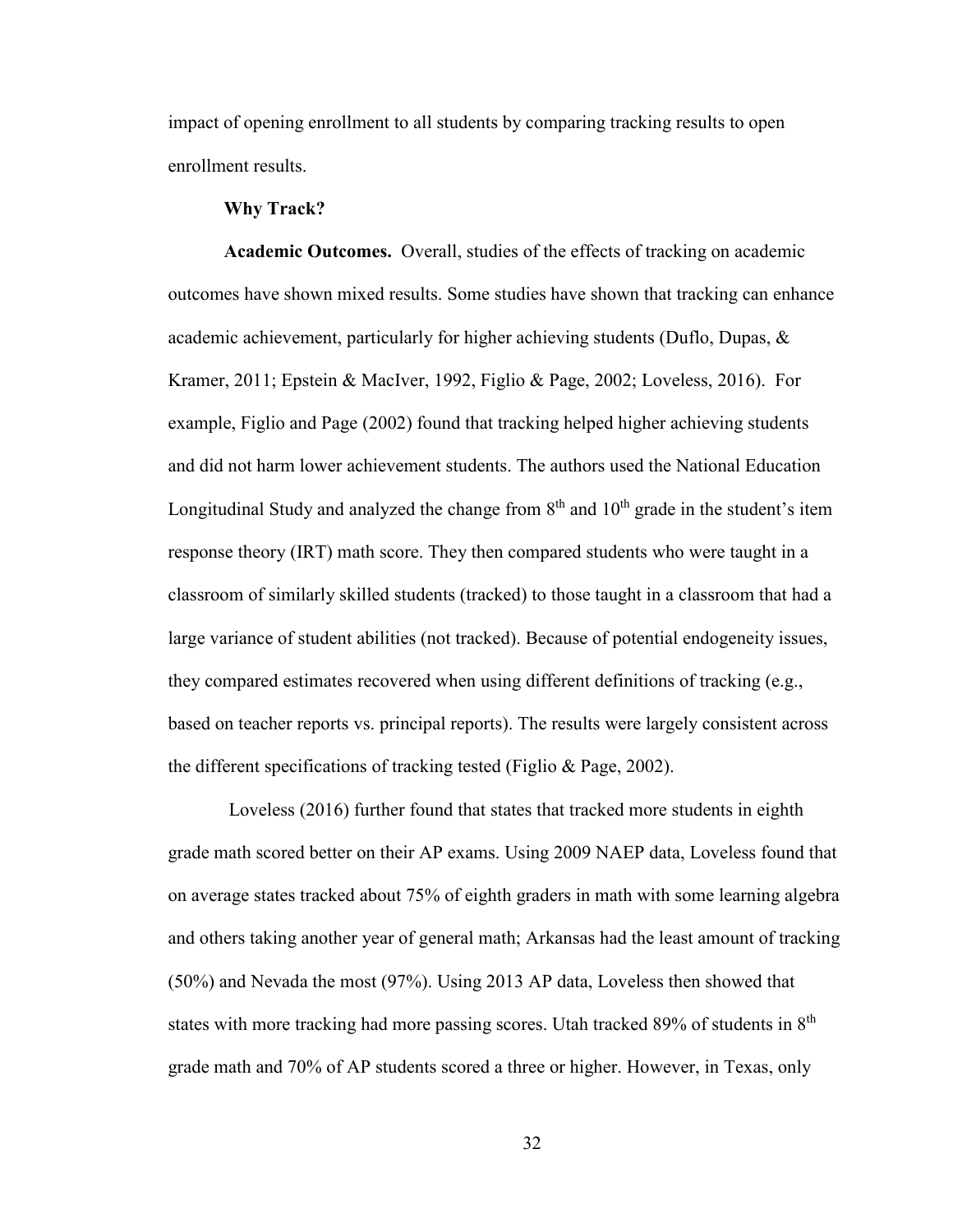57% of students were tracked and only 52% of the AP students passed. Even when controlled for socioeconomic status and minority status, Loveless still found a relationship between tracking and AP scores. Moreover, this finding held true for Black and Hispanic student subgroups within states (Loveless, 2016).

However, other studies showed that there may be "winners and losers" when tracking (Argys, Rees, & Brewer, 1996, p. 624). For example, Argys, Rees, and Brewer (1996) used data from the National Education Longitudinal Study of 1988 (NELS), a nationally representative student survey conducted by the National Center for Education Statistics (NCES), to study the impact of tracking on student achievement, controlling for class sizes, teacher experience, and teacher education. Track was determined by teacher report, who stated if their class was composed of students of above average, average or below average or widely different achieving levels relative to other students in the school. The final sample consisted of 3,405 students ( $n = 3,405$ ) who attended public schools in both eighth and tenth grade and for whom all information was available for the study. Evidence showed that the  $8<sup>th</sup>$  grade track placement had an effect, regardless of test scores, on tenth grade track. Socioeconomic status was also related to track placement; students with higher SES backgrounds were more likely to be placed in upper-level tracks. In contrast, race and ethnicity were not good predictors of track placement. Students in the lower-level tracks gained a lot from detracking efforts at the expense of the students in the upper-level tracks. The typical student, if placed in a heterogeneous class, would score 63.08 which was more than a percentage point lower than the sample mean of 64.46. However, the effect varied by prior achievement. The estimation results showed that moving from a class composed of below average students to a heterogenous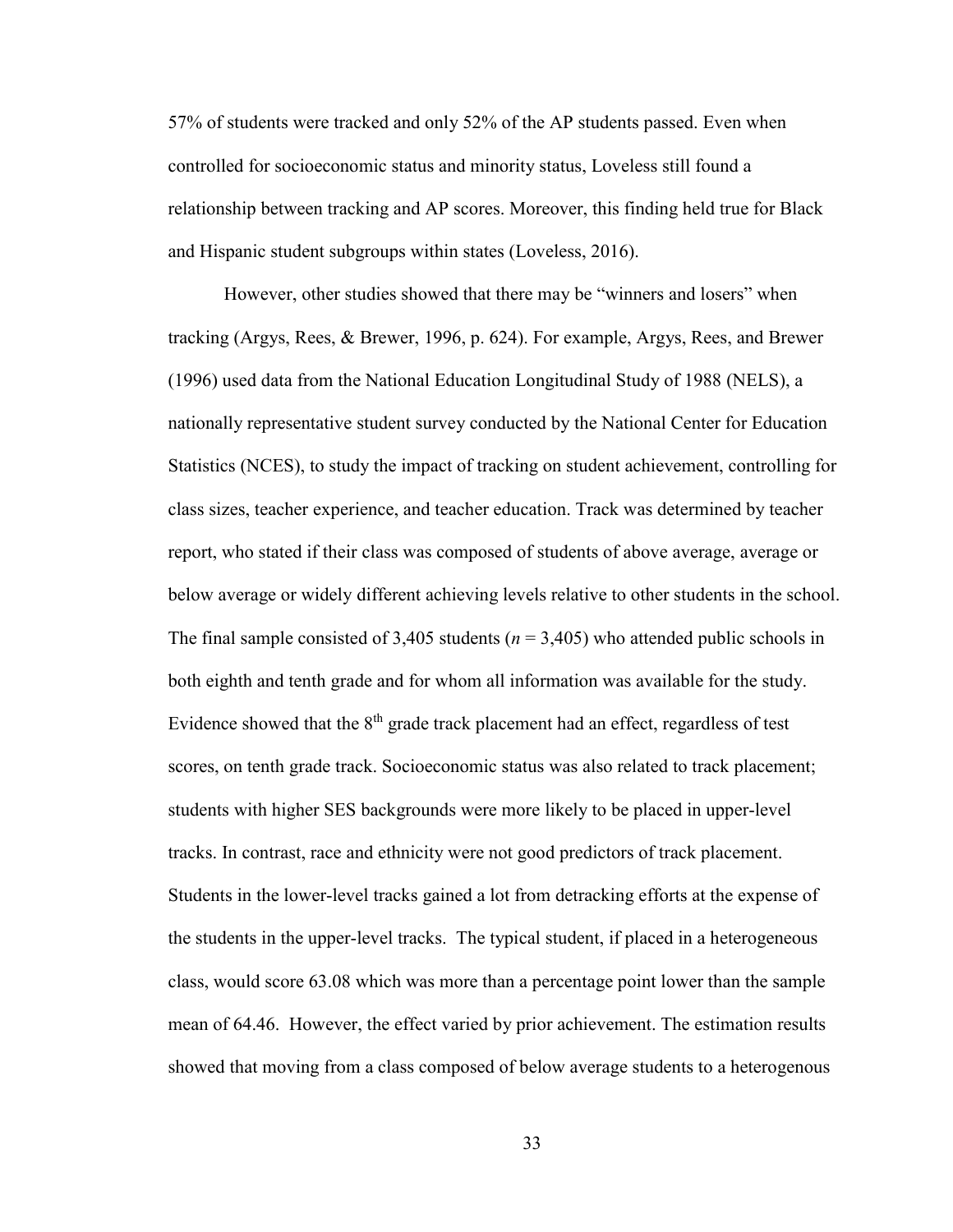class led to an increase of 8.6 percent in scores, whereas moving from a class composed of above average students to a heterogenous class led to an 8.4 percent decrease in scores. Thus, continuing to track benefits the highest achievers at the expense of the lowest (Argys et al., 1996).

In a related study, Lavy, Passerman, and Schlosser (2008) studied whether unusually low achieving classmates had any effect on the outcomes of "regular" pupils. The low ability students were determined if their birthdate was before the date for their cohort meaning they repeated the grade. The data used was from administrative records collected by the Israel Ministry of Education for 7 consecutive cohorts (1994-2000) of tenth grade students. The results showed that the proportion of low ability students in class lowered the achievement of regular students. The negative effects were moderate: A one standard deviation increase in the proportion of repeaters led to a decrease of .012 and .036 of a standard deviation in the average score of regular students for high school (Lavy, Passerman, & Schlosser, 2008). This study therefore suggests that regular or highachieving students benefit from tracking that separates them from the lowest achievers.

Finally, some studies found no effects of tracking on academic outcomes. Using data from Chicago Public Schools, Lefgren (2004) found that the achievement between low and high achieving students was not different in schools that track than in schools that do not track. The sample consisted of 80,003 third grade (*n*= 80,003) and 94, 230 (*n*=94,230) sixth grade students. Over 80 percent of the students were either Black or Hispanic and somewhat low achieving. Lefgren constructed a tracking measure based on the initial ability of a student and the ability of classmates since informal tracking often occurs and tracking tends to differ across schools. The study found that many schools do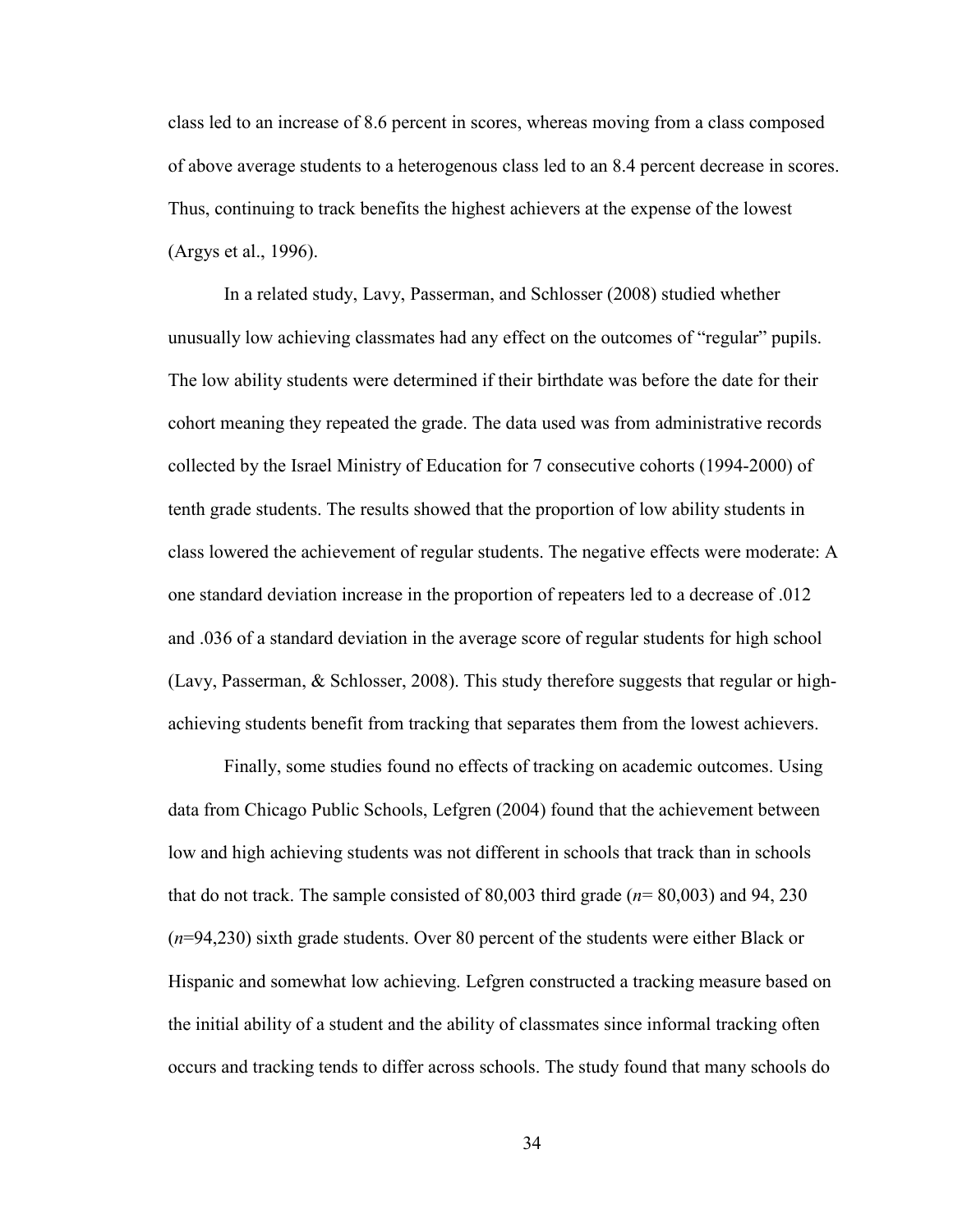not track since there was very little overlap of initial test scores, and that tracking had little impact on third grade achievement and sixth grade reading. However, tracking did appear to be associated with increased sixth grade math performance (Lefgren, 2004).

**Non-Academic Outcomes.** The emotional well-being of students in tracked and non-tracked classrooms has also been debated. Kulik and Kulik (1992) presented the results of a meta-analysis of research on grouping programs falling into five categories: multi-level classes, cross-grade grouping, within-class grouping, enriched gifted and talented courses, and accelerated gifted and talented courses. For multi-level grouping analyses, 56 studies were examined. Only 13 out of 56 studies described effects of ability grouping on self-esteem. The average effect size was 0.19 for lower ability students, -.09 for middle ability students and -.015 for higher ability students. Therefore, instruction in homogeneous classes seemed to raise self-esteem scores of lower ability students and lower the self-esteem of higher ability students. The overall effect size of grouping on student self-esteem in the 13 studies was to decrease self-esteem scores by .03 standard deviations, an insignificant amount. For the enriched classes for the gifted and talented students, five of the twenty-five studies investigated the program's effects on selfconcept. The results showed that in four out of five studies, self-concepts were better when the gifted and talented were taught in separate groups. The average effect size was small  $(d = 0.10)$ . Lastly, for accelerated classes for the gifted and talented, the eleven studies showed that on average, acceleration had little or no effect on students' attitude toward school, participation in school activities, popularity, or adjustment (Kulik  $\&$ Kulik, 1992). Overall, the effects of grouping on students' self-esteem were near zero. They were slightly positive for lower ability students and slightly negative for higher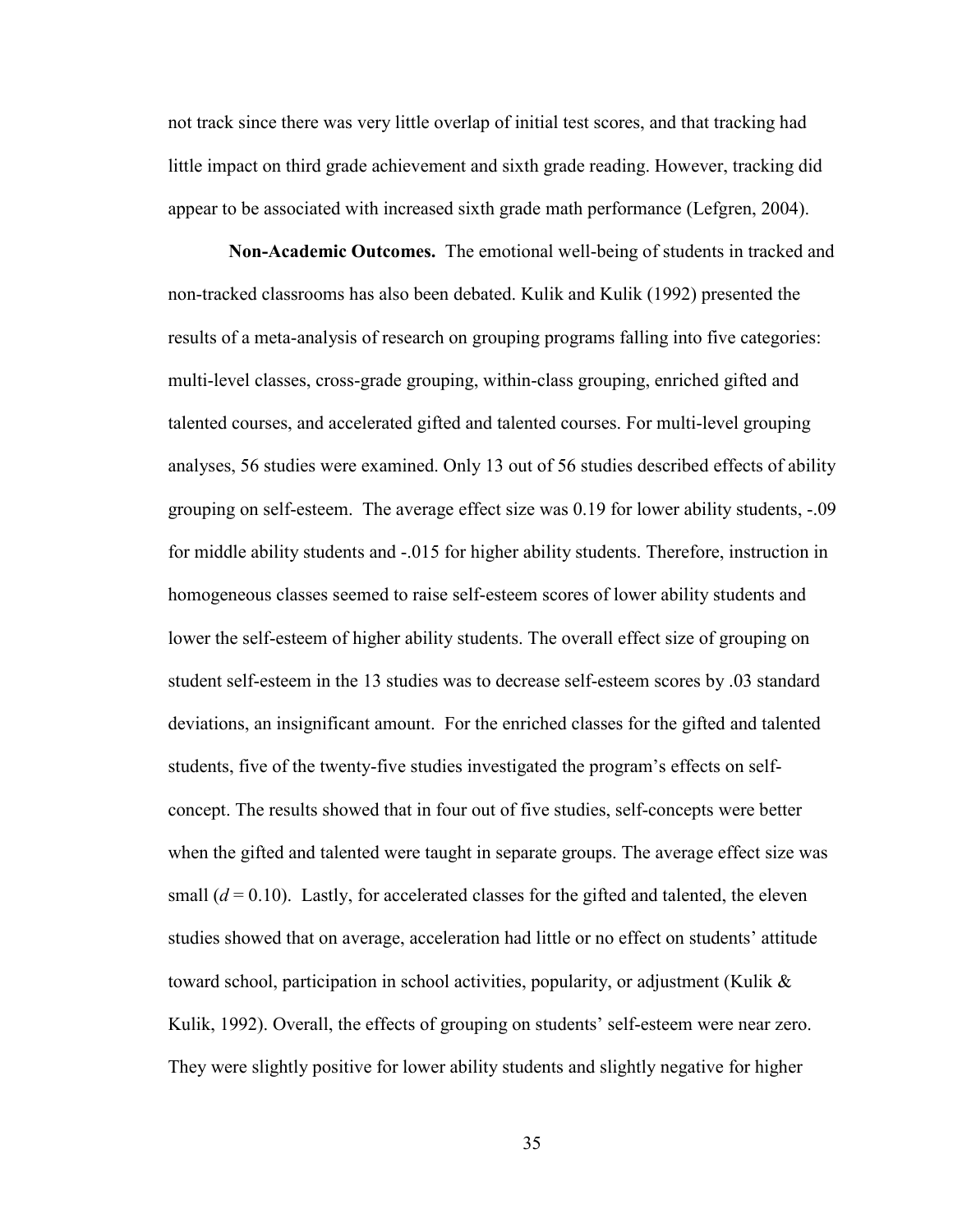ability students. Higher ability students may have been less satisfied with themselves around peers similar to them and lower ability students may have slightly gained selfconfidence when taught with others at the same ability level (Kulik  $&$  Kulik, 1992).

 Another study by Wiatrowski, Hansell, Massey, and Wilson (1982) explained that tracking placements had no correlation to delinquency for students. This study used a multivariate model to examine the effects of tracking on delinquency in a large, national longitudinal sample. Five longitudinal sets of interviews were collected from a selection of high school males. Interviews and surveys included tests of ability and academic skills, questions about family characteristics, measures of self-concept, values, educational and occupational plans, and self-reports of delinquent and nondelinquent behaviors. The data was examined to assess the changes in delinquency caused by curriculum tracking from sophomore to senior year and also one year after graduation (Wiatrowski, Hansell, Massey, & Wilson, 1982). Curriculum placement was correlated - .07 with delinquency measure in tenth grade, -.10 with delinquency measured in senior year, and - .09 with the frequency and -.08 with the seriousness of delinquency one year after high school. These correlations were all significant but so small that there was a negligible tendency for college bound students to be less delinquent than non-college tracked students. Therefore, the results showed that tracking had large total associations with many variables, but delinquency was not one of them. Also, the inclusion of curriculum tracking was not significantly predicted by program track when prior levels of delinquency were controlled. Even with initial levels of delinquency excluded, tracking did not significantly predict delinquency in students' senior year or the year after high school (Wiatrowski et al., 1982).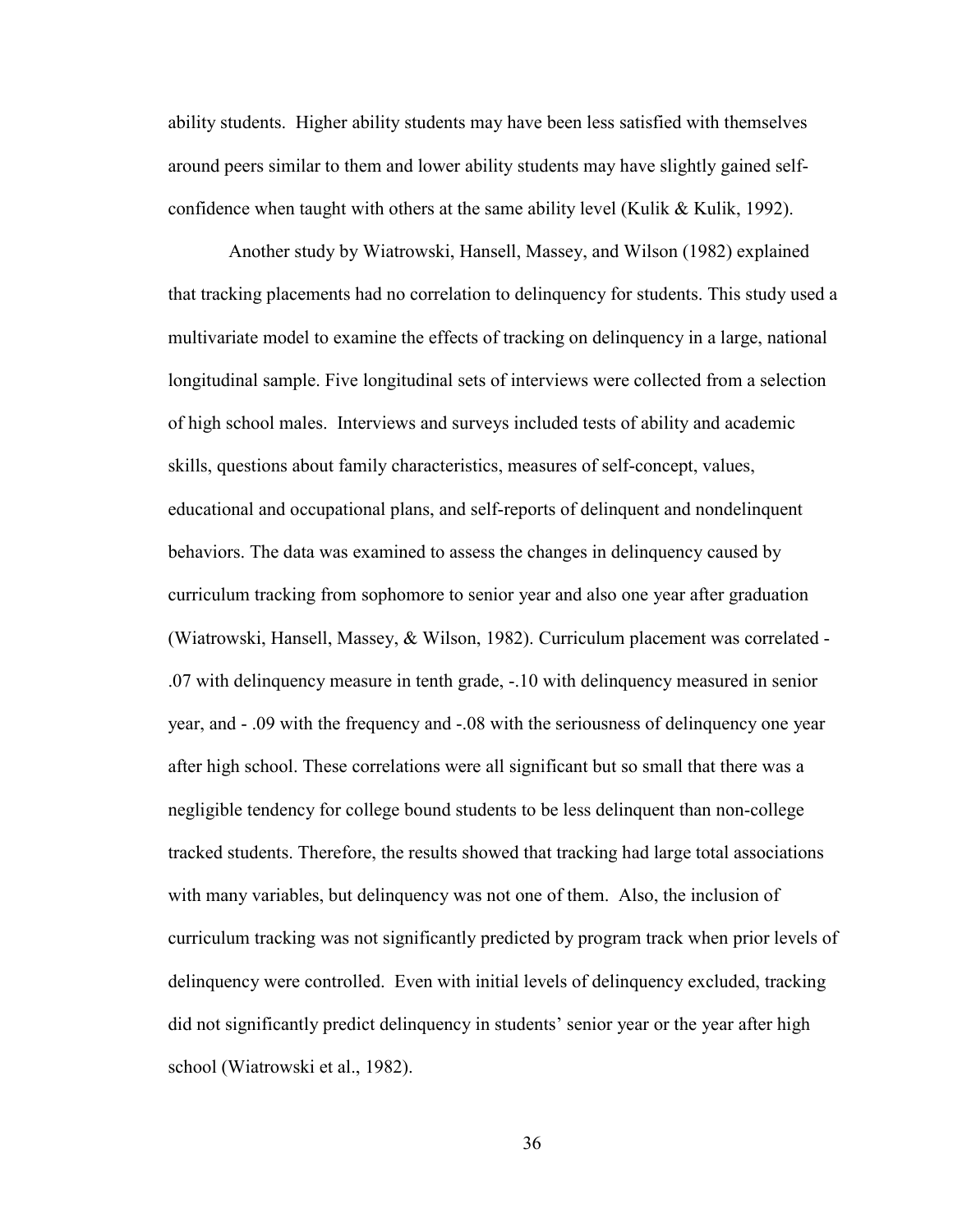Lastly, a study by Damon Clark (2010) found that tracking impacted whether students went to an elite school. Clark examined the impact of attending a selective high school in the United Kingdom on test scores, high school course taking, and enrollment in a university. Students were assigned to certain schools based on primary school test scores. He found that there was a huge peer advantage of attending a selective school, however four years of attendance in a selective school had small effects on test scores. Selective schools did have positive effects on course taking and university enrollment. If the goal of a public school system is to have positive impacts on what courses students take and the universities students attend, this study suggests that exposing students to higher level courses can lead to these positive impacts on students. These results, however, might not be generalizable to a public-school setting that has a more heterogeneous population (Clark, 2010).

**Teachers' Perspectives.** Another tracking benefit, according to some teachers, is that heterogenous classes are difficult to teach and students receive a less adequate education compared to classes grouped by ability (Rosenbaum, 2000). Rosenbaum (2000) examined the experiences of teachers in a detracked high school and questioned the practicality of detracking in the classroom. The data for the study came from interviews with eight of the ten social studies teachers from a suburban, high school in the Midwest. The school was relatively homogeneous and students came from mostly White, working- and middle-class families with a few from low-income families. The entire school went from a tracked system with three ability groupings to a completely detracked system, except for foreign language and math which were taught at different levels. The results of the study showed that teachers faced irresolvable conflicts because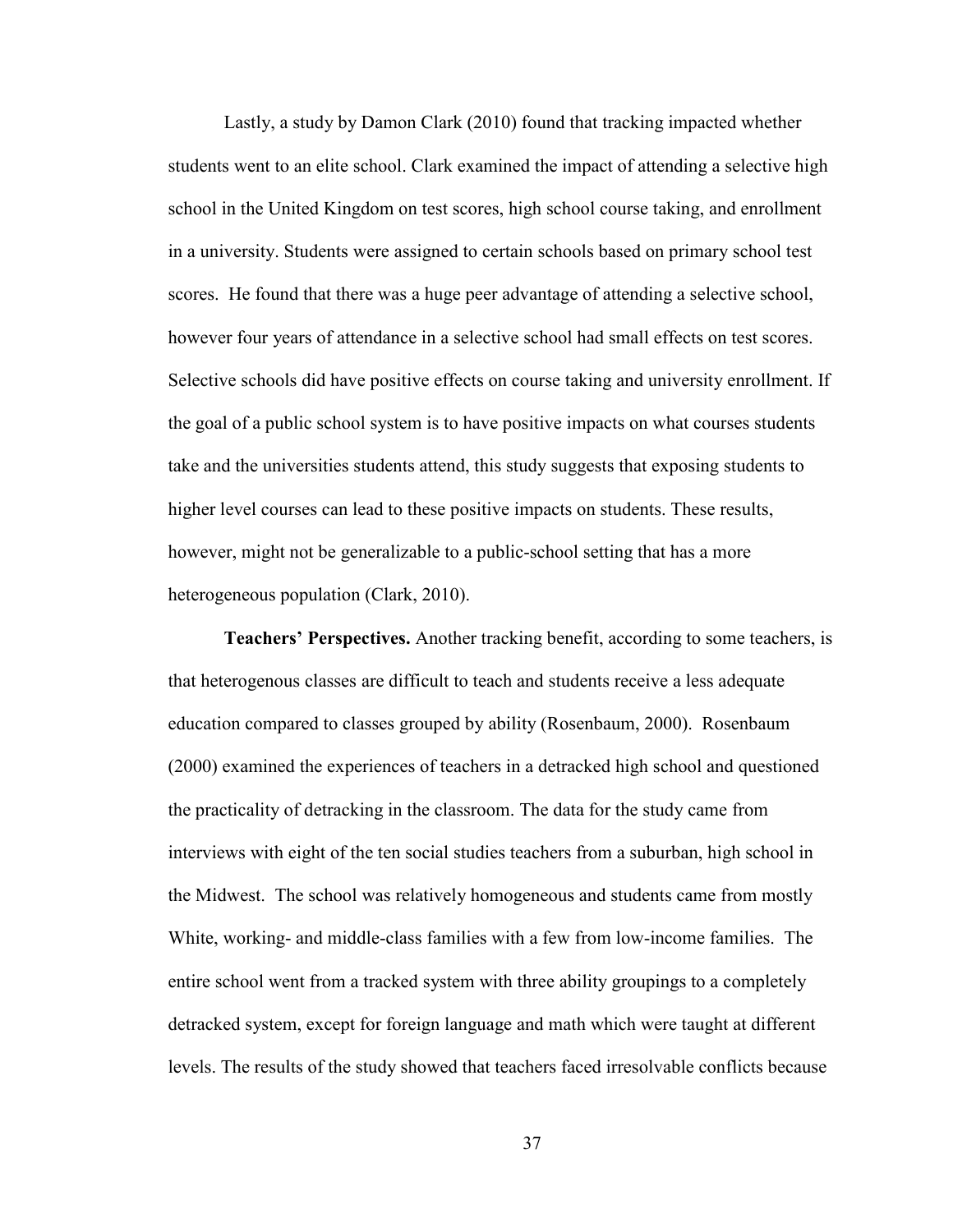detracking pulled them in so many different directions. In the tracked environment, teachers could focus on one group of students. However, in a detracked setting, when a teacher helped one group, the other group of students became disengaged. Therefore, teachers tried to teach to the middle of the class but as they did, they realized they were losing students at both extremes. They also found they had to delete many of the topics covered in upper track classes and use language that was below the vocabulary of higher ability students that they used in upper ability tracked classes. There was a constant struggle over the pace of the lessons as well. If the pace was too fast, slower students would be confused and if it was too slow, the faster students would become disengaged. Thus, in this environment the faster students were again usually the "biggest losers" but in a tracked environment, students' needs could be met (Rosenbaum, 2000).

#### **Why Detrack?**

Although tracking might be helpful in a utilitarian sense, its implications have produced inequitable school programs. The gatekeeping tactics barring some students from challenging classes has consequently caused a separation of students based on race, ethnicity, and SES (Burris & Garrity, 2008). To mitigate these inequitable results of tracking, detracked policies have positively impacted students and their social and academic progress. Fully detracked schools have found success in terms of enrollment, achievement, and future decisions of students (Burris, 2008; Alvarez & Mehan, 2006; Dougherty, Mellor & Jian, 2006).

**Opportunity and Equity Gaps.** The lack of access to certain classes in tracked schools is pervasive both between and within schools in the United States. One study showed that access to certain classes depended on the type of school students were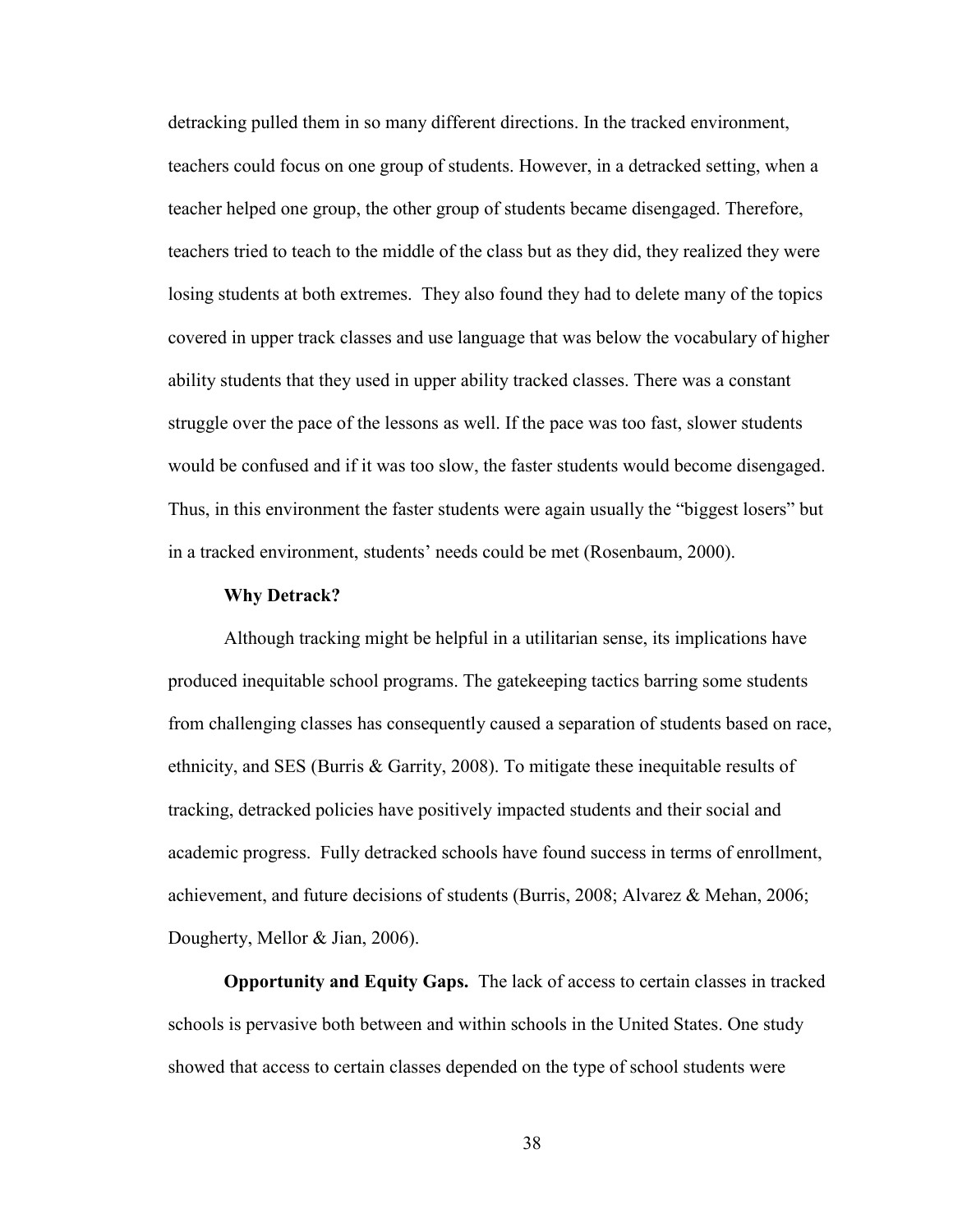registered in (Domina, Hanselman, Hwang, & McEachin, 2016). According to Domina, Hanselman, Hwang, and McEachin (2016), high achieving, more affluent schools promoted tracking in more cases while the lower achieving, poorer schools, detracked more. The study analyzed 1,524 (*n*=1,524) California schools from the years 2003-2013, the period in which the state pursued an Algebra for all initiative for eighth graders. The results of the study show that most California schools created a higher track for students. Socio-economically advantaged, high achieving and academically heterogeneous schools were more likely to take advantage of this option. Many state and educational leaders, at this time, pushed schools to detrack students by enrolling high and low achieving students into 8th grade algebra courses together. Interestingly, however, California schools expanded their mathematics curricula by enrolling a select group of students in advanced geometry courses; this approach was especially prevalent in schools with advantaged populations. Rather than creating heterogeneous learning environments, high achieving schools found a new way to intensify curricula for elite students. Highly socioeconomically disadvantaged schools were more likely to pursue Algebra for all strategies and less likely to track up like affluent schools did. The detracking initiative could have eliminated the inequity in access by allowing all students the opportunity to all pursue Algebra, the original intent of the program (Domina et al., 2016).

Another study examined three four-year senior high schools to understand how educators framed tracking decisions. One school served a racially and socioeconomically diverse group of students, another served a middle to upper middle-class White and Asian population, and the third was nearly all composed of African American and Latinx students, many of whom were poor. The results found that schools viewed students'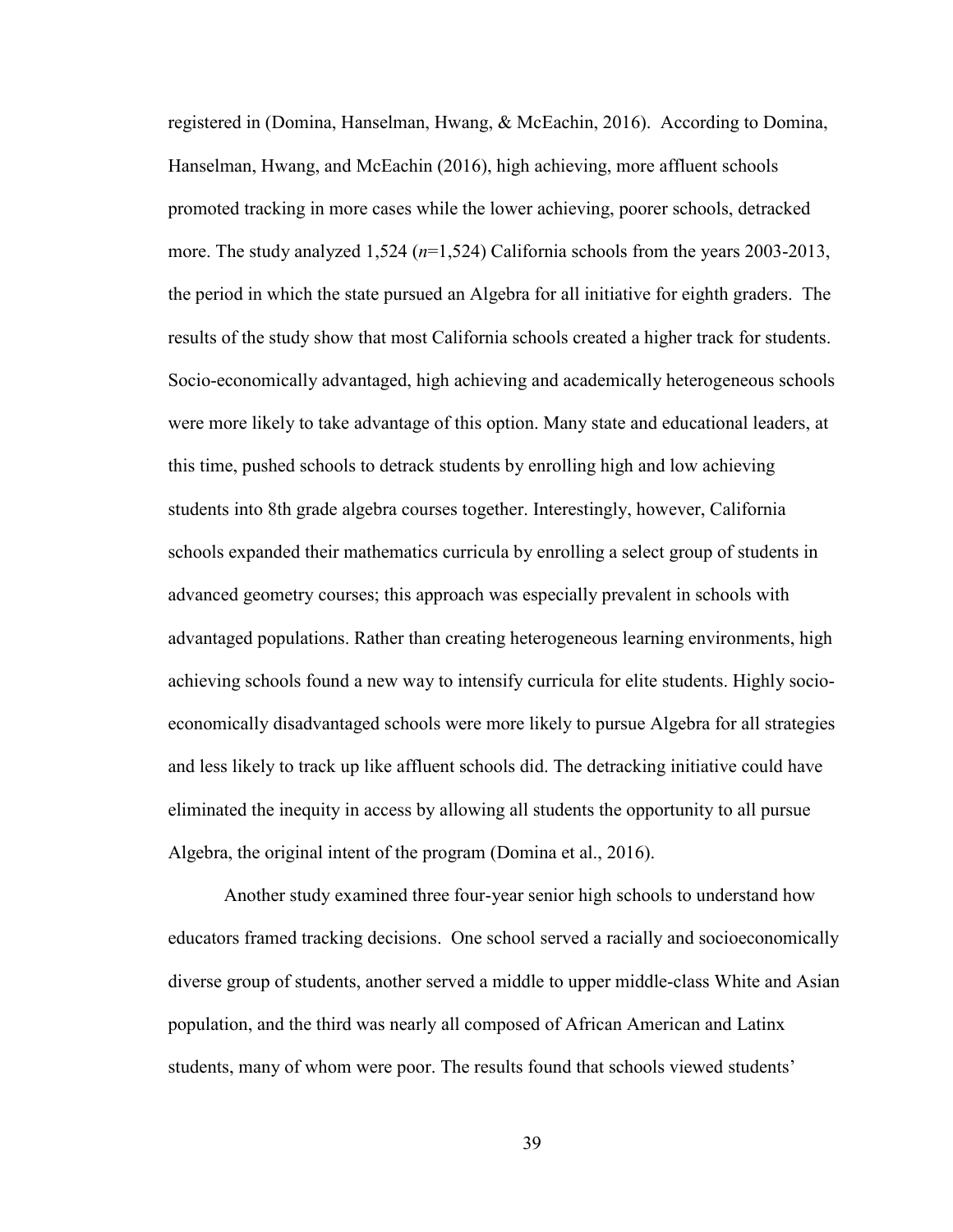abilities and motivations as fixed. One principal explained that he could tell by the end of kindergarten which students would be successful in high school. Very few teachers (six at one school, two at another, and seven at the last) recalled any circumstances in which students significantly changed or improved academically so that they could switch tracks (Oakes  $\&$  Guiton, 1995). As such, tracking efforts closed access to students within the schools themselves. However, the data also showed that the school that was more affluent offered more Advanced Placement and honors courses and fewer low-level courses than the other two schools. Lastly, race, ethnicity, and social class signaled ability and motivation and thus impacted curricular tracks (Oakes & Guiton, 1995, p. 15). The middle class, White and Asian students were seen as high achieving and highly motivated and were therefore offered a rich curriculum. The students in the racially diverse school were seen as diverse in achievement and motivation and thus, offered a college-oriented curriculum with fewer advanced courses than the previous school and many vocational options for average students who probably wouldn't attend college. The administration at the school with mostly poor Latinx and African American students offered the fewest college preparatory classes and had the smallest offering of vocational programs. African American boys at this school were more than twice as likely and girls more than four times as likely to take six or more vocational courses than the racially diverse school (Oakes & Guiton, 1995). Therefore, tracking impacted access to coursework both within and between the schools. Although this data clearly links race, ethnicity, or socioeconomic status to curriculum offerings, only one educator indicated that this might be true. Others cited motivation, student choice, or ability as the reasons for certain curricula placement (Oakes & Guiton, 1995). Detracking efforts would force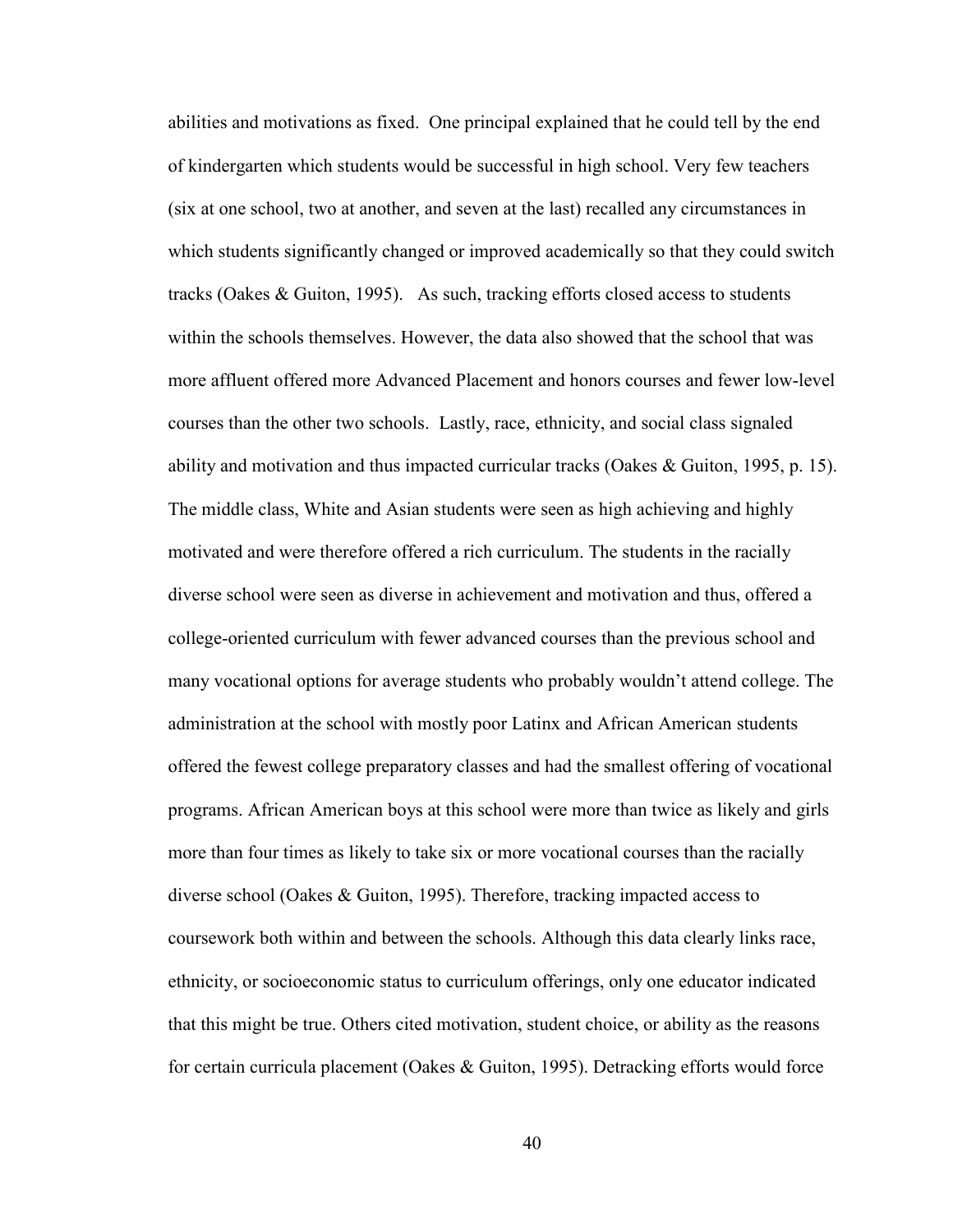educators to change those mindsets and offer the same amount of challenging coursework to all students.

Similarly, another study by Spade, Columba, and Vanfossen (1997) found that course offerings were more constrained in working class schools compared to middle class and affluent schools. Using a series of regression analyses, the study used three pairs of schools from affluent, middle class, and working-class districts. The results found that the higher the social class of the district, the greater the number and diversity of college preparatory or advanced courses. In terms of enrollment, the lowest social class districts and the average (in terms of test scores) schools were less successful in enrolling students in eleventh grade mathematics and science courses. Less than half of eleventh graders enrolled in mathematics and science courses compared to middle class and affluent schools who had 60 to 100 percent of students enroll in those classes (Spade et al., 1997). Additionally, school personnel were less active in working class communities in the course selection process and more weight was given to students' and parents' choice. In middle- and upper-class schools, objective measures, such as test scores, prior performance, and teachers' recommendations were used more in the process to enroll students in certain courses (Spade et al., 1997).

 Riehl, Pallas, and Nariello (1999) found in their study that the processes to determine which students could access honors or AP courses was a socially constructed process within the schools. The researchers studied course scheduling in five urban high schools. In each school, minority students' enrollment was over 90 percent with many students eligible for free and reduced lunch. Staff members (*n*=78) were interviewed in each school who were knowledgeable about the school scheduling process (Riehl et al.,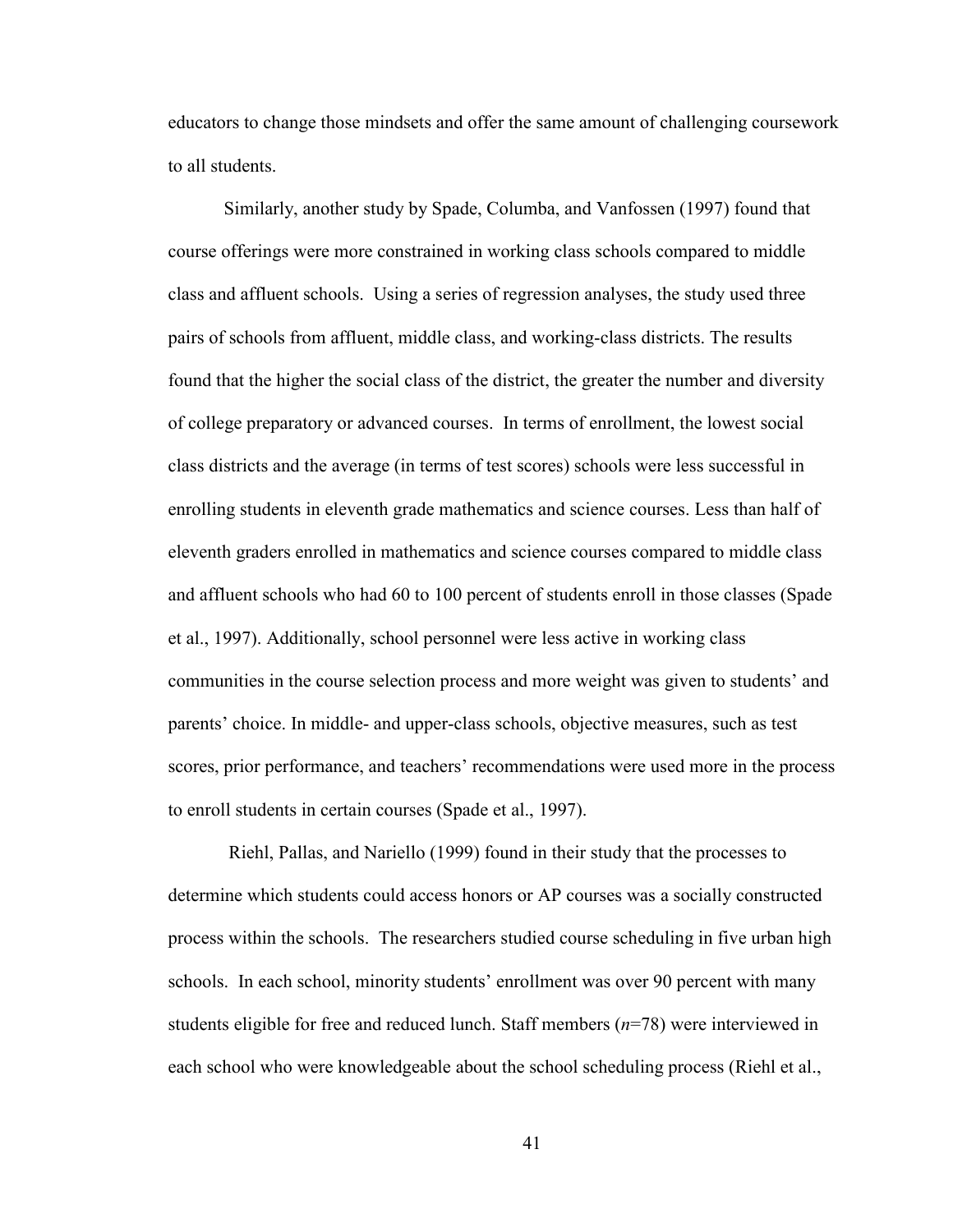1999). The data showed that each high school did have some courses just for high achieving students and designating students for challenging classes was different depending on the school. In one school, Advanced Placement English classes were created by teacher recommendation. In another school, staff first advertised AP classes among teachers and students. They then worked from a list of interested students, gave a reading and writing assignment to the students, asked for two teacher recommendations and interviewed them. A committee then voted on who would be admitted into the classes. A staff member explained that some students were afraid of doing all that work to enter a class. Another relayed that honors classes had become a way to sort and separate students. Many of the schools also relied on standardized test performance to separate students into classes. This system persisted even though some test scores were out of date. For example, in one school the incoming ninth grade students were assigned classes based on their seventh-grade test scores. In all schools, the researchers ultimately found that the scheduling process was really a "socially constructed ritual" (Riehl et al., 1999, p. 145). While this problem might not always be negative, it can bring inherent bias because of institutionalized beliefs and understandings. As institutional norms change, the routines for curricular choices might change as well. One way to revise a socially constructed or normative base for course scheduling might be through detracking initiatives (Riehl et al., 1999).

 Kelly (2007) in North Carolina found that course placement criteria in North Carolina was largely based on tracking with little mobility between tracks. The data used in the study was from curriculum guides from North Carolina high schools in the 1997-98 school year. Data from 92  $(n=92)$  of the 351 public high schools were used. The results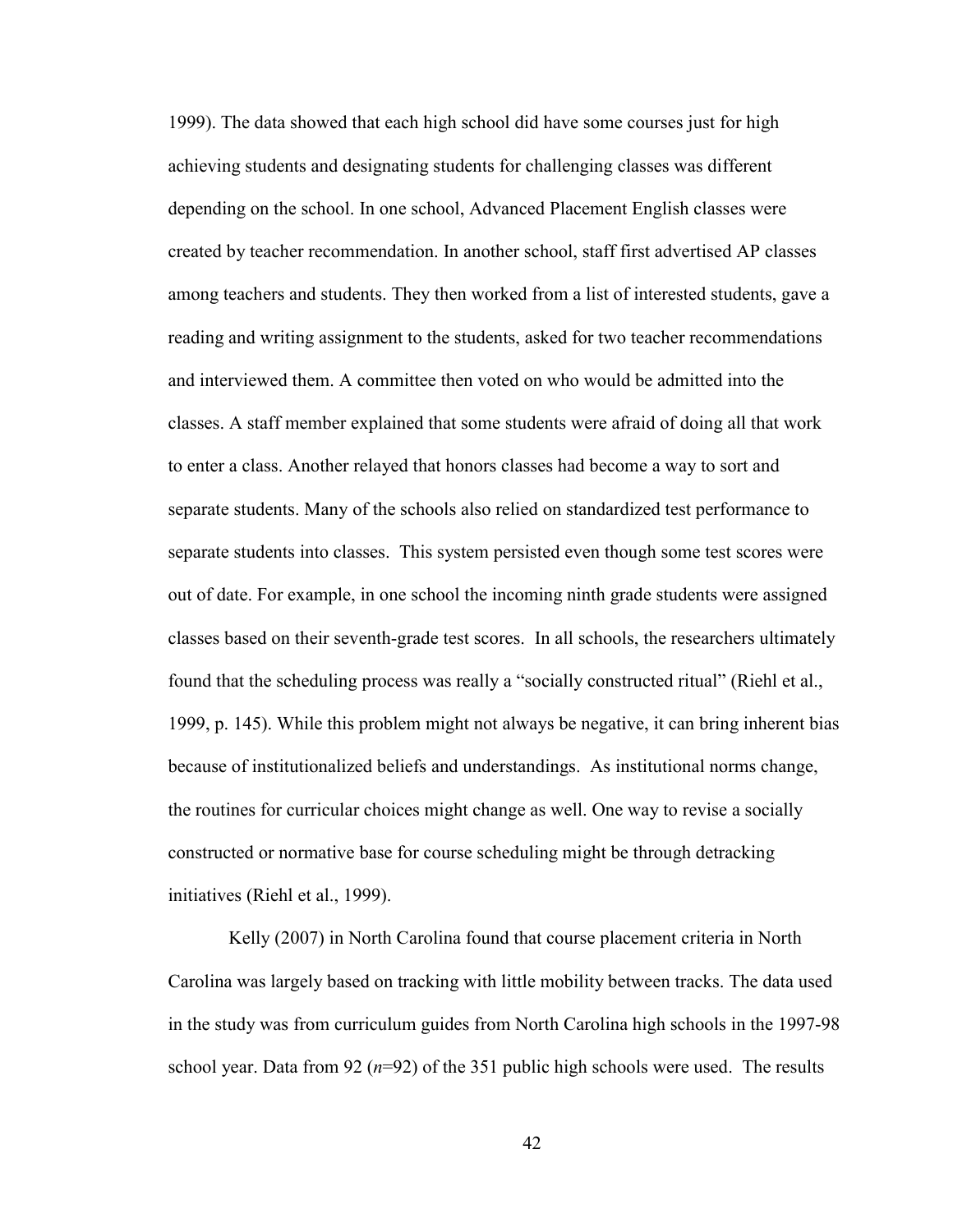showed that all public high schools in North Carolina almost all schools had multiple English and math courses for students of different ability levels. In some schools, social studies and science were just as selective as math and English and in others, they were the heterogeneously grouped classes. To determine who could enroll in certain classes, schools often referred to their track assignment process as a student/parent choice system, however this was not the reality. Students were allowed to choose which classes they could enroll in if they were eligible. Eligibility would be based on whatever the requirements each school chose. For example, one high school claimed to have an open enrollment policy but they had a number of prerequisite requirements such as meeting a certain grade in previous courses, scoring above a certain cutoff point on standardized tests, prior course taking, and teacher recommendations (Kelly, 2007). Additionally, mobility between tracks was often difficult, especially if moving up to a higher track. Students, in thirteen of the schools, were not allowed to switch into the honors track if in a lower track. However, students could move between the lower two tracks. There were also subjective placement requirements for students. For example, 43 percent of schools required teacher recommendations in English class placements and 50 percent did with science placements. Some schools required recommendations for only the students switching tracks. In one of the schools, students chose course sequences based on students' occupational goals in  $8<sup>th</sup>$  grade. At this time, many students did not realize the importance of course taking on their future opportunities. This polarization of students into different levels based on subjective course placement strategies reduced their opportunities in their education while detracking efforts opens these opportunities to all (Kelly, 2007).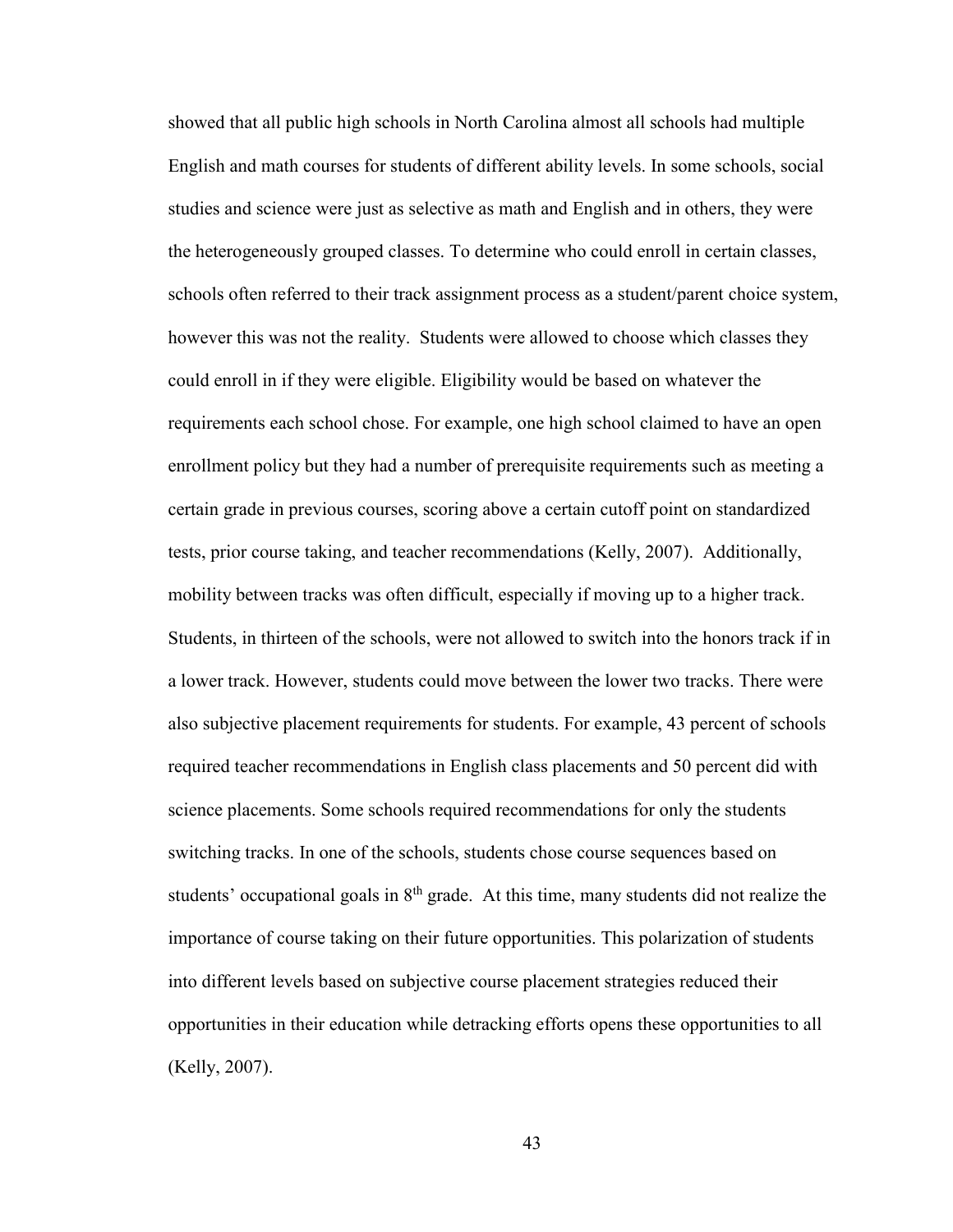Another study (Mickelson & Everett, 2008) focused on the occupational tracking system instituted in the North Carolina schools specifically. The results showed that the social stratification in society was reproduced in the schools particularly in predominantly white schools because of the tracks students chose to enroll in. Mickelson and Everett (2008) explained that African Americans, in North Carolina, who attended diverse schools were less likely to enroll in AP classes than African Americans who attended primarily African American schools. In response to the state's new standards at this time, schools implemented the High School Courses of Study Framework (COS) and with that came a form of neotracking. The COS required 8th graders to choose one of the three courses before entering high school: Career Preparation, College/Tech Preparation, or College/University Preparation. Exceptional or gifted children took Occupations, a fourth COS. Students were allowed to switch Courses of Study during high school. Students were also allowed to take whatever AP or IB level course they wished to take as long as they completed the prerequisites. The findings showed that the variations in enrollments reflected the race, ethnic, and social class of the students in North Carolina (Mickelson & Everett, 2008). Wealthier students from more affluent schools, were significantly more likely to choose the top COS than those who came from poorer schools. Additionally, COS enrollments were related to the race of the students. For example, 85.6% of Asians compared to 56.9% of American Indian students enrolled in the College/University Prep COS. Black, Latinx, and American Indian students were more likely to choose Career Prep than White or Asian students; Asians were the least likely to choose Career Prep. Black students were the most likely to choose Career Prep out of any ethnic group, followed by Latinx, and then Whites. Although the majority of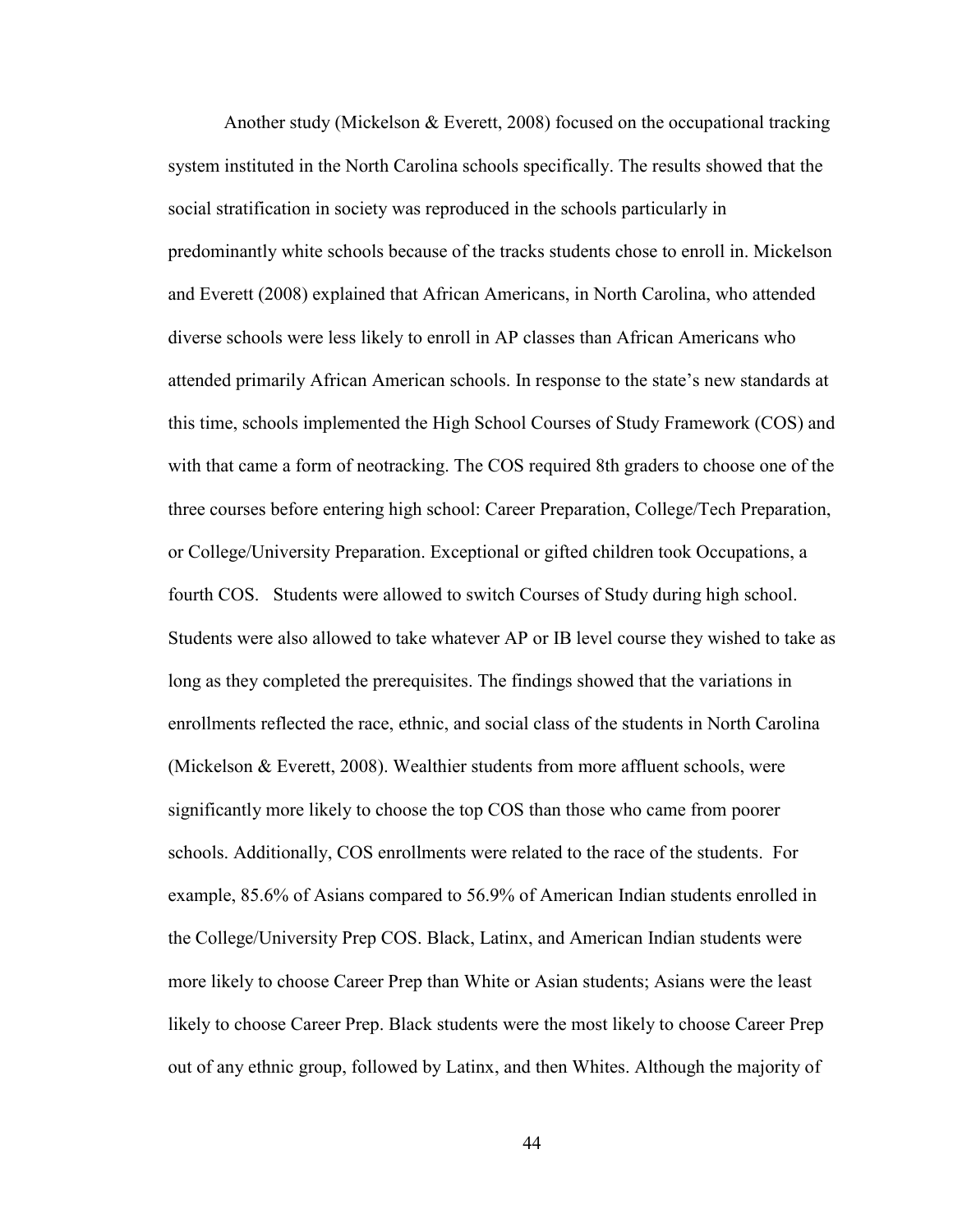students in every racial group selected the College/University Prep COS, there were still statistically significant differences in choice based on race. Furthermore, Mickelson and Everett (2008) found that the more racially isolated their minority high school was, the more likely they were to be enrolled in an academic COS. For example, 73.7% of Blacks in racially isolated White high schools, 81.6% in racially balanced schools, and 87.9% in racially imbalanced Black schools enrolled in the College/University Prep COS. Also, an average of 12.4% of Blacks in racially isolated White high schools, 5.7% in racially balanced schools, and 4.2% in racially imbalanced Black schools enrolled in Career Prep COS. In one affluent area of North Carolina, Black students were also less likely of all ethnic groups to enroll in the College/University Prep COS (36.5%). Only .3% of Whites, 3.1% of Asians, and no Hispanics were enrolled in the same COS at that particular school. Thus students, and the curriculum they chose to study, were separated by race especially in diverse schools because of tracking (Mickelson & Everett, 2008).

Lewis and Cheng (2006) also found that socioeconomically disadvantaged students were more likely to be in non-college tracks, that SES predicted tracks in schools, and that SES predicted principal's expectations of students' futures. Principals responded by survey that asked how many tracks their schools had. The survey also showed that students' requests ( $M= 4.06$ ) on a scale of 1 to 5 were the highest rated criteria to enroll in classes. Other criteria that rated higher than 3.0 were special learning needs, parental requests, and guidance counselor assessments. To examine the determinants of track structure, a multinomial logistic regression analysis showed that when the college category was compared to the vocational category, free and reduced lunch percentage made a statistically significant difference. So, whether the vocational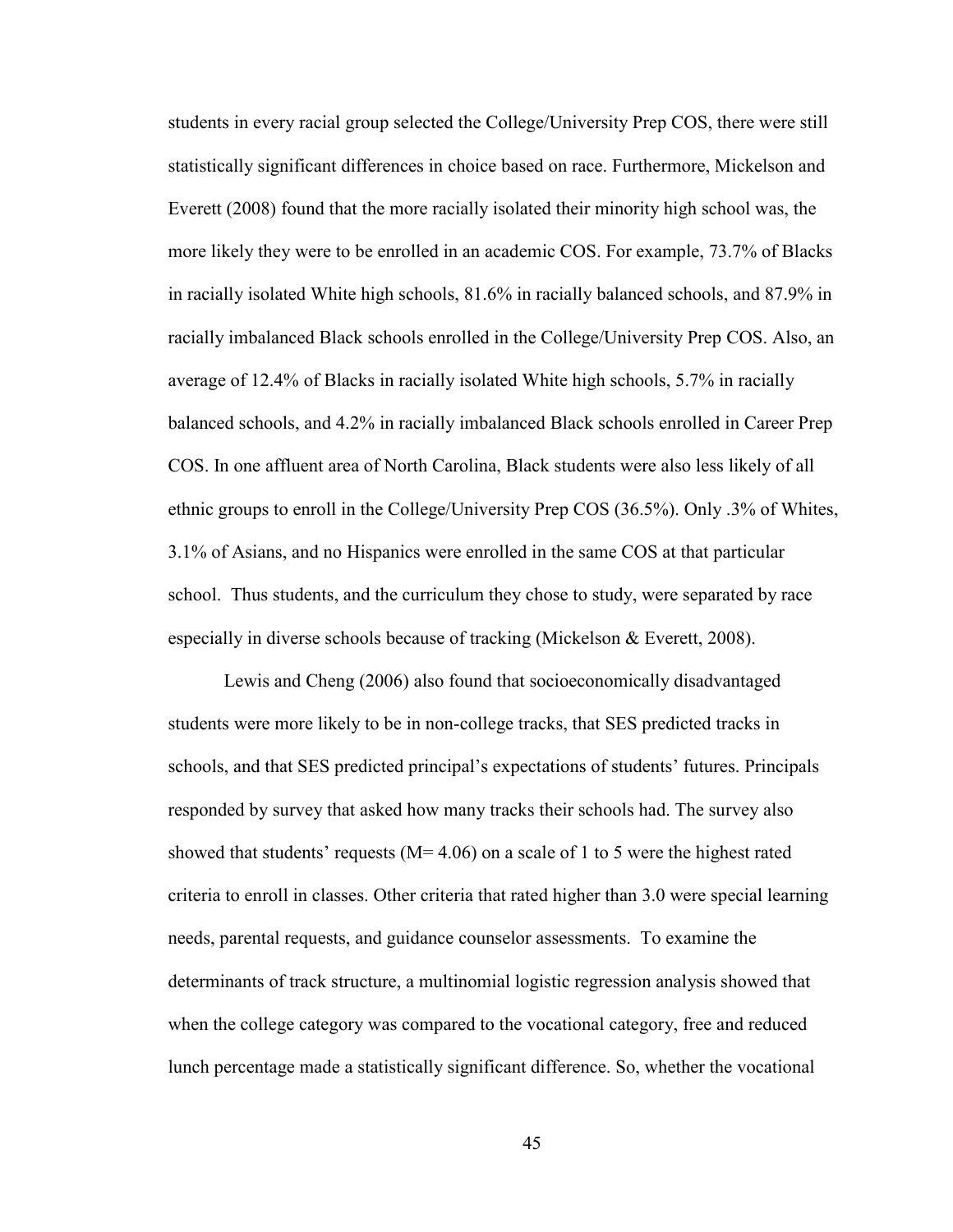track or the college track was predominant in a school was determined by the number of students receiving free and reduced lunch (Lewis & Cheng, 2006). Principals (*n*=455) also had to indicate percentages of students in their school that they expected to follow different paths post high school. The predominant expectation of principals was four-year college at 60.2 percent followed by community college at 19.3 percent. Then, a multinomial logistic regression was used to determine what independent variables predicted the dominant expectation. The independent variables were two SES measures, and the race/ethnicity measures. When the four-year college category was compared with the work category, income and free and reduced-price lunch was the significant difference between them. When comparing the community college category to work category, free and reduced-price lunch was again the source of significant difference. Therefore, free, and reduced-price lunch status was a strong predictor of principals predicting what students would do after high school and SES also predicted the dominant track in schools separating students based on SES (Lewis & Cheng, 2006).

Another qualitative study focused on the experiences and low enrollment of African American students in challenging courses (Lofton, 2019). This study included twenty-six African American parents (*n*=26), many of whom attended the same school district in a racially diverse school, came from a segregated high-poverty African American community, and experienced lower track placement. In the middle school studied, Americans made up 14% and Whites about 65% of the schools' 900 students. African Americans scored pretty well on the school report card: 77% had 3s and 4s in English, 78% had 3s and 4s in Math, and 63% did the same in science on the standardized test in which 4 was the highest score. The middle school experienced a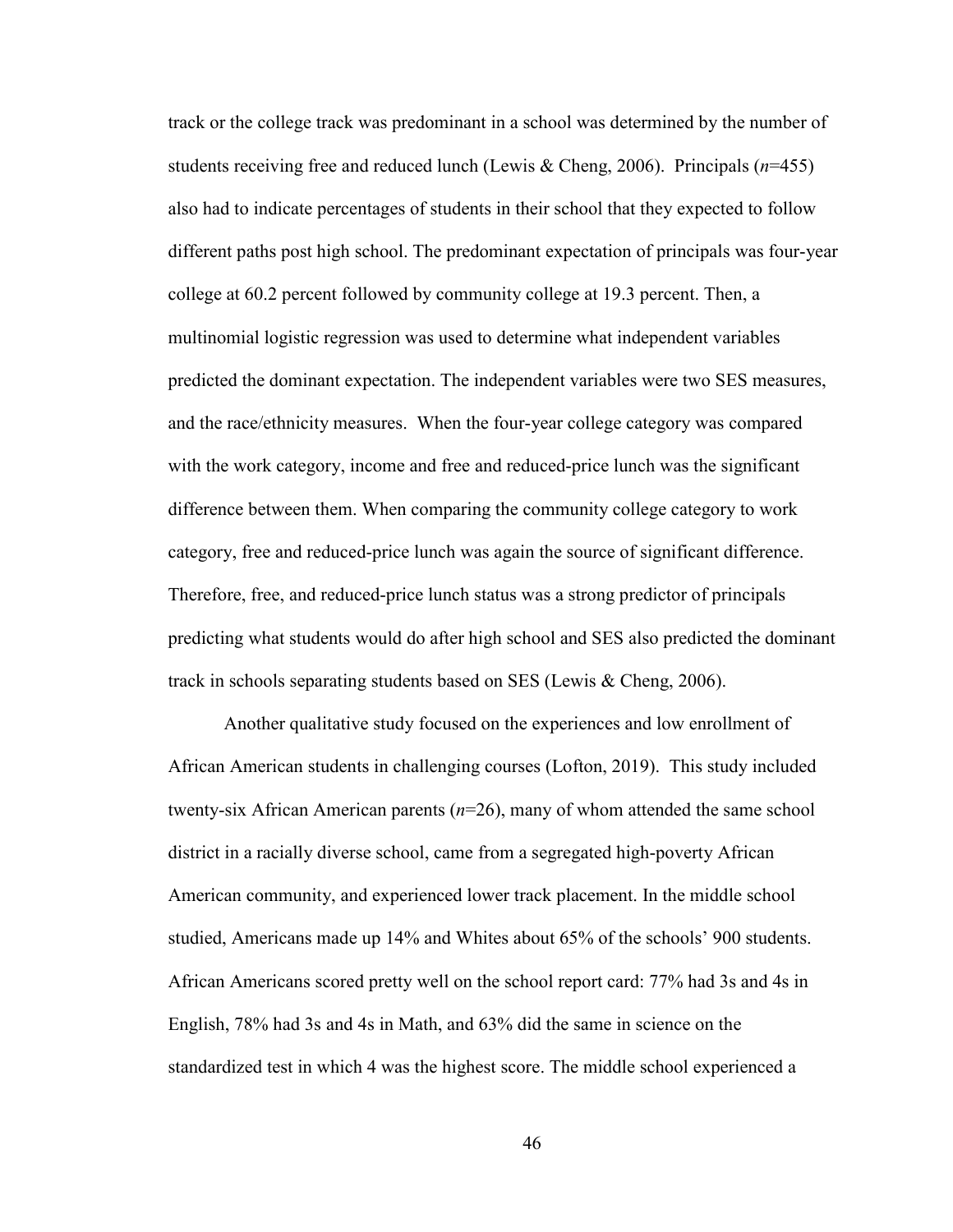battle when detracking students. While administrators supported detracking, many wealthy, White parents opposed it. The results of this fight led to a compromise in which the sixth grade was detracked, and seventh and eighth grade math and science classes were self-selected (Lofton, 2019). Despite the choice policy, test score results, observations, and interviews with school guidance counselors, data from the middle school office on schedules showed that African Americans were placed in special education, remedial, or standard classes in the "self-selected" courses. Most advanced math and science classes were composed of all White students (Lofton, 2019). African American parents and their children had experienced lower track coursework. It was found that tracking in this school was not based on ability but rather on the desire to segregate African American students (Lofton, 2019). Moreover, African American students had to face the challenges of systemic racism, such as housing struggles, that other students in Advanced Placement class did not encounter which impacted their grades and therefore their placements (Lofton, 2019). The researcher explained that the choice policy caused a "duplicity of equality" for African Americans because the school seemed to offer policies that equalized students but actually still just sorted African Americans into lower-level classes (Lofton, 2019, p. 25). Therefore, social stratification we merely perpetuated over time unlike the fully detracked classes which broke down this separation (Lofton, 2019).

Moreover, another study by Yonezawa, Wells, and Serna (2002) found that course self- selection resulted in classes being segregated by race and class with low income and minority students in the lowest level classes. Tracks had created high and low track cultures and the students' identities were often reflected in their choice for a certain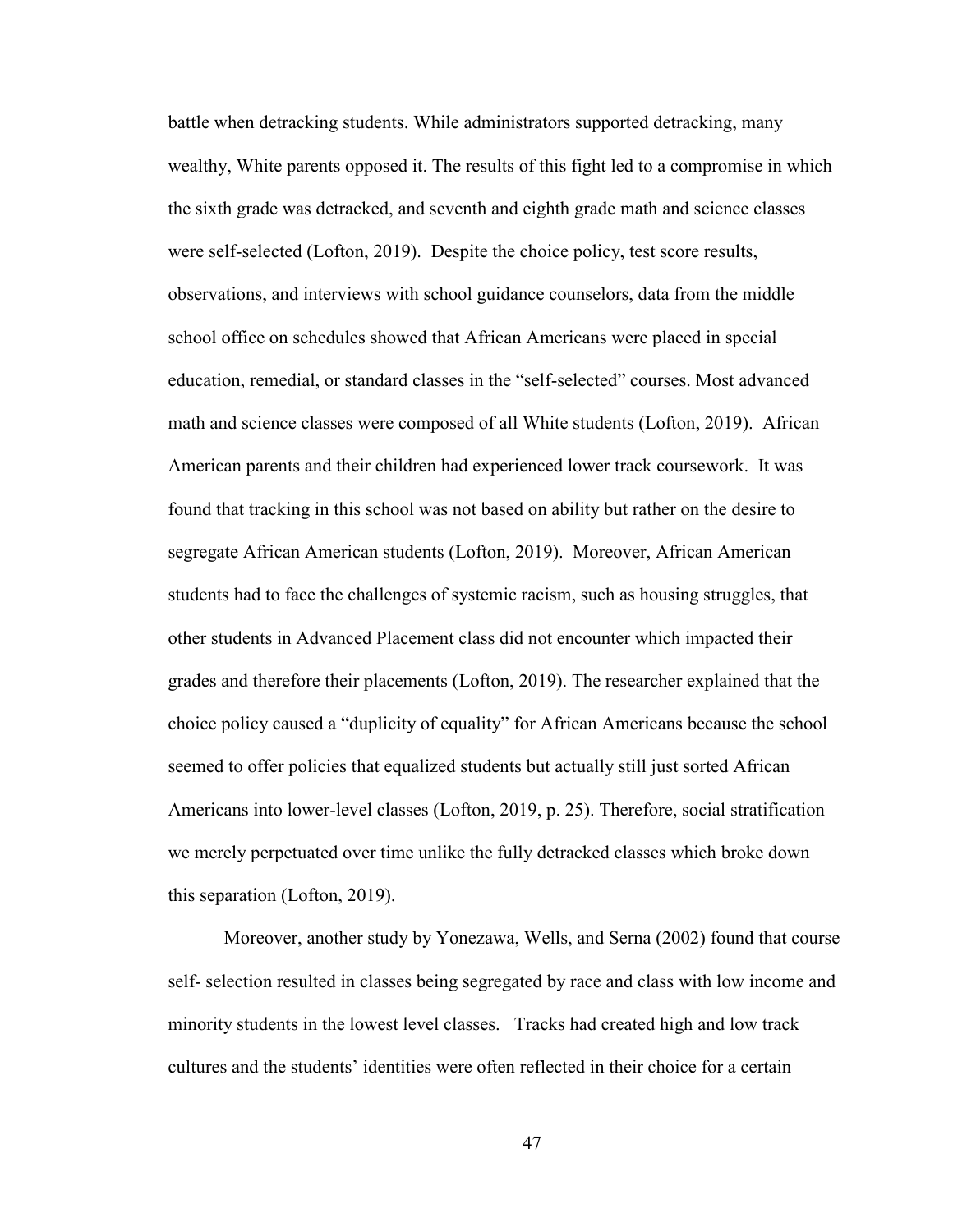academic track. Leaving a certain track was not easy for students because they had always identified with that track and thought of themselves in terms of "low track" or "slow" or "high track" and "gifted" (Yonezawa, et al., 2002, p. 52-53). The educational system had created these identities because of the labeling of students at a very young age. Students labeled gifted in elementary school felt entitled and saw high track classes as their correct placement. This labeling was constantly reinforced and merely followed the students throughout their schooling because they saw it as their educational progression (Yonezawa, et al., 2002).

Because of tracking policies and gatekeeping tactics both between and within schools, equity gaps still exist. One study by Kettler and Hurst (2007) examined the equity gaps in a sample of suburban public high school and how these gaps changed over time. It also researched the relationship between school factors and the magnitude of the ethnicity gaps in suburban schools in 2011. The study focused on Black, Hispanic, and White student populations and records of AP and/or IB enrollment from 117 suburban high schools ( $n = 117$ ) in Texas. The researchers used a multiple regression analysis to determine the ethnicity gap in AP/IB participation. The results of the study showed that the mean participation rates in AP/IB testing at the two-time intervals, 2001 and 2011 was statistically significant  $(t_{232}=5.66, p<.001,$  Cohen's  $d=0.74$  (Kettler & Hurst, 2017). The Black student participation rate was also statistically significant  $(t_{182} = 6.13, p<.001,$ Cohen's  $d = 0.91$ ) as well as the Hispanic participation rate  $(t_{230} = 5.81, p < 0.01,$  Cohen's  $d$ =0.76) and White participation ( $t_{221}$ = 6.11,  $p$ <.001, Cohen's  $d$  =0.82). All three groups significantly increased enrollment over time in the schools. In 2001, the analysis showed significant participation gaps between Hispanic and White students and Black and White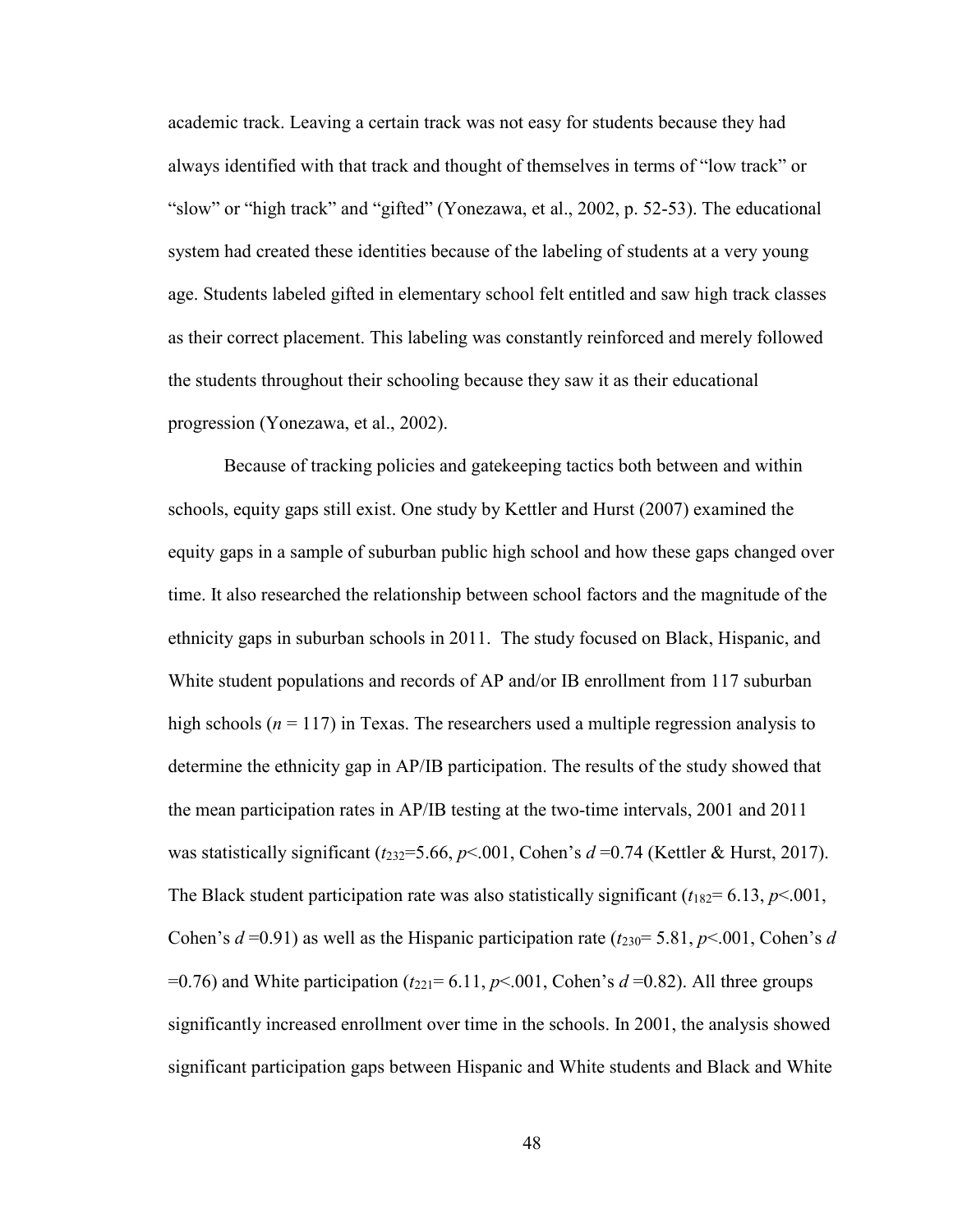students who participated in AP/IB testing. For both Black and Hispanic students, these ethnicity gaps did not significantly increase or decrease over the eleven-year period (Kettler & Hurst, 2017). Regression analysis further predicted what factors may have been associated with those ethnicity gaps. The school achievement index was the strongest predictor of the Black/White participation gap however the proportion of the school faculty that was minority was a strong predictor for the ethnicity gap for Hispanic students. As the proportion of minority faculty increased for the school, the AP/IB participation gap for Hispanic students decreased. Ethnicity gaps in these school districts remained the same even though more students participated in the programs (Kettler & Hurst, 2017). Schools must evaluate and implement detracking policies focused on subgroups to close the equity gaps existing.

**Students' Perspectives.** In fact, detracking greatly helps all students socially, emotionally, and academically according to one study by Yonezawa and Jones (2006). The study examined students' perceptions of tracking and detracking through a qualitative based study. Most students felt that the tracking system was inequitable and made them uncomfortable. Very few knew how tracking placements occurred. Many were frustrated that schools used test scores to define them and their eligibility into classes. They also felt that weaker students received less caring and less knowledgeable teachers. One student explained that his/her history teacher focused more on her AP classes than her lower-level classes and sometimes would show up to school just for her AP classes making the lower track students feel inadequate and uncared for. At one third of the schools, only a few backed tracking and the others promoted detracking. Importantly, the students also argued that detracking success would take more than policy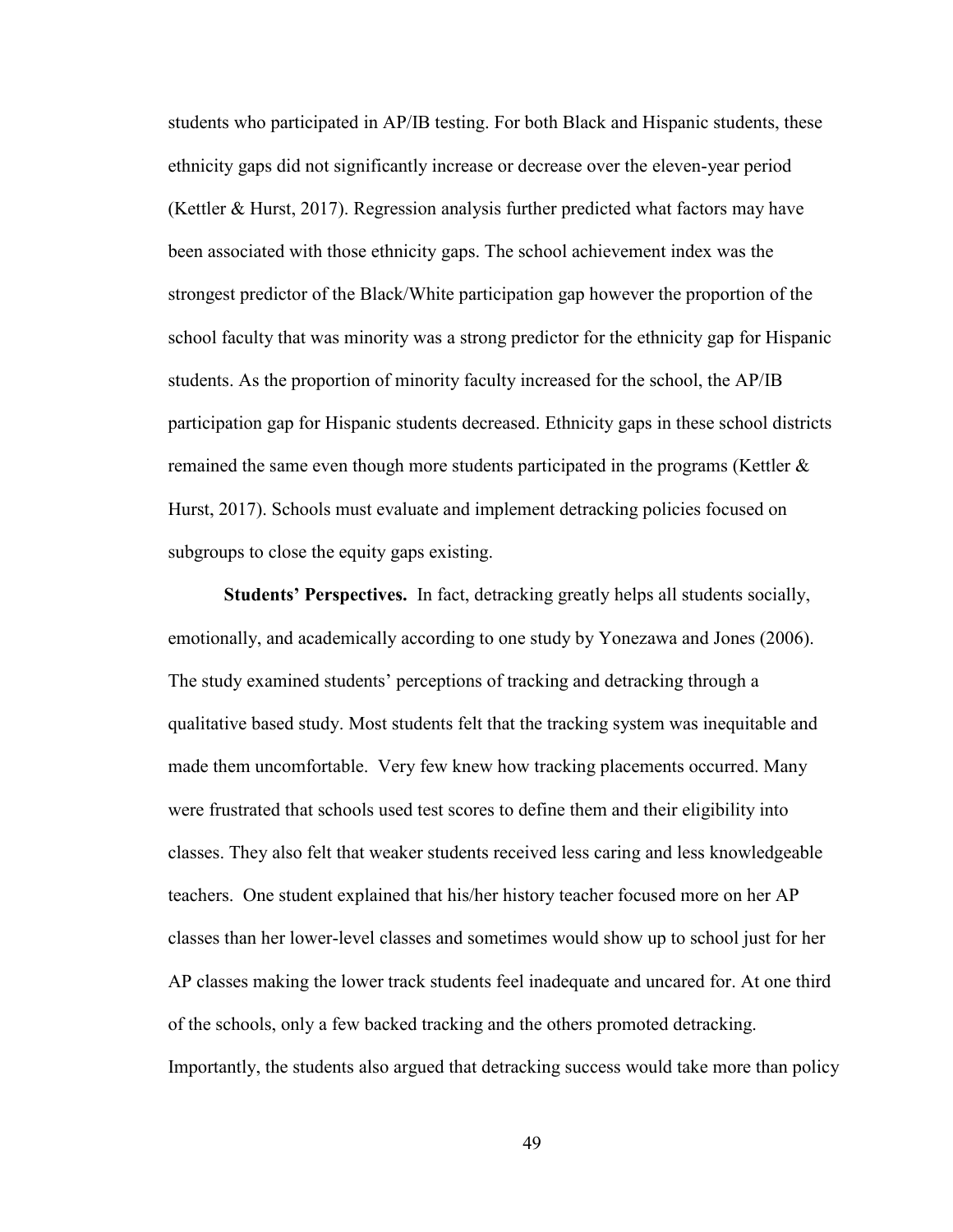change. They claimed that it would take teachers to believe in them to really make a positive difference. Many students were concerned that teachers did not have high expectations for all students. A student, in one group, stated that his calculus teacher degraded the remedial algebra students by making fun of them (Yonezawa & Jones, 2006). Students wanted more challenging courses regardless of their track level. Students from lower tracked classes said they often sat through boring, repetitive material and rote tasks. They felt they were not challenged by the curriculum or their teachers. Therefore, detracking policies but also a shift in mindset would lead to student success (Yonezawa & Jones, 2006).

Similarly, in another study, Boaler, Wiliam, and Brown (2000) argued that students in lower tracks received less curriculum and were taught in less imaginative ways. There were also lower teacher expectations in lower tracks and less time spent on higher level, critical thinking skills. The researchers studied students' attitudes and achievement in mathematics and the influence of ability grouping on these experiences in six schools in the United Kingdom. The students (*n*=943) moved from mixed ability grouping in grade eight to tracked classes by ability in grade nine in four of the six schools. What resulted was "curriculum polarization" (Boaler, Wiliam, & Brown, 2000, p. 631) because the top students were expected to move at a pace that many students could not keep up with, but it was even worse for the lower students who experienced less opportunities to learn. For the lower students, student interviews described high teacher turnover and change. Students also said that their work was too easy and low level. Even worse, teachers ignored students asking their teachers for more difficult work. Some students were just given assignments to purely copy answers off the board and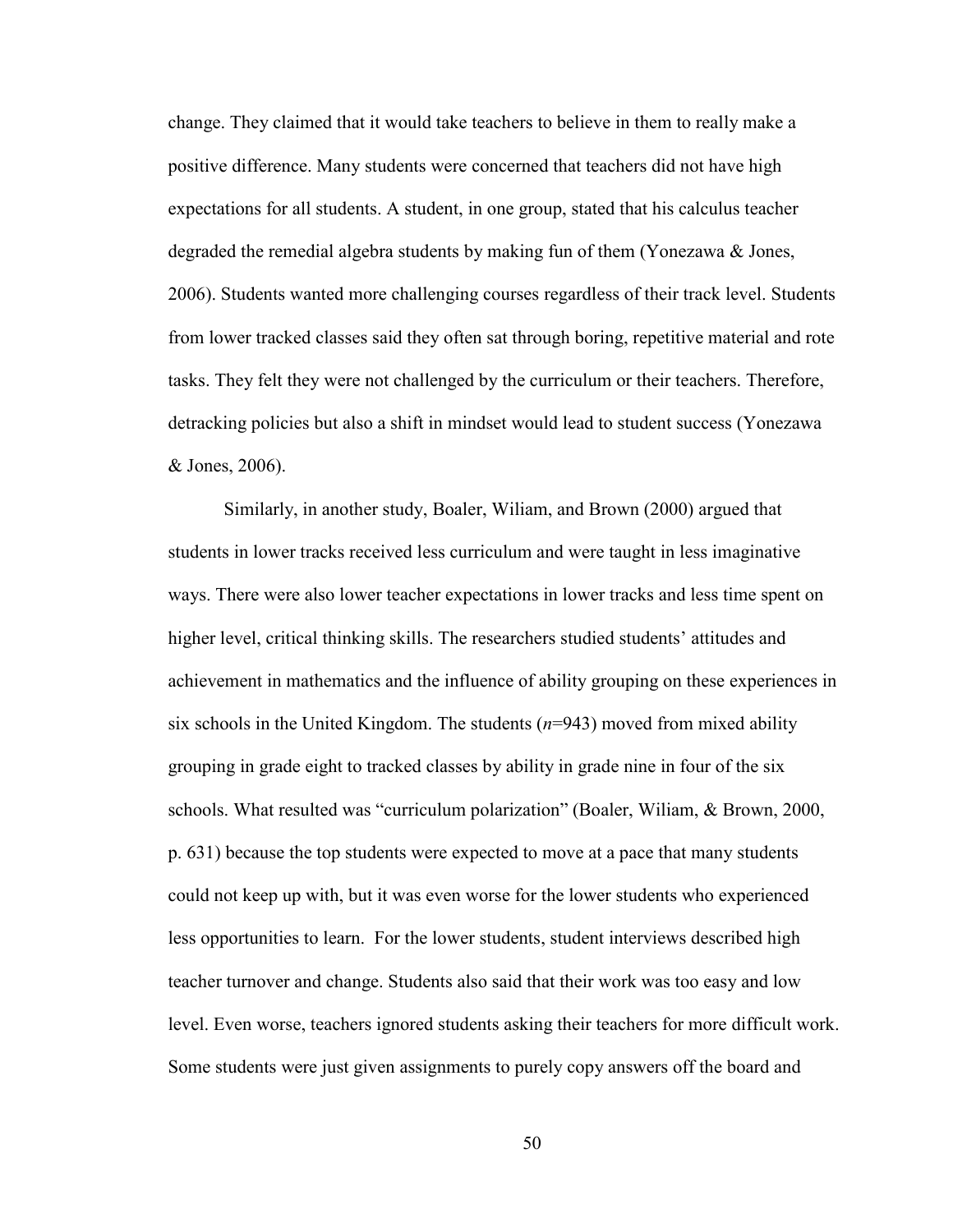others finished their work within the first five minutes of class with nothing else to do. Students from the lower groups explained that there was little movement of students to higher tracks. Students felt trapped in lower tracks because they were not taught the skills and content to pass the test for the higher track classes. This problem of low-level work seemed to stem from teachers' perceptions that the work matched students' abilities and also that students in lower groups have the same capabilities and learning styles as each other (Boaler et al., 2000).

**Impact on Curriculum and Instruction.** Later, Boaler (2011) completed two longitudinal research studies to examine the highly successful teacher practices when working with heterogeneous groups and another third study in which the researcher and graduate students taught four mixed ability classes for sixth and seventh graders in order to put the successful teaching practices into place. From all three studies, according to Boaler (2011), there were a few similar pedagogical practices that led to successful detracked classrooms fixing many of the issues that students in tracked environments faced in the previous study (Boaler et al., 2000). The teachers who were successful in detracked environments did the following: students worked on mathematics tasks that were appropriate for different achievement levels, students were taught to respect each other and work together, and teachers gave messages that all students could learn because of a growth mindset (Boaler, 2011, p. 11-12). Teachers achieved the students working at all different levels in English by giving "open, exploratory tasks" that students could answer in all different ways (Boaler, 2011, p. 11). Teachers always gave messages that all were capable and also taught students how to listen to each other, how to be respectful, and how to work together. They described learning as a process and that high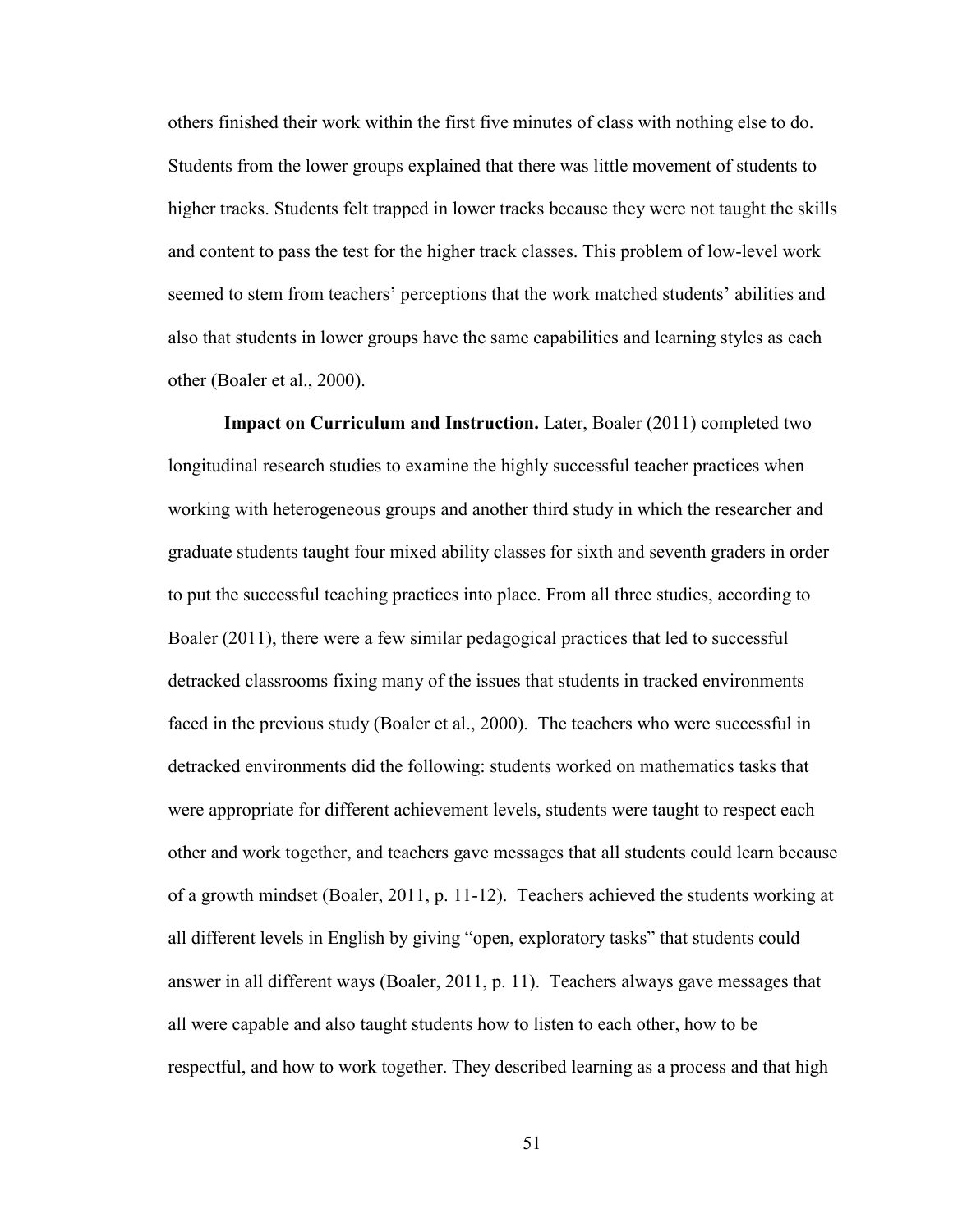achievement was due to effort, not ability. Teachers also made sure to praise low achievement students publicly about their contributions to the class (Boaler, 2011). These teaching practices led to successful and effective detracked classrooms in terms of social and emotional skills and academics (Boaler, 2011).

**Impact on Academic Outcomes.** In terms of achievement, research has revealed that when advanced level coursework was encouraged and extended to minority students and students with lower socioeconomic status and when teachers receive the training and resources needed, those students succeeded just as other students. In fact, students in more challenging courses were more engaged with school which led to higher graduation rates, fewer cases of suspension, and fewer absences. Therefore, the reasons these opportunity and achievement gaps exist is because of policy decisions of adults and not the academic abilities of the students (Patrick, Socol,  $\&$  Morgan, 2020). The elimination of tracking, ability grouping, leveling or any form of educational stratification has been found both effective and beneficial to all students (Burris & Garrity, 2008). Both the College Board and the International Baccalaureate Organization have promoted open enrollment or detracking in their programs to increase equity but importantly this didn't impact high achievers and improved the scores of lower achieving students (Kettler  $\&$ Hurst, 2017).

In one study, a diverse, suburban high school implemented a policy of detracking or unrestricted access to the IB program and the results showed achievement successes for students (Atteberry, Lacour, Burris, Welner, & Murphy, 2019). The reform movement detracked all courses in Grades 6 through 10 and then also opened IB enrollment in Grades 11 and 12. The data analyzed were from an 18-year period in which the IB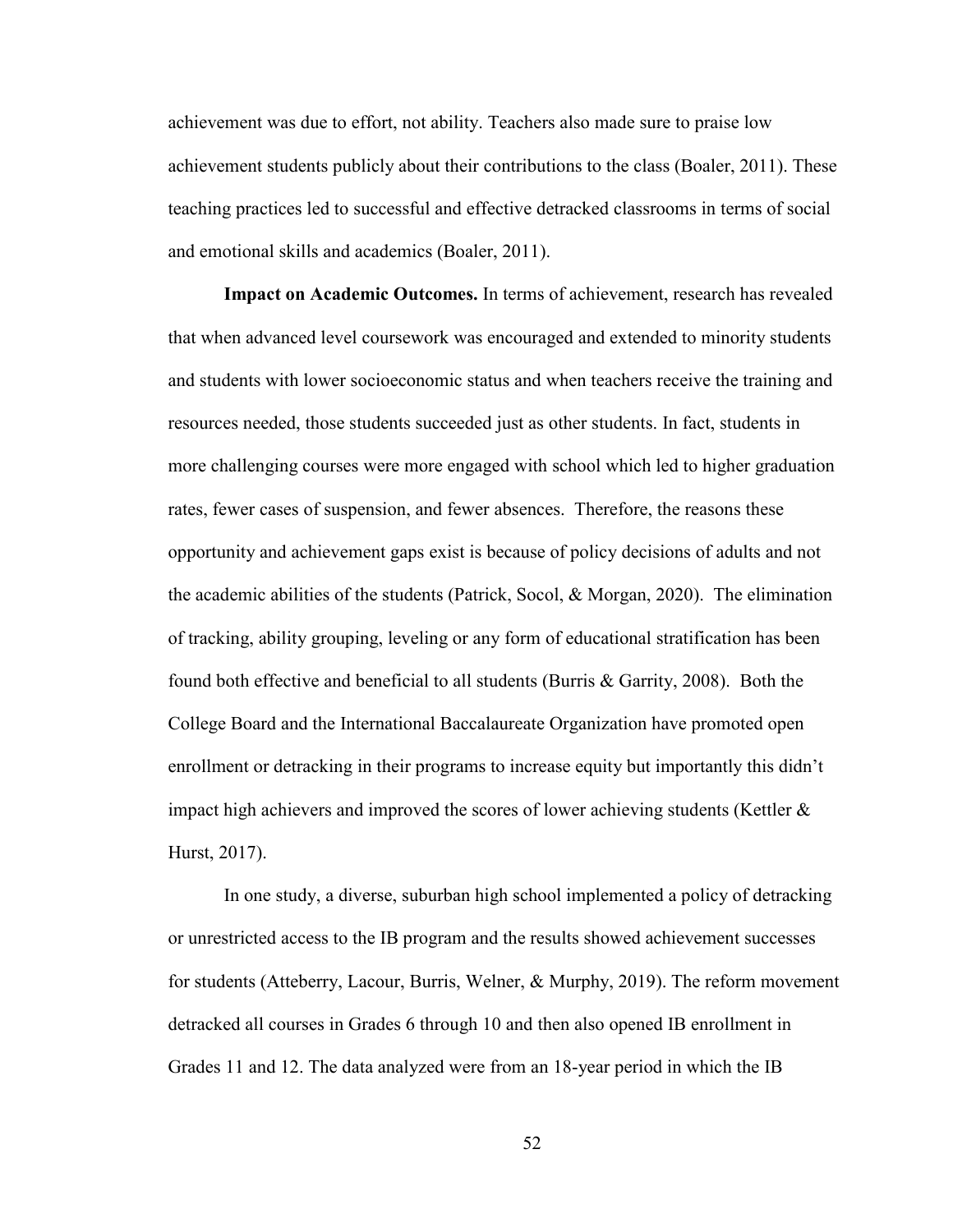program expanded from serving a few, top students to serving a majority of the school's students (Atteberry et al., 2019). By the year 2011, students experienced all subjects completely detracked from grades 6 through 12. In order to measure achievement prior to IB enrollment, the researchers used students' tenth grade scores on the verbal and mathematics PSAT test and categorized them into low, middle, and high performing as they entered IB grades. The analysis then looked at achievement on the IB assessments. By using an interrupted time series model, the researchers could estimate the impact of detracking on IB scores. The analyses were run for each detracking phase as well as for low, middle, and high achieving students (Atteberry et al., 2019). The results of the study were favorable toward detracking. The overall participation in both ELA and Math increased from about 20-30% of students having an IB score to 70-80% (Atteberry et al., 2019). Moreover, more students with lower PSAT scores began taking IB classes. Those same students would have been denied entry to these classes before the detracking efforts. In terms of achievement, for IB math tests, student performance increased during the beginning phases of detracking but evened out at the end. However, the average IB score did not significantly change over the years. There were no statistically significant differences in trends over time. So, detracking was not associated with lower mean math IB performance in any group even though there was increased participation (Atteberry et al., 2019). For English, in Phase I and II of detracking, trends in IB scores were more varied across prior achievement groups however, the trends for all groups were mostly flat during the final phase of detracking. So, the students in Phase III scored similarly to the students in Phase I even though there was an increase in students taking the IB courses over time. There was no statistically significant difference in mean IB scores or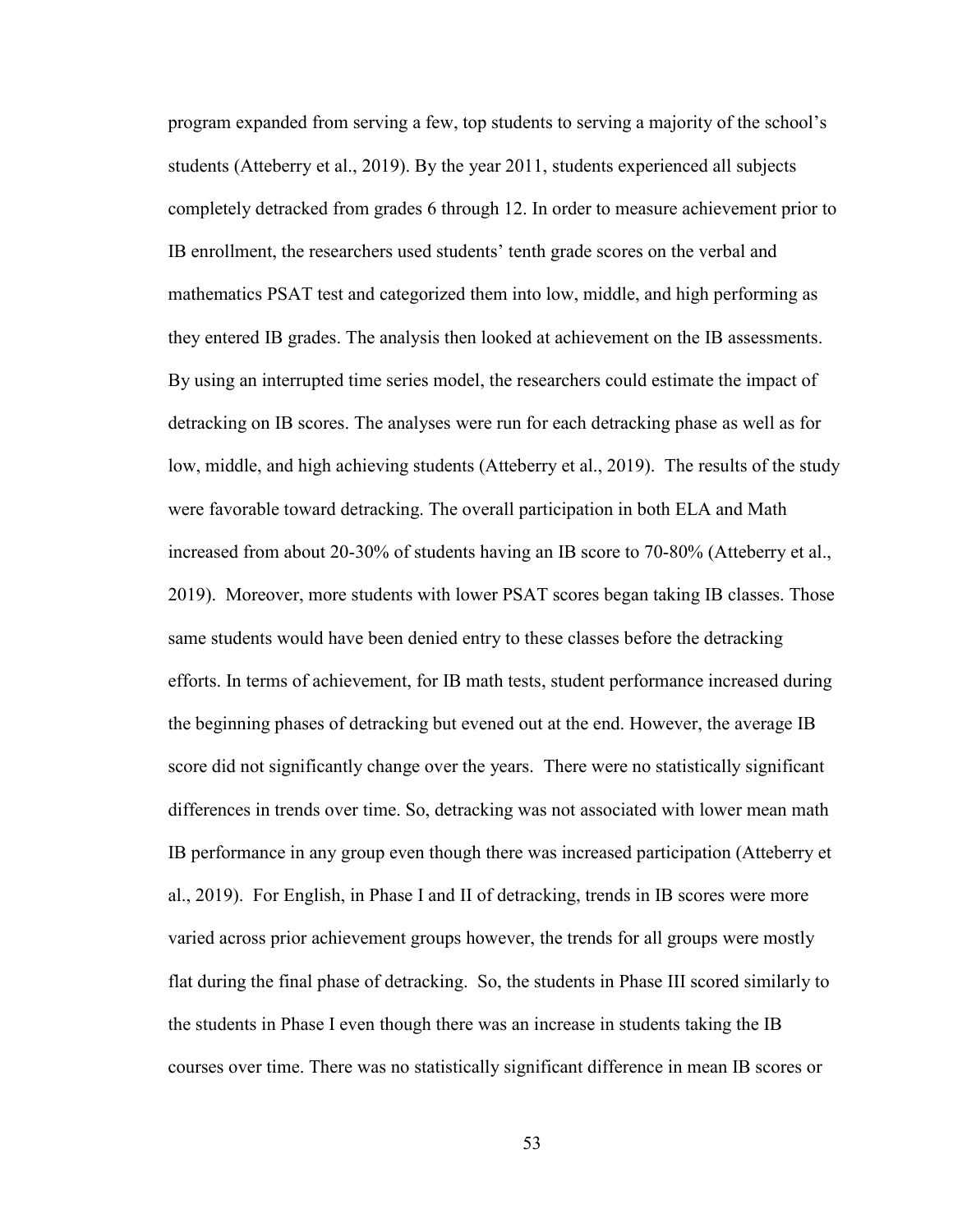trends in IB scores across the phases of detracking students (Atteberry et al., 2019). Importantly, many of these results were not statistically significant, showing that even when students with low PSAT scores were added to the enrollment in IB classes, the achievement on IB assessments did not change (Atteberry et al., 2019).

Another successful example of detracking occurred at the Preuss School on the University of California San Diego campus. The University of California San Diego established a charter middle/high school to prepare students from low-income families to prepare them for college. This study by Alvarez and Mehan (2006) argued that detracking students and presenting students with a rigorous curriculum along with academic support can push students from low-income backgrounds to college enrollment. The curriculum was purely focused on college prep with multiple supports to help. The structural and cultural change brought great success to this detracked school. Eighty percent of the graduating class (*n*=55) attended a four-year college and twenty percent attended community colleges with a transfer to UC colleges in two years. In terms of achievement, the Preuss School students scored above the 50<sup>th</sup> percentile in reading on the CAT/6 reading test in 2002-2003. Ninety percent of the grading class of 2004 passed both portions of the California High School Exit Exam by March 2003 and 92% of the 2005 class passed both portions by Match 2003. Of the students in grades 8 to 11, 327 took AP exams and 37% scored a 3 or higher. Lastly, the Preuss School had the highest API Scores in San Diego County for schools with greater than 80% of students eligible for free and reduced lunch (Alvarez & Mehan, 2006). The Preuss School was able to improve academic achievement for students of low socioeconomic backgrounds. Through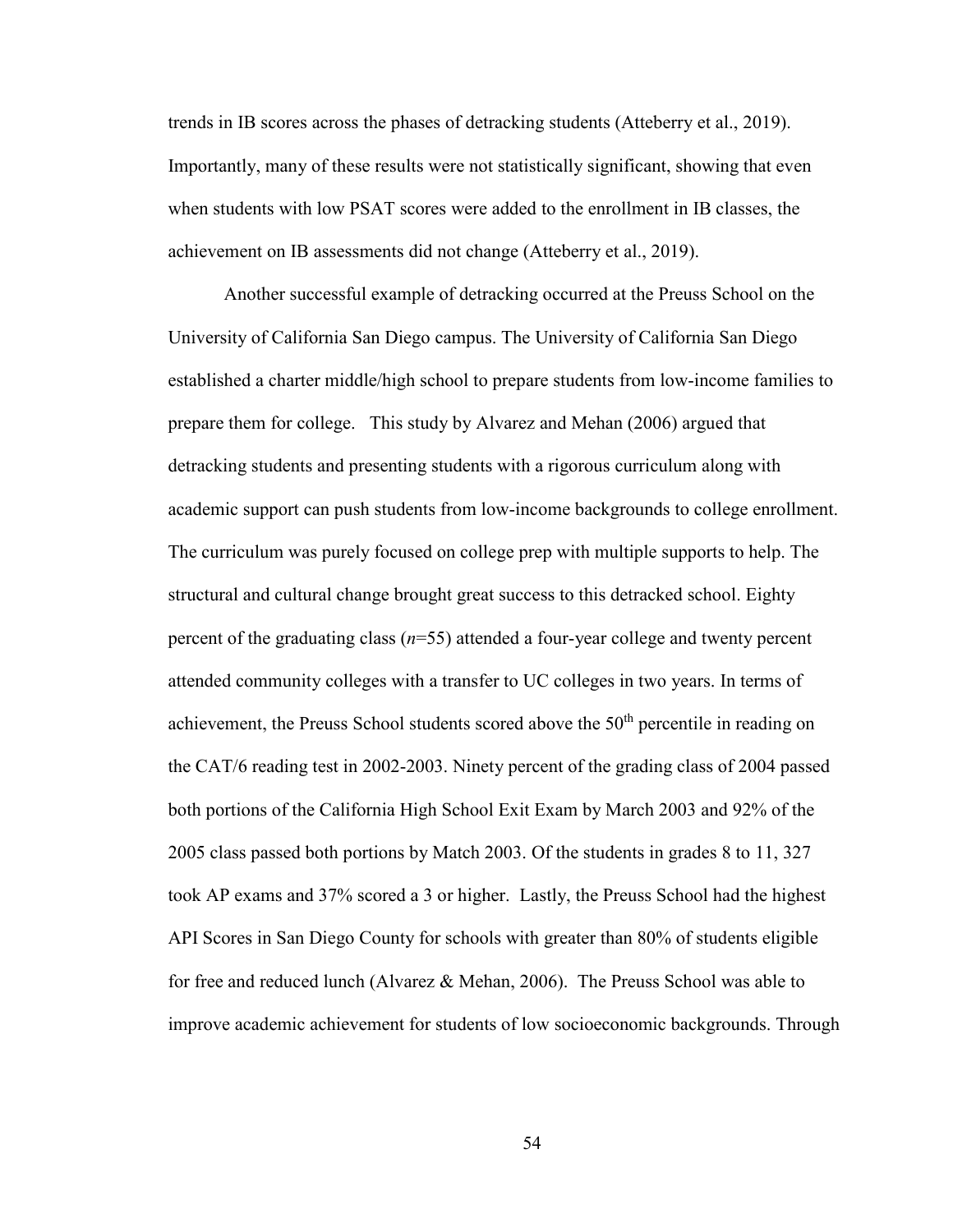detracking and pushing rigorous classes for all, expectations of students were raised and therefore, many students aimed and achieved those expectations.

**Impact on Students' Future Decisions.** The changing educational requirements for post-secondary careers emphasize the importance of a challenging high school curriculum for students. Between 1992 and 2016, the number of people who had earned a bachelor's degree increased from 18 to 25 percent and those with advanced degrees (master's, professional, and doctoral) had increased from 9 to 14 percent. In 2016, two thirds of the labor force had some college experience. Moreover, the number of occupations requiring college degrees has increased. Of the 30 fastest growing occupations, 18 of those require more than a high school diploma according to the Bureau of Labor Statistics (Khine, 2019). One approach to strengthen high school students' college readiness is to increase their participation in AP courses; selective colleges also take students' enrollment in AP courses into account for admission into college (Dougherty, Mellor & Jian, 2006). Therefore, the trajectory of students' programs in their secondary schooling experiences can impact their future success.

Dougherty, Mellor, and Jian (2006) completed a study that examined if students in AP courses graduate from college at higher rates than non-AP students, if the same is true when controlling for students' observed characteristics and the characteristics of their schools, and if high schools with a higher percentage of students in AP courses have higher graduation rates of their students who attend college controlling for measured characteristics of the school. To answer these research questions, the researchers followed a statewide cohort of 54,566 ( $n=$  54,566)  $8<sup>th</sup>$  graders in Texas who graduated from high school in 1998 and enrolled in a Texas public college or university within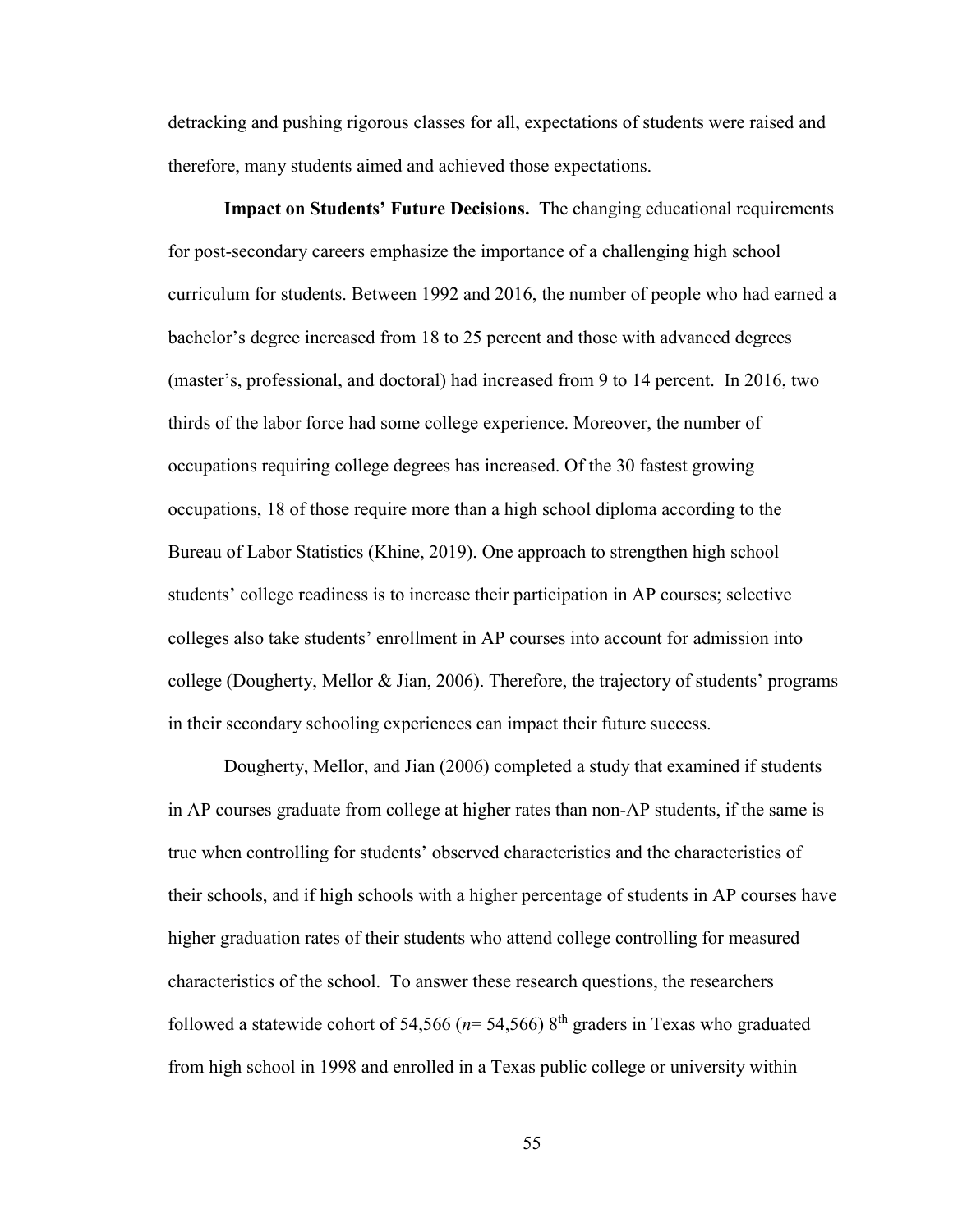twelve months of graduation. Students were divided into four groups: passed AP exam, took but did not pass AP exam, took AP course but not AP exam, and took no AP course or exam (Dougherty, et al., 2006). The results indicated that the willingness of students to enroll in AP courses and take an AP exam were more likely to graduate from college. For example, low-income students who took and passed at least one AP exam had a 39 percentage point higher college graduation rate (46% vs. 7%) than low-income students who did not take any AP course or exam. African American students who took and passed at least one AP exam also had a higher college graduation rate of 53% compared to those who took no AP course or exam whose graduation rate was 10%. Hispanic students saw the same results with an even larger gap; those who passed an AP exam had a graduation rate of 54% and those who did not had an 8% graduation rate. The study also found that there was a statistically significant relationship between AP exam passing and college graduation for all groups except African Americans. Only 61 African Americans in the cohort passed at least one AP exam. This data showed that the percentage of students who took and passed AP exams was an indicator of whether the school was preparing students to graduate from college. It also showed that although the number of low income and minority students taking AP courses seemed to have increased, the percentage of students who passed those AP exams was still low. There was still a major gap in preparing low-income students for the exams and college. Consequently, schools need to add to the number of AP courses offered but also prepare students of all backgrounds and levels to take the courses. This preparation and programming should start in early grades so that they can do the college level work while in high school (Dougherty et al.,2006). Due to the increased need to attend college and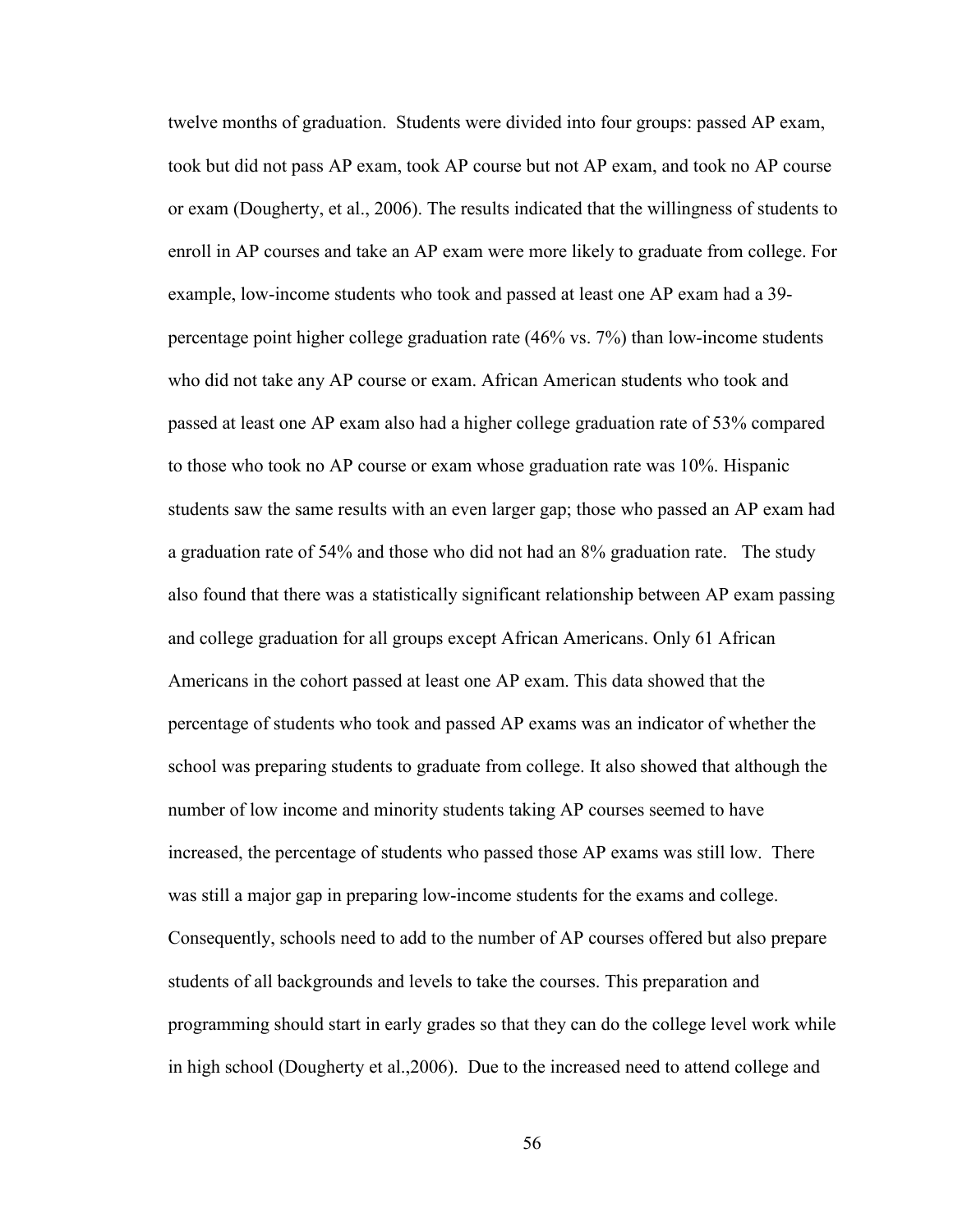the relationship between AP coursework and college success, schools must look at detracking initiatives to increase both the enrollment and achievement of students in AP classes.

### **Relationship Between Prior Research and Present Study**

According to the literature, some proponents of tracking argue that it leads to increased achievement scores for all groups of students, particularly the top students (Duflo, Dupas, & Kramer, 2011; Epstein & MacIver, 1992, Figlio & Page, 2002; Loveless, 2016). However, many different variables can confound these results such as race, ethnicity, and SES. Moreover, there is no causal link that tracking helped teachers in their pedagogies tailor their instruction to homogenous groups leading to increased student achievement (Duflo et al., 2011). According to the literature, there are also mixed results concerning students' emotional impact from tracking (Kulik & Kulik, 1992; Wiatrowski, 1982; Yonezawa & Jones, 2006; Yonezawa, Wells, & Serna, 2002) as well as tracking's effects on students' future academic success (Clark, 2010; Dougherty, Mellor, & Jian, 2006). Through a utility lens, tracking might be beneficial but in regard to equity, it is unjust. If the end result is to focus on equity and to help the underrepresented populations in Advanced Placement classes, detracking policies in secondary, public schools provide all students access and opportunities (Burris & Garrity, 2008). It is not acceptable to raise the overall outcome of test scores at the expense of some students. Detracking studies improve curriculum and instruction for students, especially those who were in the lower tracks, (Yonezawa & Jones, 2006; Boaler, 2000; Boaler, 2011) the social and emotional well-being of students (Yonezawa, Wells, & Serna, 2002), and also leads to improved academic achievement due to higher expectations for all (Atteberry et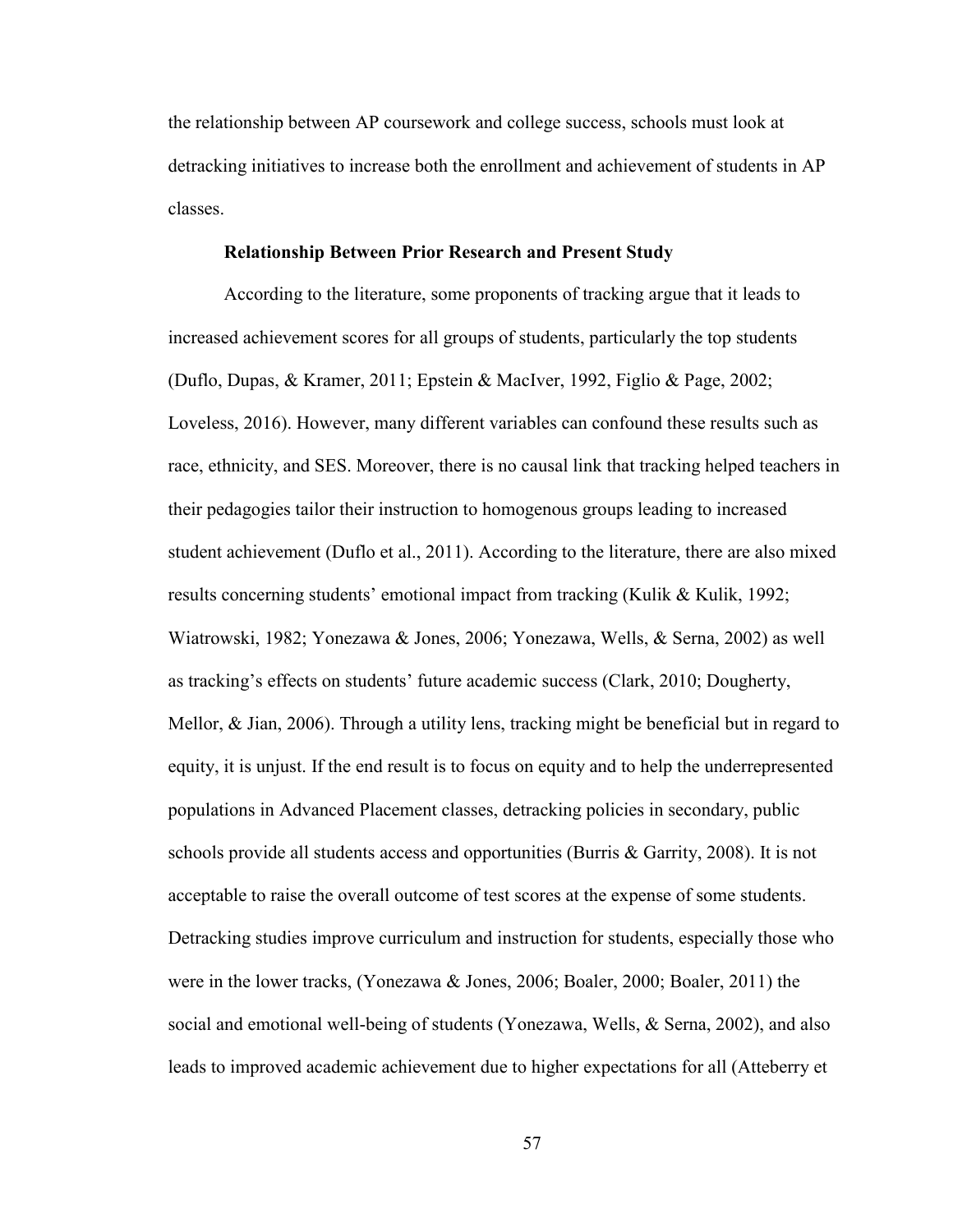al., 2019; Alvarez & Mehan, 2006). The present study looked at trends before a detracking policy, during the policy change, and after to determine the impact on achievement results on the whole student population taking AP classes and on certain demographic groups. This study determined if the increased access and opportunity had a positive impact on enrollment and achievement of Advanced Placement students and if a policy such as Challenge by Choice can effectively close the opportunity and achievement gaps pervasive in schools.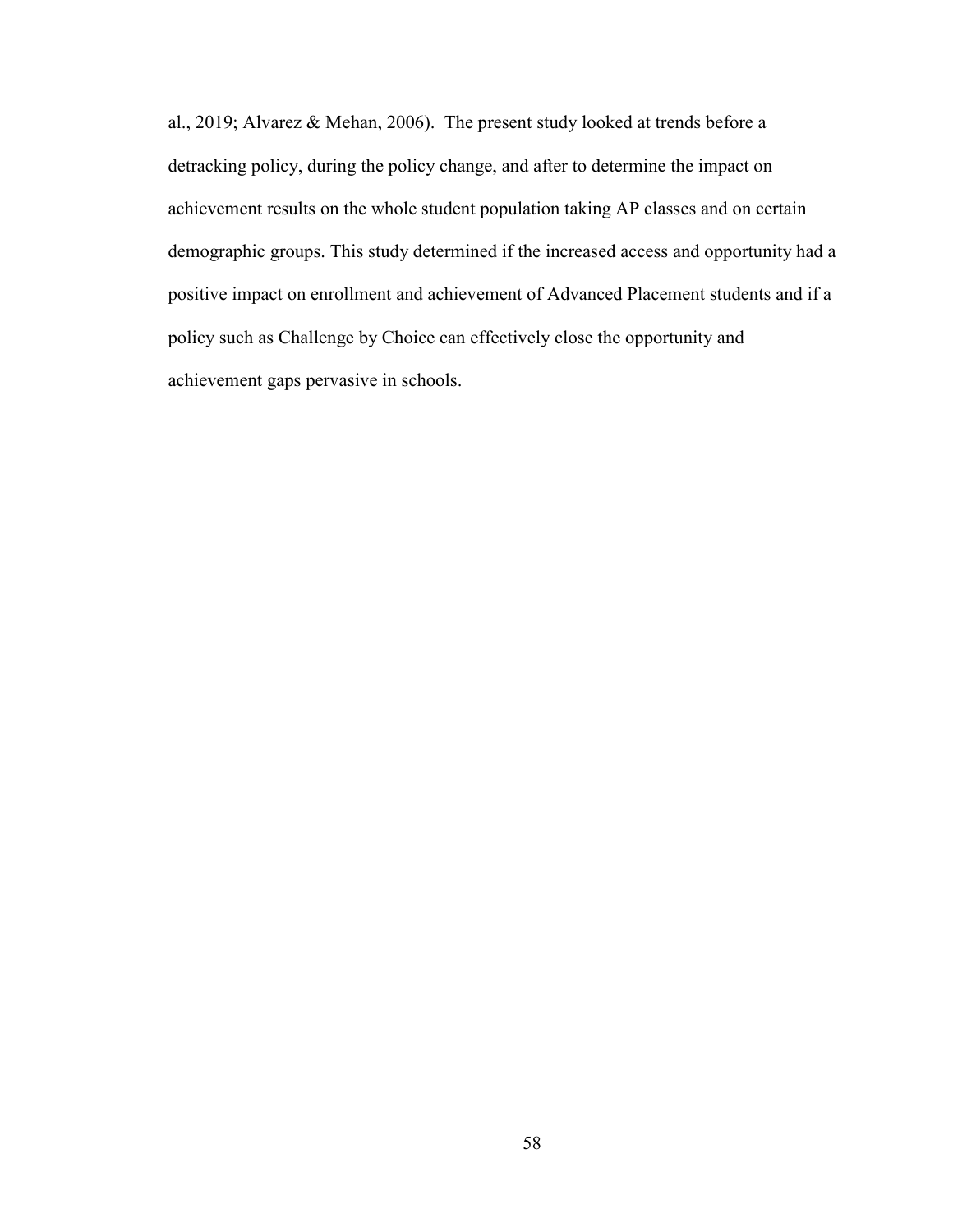### **CHAPTER 3**

 The purpose of this study was to determine how a Challenge by Choice detracking policy impacted both students' enrollment and achievement in AP courses. Prior to this policy change in 2011, the school district enrolled students into AP courses only if they had a certain grade point average and a teacher referral. This study examined both how this change in policy in 2011 impacted all student groups and different demographic groups by comparing trends before the policy, during the policy change, and post policy years.

## **Research Questions and Hypotheses**

This study was guided by two primary research questions that explored how a Challenge by Choice policy affected students' enrollment in AP courses and their subsequent AP scores.

**Question 1.** How did the introduction of AP Challenge by Choice change student's AP course-taking behavior?

> A. How did the introduction of the AP Challenge by Choice policy change the percent of students taking at least one AP course during high school, overall or by student subgroup?

> > H<sub>0</sub>: The Challenge by Choice policy did not change the percent of students taking at least one AP course during high school, overall or by student subgroup.

 $H<sub>1</sub>$ : The Challenge by Choice policy did change the percent of students taking at least one AP course during high school, overall or by student subgroup.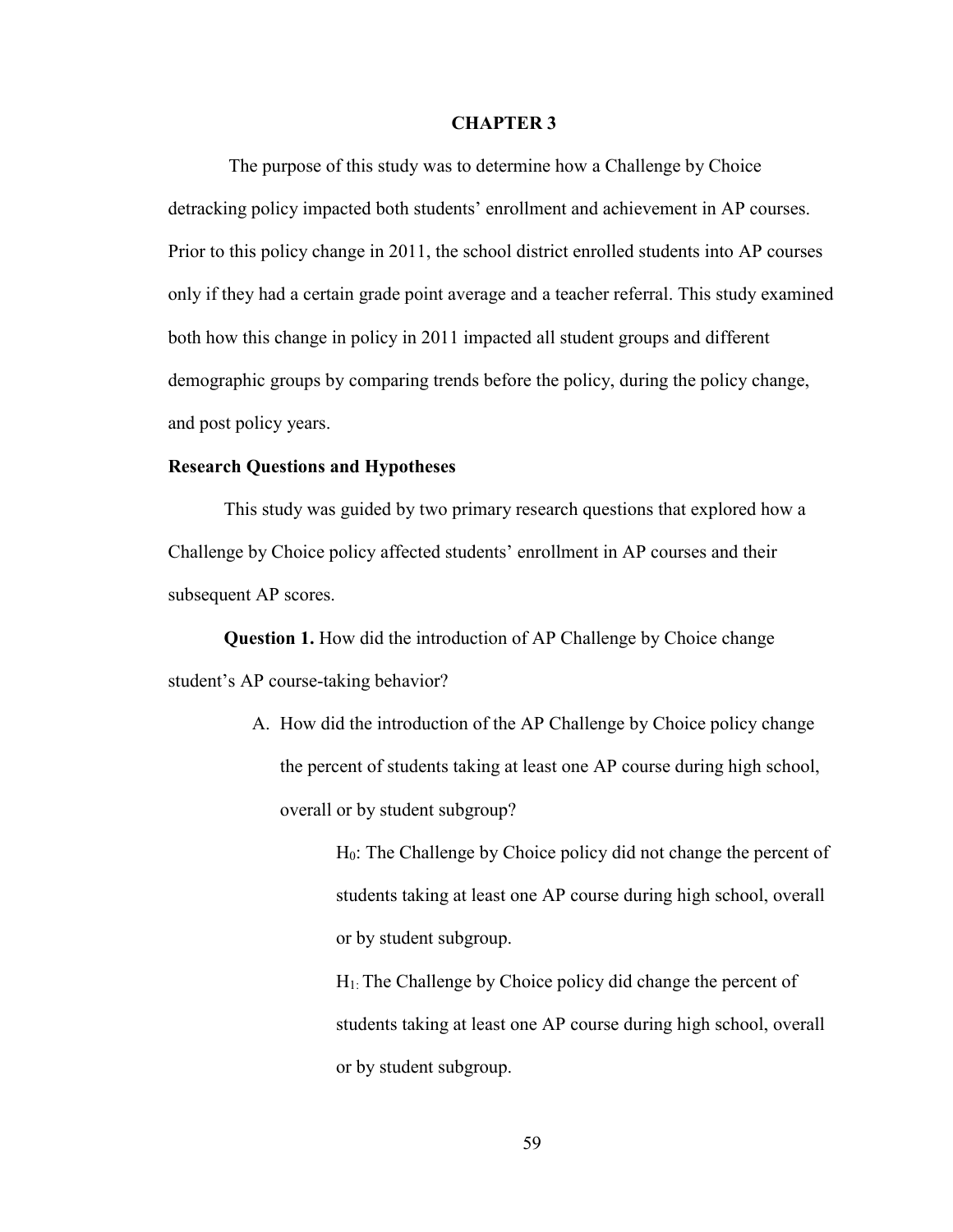B. How did the introduction of the AP Challenge by Choice policy change the average number of APs students elected to take during high school, overall or by student subgroup (White, minority, female, male, ELL, and students with IEPs)?

H0: The Challenge by Choice policy did not change the average number of APs students elected to take during high school overall or by subgroup.

 $H<sub>1</sub>$ : The Challenge by Choice policy did change the average number of APs students elected to take during high school overall or by subgroup.

**Question 2.** How did the introduction of Challenge by Choice change the trend in AP enrollment and test scores, overall and by student subgroup?

> H0: The enrollment and AP scores of students do not differ prior to and after Challenge by Choice was implemented overall or by subgroup. H1: The enrollment and AP scores of students do differ prior to and after Challenge by Choice was implemented overall or by subgroup.

#### **Research Design and Data Analysis**

A quantitative study of secondary data was used to determine the impact of the Challenge by Choice policy. First, I used a one-way ANOVA to compare the means between the groups that had no exposure, some exposure, and full exposure to the policy. The ANOVA test determined if the percentage of students taking at least one AP course and the average number of AP courses students elected to enroll in varied among these groups (Creswell & Guetterman, 2019). Second, I used an interrupted time series analysis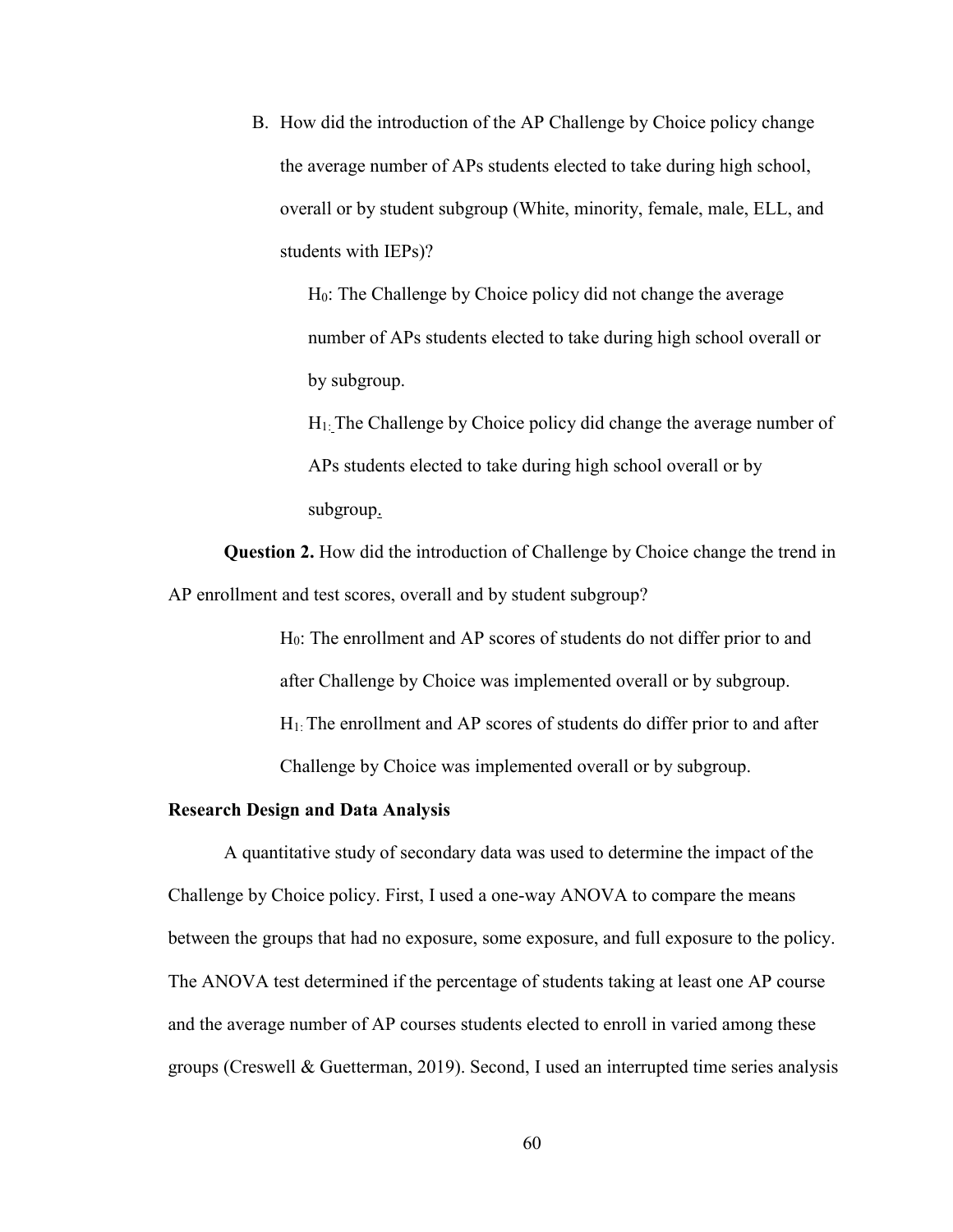to measure the dependent variable (student enrollment in Aps, number of AP courses students elected to enroll in, and students' AP Scores) before and after the Challenge by Choice policy went into effect (Chiang, Jhangiani, & Price, 2015). It was appropriate in this instance because the researcher obtained multiple data for a pretest measured for a period of time, data from the time of the intervention, and then data from posttests for a period of time to determine the statistical significance of the intervention (Creswell & Guetterman, 2019).

## **Data Collection**

After receiving IRB approval and permission from the district superintendent to collect data, the researcher asked for students who took AP exams for a span of fifteen years including time before the Challenge by Choice Policy went into effect (2005-2010), during its implementation (2011) and after the Challenge by Choice Policy was implemented (2012-2019). Data on the students who did not take the exam during these time periods was also requested. The researcher accessed this information from the Director of Guidance and Data Management. After receiving consent, the researcher received all information from the Director of Guidance and Data Management. Participants in the data collection remained anonymous and confidential.

After the Director of Guidance and Data Management accessed the information from Naviance and PowerSchool, it was sent to the researcher. The information included exam grades (1-5) on the AP Exams and student demographic information. No personal data, such as name, address, or phone number, was collected to preserve anonymity. The information was sent to the researcher as an export from the Naviance and PowerSchool systems. This was then exported to a Microsoft Excel Spreadsheet. Values in both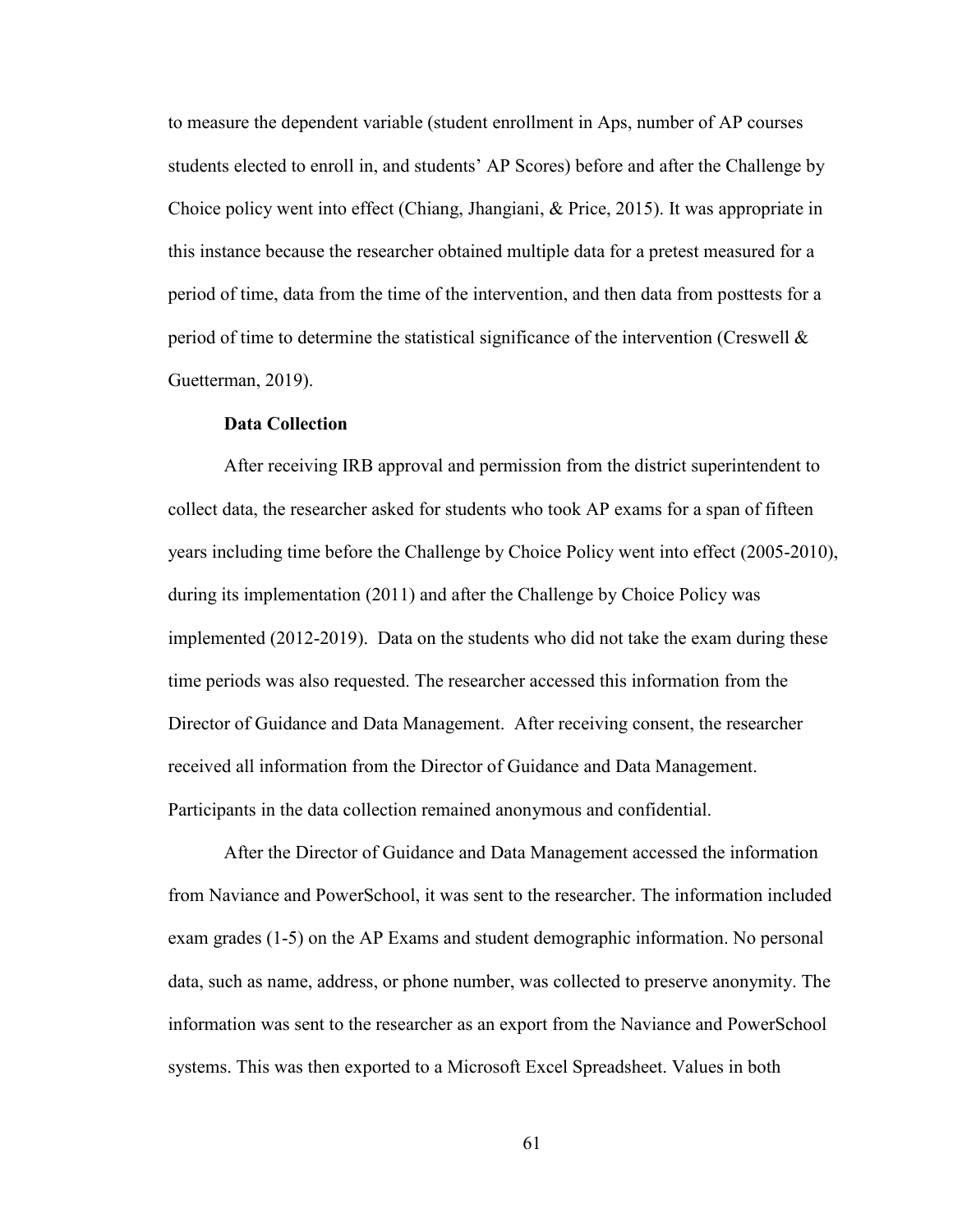spreadsheets were checked, so there was no error in the transfer of the information. Afterwards, the Excel document was transferred to SPSS, and once again data was checked for accuracy.

# **Sample and Population**

The population for this study was comprised of students from the years 2005- 2019. The data was collected from a small, suburban school district in Suffolk County, NY. There are approximately 1,000 students at the high school level. Demographic information for the student population in each  $9<sup>th</sup>$  Grade cohort used in the study are found in Table 1.

Table 1 *Demographic Information of Student Population* 

| ပ<br>Year | $\overline{ }$<br>◡<br>Total | ◡<br>Minority | White | x<br>ELL       | Female | Male | <b>IEPs</b> |
|-----------|------------------------------|---------------|-------|----------------|--------|------|-------------|
| 2005      | 277                          | 34            | 243   | $\overline{4}$ | 141    | 136  | 27          |
| 2006      | 273                          | 38            | 235   | 5              | 135    | 138  | 33          |
| 2007      | 280                          | 48            | 232   | 3              | 134    | 146  | 28          |
| 2008      | 266                          | 41            | 225   | 3              | 119    | 147  | 5           |
| 2009      | 289                          | 53            | 236   | 11             | 152    | 137  | 26          |
| 2010      | 277                          | 48            | 229   | 5              | 123    | 154  | 27          |
| 2011      | 288                          | 57            | 231   | 7              | 135    | 153  | 20          |
| 2012      | 291                          | 74            | 217   | 6              | 121    | 170  | 32          |
| 2013      | 282                          | 74            | 208   | 6              | 140    | 142  | 28          |
| 2014      | 254                          | 60            | 194   | 11             | 110    | 144  | 26          |
| 2015      | 293                          | 80            | 213   | 15             | 137    | 156  | 31          |
| 2016      | 272                          | 79            | 193   | 15             | 128    | 144  | 29          |

*Note.* Year indicates Spring of school year, e.g., 2005 indicates the 2004-2005 school

year.

## **Instruments**

As this is an *ex post facto* study, the researcher did not use an instrument to collect any student information; however, all test scores were taken from the Advanced Placement examinations in a variety of subjects. The Advanced Placement program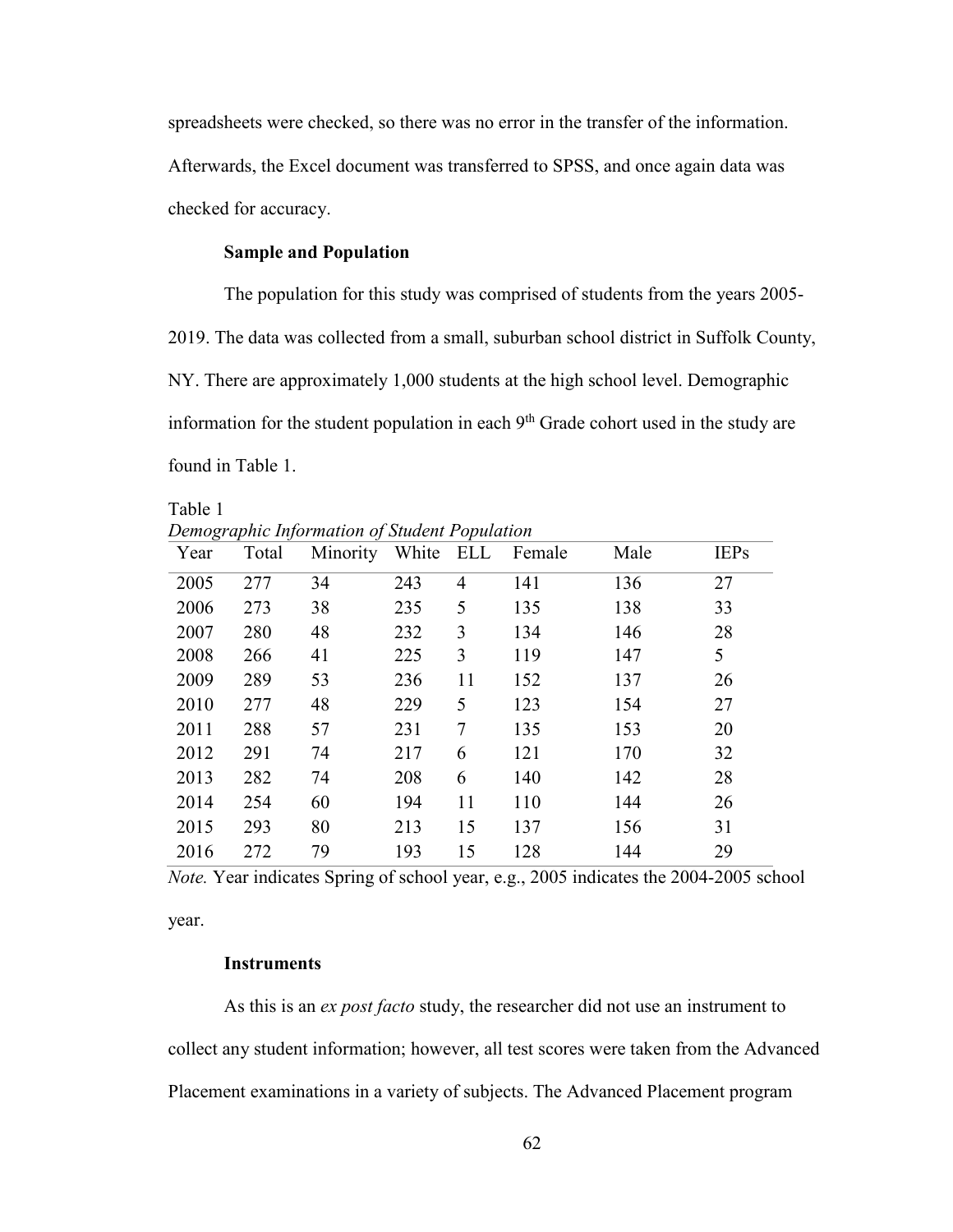allows high school students to receive college credit for courses taken in high school. The program has expanded extensively through the years. The courses end with nationally standardized examinations and are administered in May of every year. The examinations are developed by committees of secondary teachers and college professors in each subject. Tests are about three hours in length and usually consist of multiple-choice questions and essays or problem-solving questions with constructed responses. For each of the multiple component AP examinations, students receive a weighted sum of the component scores depending on the importance of each part. The AP grades are then transferred to a five-point scale by dividing the composite scores into five intervals based on cut scores for each program. Those cut points are created by the Chief Reader who uses equated multiple-choice scores as their reference (Bridgeman, Morgan, & Wang, 1996).

**Reliability.** Bridgeman, Morgan, and Wang (1996) found that the reliability of the multiple-choice sections and the composite scores for all examinations was high (.82) at the time of their study. For the interrater reliability, Bridgeman et al. (1996) found that it could not be routinely predicted because the responses are read by a single reader however there have been special reader reliability studies that compared the correlations of the first and second readings to determine reader reliability. There was much variation in the reliabilities of free response sections. For example, the reliability for Computer Science A was .88 but for European History, it was .49. Free response scores in foreign languages, science, and mathematics were more reliable than essay scores in the humanities. Interrater reliabilities also varied ranging from .98 in Computer Science A to .67 in U.S. History. Rater inconsistency seemed to be the issue in these cases rather than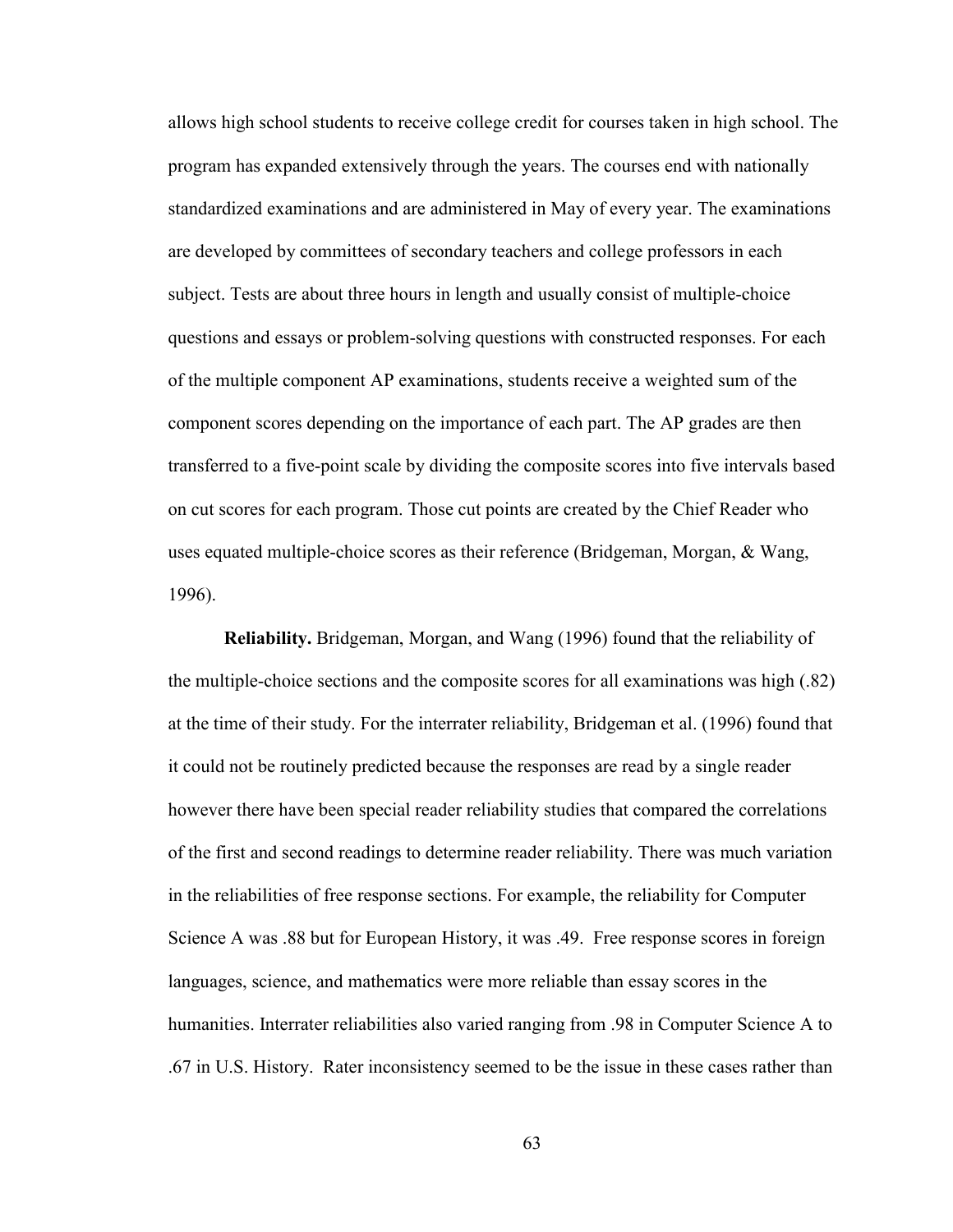raters scoring too high or low on sections. Rater training and adding topics for free responses improved the reliability for both (Bridgeman et al., 1996).

Lastly, Bridgeman et al. (1996) determined the reliability of the AP grades themselves. The grades are given on a 1-5 scale. The algorithm was originally devised by Livingston and Lewis (1991) and then revised by RELCLAS-COMP Version 4 by 1996 to test the reliability of AP Composite scores into the grading scale and to determine the accuracy of that grade. At the time of this study, RECLAS also estimated the proportion of students who were above or below each of the four cut scores (Bridgeman et al., 1996). Although the study found much variation in the students receiving AP Grades on a 1-5 scale, the high percent of students (87% to 93%) who correctly received a passing grade (3 or above) or a failing grade (2 or below) made the exams reliable (87% to 93%) (Bridegman et al., 1996).

**Validity.** The validity of the AP test has become increasingly pertinent as some colleges give AP course credit to students while others refuse to recognize AP classes as equivalents to college courses ("More Colleges Stop Giving," 2019). One study by Hargrove, Godin, and Dodd (2008) did a statewide study on students' performance on several college outcomes such as first and fourth year GPAs, first- and fourth-year credit hours earned, and four-year graduation status differentiated by the AP experiences students had in high school. The students who took AP courses and exams outperformed the AP course only and other course group students. This occurred for both first- and fourth-year GPAs for the 1999-2002 and 1999-2001 cohorts of students in AP English Language and Composition, AP Literature and Composition, AP Calculus AB (except for fourth year GPA in 1999), AP Biology (except in 2000), AP Chemistry (in 2001 and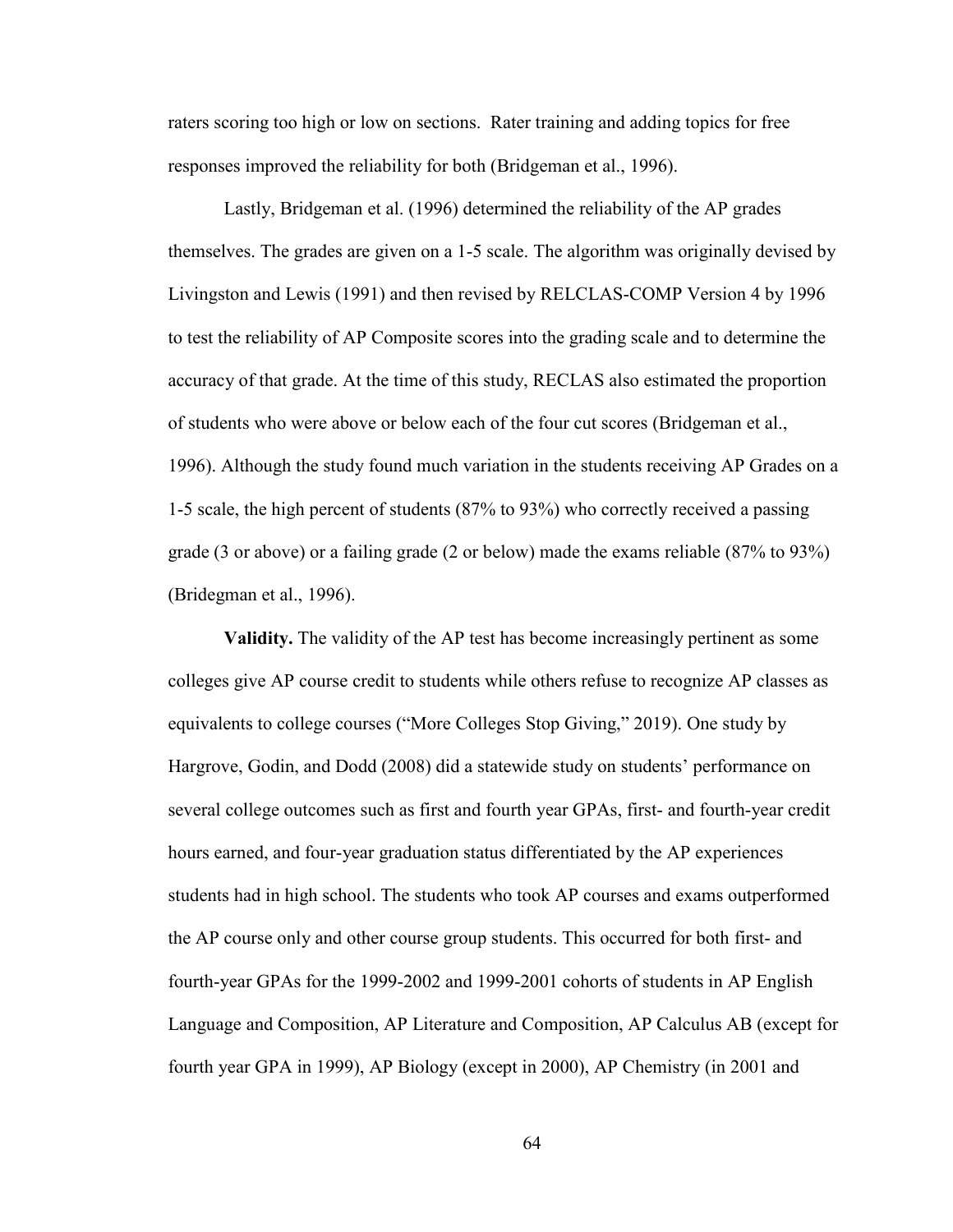2002 only), and AP U.S. History (also in 1998 and 1999) analyses. The AP course and exam group also earned higher mean GPAs than the other course only students in AP English Language and Composition (except in 1998 first year GPA), AP English Literature and Composition, AP Spanish Language (except in 2000). Furthermore, AP course and exam students graduated at significantly higher rates within four years than students in the AP course only or other course groups in almost all the subjects for the 1998-2001 cohorts (Hargrove, Godin, & Dodd, 2008).

Another study by Murphy and Dodd (2009) found that AP students as a group consistently outperformed non-AP groups of students. Across the ten subjects, students who had taken an AP exam took more credit hours in their first year, in the subject area, and in college overall than non-AP students. They also had higher GPAs in the subject area related to the AP exam taken. For five of the ten AP exam subject areas, the AP students had significantly higher first year college GPAs. The study also found that students who had AP credits significantly outperformed the students that did not have AP credit. Effect sizes for this were moderate across multiple subjects for cumulative college credit hours taken and first year GPAs (Murphy & Dodd, 2009).

Mattern, Shaw, and Xiong (2009) also found that higher AP performance on the English Language, Biology, Calculus AB, and U.S. History Exams corresponded to higher first year GPAs, higher second year retention rates, and attendance at selective colleges/universities. Even when prior academic performance was controlled for (SAT scores and HS GPAs), significant group differences existed for the AP performance group across four of the most commonly taken AP exams. Students who receive a 3, 4, or 5 on one of the AP exams outperformed students who received lower AP scores and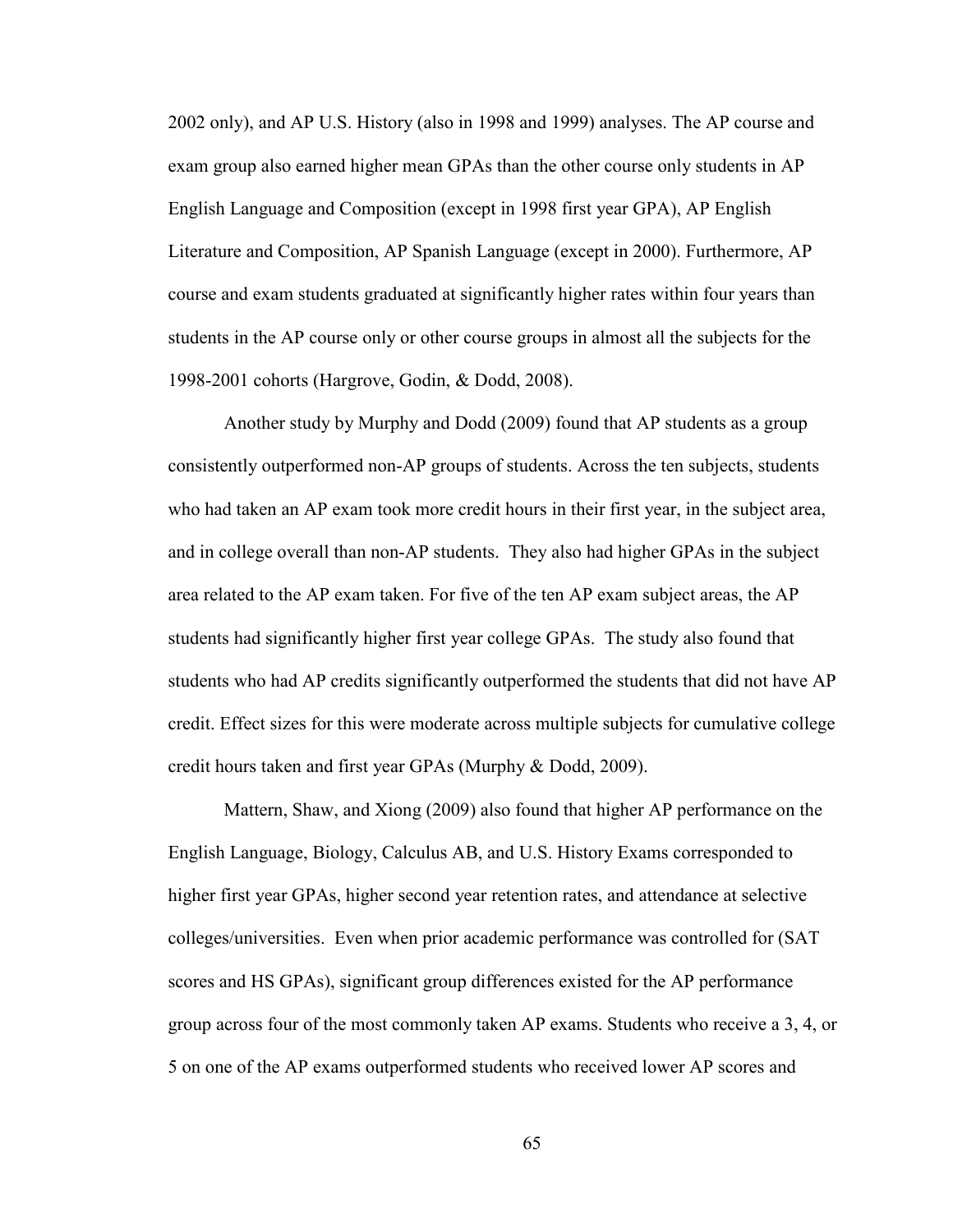students who did not take an AP exam in regard to first year GPA, retention, and institution selectivity. Similarly, students who took an AP exam but scored a 1 or a 2 and attended more selective institutions were more likely to return their second year than the non-AP group (Mattern, Shaw, & Xiong, 2009).

Mattern, Marini and Shaw (2013) in their study found positive support for the AP program and its validity in measuring college success even when controlling for previous academic performance and demographic variables. The researchers found that participation in the AP program and the completion of one or more AP exams was related to an increased likelihood that the student would graduate in four years or fewer. Graduation rates were 58% and 55% for AP exam takers compared to 38% and 34% for non-AP students in the two samples of students. The results also showed that students who earned higher scores were more likely to graduate in four years or fewer compared to those who earned lower scores. The four-year graduation rates were 37% and 34% for students with an average AP score of 1 and 71% and 73% for students with an average score of 5. The first sample of students was based on four years of data collected on a sample of first time, first year students who entered college in the fall of 2007. The sample contained 112,108 students (*n*=112, 108) from 77 colleges and universities. Students had valid PSAT scores and demographic information. The second sample consisted of 1,297,950 students (*n*=1,297,950) who enrolled in a four-year institution after high school. This sample of students also all had a valid PSAT score and demographic information (Mattern, Marini, & Shaw, 2013).

Still other studies did not find that taking more AP classes led to increased college readiness. Warne (2017) contends that previous studies on this subject are extremely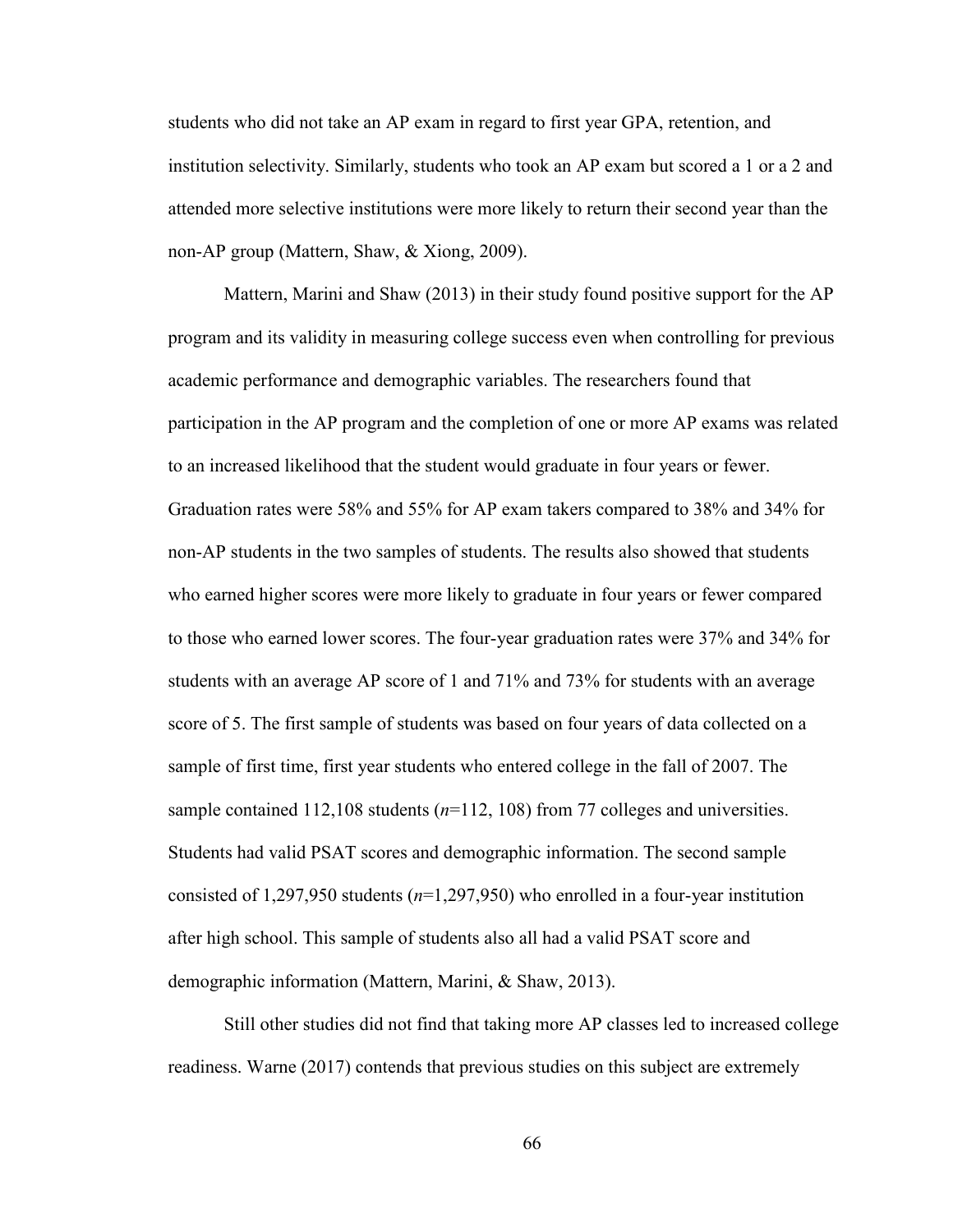biased if covariates are not controlled since most AP students are more likely to be White, from suburban areas, and have better academic preparation than non-AP students. Warne cautioned against implementing more AP courses as an answer to increased college readiness and oversimplifying the impact of the program. Instead, specific students or subpopulations and courses must be studied (Warne, 2017).

#### **Summary**

Overall, the reliability of AP exam composite scores was overall very high (.82). Although the free response sections and essay tasks caused some variation in reliability, studies consistently strive to improve interrater and topic reliability. Moreover, the percent of students who correctly received a score of 3 or higher or a 2 or below was very high (87% to 93%) making the tests reliable (Bridgeman et al., 1996). In terms of validity, taking AP courses and exams were positively associated with success in college and graduation rates, in many AP course subjects (Hargrove, Godin, & Dodd, 2008; Hargrove, Godin, & Dodd, 2008). Even when prior academic performance was controlled, AP students had higher college success and retention rates (Mattern, Shaw, & Xiong, 2009; Shaw, Marini, & Mattern, 2013).

#### **Data Analysis**

#### **Research Question 1A**

Descriptive statistics were used to calculate the percentage of students taking at least one AP course by  $9<sup>th</sup>$  grade entry cohort. Cohorts were divided into three categories: those unaffected by the policy (having graduated prior to policy implementation), those who experienced the policy change during HS (those who were in  $10^{th}$ ,  $11^{th}$  or  $12^{th}$ ) grade at the time of policy implementation, and those who always were exposed to the policy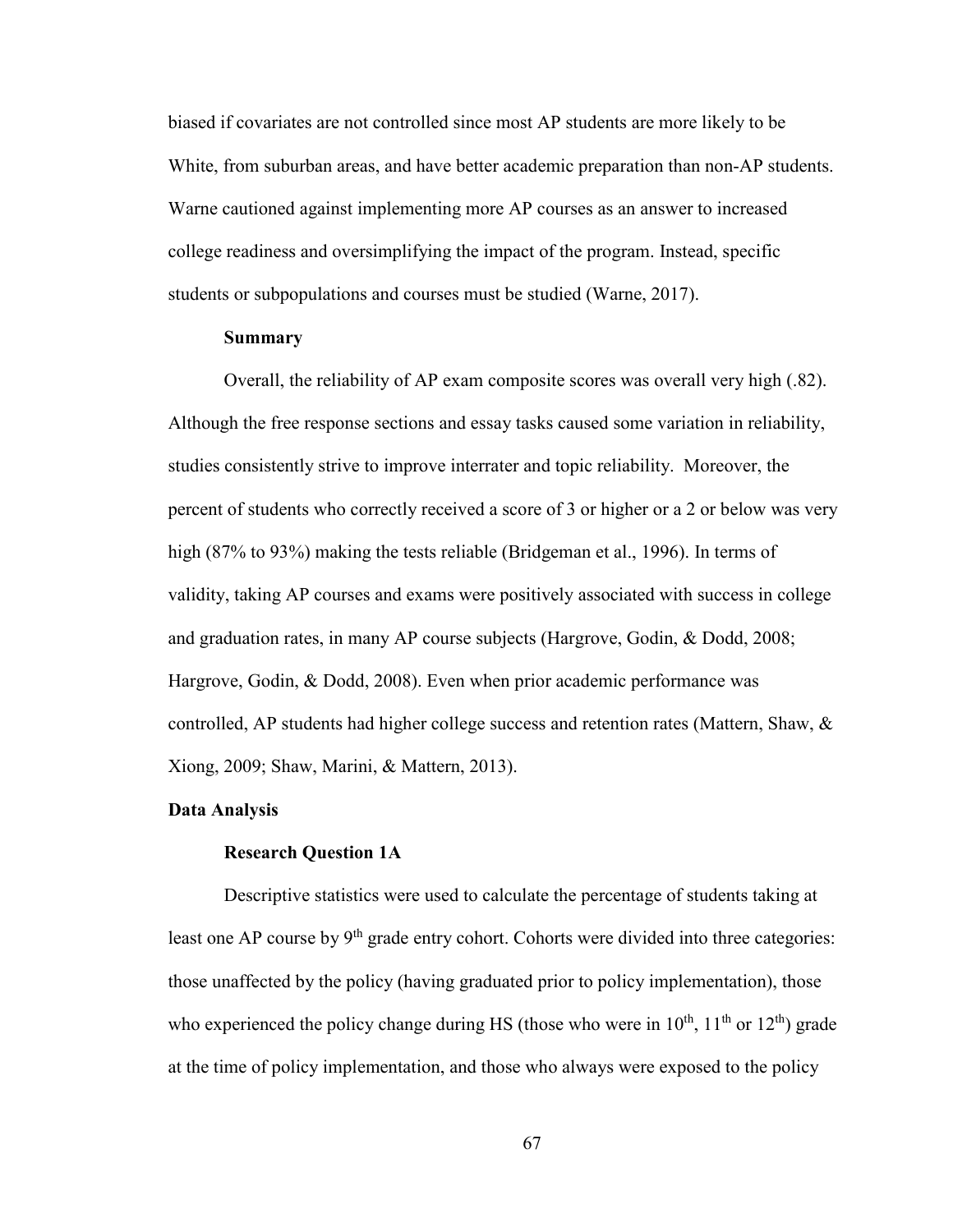(entering  $9<sup>th</sup>$  grade during or after policy start). A one-way between-subjects ANOVA was used to compare the percent of students taking at least one AP by group to determine whether there were significant gains in enrollment in APs as a result of the policy.

Descriptive statistics were also used to summarize any changes in subject-area AP courses taken by students by cohort, identifying which AP course enrollments increased the most post-policy.

#### **Research Question 1B**

Descriptive statistics were used to calculate the average number of AP courses students elected to take by  $9<sup>th</sup>$  grade entry cohort. Cohorts were again divided into three categories: those unaffected by the policy (having graduated prior to policy implementation), those who experienced the policy change during HS (those who were in  $10^{th}$ ,  $11^{th}$  or  $12^{th}$ ) grade at the time of policy implementation, and those who always were exposed to the policy (entering  $9<sup>th</sup>$  grade during or after policy start). A one-way between-subjects ANOVA was used to compare the average number of AP courses students elected to take to determine whether there were significant gains as a result of the policy.

#### **Research Question 2**

The following interrupted time series model was estimated to determine if the percent of students taking at least one AP course per year increased with the policy change.

$$
AP_i = \beta_0 + \beta_1(t_i - t^*) + \beta_2(P_t) + \beta_3(P_t) (t_i - t^*) + e_t
$$

In this model, *APi* is the percent of students taking at least one AP course per year; *t* is the year (e.g., 2010, 2011);  $t^*$  is the year in which the policy was adopted; and  $P_t$  is an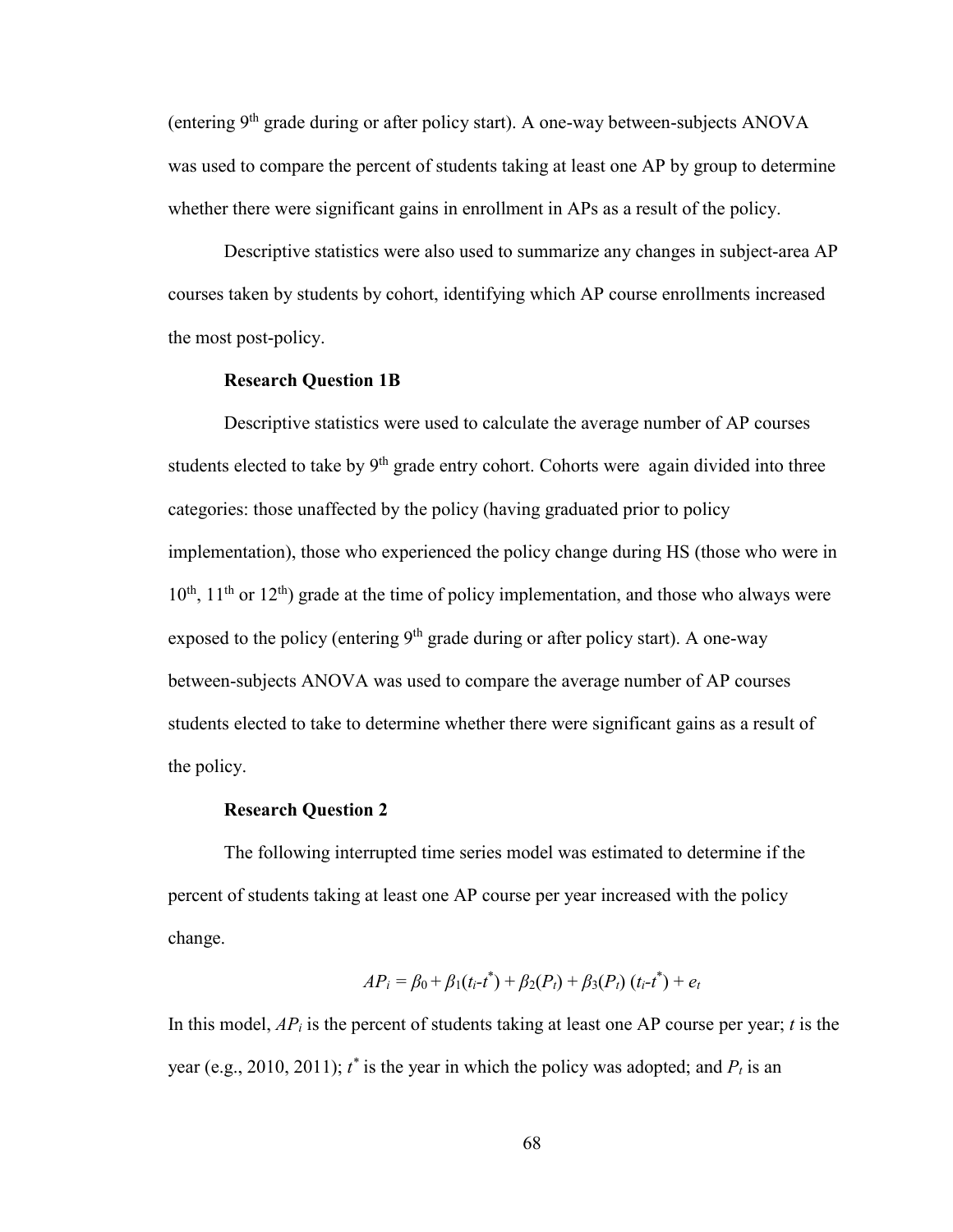indicator that the observation is from the post-period (after policy implementation). Therefore,  $\beta_1$  is the trend in percent of students taking at least one AP per year prior to the implementation of the policy;  $\beta_2$  is the "jump" in the percent of students taking at least one AP course per year that occurred at the time of implementation of the policy change; and,  $\beta_3$  is the "shift" in the trend in the percent of students taking at least one AP course after implementation. Coefficients were considered significant at the  $p < 0.05$ level. To understand whether the impact differed by subgroup, the model was estimated separately for each subgroup and the coefficients from the model were compared.

The following interrupted time series model was estimated to determine if the average number of APs a student takes per year increased with the policy change.

$$
NumAP_i = \beta_0 + \beta_1(t_i-t^*) + \beta_2(P_t) + \beta_3(P_t) (t_i-t^*) + e_t
$$

In this model, *NumAPi* is the number of APs each student took during each year; *t* is the year (e.g., 2010, 2011);  $t^*$  is the year in which the policy was adopted; and  $P_t$  is an indicator that the observation is from the post-period (after policy implementation). Therefore,  $\beta_1$  is the trend in number of APs taken per year prior to the implementation of the policy;  $\beta_2$  is the "jump" in number of APs taken per year that occurred at the time of implementation of the policy change; and,  $\beta_3$  is the "shift" in the trend in number of APs taken after implementation. Coefficients were considered significant at the  $p < 0.05$  level. To understand whether the impact differed by subgroup, the model was estimated separately for each subgroup and the coefficients from the model were compared.

By exam subject-area, the following interrupted time series model was estimated to determine if the AP scores of students on the exam differ pre- and post- policy change.

$$
APScore_i = \beta_0 + \beta_1(t - t^*) + \beta_2(P_t) + \beta_3[(t - t^*)P_t] + e_t
$$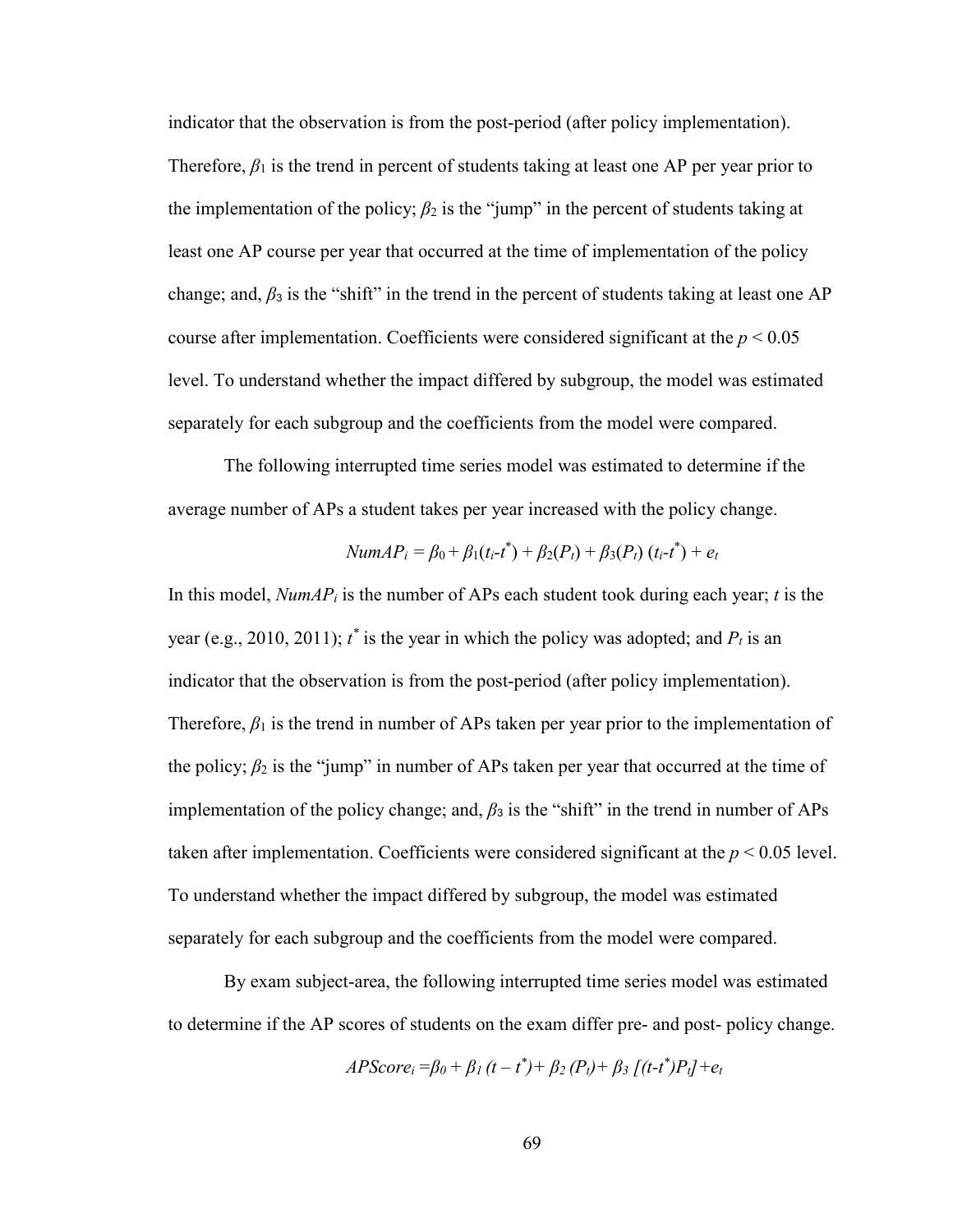In this model, *APScorei* is the student's AP score (on a scale from 1 to 5); *t* is the year (e.g., 2010, 2011);  $t^*$  is the year in which the policy was adopted; and  $P_t$  is an indicator that the observation is from the post-period (after policy implementation). Therefore,  $\beta_1$  is the trend in AP scores prior to the implementation of the policy;  $\beta_2$  is the "jump" in AP scores that occurred at the time of implementation of the policy change; and,  $\beta_3$  is the "shift" in the AP scores after implementation. Coefficients were considered significant at the  $p < 0.05$  level. To understand whether the impact differed by subgroup, the model was estimated separately for each subgroup and the coefficients from the model were compared.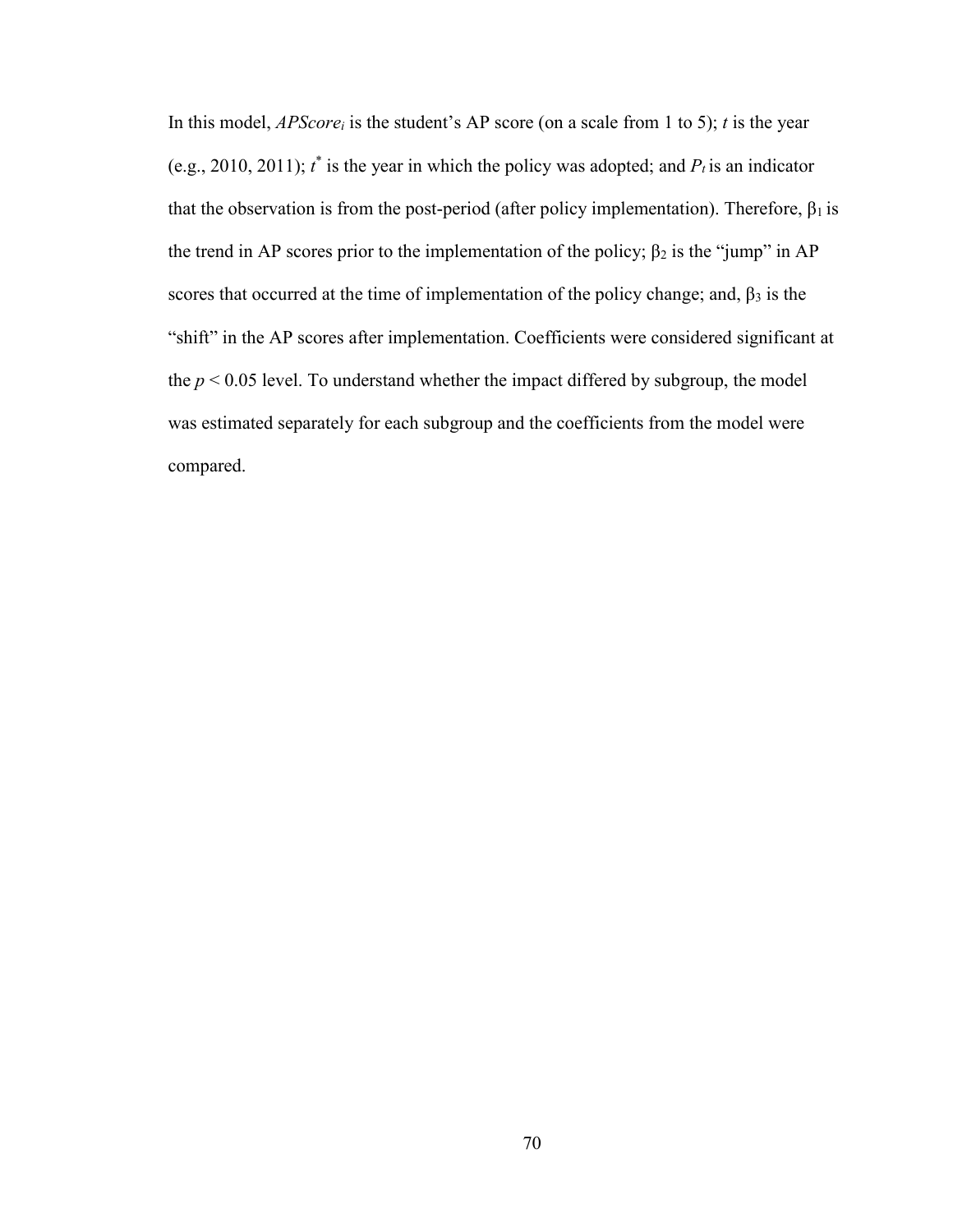#### **CHAPTER 4**

This chapter contains the analytic findings for the two research questions and subsets of research questions stated in the previous chapters. Prior to discussing the findings by question, I present a descriptive overview of AP course-taking in the school.

#### **Descriptive Statistics**

Table 2 shows the percentage of students taking at least one AP course by  $9<sup>th</sup>$ grade entry cohort from 2005- 2016 broken down by subject. All subjects showed an overall increase between 2005 to 2016 in the percentage of students taking each AP course at the high school level. Table 3 shows the percentage of students taking at least one AP course by year and the average number of AP courses taken by students each year. In 2005, students took on average 1.65 AP classes compared to 2016 when students took on average 3.37 AP classes; the proportion of students taking APs also increased from .41 to .55.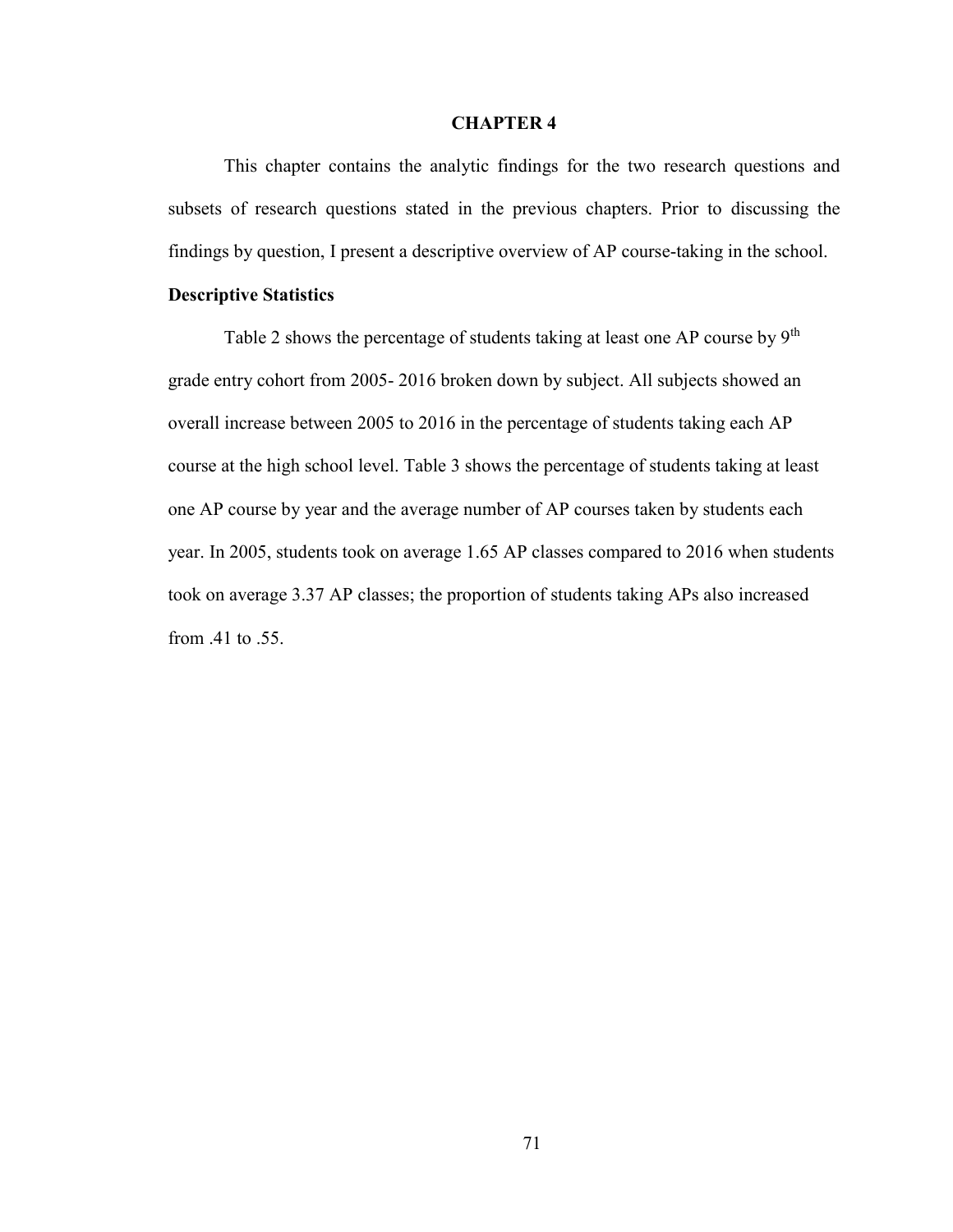# Table 2

| Cohort | ${\rm ELC}$ | ${\rm CBC}$    | $\cal{M}\!A\cal{C}$ | CAB | WHI    | <b>USH</b> | BIO    |
|--------|-------------|----------------|---------------------|-----|--------|------------|--------|
| 2005   | 32          | 5              | 24                  | 13  | 23     | 19         | 9      |
| 2006   | 25          | $\overline{4}$ | 14                  | 11  | 16     | 16         | 5      |
| 2007   | 25          | $\overline{4}$ | 16                  | 13  | 18     | 14         | 6      |
| 2008   | 34          | 6              | 25                  | 11  | 21     | 24         | 5      |
| 2009   | 29          | $\,8\,$        | 27                  | 17  | 22     | $27\,$     | 6      |
| 2010   | 31          | $8\,$          | 19                  | 12  | $22\,$ | $30\,$     | 10     |
| 2011   | 32          | $8\,$          | 32                  | 11  | 25     | 26         | 8      |
| 2012   | $30\,$      | $8\,$          | 34                  | 13  | $25\,$ | 26         | 9      |
| 2013   | 39          | 13             | 41                  | 12  | 34     | 34         | $10\,$ |
| 2014   | 35          | $11\,$         | 39                  | 11  | 31     | 33         | 9      |
| 2015   | 29          | 6              | 29                  | 15  | $28\,$ | 33         | 11     |
| 2016   | 36          | $8\,$          | 41                  | 19  | 36     | 43         | 15     |

*Percentage of Students Taking AP Courses by Subject*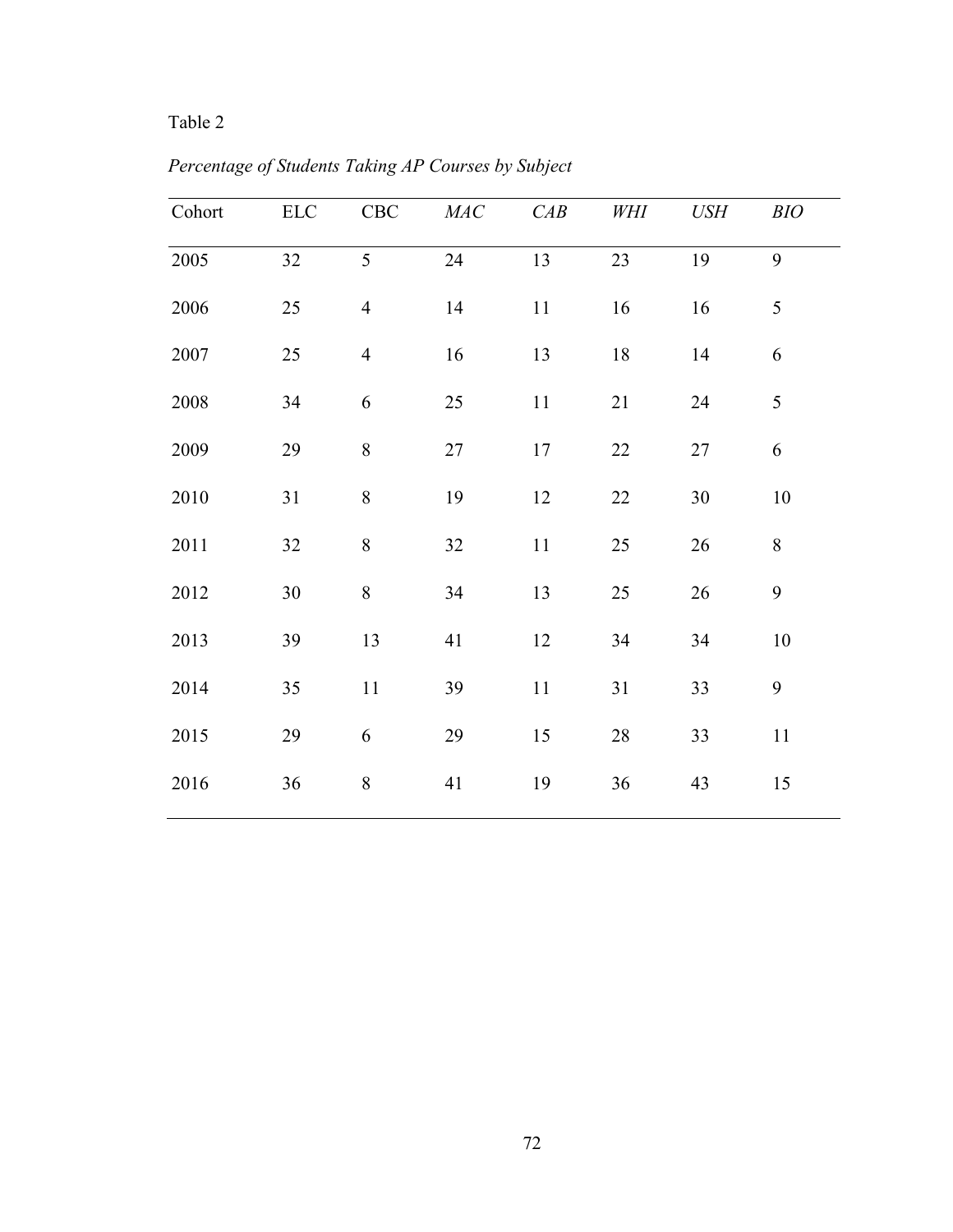### Table 3

| Cohort   | Percentage Taking At Least 1 AP | Average Number of APs |
|----------|---------------------------------|-----------------------|
| 2005     | 41                              | 1.65                  |
| 2006     | 32                              | 1.53                  |
| $2007\,$ | $30\,$                          | 1.63                  |
| $2008\,$ | 41                              | 2.08                  |
| 2009     | 40                              | 2.33                  |
| 2010     | 43                              | 2.1                   |
| 2011     | 46                              | 2.24                  |
| 2012     | 47                              | 2.25                  |
| 2013     | 51                              | 2.86                  |
| 2014     | 52                              | 2.72                  |
| 2015     | 47                              | 2.46                  |
| 2016     | 55                              | 3.37                  |

*Descriptives of AP Course Taking* 

## **Research Question 1A**

The first research question asked: How did the introduction of the AP Challenge by Choice policy change the percent of students taking at least one AP course during high school, overall or by student subgroup? To answer this research question, students were first divided into 3 groups and each student was assigned to a different policy group to determine if the introduction of the AP Challenge by Choice policy changed the percent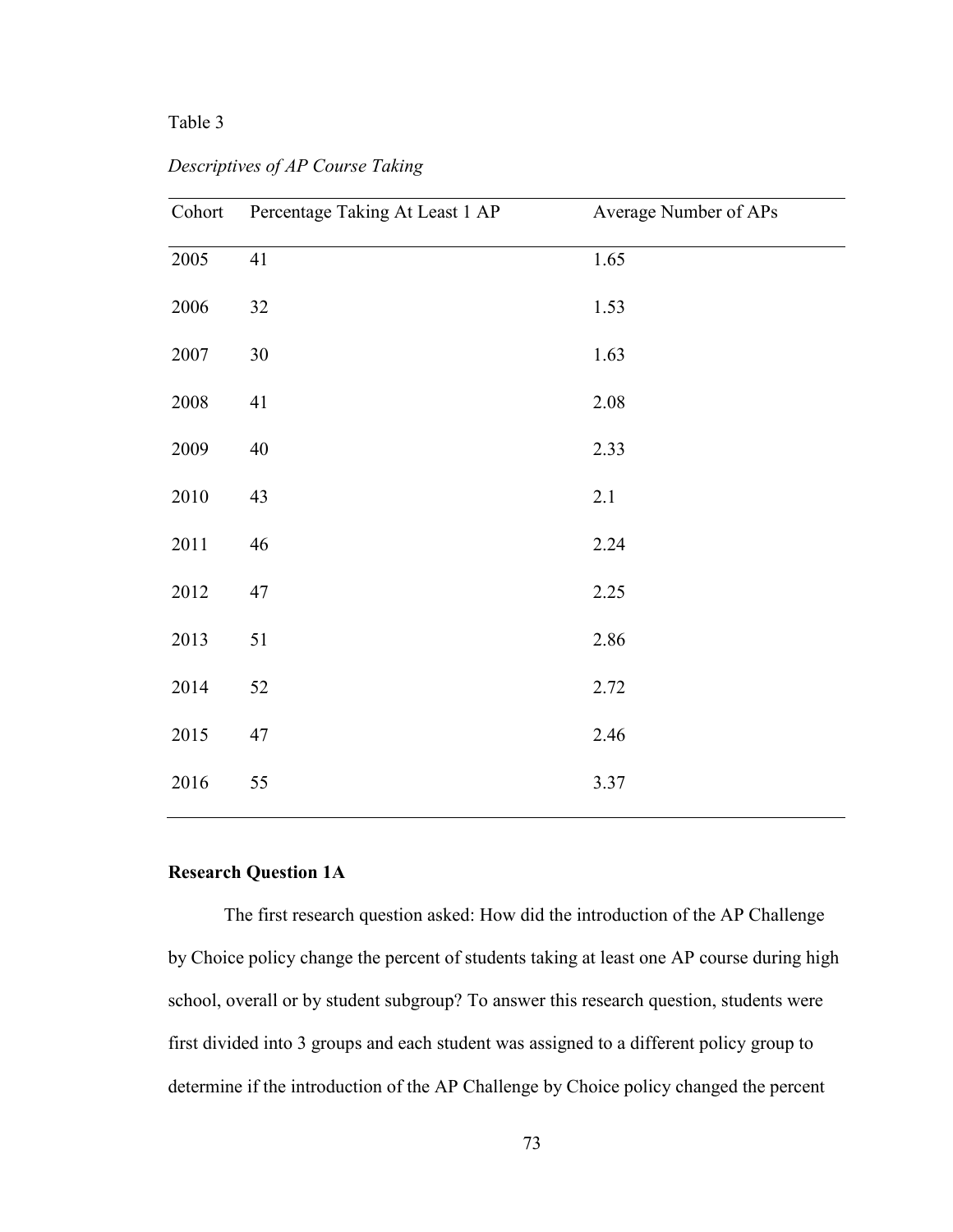of students taking at least one AP class in high school overall or by student subgroup. Students in  $9<sup>th</sup>$  grade cohort in the years 2005, 2006 and 2007 were never affected by the policy and thus were put into Policy Group 0. Students who belonged to a 9<sup>th</sup> grade cohort in 2008, 2009, and 2010 were impacted by the policy during at least one year while they were in high school and were put into Policy Group 1. Lastly, students who belonged to  $9<sup>th</sup>$  grade cohorts in 2011, 2012, 2013, 2014, 2015, and 2016 were always exposed to the policy and put into Policy Group 2. Thus, three groups were created from the data: "no policy exposure," "some policy exposure," and "full policy exposure."

A one-way between-subjects ANOVA was used to determine whether there were any statistically significant differences among the means of the percent of students taking at least one AP course by policy subgroup. Before running statistical analysis, the data were screened and statistical assumptions were run. The Levene's Test of Variances was significant for the dependent variable "ap" which represented the percent of students taking at least one AP course during high school which indicated that there wasn't homogeneity of variances,  $F(2,3,339) = 88.792$ ,  $p < .001$ .

Since the homogeneity of variances was significant, the researcher used the Welch's F-test to determine significance. The one-way ANOVA of the percent of students taking at least one AP course on the measure of cohort group revealed a statistically significant main effect, Welch's  $F(2, 1792.272) = 28.310, p < .001$ , indicating that not all cohort groups had the same mean percentage of students taking at least one AP course. Post hoc comparisons, using the Games-Howell post hoc procedure, were conducted to determine which cohort groups' means differed significantly. The Games-Howell post hoc test, as seen in Table 4, revealed that there was a statistically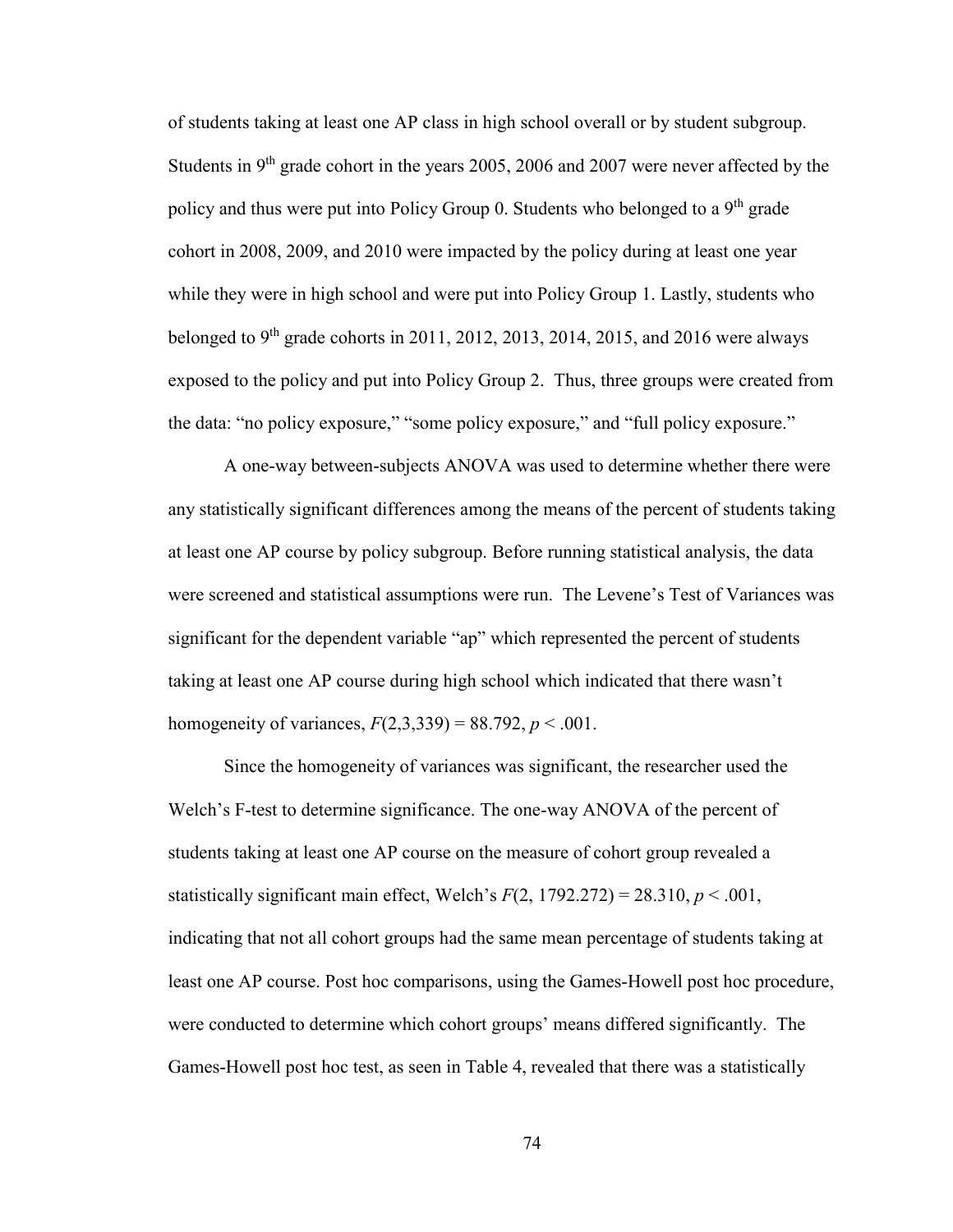significant mean difference in the percentage of AP course takers between the students who were not exposed to the policy at all and those who had some exposure to the policy  $(MD = -0.068, SE = 0.024, p = 0.012)$ , between those that had some exposure to the policy and full exposure to the policy  $(MD = -0.084, SE = .021, p < .001)$ , and between those who had no exposure to the policy and full exposure to the policy (*MD* =-.151, *SE* = .021, *p*  $\leq 0.001$ ). Therefore, the percentage of students who took at least one AP in the group who had full policy exposure (Group 2) was fifteen percentage points more than that for students who had no policy exposure (Group 0). Due to the significant results, the null hypothesis was rejected; more students took APs as a result of the policy change.

To answer this question by student subgroup, the researcher replicated the analysis for the following subgroups: female students, male students, Asian students, Black students, Hispanic students, White students, non-Special Education students, Special Education students, non-ELL students, and ELL students.

**Female students.** The Levene's Test of Variances was again significant which indicated that there wasn't homogeneity of variances,  $F(2,1572) = 5.042$ ,  $p = .007$ . The Welch's F test was used and was statistically significant, Welch's  $F(2, 856.608) =$ 17.025, *p* < .001. The Games-Howell post hoc test, as seen in Table 4, revealed that there was a statistically significant mean difference in percentage points between the females who had some exposure to the policy and full exposure to the policy  $(MD = -103, SE =$  $(0.031, p = 0.003)$ , and between those who had no exposure to the policy and full exposure to the policy  $(MD = -170, SE = .030, p < .001)$ . Therefore, the percentage of females who took at least one AP in the group who had full policy exposure (Group 2) was seventeen percentage points more than the percentage of females who took at least one AP but had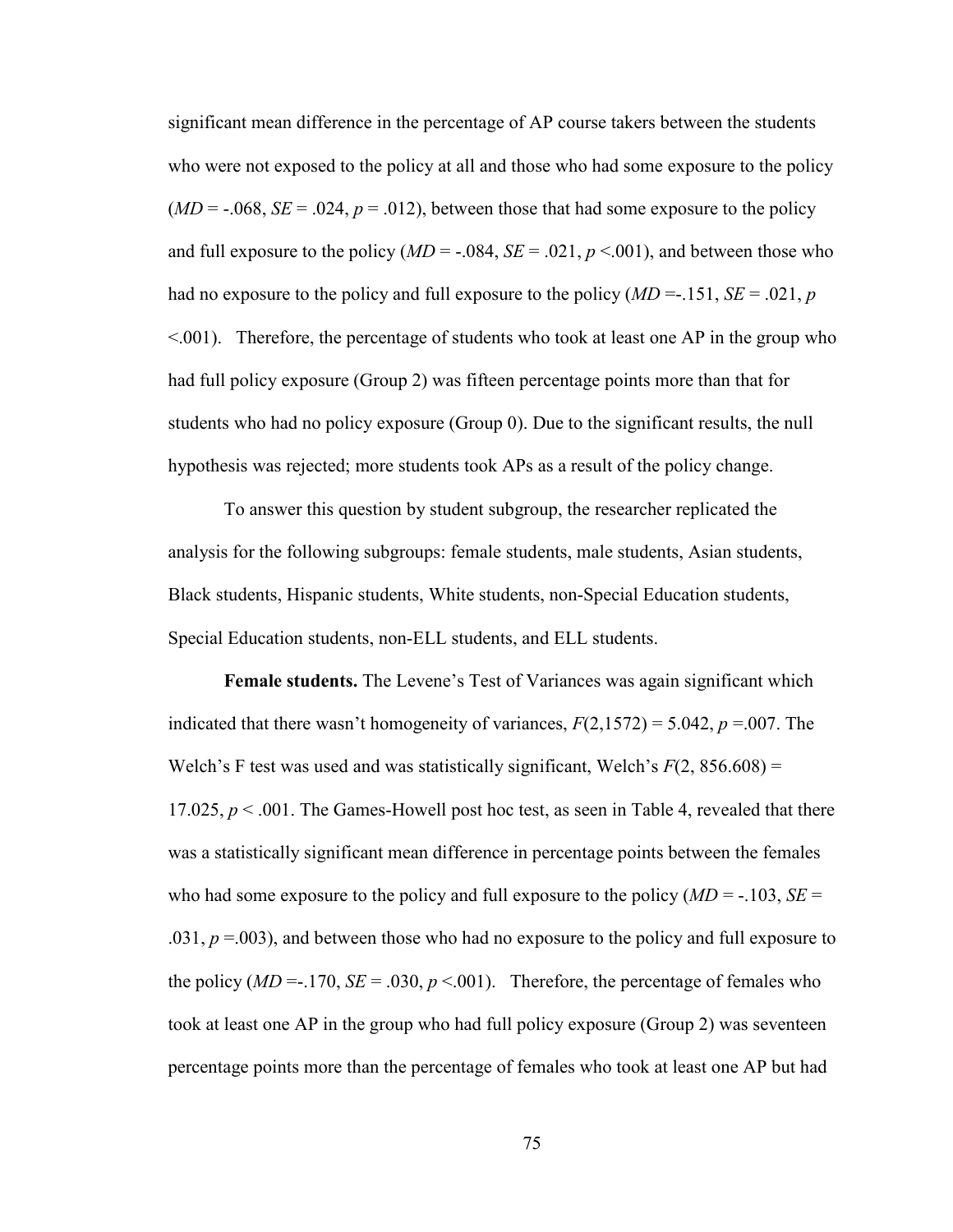no policy exposure (Group 0). Due to the significant results, the null hypothesis was again rejected.

**Male students.** The Levene's Test of Variances was significant which indicated that there wasn't homogeneity of variances,  $F(2,1764) = 60.901$ ,  $p < .001$ . The Welch's *F*-test was used and revealed a statistically significant main effect, Welch's *F*(2, 931.524)  $= 14.000$ ,  $p < .001$ . The Games-Howell post hoc test, as seen in Table 4, revealed that there was a marginally statistically significant mean difference in percentage points between the males who had some exposure to the policy and full exposure to the policy  $(MD = -0.073, SE = 0.032, p = 0.056)$ . However, there was a statistically significant different between those who had some exposure to the policy compared to those who had full exposure  $(MD = -0.071, SE = 0.028, p = 0.032)$  and between those who had no exposure to the policy and full exposure to the policy  $(MD = .144, SE = .027, p < .001)$ . Therefore, the percentage of males who took at least one AP in the group who had full policy exposure (Group 2) was approximately 14 percentage points more than the percentage of males who took at least one AP but had no policy exposure (Group 0). Due to the significant results, the null hypothesis was rejected.

**Asian students.** The Levene's Test of Variances was not significant which indicated that there was homogeneity of variances,  $F(2,75) = .200$ ,  $p = .819$ . However, for consistency with the other analyses, Welch's F is reported here and Games-Howell posthoc tests were used. The one-way ANOVA of the percent of Asian students taking at least one AP course on the measure of cohort group revealed a statistically significant main effect, Welch's F  $(2, 46.719) = 5.791$ ,  $p = 0.006$ . The Games Howell post hoc test, as seen in Table 4, revealed that there was a statistically significant mean difference in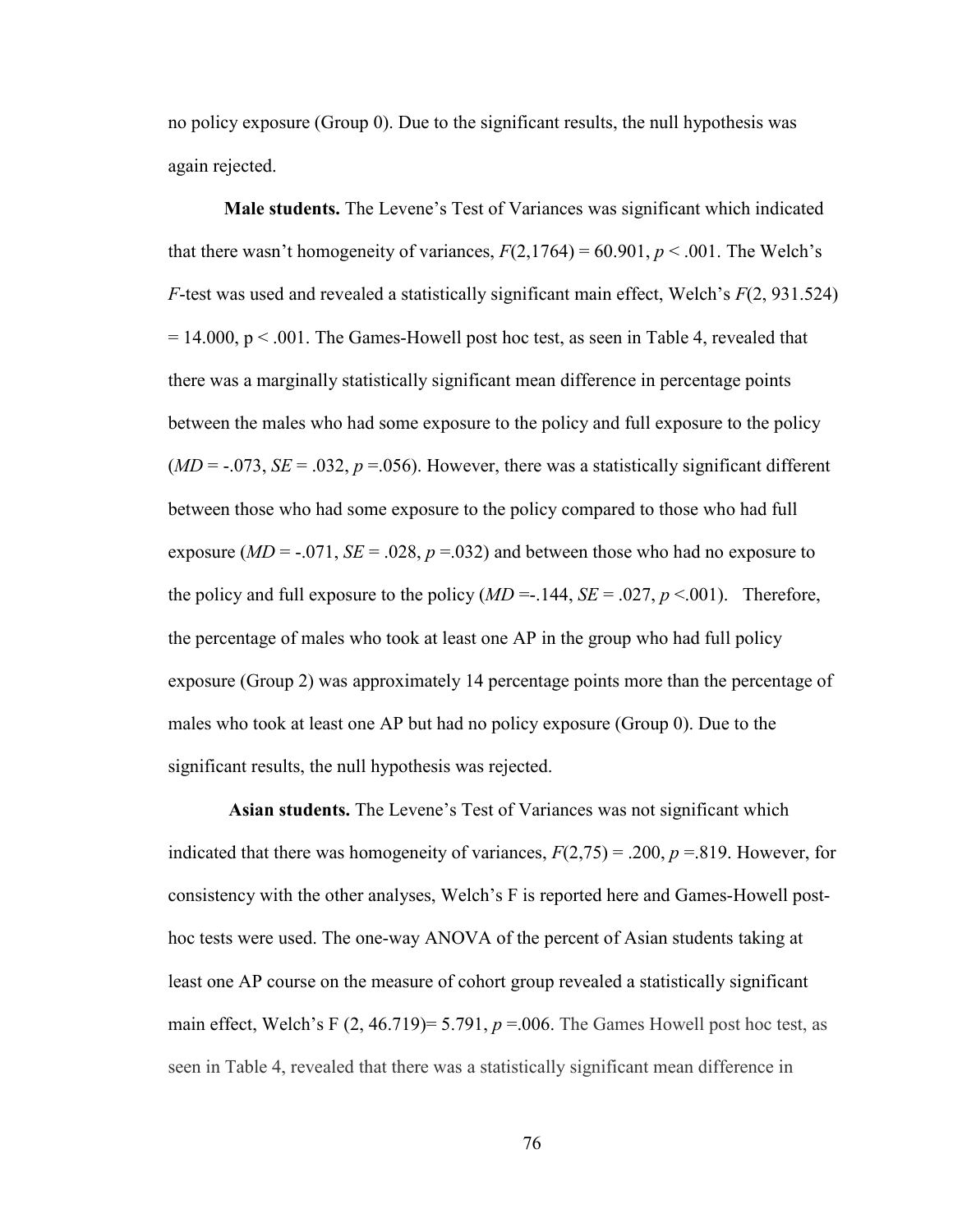percentage points between Asian students who were not exposed to the policy at all and those who had some exposure to the policy  $(MD = -.359, SE = .140, p = .037)$  and between those who had no exposure to the policy and full exposure to the policy (*MD* =- .402,  $SE = .124$ ,  $p = .006$ ). Therefore, the percentage of Asian students who took at least one AP in the group who had full policy exposure (Group 2) was approximately 40 percentage points more than the percentage of Asian students who took at least one AP but had no policy exposure (Group 0). Due to the significant results, the null hypothesis was rejected. The results were not significant between Asian students who had some exposure to the policy and those who had full exposure to the policy  $(MD = -0.043, SE =$  $.134, p = .945$ ).

**Black students.** There were no significant mean differences for any groups of Black students during any point of the policy period. The Levene's Test of Variances was significant which indicated that there was not homogeneity of variances,  $F(2,85) = 3.832$ ,  $p = 0.026$ . The one-way ANOVA of the percent of Black students taking at least one AP course on the measure of cohort group did not reveal a statistically significant main effect, Welch's F (2, 43.515)= .937, *p* =.399

**Hispanic students.** There were also no significant mean differences for any groups of Hispanic students during any point of the policy period. The Levene's Test of Variances was significant which indicated that there was not homogeneity of variances,  $F(2,427) = 5.377$ ,  $p = .005$ . The one-way ANOVA of the percent of Hispanic students taking at least one AP course on the measure of cohort group did not reveal a statistically significant main effect, Welch's F (2, 135.543)= 1.273, *p* =.283.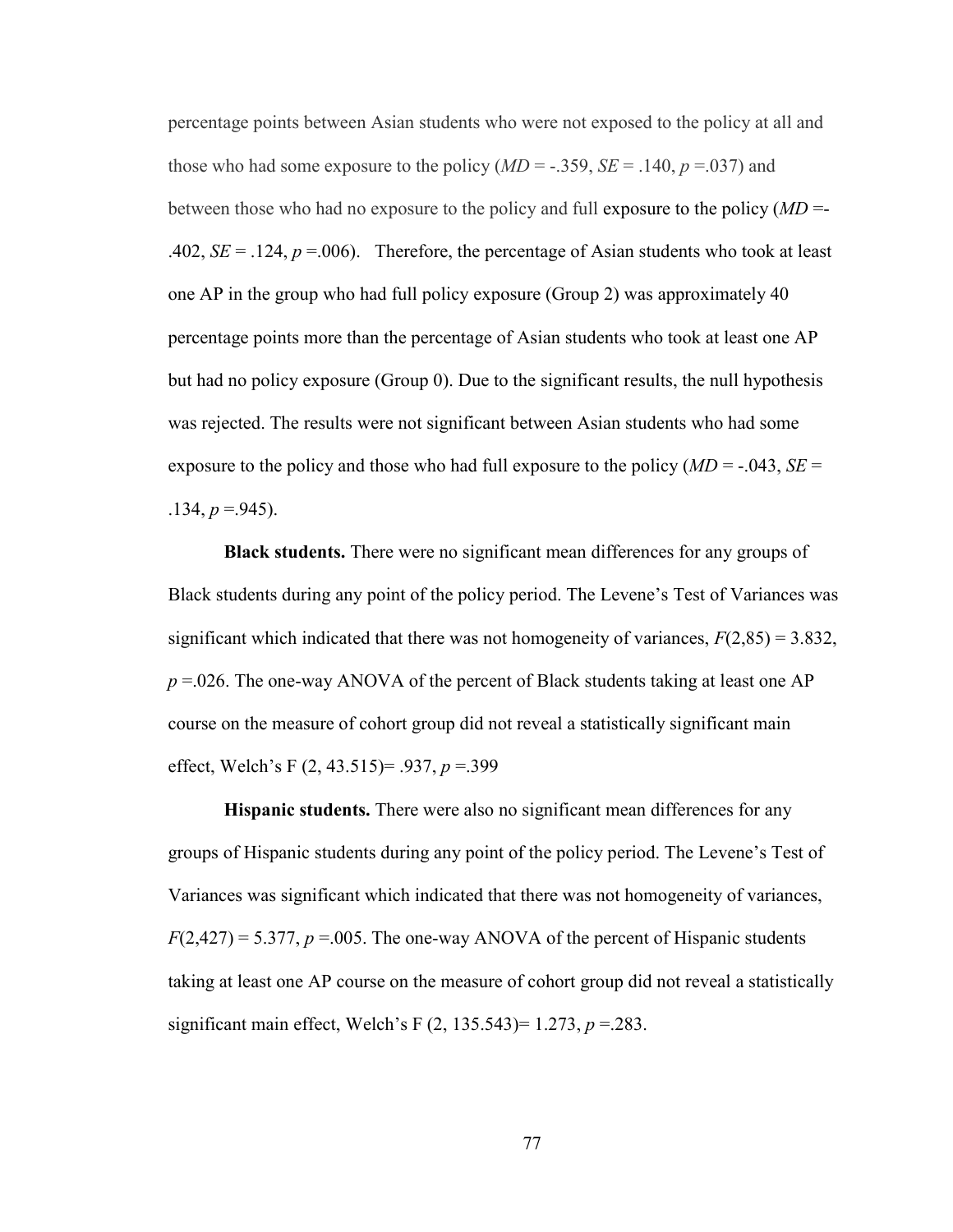**White students.** The Levene's Test of Variances was significant which indicated that there wasn't homogeneity of variances,  $F(2, 2653) = 32.137$ ,  $p < .001$ . Welch's F-test was statistically significant, Welch's  $F(2, 1511.929) = 33.215$ ,  $p < .001$ . The Games Howell post hoc test, as seen in Table 4, shows that there was a statistically significant mean difference in percentage points between White students who were not exposed to the policy at all and those who had full exposure to the policy  $(MD = -180, SE = .023, p$ <.001) and also between the White students who had some exposure to the policy and those that had full exposure to the policy  $(MD = -115, SE = .024, p < .001)$ . There was also a significant difference between White students who had some exposure to the policy compared to those that had no exposure to the policy  $(MD = 0.066, SE = 0.026, p)$ =.032). Therefore, the percentage of White students who took at least one AP in the group who had some policy exposure (Group 1) was approximately 6 percentage points more than the percentage of White students who took at least one AP but had no policy exposure (Group 0). Due to the significant results, the null hypothesis was rejected.

**Non-Special Education students.** The Levene's Test of Variances was significant which indicated that there wasn't homogeneity of variances,  $F(2,3027) =$ 26.315,  $p < .001$ . The Welch's F-test was statistically significant, Welch's F(2, 1622.740)  $= 28.971, p \le 0.001$ . The Games-Howell post hoc test, as seen in Table 4, revealed that there was a statistically significant mean difference between the non-special education students who had some exposure to the policy and full exposure to the policy (*MD* = - .104,  $SE = .022$ ,  $p \le 0.001$ ), and between those who had no exposure to the policy and full exposure to the policy ( $MD = -.159$ ,  $SE = .022$ ,  $p < .001$ ). Therefore, the percentage of non-special education students who took at least one AP in the group who had full policy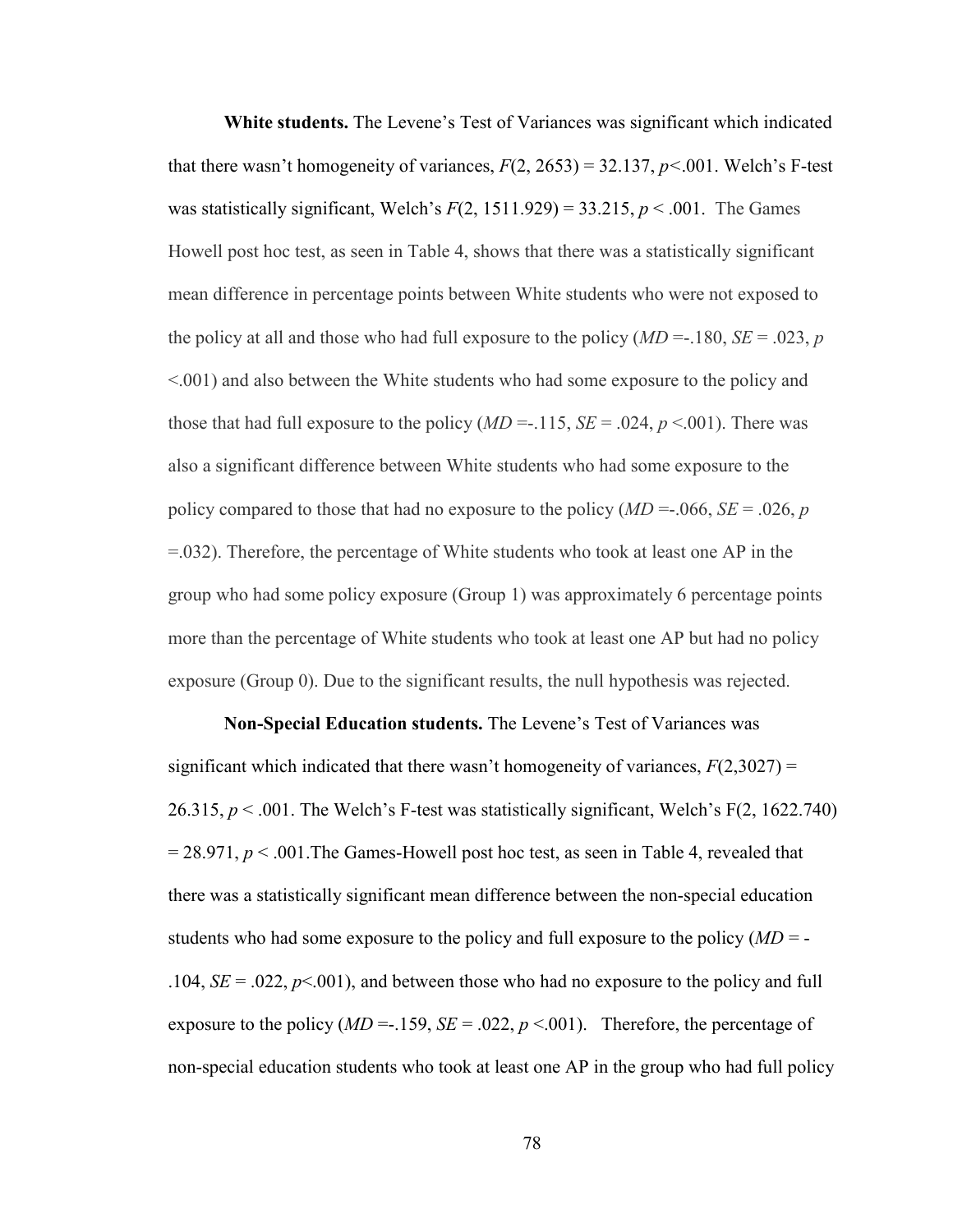exposure (Group 2) was ten percentage points more than the percentage of non-special education students who took at least one AP but had no policy exposure (Group 0). Due to the significant results, the null hypothesis was rejected.

**Special education students.** The ANOVA could not be calculated for this subgroup due to small sample size.

**Non-ELL students**. The Levene's Test of Variances was significant which indicated that there was not homogeneity of variances,  $F(2,3,248) = 80.456$ ,  $p < .001$ . The Welch's F-Test was statistically significant, Welch's F $(2, 1758.930) = 32.807$ ,  $p <$ .001.The Games Howell post hoc test revealed that there was a statistically significant mean difference between students who were not exposed to the policy at all and those who had full exposure to the policy  $(MD = -.165, SE = .021, p < .001)$  between students who were not exposed to the policy at all and those who had some exposure to the policy  $(MD = -0.071, SE = 0.024, p < 0.009)$ , and between those who had some exposure and full exposure to the policy  $(MD = -0.094, SE = 0.021, p < 0.001)$ . This means that the percentage of non-ELL students who took at least one AP in the group who had full policy exposure (Group 2) was sixteen percentage points more than the percentage of non-special education students who took at least one AP but had no policy exposure (Group 0). Due to the significant results, the null hypothesis was rejected.

**ELL students.** There were insufficient numbers of ELL students in the cohorts to determine if there was significance due to the Challenge by Choice Policy.

Overall, the results by subgroup show that some subgroups saw significant increases in AP course taking, e.g., Asian, White, female, male, and Special Education students, which others did not, e.g., Black and Hispanic students.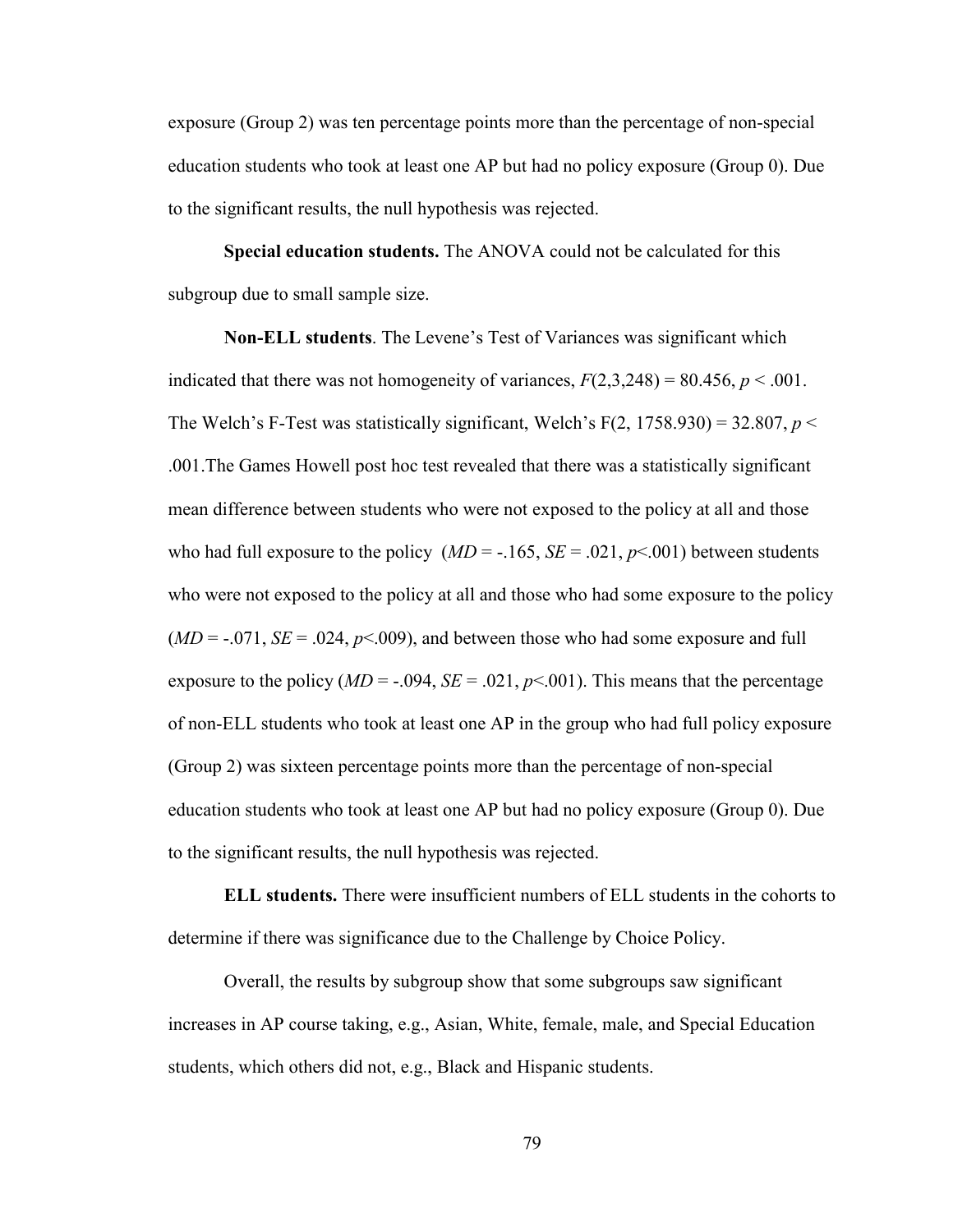## Table 4

| Sample       | Group 1 | Group 2     | MD               | SE               | $\boldsymbol{p}$ |
|--------------|---------|-------------|------------------|------------------|------------------|
| Overall      | None    | Some        | $-0.068*$        | 0.024            | 0.012            |
|              | None    | Full        | $-0.151*$        | 0.021            | < 0.01           |
|              | Some    | Full        | $-.084*$         | 0.021            | < 0.01           |
| Asian        | None    | Some        | $-0.359*$        | 0.14             | 0.037            |
|              | None    | Full        | $-0.402*$        | 0.124            | 0.006            |
|              | Some    | Full        | $-0.043$         | 0.134            | 0.945            |
| <b>Black</b> | None    | Some        | $-0.051$         | 0.087            | 0.832            |
|              | None    | Full        | $-0.102$         | 0.075            | 0.367            |
|              | Some    | Full        | $-0.051$         | 0.098            | 0.861            |
| Hispanic     | None    | Some        | $-0.016$         | 0.071            | 0.972            |
|              | None    | Full        | $-0.079$         | 0.06             | 0.39             |
|              | Some    | Full        | $-0.063$         | 0.053            | 0.463            |
| White        | None    | Some        | $-0.066*$        | 0.026            | 0.032            |
|              | None    | Full        | $-0.180*$        | 0.023            | < 0.01           |
|              | Some    | Full        | $-0.115*$        | 0.024            | < 0.01           |
| Male         | None    | Some        | $-0.073$         | 0.032            | 0.056            |
|              | None    | Full        | $-0.144*$        | 0.027            | < 0.01           |
|              | Some    | Full        | $-0.071*$        | 0.028            | 0.032            |
| Female       | None    | Some        | $-0.067$         | 0.035            | 0.132            |
|              | None    | Full        | $-0.17*$         | 0.03             | < 0.01           |
|              | Some    | Full        | $-0.103*$        | 0.031            | 0.003            |
| Special Ed.  | None    | Some        | $-0.034$         | 0.024            | 0.334            |
|              | None    | Full        | $-.054*$         | 0.018            | 0.007            |
|              | Some    | Full        | $-0.2$           | 0.03             | 0.787            |
| Non-Sp. Ed.  | None    | Some        | 0.055            | 0.035            | 0.075            |
|              | None    | Full        | $-.159*$         | 0.022            | < 0.01           |
|              | Some    | <b>Full</b> | $-.104*$         | 0.022            | < 0.01           |
| <b>ELL</b>   | None    | Some        | $-0.053$         | 0.053            | 0.586            |
|              | None    | <b>Full</b> | $\boldsymbol{0}$ | $\boldsymbol{0}$ | N/A              |
|              | Some    | Full        | 0.053            | 0.053            | 0.586            |
| Non-ELL      | None    | Some        | $-.071*$         | 0.024            | 0.009            |
|              | None    | Full        | $-0.165*$        | 0.021            | < 001            |
|              | Some    | Full        | $-.094*$         | 0.021            | < 0.01           |

*Games-Howell Post-Hoc Test Results by Group* 

*Note.*  $MD =$  Mean difference (Group 1- Group 2).  $SE =$  Standard error of the mean

difference.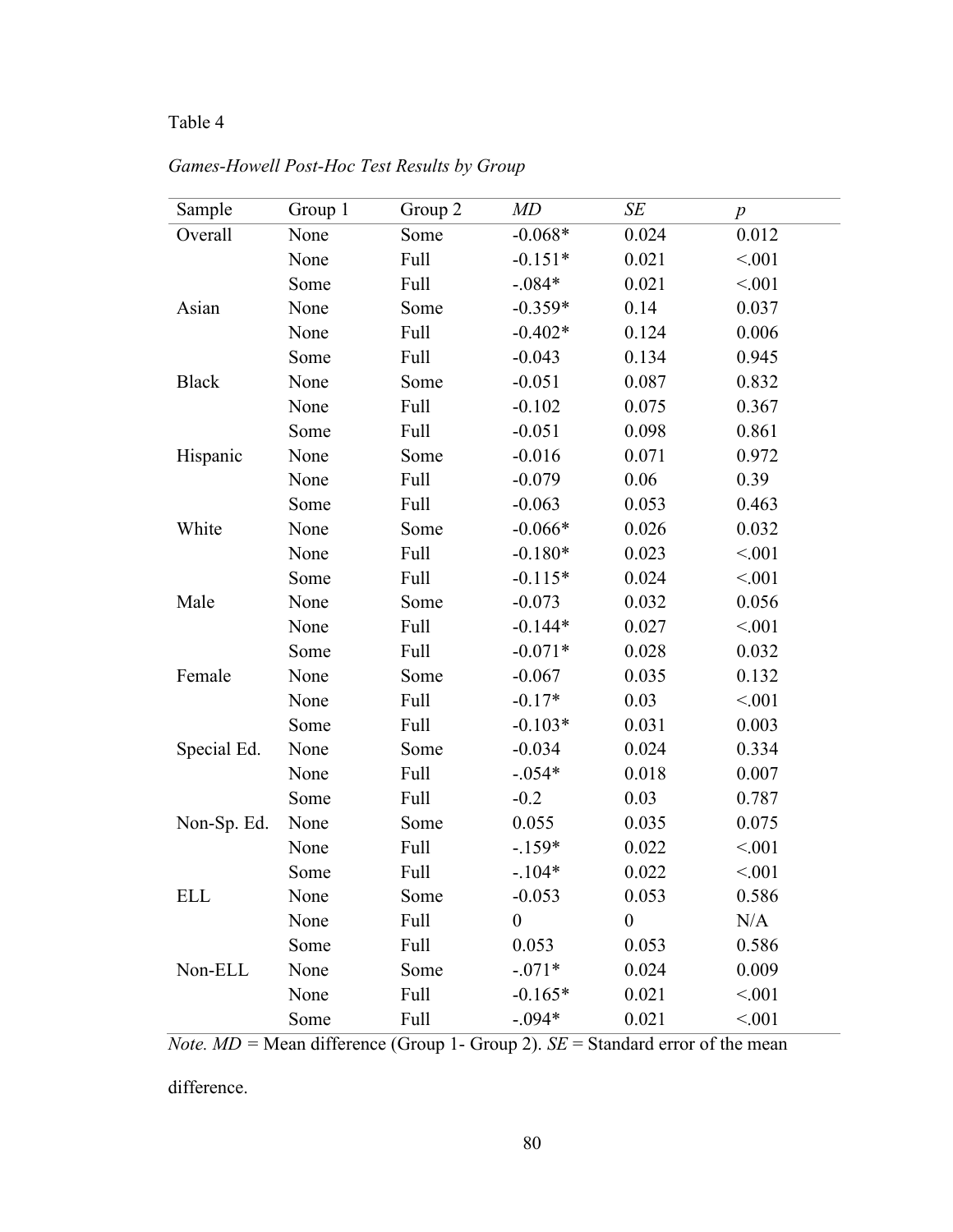Table 5 compares the percentages of students taking at least 1 AP course broken down by subgroup. Asian students taking at least 1 AP saw the biggest increase in percentage points (40.2%) followed by White students (18.04%) when comparing those who did not experience the policy at all to the students who had full exposure to the policy. Both Black and Hispanic enrollment increased percentage wise between the prepolicy and post-policy period but did not experience a significant change. Perhaps, the lack of Black and Hispanic enrollment could explain the challenges that these subgroups face even when there are open enrollment Advanced Placement programs. A higher percentage of females (20.3%) when compared to males (17.8%) also enrolled in at least 1 AP class when comparing the groups who had no policy exposure to the group fully exposed. There was also an increase in special education students taking AP classes. No special education students took AP classes during the pre-policy period compared to 5.42% of special education students who enrolled in the post-policy period. That was also reinforced in the ANOVA results which showed a significant difference between special education students who did not experience the policy at all compared to those that were fully exposed.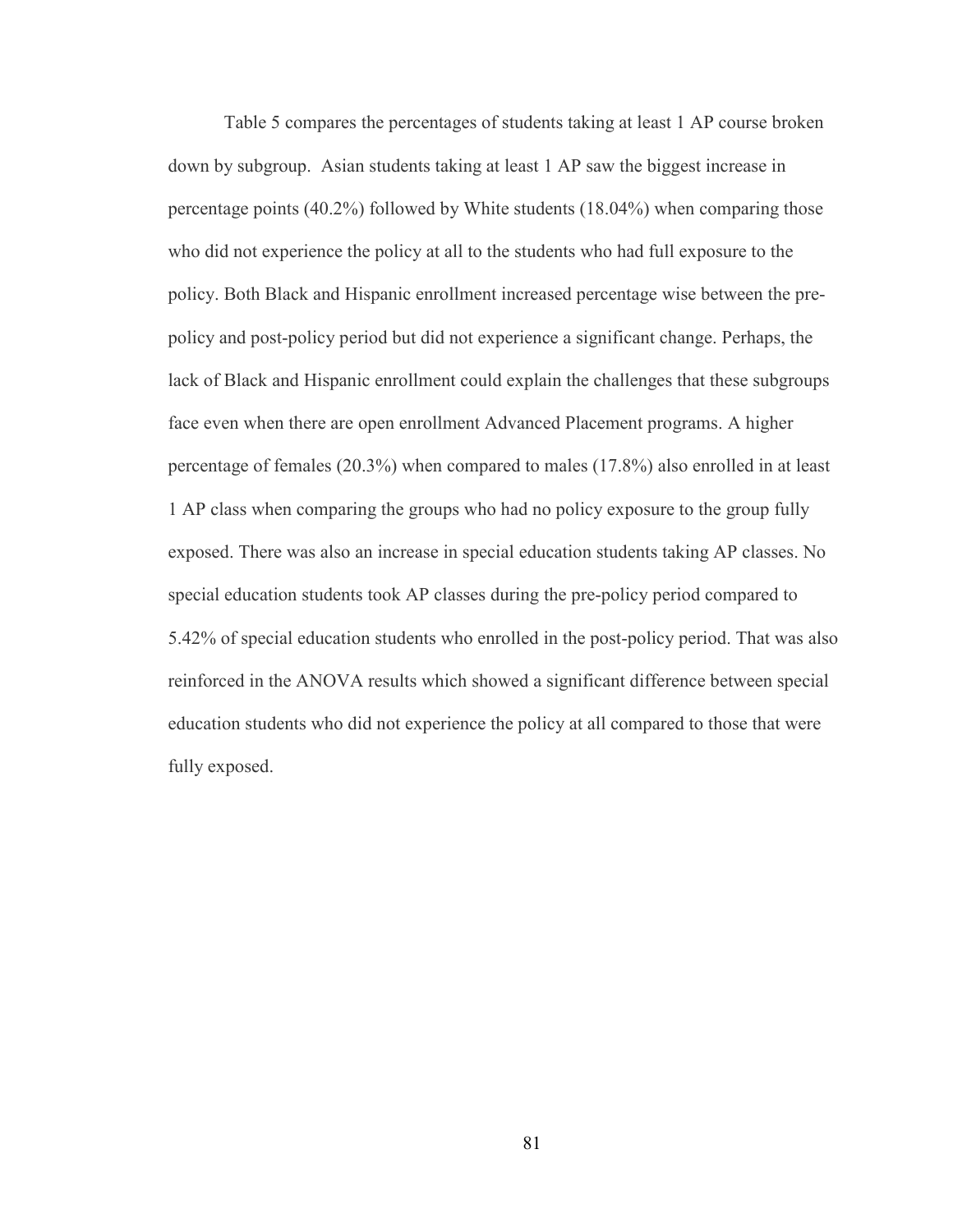#### Table 5

|              | None     | Some   | Full   |
|--------------|----------|--------|--------|
| Asian        | 30.77%   | 66.67% | 70.97% |
| <b>Black</b> | $6.06\%$ | 11.11% | 16.22% |
| Hispanic     | 21.67%   | 23.26% | 29.58% |
| White        | 36.90%   | 43.48% | 54.94% |
| Special Ed   | $0\%$    | 3.45%  | 5.42%  |
| <b>ENL</b>   | $0\%$    | 5.26%  | $0\%$  |

*Percentages of Subgroups Taking AP Courses* 

#### **Research Question 1B**

I also wanted to compare the number of APs students elected to take during high school by group to determine if there were significant gains in the average number of APs students took as a result of the policy. Three groups were again created from the data: no policy exposure (Group 0), some policy exposure (Group 1), and full policy exposure (Group 2).

Again, a one-way between-subjects ANOVA was chosen as the appropriate analysis to determine whether there were any statistically significant differences among the means of the number of APs students elected to take during high school overall and by student subgroup of the three groups. The Levene's Test of Variances was significant for the dependent variable "num\_ap" which represented the number of APs students elected to take during high school which indicated that there wasn't homogeneity of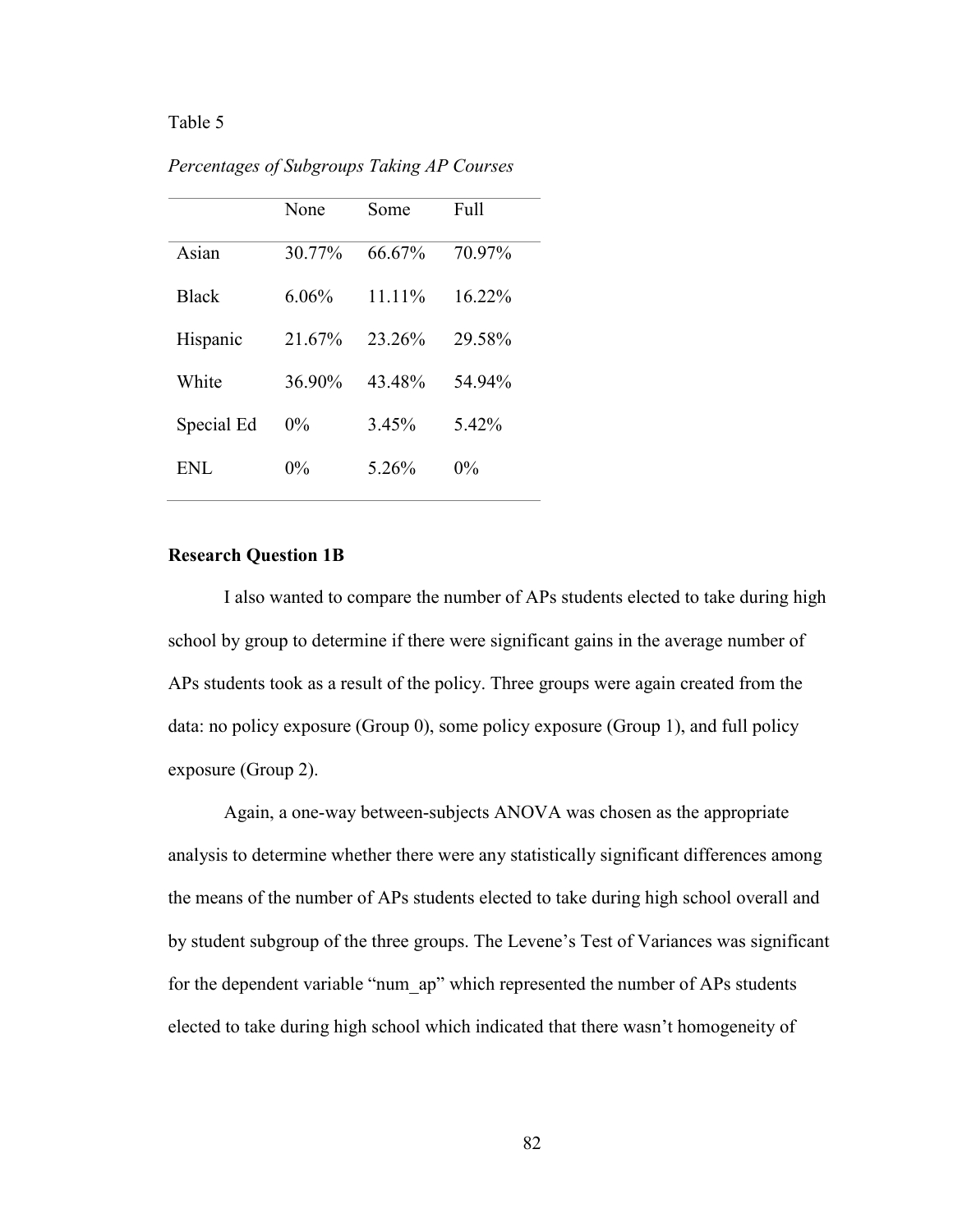variances,  $F(2,3339) = 42.440$ ,  $p < .001$ . As such, the Welch's F-test was again used. An alpha level of .05 was used for all subsequent analyses.

The one-way ANOVA of the number of APs students elected to take during high school on the measure of cohort group revealed a statistically significant main effect, Welch's F(2,  $1862.317$ ) =  $32.417$ ,  $p < .001$ , indicating that not all cohorts had the same average number of APs students elected to take during high school. A Games-Howell post hoc test, as seen in Table 6, also revealed that there was a statistically significant mean difference in the number of APs students took in high school between those who were not exposed to the policy at all and those who had some exposure to the policy (*MD*  $=$  -.569, *SE* = .150,  $p < .001$ , between those that had some exposure to the policy and full exposure to the policy ( $MD = -.467$ ,  $SE = .142$ ,  $p = .003$ ), and between those who had no exposure to the policy and full exposure to the policy  $(MD = -1.037, SE = .129, p < .001)$ . Therefore, students always exposed to the policy took on average 1 more AP class than those who were never exposed. Due to the significant results, the null hypothesis was rejected.

To answer this question by student subgroup, the researcher first determined if the number of AP courses students decided to enroll in changed because of the Challenge by Choice Policy for males and females. A one- way between-subjects ANOVA was run but the file was split by gender first to determine if there were any statistically significant differences among the means of the number of AP courses males and females enrolled in for the different cohort groups.

**Females.** The Levene's Test of Variances was significant for the dependent variable "num ap" which represented the percent of females taking at least one AP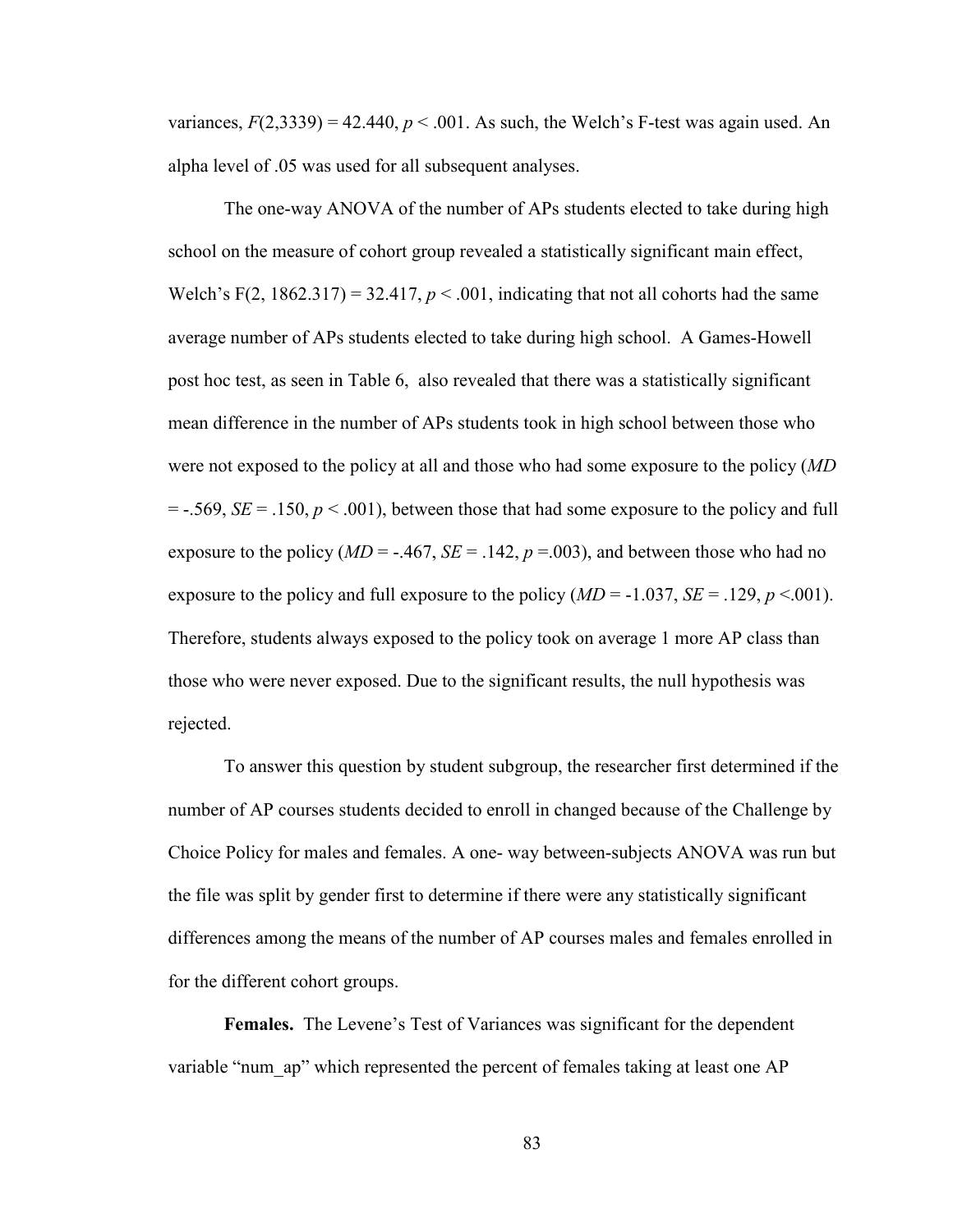course during high school which indicated that there wasn't homogeneity of variances,  $F(2,1572) = 26.825, p < .001.$ 

The one-way ANOVA of the number of AP courses females enrolled in on the measure of cohort group revealed a statistically significant main effect, (Welch's F(2,  $906.995$  = 25.414, p < .001). Post hoc comparisons, using the Games-Howell post hoc procedure, were conducted to determine which female cohort groups' means differed significantly.

The Games-Howell post hoc test, as seen in Table 6, revealed that there was a statistically significant mean difference in number of classes between the females who were not exposed to the policy at all and those who had some exposure to the policy (*MD*  $=$  -.653, *SE* = .216, *p* = .007), between those that had some exposure to the policy and full exposure to the policy ( $MD = -.689$ ,  $SE = .212$ ,  $p = .003$ ), and between those who had no exposure to the policy and full exposure to the policy  $(MD = -1.341, SE = .188, p < .001)$ . Therefore, the females took on average 1.3 more AP courses in the group who had full policy exposure (Group 2) compared to the females who had no policy exposure (Group 0). Due to the significant results, the null hypothesis was rejected.

**Males.** The Levene's Test of Variances was significant for the dependent variable "num ap" which indicated that again, there wasn't homogeneity of variances,  $F(2,1764) = 14.841$ ,  $p < .001$ . The one-way ANOVA of the percent of males taking at least one AP course on the measure of cohort group revealed a statistically significant main effect, (Welch's F(2, 942.803) = 10.569, *p* < .001).

The Games-Howell post hoc test, as seen in Table 6, revealed that there was a statistically significant mean difference in number of AP classes between the males who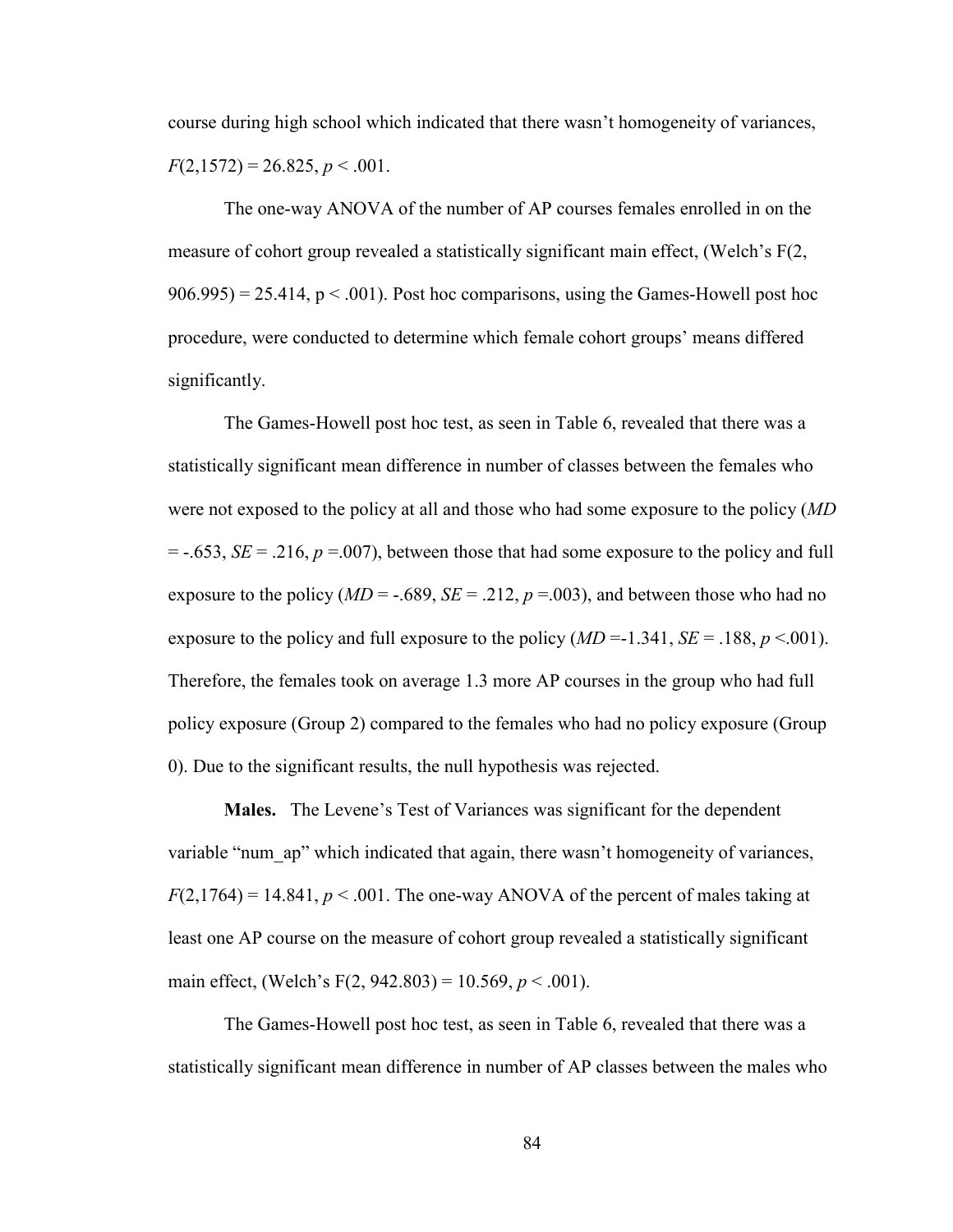were not exposed to the policy at all and those who had full exposure to the policy (*MD* = -.807, *SE* = .175, *p* >.001). There was also a statistically significant difference between males who experienced no policy and those that experienced some of the policy (*MD* = - .511,  $SE = .206$ ,  $p = .035$ ). Therefore, on average males who were fully exposed to the policy (Group 2) chose to take about .8 more AP classes than the males who had no policy exposure (Group 0). Due to the significant results, the null hypothesis was rejected.

**White Students.** The Levene's Test of Variances was significant for the dependent variable "num\_ap" which indicated that there wasn't homogeneity of variances,  $F(2, 2653) = 31.804$ ,  $p < .001$ . The one-way ANOVA of the number of AP courses White students took on the measure of cohort group did reveal a statistically significant main effect, Welch's F(2, 1568.093)=  $32.637$ ,  $p < .001$ ). There was a statistically significant mean difference in the number of AP classes White students took among those who were not exposed to the policy at all and those who had full exposure to the policy ( $MD = -1.171$ ,  $SE = .145$ ,  $p < .001$ ) and also between the Caucasian students who had some exposure to the policy and those that had full exposure to the policy (*MD*  $=$ -.604, *SE* = .160,  $p$  <.001). There was also a significant difference between White students who had some exposure to the policy compared to those that had no exposure to the policy ( $MD = .5627$ ,  $SE = .164$ ,  $p = .002$ ). Therefore, the White students who had some policy exposure (Group 1) took on average .5 more AP classes than White students who were not exposed to the policy at all (Group 0). Due to the significant results, the null hypothesis was rejected.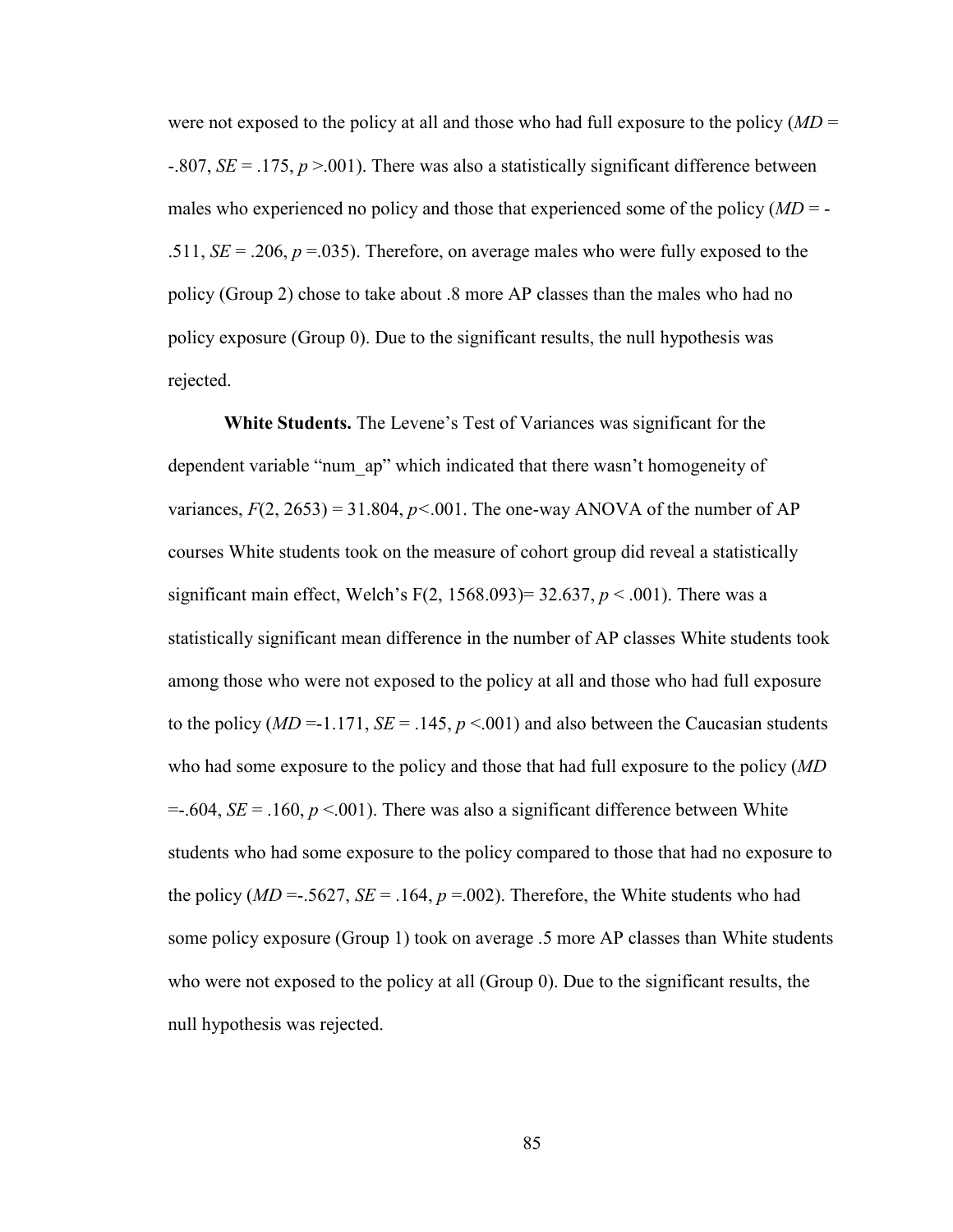**Asian Students**. The Levene's Test of Variances was not significant for the dependent variable "num\_ap" which indicated that there was homogeneity of variances,  $F(2, 75) = 1.089$ ,  $p = 0.342$ . The one-way ANOVA of the number of AP courses Asian students took on the measure of cohort group revealed a marginally statistically significant main effect, Welch's  $F(2, 46.193) = 2.892$ ,  $p = .066$ ). There was a marginally significant difference between Asian students who did not experience the policy at all and those who fully experienced the policy  $(MD = 2.609, SE = 1.130, p = .063)$ . The results are shown in Table 6.

**Black Students.** The Levene's Test of Variances was significant for the dependent variable "num\_ap" which indicated that there was not homogeneity of variances,  $F(2, 85) = 4.861$ ,  $p = 010$ . The one-way ANOVA of the number of AP courses Black students took on the measure of cohort group did not reveal a statistically significant main effect, Welch's F(2, 32.263)= 1.941, *p* =.160).

**Hispanic Students**. The Levene's Test of Variances was significant for the dependent variable "num\_ap" which indicated that there was not homogeneity of variances, F  $(2, 427) = 5.133$ ,  $p = 0.006$ . The one-way ANOVA of the number of AP courses Hispanic students took on the measure of cohort group did not reveal a statistically significant main effect, Welch's  $F(2, 145.048)=1.887, p = 155$ ).

**Non-Special Education Students.** The Levene's Test of Variances was significant for the dependent variable "num\_ap", which represented the number of AP classes; therefore, there wasn't homogeneity of variances,  $F(2,3027) = 32.727$ ,  $p < .001$ . The one-way ANOVA of the number of AP classes non-special education students elected to take on the measure of cohort group revealed a statistically significant main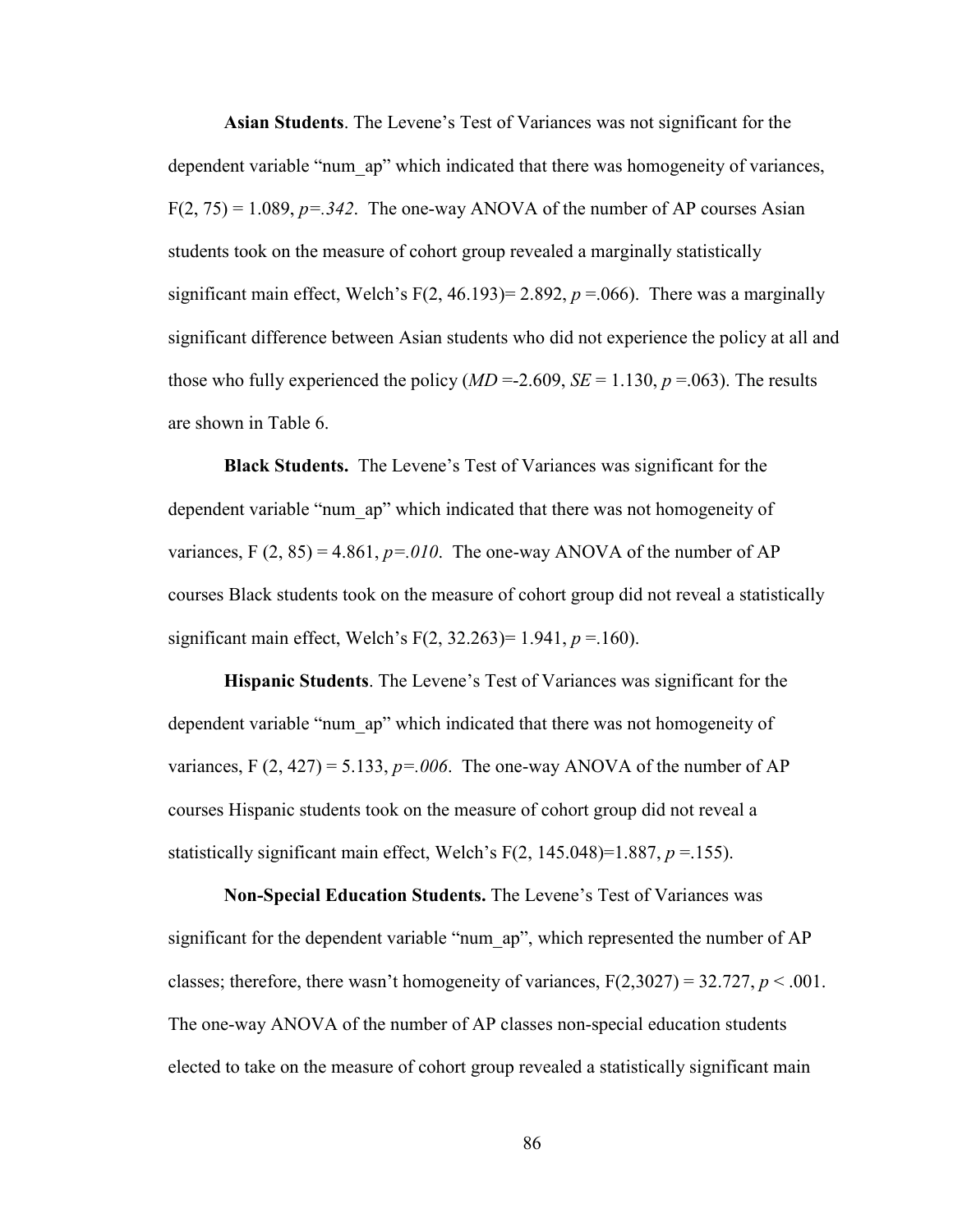effect, Welch's F(2, 1697.722) = 32.408,  $p < .001$ . Post hoc comparisons, using the Games-Howell post hoc procedure, were conducted.

The Games-Howell post hoc test, as seen in Table 6, revealed that there was a statistically significant mean difference in the number of classes between the non-special education students who were not exposed to the policy at all and those who had some exposure to the policy ( $MD = -.533$ ,  $SE = .161$ ,  $p = .003$ ), between those that had some exposure to the policy and full exposure to the policy (*MD* = -.589, *SE* = .151, *p* <.001), and between those who had no exposure to the policy and full exposure to the policy (*MD*  $=1.122$ , *SE* = .140, *p* <.001). Therefore, non-special education students took on average 1.1 more AP classes if they were fully exposed to the policy (Group 2) compared to those who were not exposed to the policy at all (Group 0). Due to the significant results, the null hypothesis was rejected.

**Special Education Students.** There were not enough Special Education students to run any statistical calculations.

**Non-ELL Students.** The Levene's Test of Variances was significant for the dependent variable "num\_ap", which represented the number of AP classes non-ELL students took during high school based on their cohort, which indicated that there wasn't homogeneity of variances,  $F(2,3,248) = 43.021$ ,  $p < .001$ . The one-way ANOVA of the number of AP courses non-ELL students took on the measure of cohort group revealed a statistically significant main effect, (Welch's F $(2, 1828.718) = 35.920, p < .001$ ). Post hoc comparisons, using the Games-Howell post hoc procedure, were conducted to determine which non-ELL cohort groups' means differed significantly.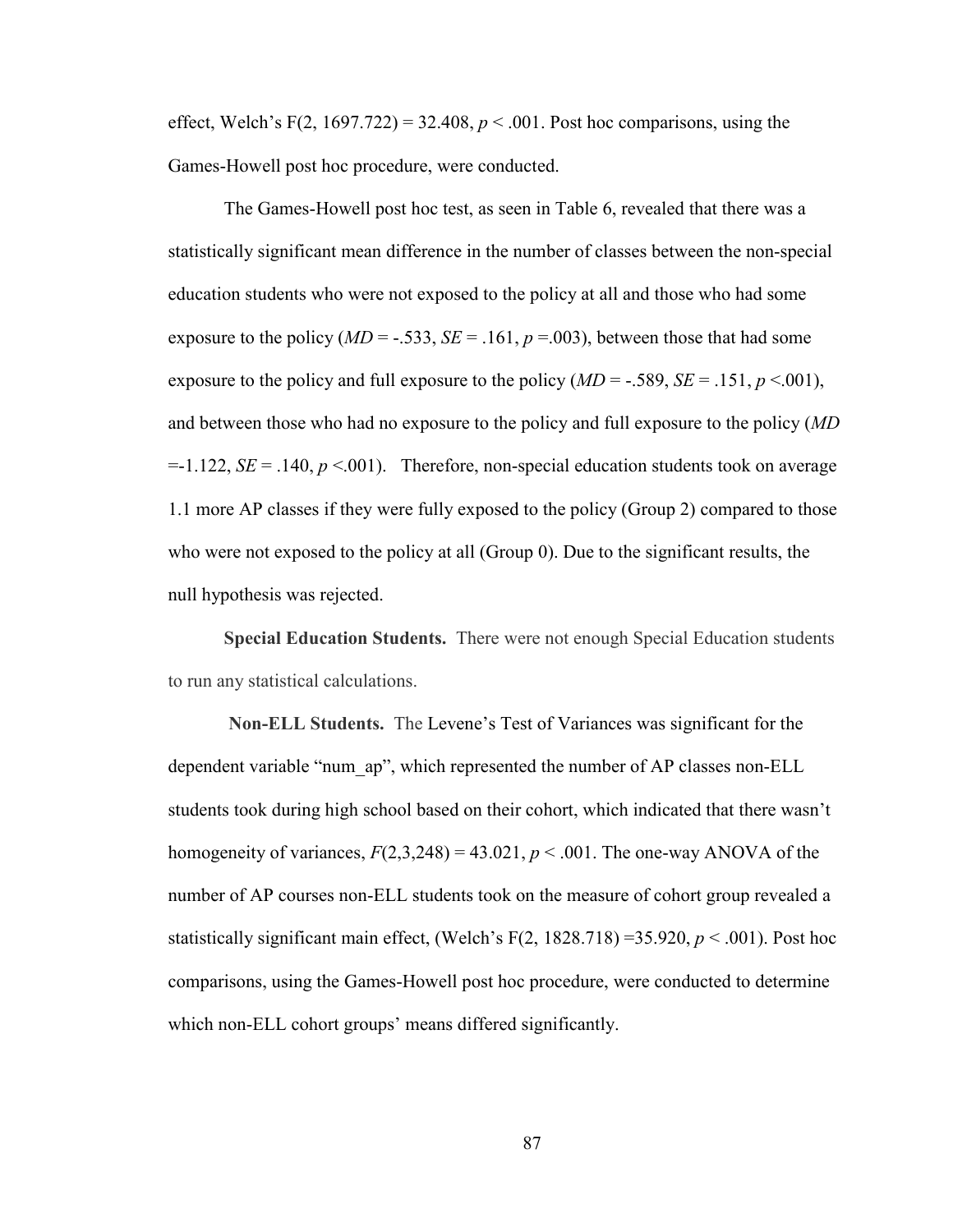The Games Howell post hoc test, revealed that there was a statistically significant mean difference in number of AP classes non-ELL students took who were not exposed to the policy at all and those who had full exposure to the policy  $(MD = -1.111, SE =$ .131, *p* <.001) between non-ELL students who were not exposed to the policy at all and those who had some exposure to the policy  $(MD = -.595, SE = .152, p < .001)$ , and between those who had some exposure and full exposure to the policy (*MD* = -.516, *SE* = .145, *p*=.001). This means that non-ELL students who had full exposure to the policy took on average .5 more AP classes than non-ELL students who had some policy exposure. Due to the significant results, the null hypothesis was rejected.

**ELL Students.** There were insufficient numbers of ELL students in the cohorts to determine if there was significance due to the Challenge by Choice Policy.

Therefore, there was a statistically significant difference between groups in the total number of AP classes students took in high school. For subgroups, the groups differed significantly for females, males, White students, and special education students.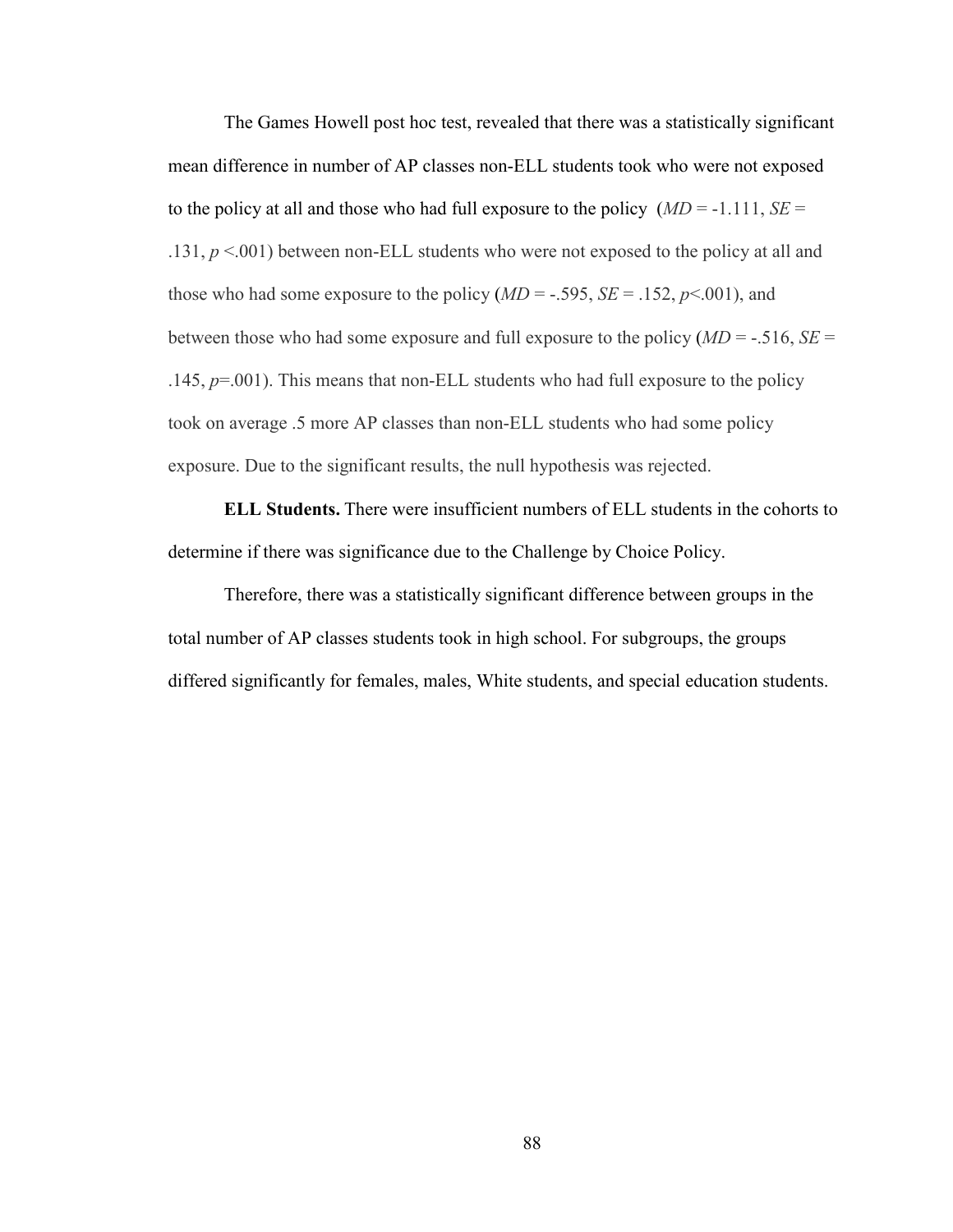# Table 6

| Sample       | Group 1 | Group 2 | MD               | $\cal SE$      | $\boldsymbol{p}$ |
|--------------|---------|---------|------------------|----------------|------------------|
| Overall      | None    | Some    | $-.569*$         | 0.15           | < .001           |
|              | None    | Full    | $-1.037*$        | 0.129          | < 0.01           |
|              | Some    | Full    | $-0.467*$        | 0.142          | 0.003            |
| Asian        | None    | Some    | $-2.196$         | 1.332          | 0.238            |
|              | None    | Full    | $-2.609$         | 1.13           | 0.063            |
|              | Some    | Full    | $-0.413$         | 1.328          | 0.948            |
| <b>Black</b> | None    | Some    | $-0.657$         | 0.675          | 0.603            |
|              | None    | Full    | $-0.717$         | 0.407          | 0.196            |
|              | Some    | Full    | $-0.06$          | 0.77           | 0.997            |
| Hispanic     | None    | Some    | $-0.181$         | 0.354          | 0.866            |
|              | None    | Full    | $-0.54$          | 0.304          | 0.182            |
|              | Some    | Full    | $-0.359$         | 0.285          | 0.421            |
| White        | None    | Some    | $-.567*$         | 0.164          | 0.002            |
|              | None    | Full    | $-1.171*$        | 0.145          | < 0.01           |
|              | Some    | Full    | $-.604*$         | 0.16           | < 0.01           |
| Male         | None    | Some    | $-.511*$         | 0.206          | 0.035            |
|              | None    | Full    | $-.807*$         | 0.175          | < 0.01           |
|              | Some    | Full    | $-0.295$         | 0.189          | 0.261            |
| Female       | None    | Some    | $-.653*$         | 0.216          | 0.007            |
|              | None    | Full    | $-1.341*$        | 0.188          | < 0.01           |
|              | Some    | Full    | $-.689*$         | 0.212          | 0.003            |
| Special Ed.  | None    | Some    | $-0.121$         | 0.085          | 0.342            |
|              | None    | Full    | $-.133*$         | 0.054          | 0.039            |
|              | Some    | Full    | $-0.012$         | 0.101          | 0.992            |
| Non-Sped     | None    | Some    | $-.533*$         | 0.161          | 0.003            |
|              | None    | Full    | $-1.122*$        | 0.14           | < 0.01           |
|              | Some    | Full    | $-0.589$         | 0.151          | < 0.01           |
| <b>ELL</b>   | None    | Some    | $-0.053$         | 0.053          | 0.586            |
|              | None    | Full    | $\boldsymbol{0}$ | $\overline{0}$ | N/A              |
|              | Some    | Full    | 0.053            | 0.053          | 0.586            |
| Non-ELL      | None    | Some    | $-.595*$         | 0.152          | < 0.001          |
|              | None    | Full    | $-1.111$         | 0.131          | < 0.01           |
|              | Some    | Full    | $-.516*$         | 0.145          | 0.001            |

*Games-Howell Post-Hoc Test Results by Group*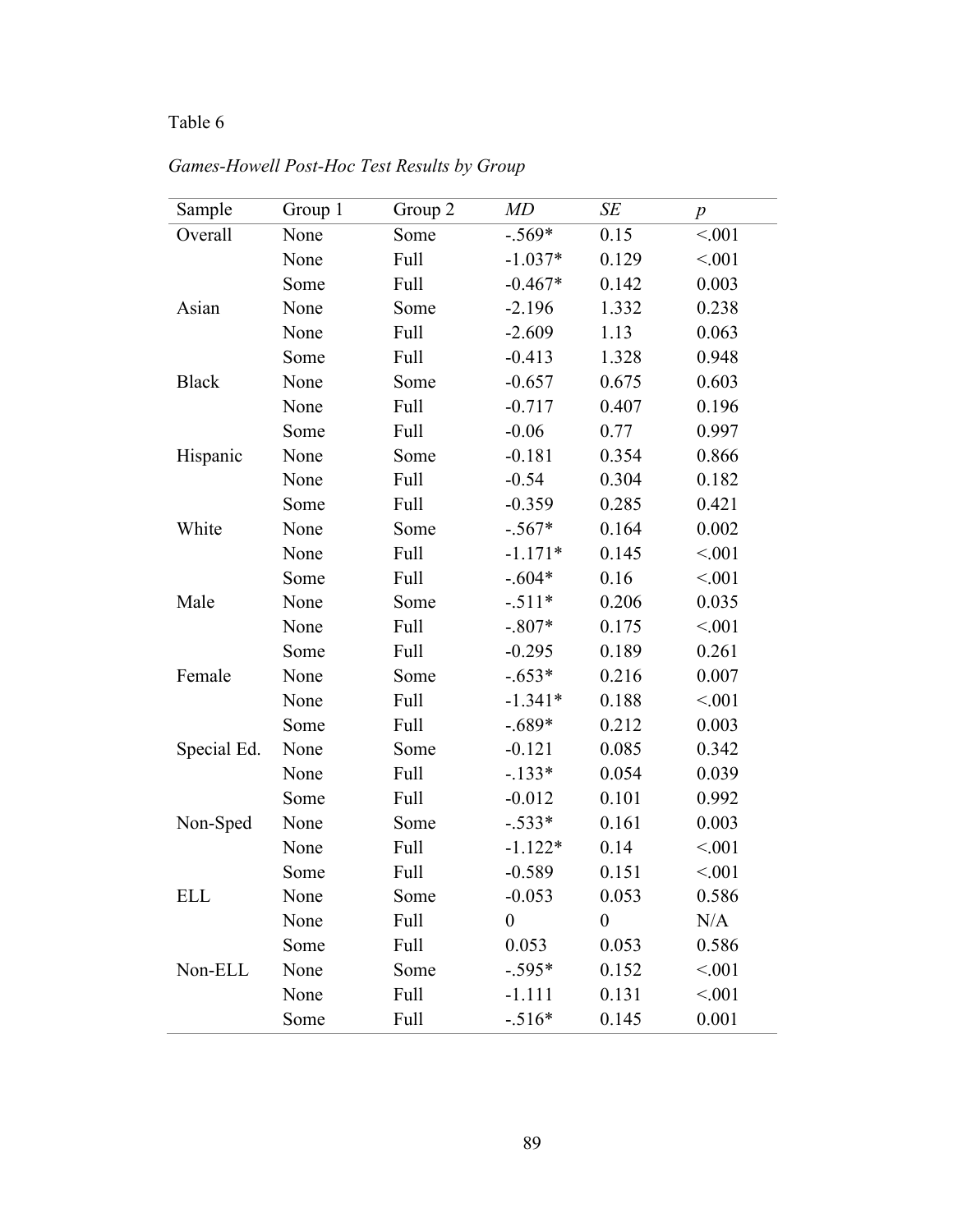#### **Research Question 2**

My second research question asked: How did the introduction of Challenge by Choice change the trend in AP enrollment and test scores, overall and by student subgroup? To answer the questions about enrollment, two time series analyses was used to analyze changes in (1) the proportion of students taking at least one AP and (2) the average number of AP classes taken by students prior to the policy, at policy implementation, and post-policy implementation. The time series analysis includes three coefficients: the trend in the dependent variable prior to the Challenge by Choice Policy  $(\beta_1)$ , the immediate change in dependent variable at the time of policy implementation in 2011  $(\beta_2)$ , and the shift in the trend in the dependent variable post-policy implementation  $(\beta_3)$ . To determine the post policy trend,  $\beta_2$  was added to  $\beta_3$ . Variants of these analyses were also estimated by subgroup where data was sufficient.

To answer the questions about scores, time series models similar to those above were estimated by AP subject with the dependent variable of AP score.

#### **Proportion of Students Taking At Least One AP**

Overall, the interrupted time series model explained about 2% of the variance in the percentage of students who took at least one AP exam. This makes sense since the policy change may not have been the only reason the percentage of students took at least one AP class, and many students took APs prior to the onset of the policy. The coefficient for trend prior to policy change ( $\beta$  = -.054,  $p$  = .010) suggests that there was a significant decrease in the proportion of students taking APs prior to the policy; in the absence of the policy, this model assumes that downward trend would continue. The coefficient for the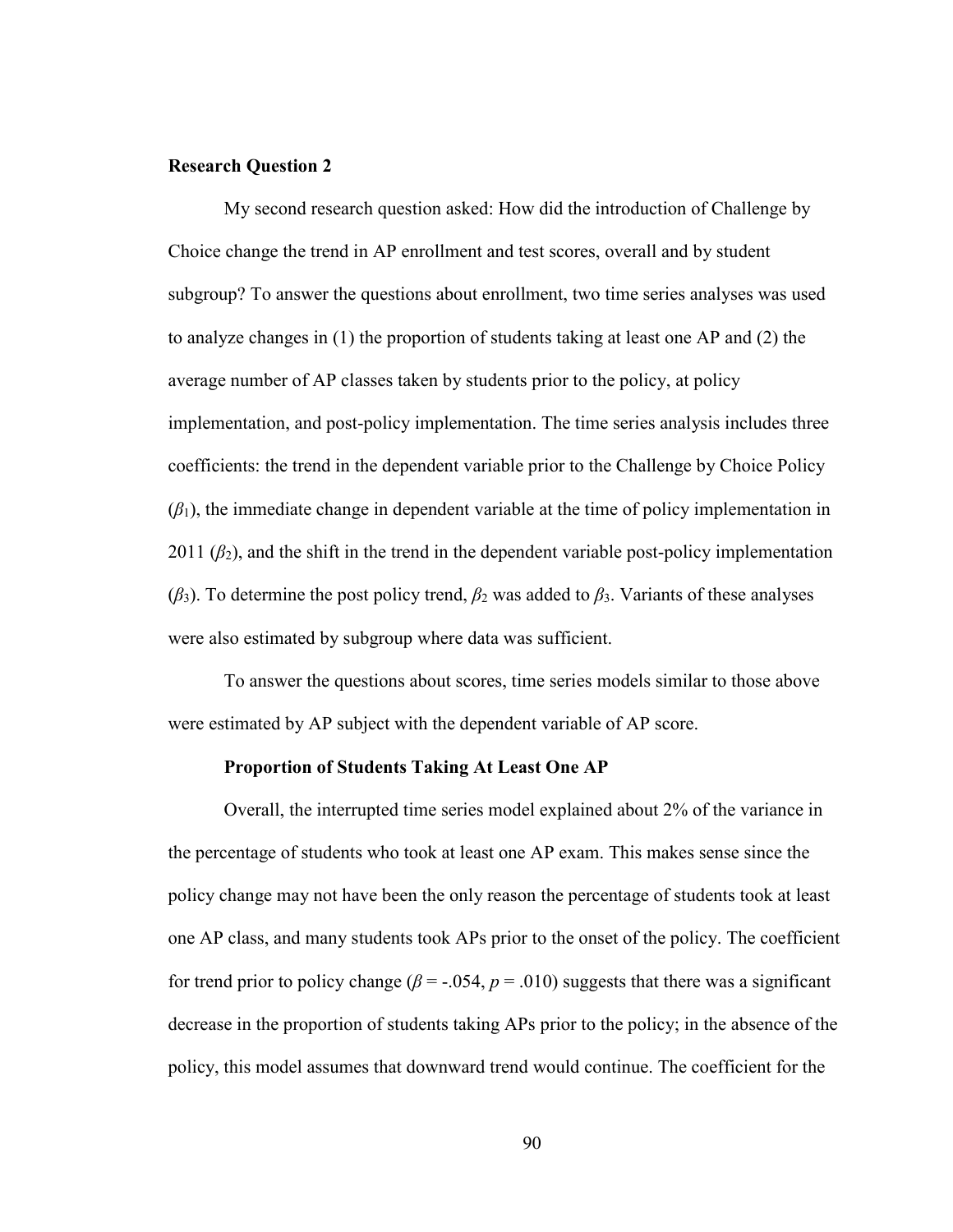"jump" at the time of policy implementation  $(\beta = .165, p < .001)$  was statistically significant. This shows that the policy change in the 2011 school year led to an average increase of 16.5 percentage points in the proportion of students taking at least one AP course. The coefficient for the shift in the trend post policy change ( $\beta$  = .070,  $p \le 0.001$ ) was also significant, suggesting that the percentage of students taking at least one AP began to increase each year post-policy (albeit by a small amount). The results are shown in Table 7.

**Female students.** The interrupted time series model explained about 2.3% of the variance in the percentage of females who took at least one AP class in high school. The coefficient for the trend prior to policy change ( $\beta$  = -.059,  $p$  = .049) suggests that there was a decrease in the proportion of female students taking APs prior to the policy. The coefficient for change at policy implementation ( $\beta$  = .182.,  $p$  = .010) was statistically significant. This demonstrates that the Challenge by Choice policy led to an increase of 18.2 percentage points in females taking at least one AP course. The coefficient for the trend post policy change ( $\beta$  = .077,  $p$  =.012) was also significant, suggesting that the percentage of females taking at least one AP course began to slightly increase in the years after the Challenge by Choice Policy.

**Male students.** The interrupted time series model explained about 1.8% of the variance in the percentage of males who took at least one AP class in high school. The coefficient for the trend prior to policy change  $(\beta = .045, p = .112)$  suggests that there was no change in the percentage of males who took one AP. The coefficient for the change at policy implementation (β=.148, *p*=.024) was statistically significant. This shows that the Challenge by Choice policy led to an increase in 14.8% of males taking at least one AP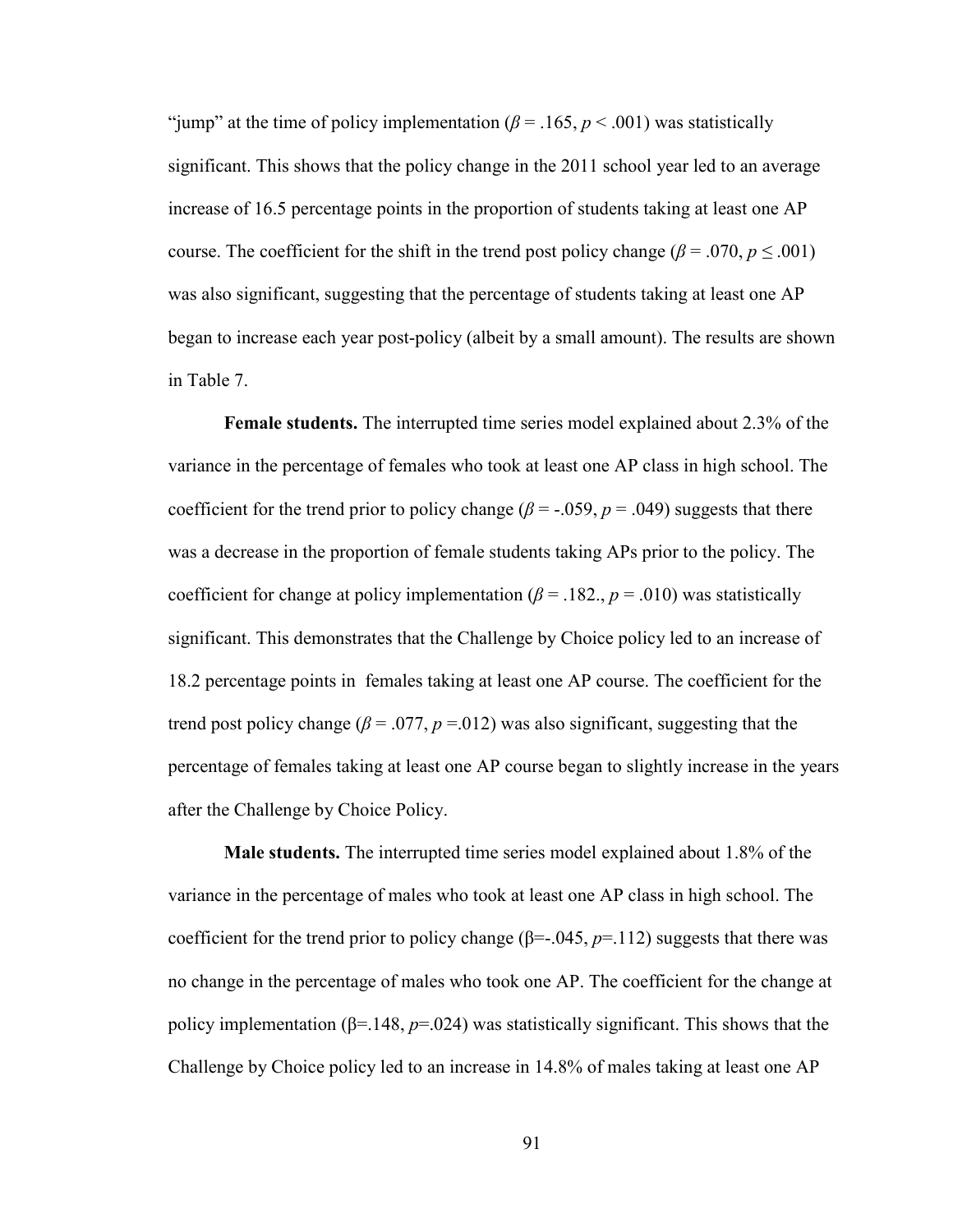course. The coefficient for the trend post policy change (β=.061, *p*=.036) was also significant, suggesting that the percentage of males taking at least one AP course continued to slightly increase after 2011 when the Challenge by Choice policy was implemented. The trends for females and males were very similar however the Challenge by Choice policy led to a greater increase for females than males in taking at least one AP course both at policy implementation and in the post policy years.

**White students.** The interrupted time series model explained about 2.8% of the variance in the percentage of White students who took at least one AP class in high school. The coefficient for the trend prior to policy change ( $\beta$ =-.055,  $p$ =.016) was statistically significant. This means that if the policy wasn't put into place the trend would have decreased in the number of White students taking at least one AP course. The coefficient for the trend at policy implementation ( $\beta$ =.160,  $p$ =.003) was also statistically significant demonstrating that the Challenge by Choice policy led to an increase in 16% of the White students taking an AP course. The coefficient for the trend post policy change ( $\beta$ =.078,  $p$ =<.001) suggests that the percentage of White students continued to slightly increase after the Challenge by Choice Policy was implemented.

**Black students.** There was no significance in the model pre-policy, during policy implementation, or post policy. The interrupted time series model explained about 1.9% of the variance in the percentage of black students who took at least one AP class in high school. The coefficient for the trend prior to policy change ( $\beta$  = -.011,  $p$  = .871) suggests that there was no change in the proportion of black students taking APs prior to the policy. The coefficient for change at policy implementation ( $\beta$  = .083.,  $p$  = .611) was also not statistically significant signifying no jump at the time of policy. The coefficient for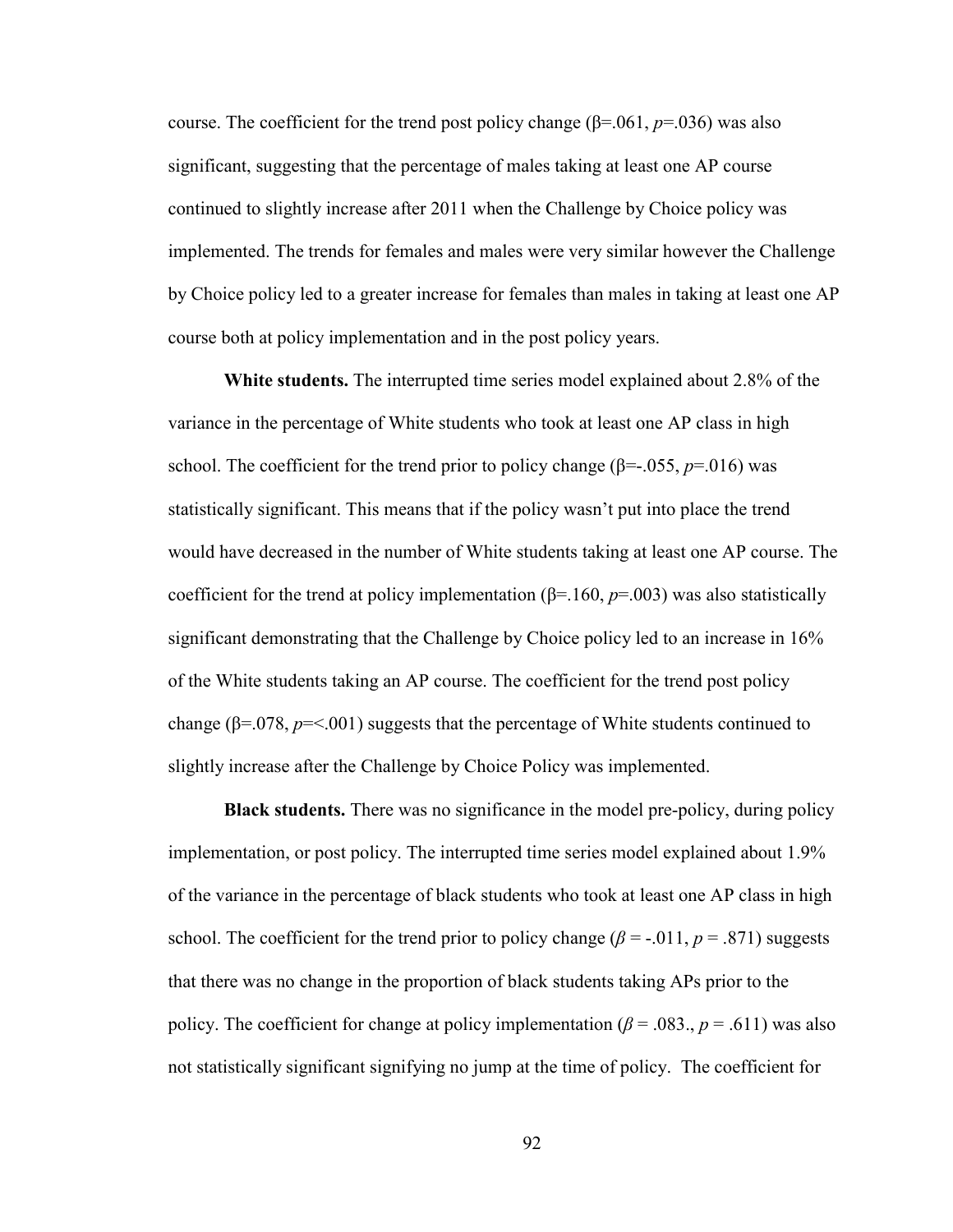the trend post policy change ( $\beta$  = .017,  $p$  = .809) was not significant, suggesting that the percentage of black students taking at least one AP course did not change post-policy.

**Hispanic students.** The interrupted time series model explained about .6% of the variance in the percentage of Hispanic students who took at least one AP class in high school. The coefficient for the trend prior to policy change ( $\beta$  = -.075,  $p$  = .288) suggests that there was no change in the proportion of Hispanic students taking APs prior to the policy. The coefficient for change at policy implementation (*β* = .193., *p* = .228) was also not statistically significant signifying no jump at the time of policy. The coefficient for the trend post policy change ( $\beta$  = .080,  $p$  = .263) was also not significant, suggesting that the percentage of Hispanic students taking at least one AP course did not change postpolicy.

The results for the time series analysis for both Black and Hispanic students were similar to that of the ANOVAS showing no significance or change at any time during the policy implementation. This can also show some of the challenges that an open enrollment policy has on subgroups of students. If the policy did not impact subgroups of students, it did not open the door for them.

**Non-special education students.** The interrupted time series model explained 2.2% of the variance in percentage of non-special education students who took at least one AP in high school. The coefficient for the trend prior to policy change ( $\beta$ =-.059, *p*=.007) was statistically significant which demonstrates a decreasing trend in the percent of students taking at least one AP prior to the policy. The coefficient for the trend at policy implementation (β=.161, *p*=.002) was also statistically significant. This shows that the Challenge by Choice policy led to an increase in 16% of the non-special education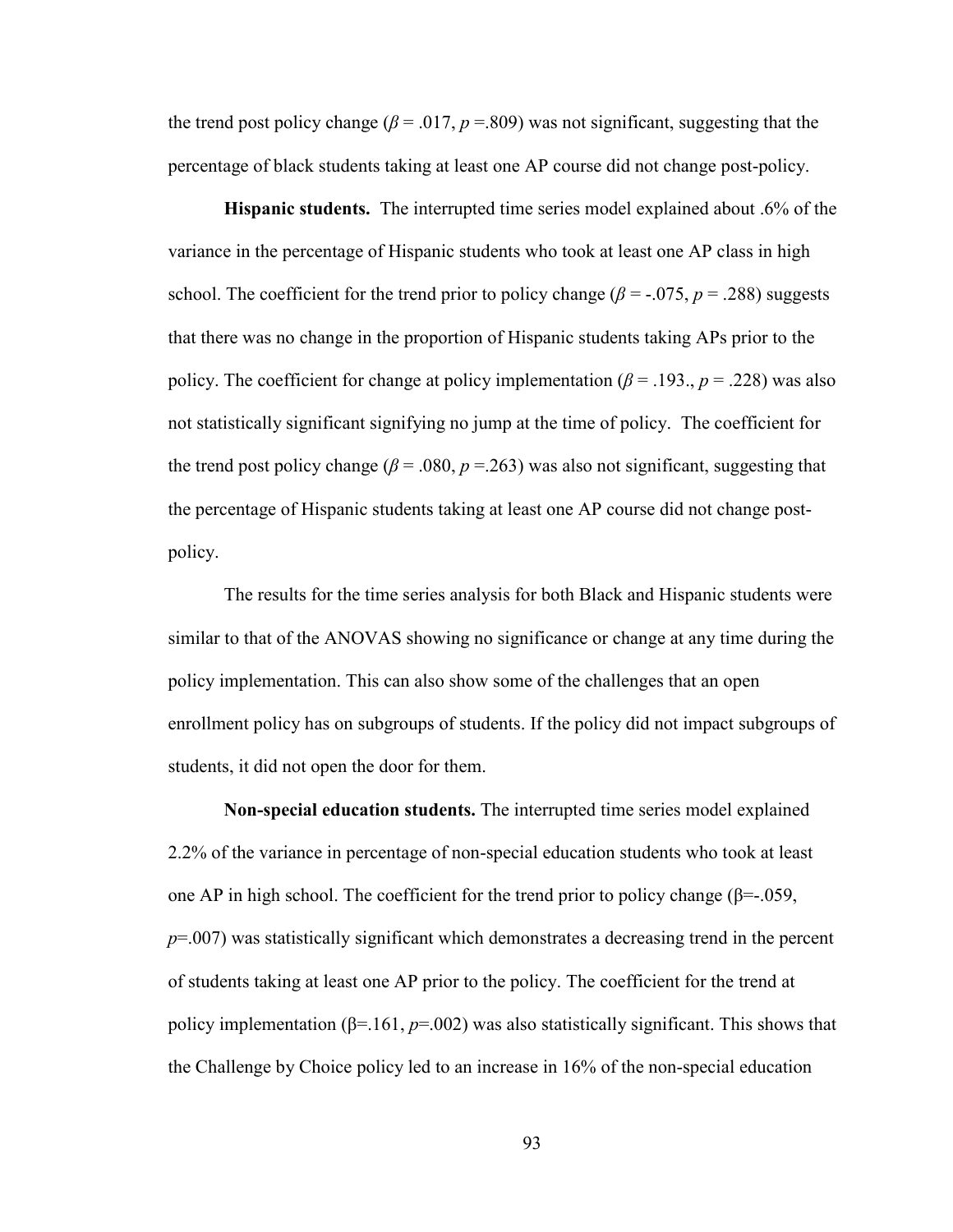students taking an AP course. The coefficient for the trend post policy change ( $\beta$ =.080, *p*<.001) was again statistically significant trend showing an increase in non-special education students taking an AP course after 2011, when Challenge by Choice was implemented.

**Special Education students.** The interrupted time series coefficients were not significant for special education students showing that the trend stayed flat before, during, and after the policy.

**Non-ELL students.** The interrupted time series model explained 2.3% of the variance in percentage of non-ELL education students who took at least one AP in high school. The coefficient for the trend prior to policy change ( $\beta$ =-.055, *p*=.008) was statistically significant which demonstrates a decreasing trend in the percent of non-ELL students taking at least one AP prior to the policy. The coefficient for the trend at policy implementation ( $β=167$ ,  $p<001$ ) was also statistically significant. This shows that the Challenge by Choice policy led to an increase in 16.7% of the non-ELL education students taking an AP course. The coefficient for the trend post policy change ( $\beta$ =.075, *p*<.001) was again statistically significant trend showing a slight increase in non-ELL students taking an AP course after 2011, when Challenge by Choice was implemented.

**ELL Students.** There were not enough ELL students to analyze the time series analysis results. The results of each subgroup are also shown in Table 7.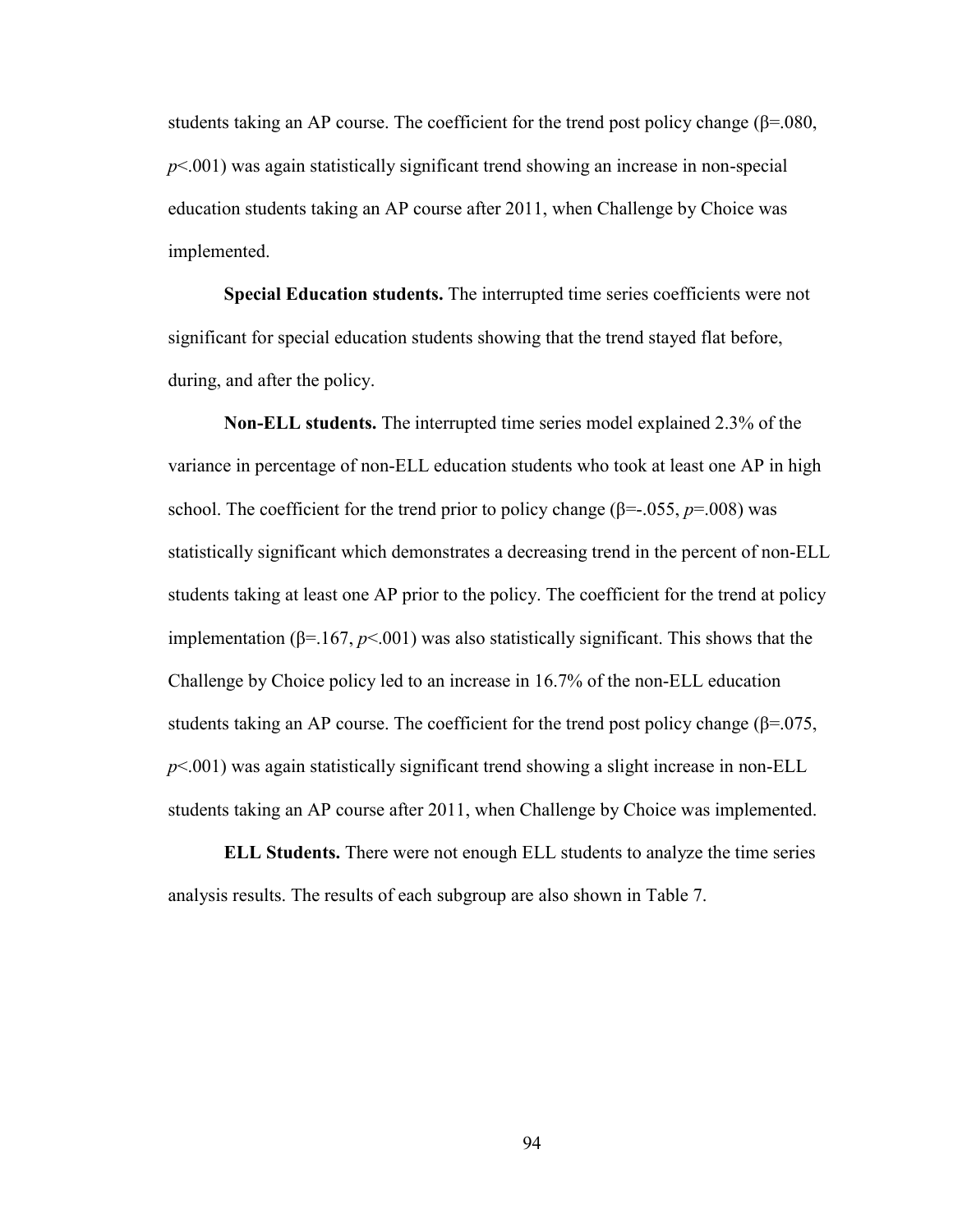# *Summary of Multiple Regression Analysis for Variables Predicting Percent of Students*

|                    | Overall  | Female   | Male     | Black    | Hispanic | White    | Non-ELL  | Non-SPED | <b>SPED</b> |
|--------------------|----------|----------|----------|----------|----------|----------|----------|----------|-------------|
| Intercept          | $.237*$  | $.291*$  | $.191*$  | 0.039    | 0.067    | $.259*$  | 0.239    | 0.267    | $2.69E-15$  |
| <b>Trend Prior</b> | $-.054*$ | $-.059*$ | $-0.045$ | $-0.011$ | $-0.075$ | $-.055*$ | $-0.055$ | $-0.059$ | 1.35E-15    |
| Policy             | $.165*$  | $.182*$  | $.148*$  | 0.083    | 0.193    | $.160*$  | 0.167    | 0.161    | 0.005       |
| <b>Trend Post</b>  | $.070*$  | $.077*$  | $.061*$  | 0.017    | 0.08     | $.078*$  | 0.075    | 0.08     | 0.01        |

*Taking At Least 1 AP Course (N = 3,342)* 

#### **Average Number of APs Taken**

Although the percentage of students taking more than one AP was impacted overall by the policy change according to the overall time series analysis, the average number of APs students elected to take did not seem to be impacted by the policy change. The interrupted time series model explained 2% of the variance in the number of APs students elected to take in high school. The coefficient for trend prior to policy change  $(\beta = .010, p = .940)$  suggests that without the policy change there would be little change in the number of APs students elected to take. The coefficient for change at policy implementation ( $β = .415$ ,  $p = .197$ ) was also not statistically significant. This demonstrates that the policy did not change the trend in the number of AP classes students took. The coefficient for the post policy trend ( $\beta$ =.133,  $p$ =.346) also showed that there was no change in the number of AP classes students chose to take after the change in policy. All subgroup analyses followed the same pattern as the overall analysis; there were no significant findings. The results are shown in Table 8.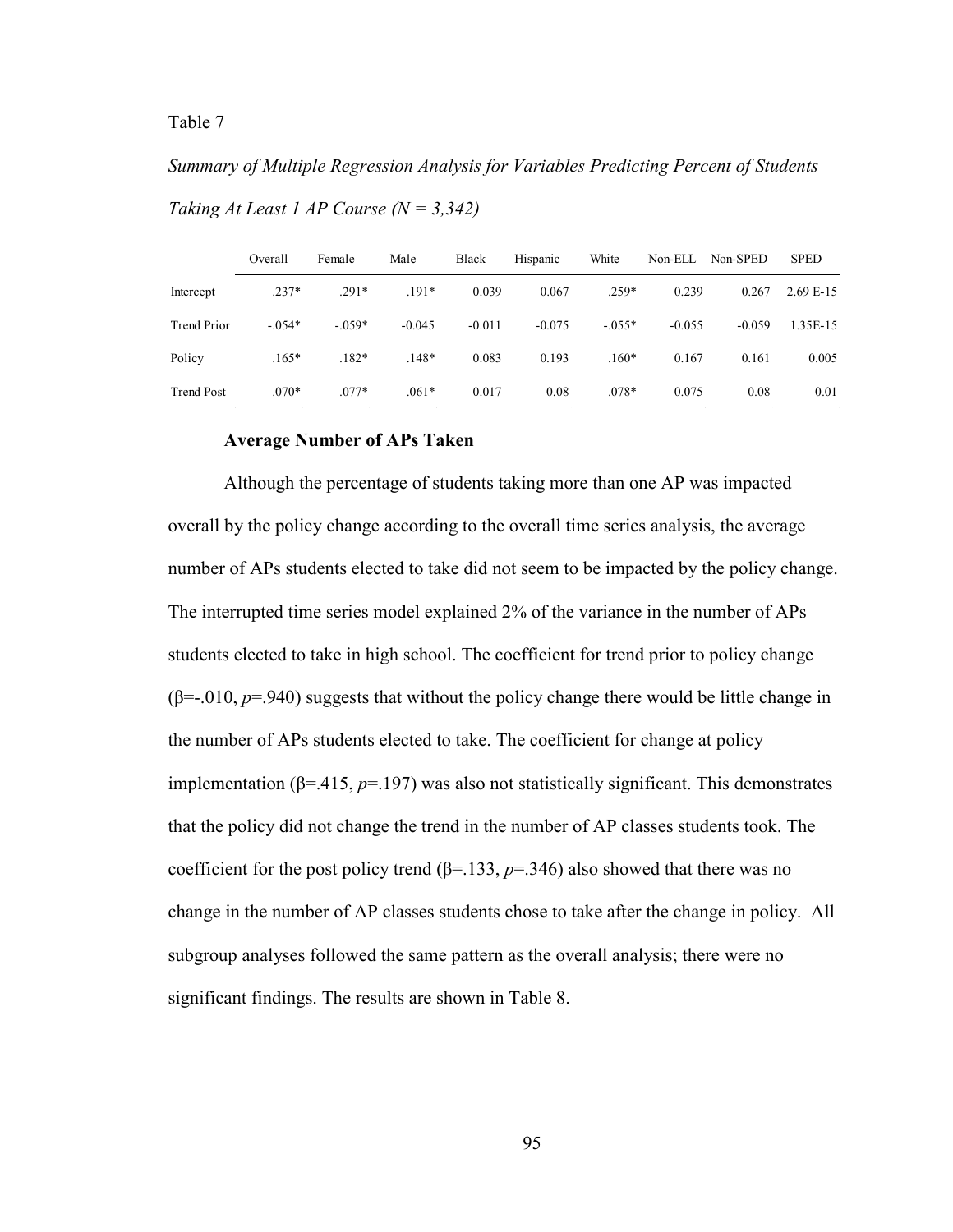#### *Summary of Multiple Regression Analysis for Variables Predicting Number of AP*

|                    | Overall  | Females  | Males    | Black    | Hispanic | White    | Non-ELL  | Non-SPED | <b>SPED</b> |
|--------------------|----------|----------|----------|----------|----------|----------|----------|----------|-------------|
| Intercept          | $1.582*$ | $1.556*$ | $1.627*$ | 0.079    | 0.2      | $1.699*$ | 1.599    | 1.774    | 3.08E-15    |
| <b>Trend Prior</b> | $-0.01$  | $-0.132$ | 0.121    | $-0.023$ | $-0.35$  | 0.361    | $-0.014$ | $-0.009$ | 1.69E-15    |
| Policy             | 0.415    | 0.678    | 0.161    | 0.798    | 0.88     | $-0.001$ | 0.417    | 0.341    | 0.083       |
| <b>Trend Post</b>  | 0.133    | 0.307    | $-0.044$ | 0.007    | 0.411    | 0.156    | 0.152    | 0.161    | 0.01        |

*Classes Students Enrolled In (N = 3,342)*

*Note: \*p <* .05.

#### **AP Scores by Subject**

The scores for each subject were then analyzed and the results are in Table 9. A brief review of the findings is provided here.

**Biology/Living Environment.** The interrupted time series model explained 9.7% of the variance in the scores of biology students. The trend in scores was flat prior to the policy ( $\beta$  = -.296,  $p$  = .093). At the onset of the policy, scores increased on average by about 1 point ( $\beta$  =1.062,  $p$  = .015) and scores began to increase slightly post policy ( $\beta$  = .368,  $p = .039$ ). This is important to note because although the mean percentage of students (10.3%) who took biology from 2011 to 2016 increased from the mean percentage of students who took biology beforehand (6.8%), the scores also went up at the time of the policy and afterward.

**Calculus AB.** The interrupted time series model explained 3.0 % of the variance in scores for Calculus AB students. Before the policy, scores were decreasing slightly (β=-.406, *p*=.005). The coefficient for change at policy implementation (β=.630, *p*=.064) shows a flat trend or no significant jump at the time the policy went into effect. The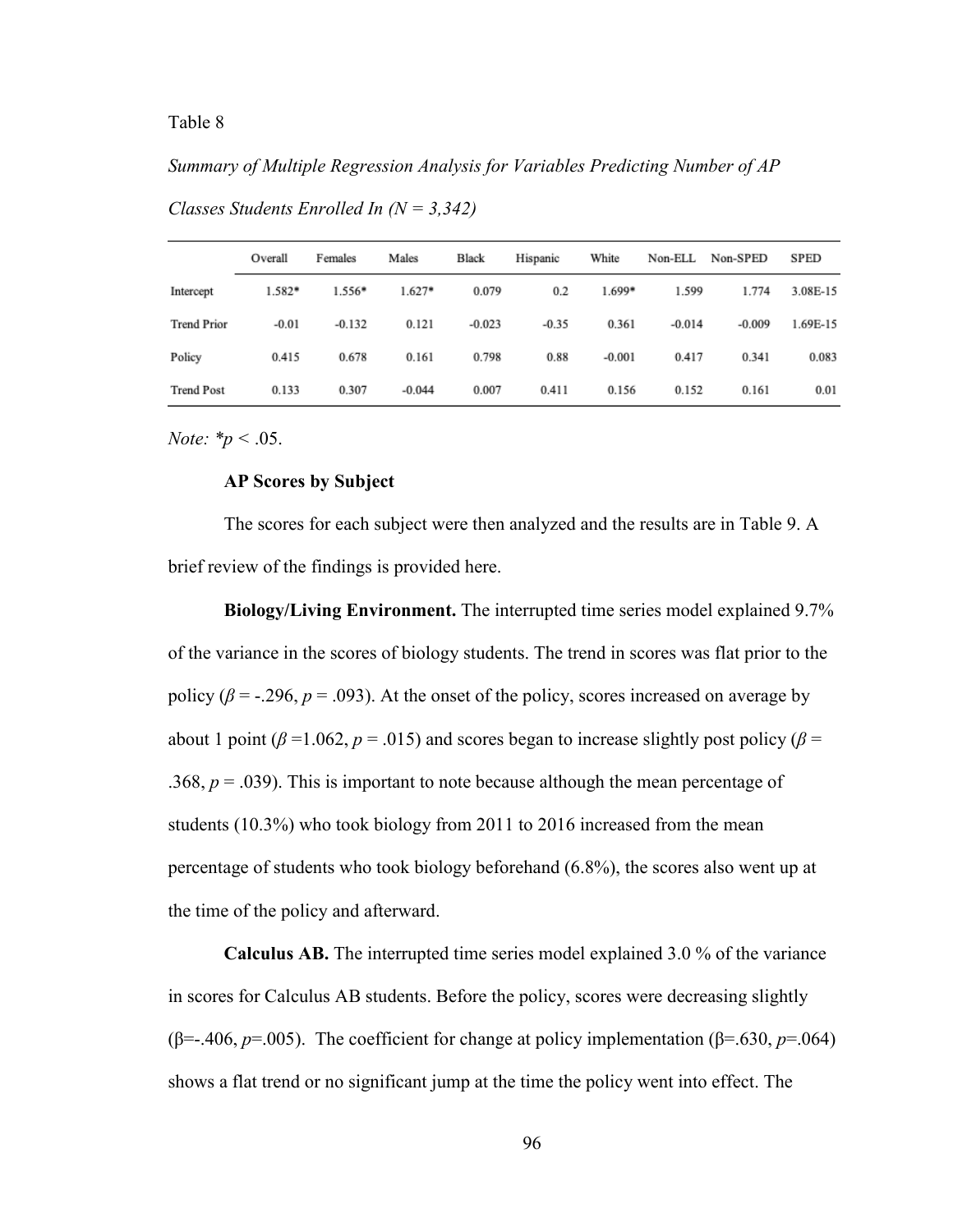coefficient for the post policy trend however  $(\beta = 0.370, p = 0.010)$  shows that scores jumped about .38 points after the policy went into effect. Again, importantly this demonstrates that although more students entered into a Calculus AB class overall, the scores did not decrease. Before 2011, the mean percentage of students who took Calculus AB was 12.8% compared to 2011 to 2016 (policy implementation and post policy period), when the mean was 13.5% of students. In fact, the trend moved from a decreasing trend before policy toward a flat trend post policy in scores.

**Calculus BC.** The scores for Calculus BC did not show any significance at any point including before, during, or after the policy change. Before the policy, the mean percentage of students taking Calculus BC was 5.8% compared to during the policy and after when the mean percentage was 9%. Therefore, more students entering the class during the policy and post policy did not change the scores significantly.

**English.** A similar result occurred for English scores as Calculus BC. There was not any significance at any point that the policy had on English scores. There was also no significance before or after the policy. However, there was on average 4.2% more students who took the AP English Language and Composition after the policy was implemented demonstrating that more students taking the class did not cause a decrease in the trend of test scores.

**Macroeconomics.** Macroeconomics, however, produced statistically significant results. The interrupted time series model explained 2.1% of the variance in scores for Macroeconomics students. The coefficient for trend prior to policy change ( $\beta$ =.438, *p*<.001) shows a significant positive trend in scores before the policy. The coefficient for change at policy implementation  $(\beta = 1.239, p < 0.001)$  shows that scores decreased on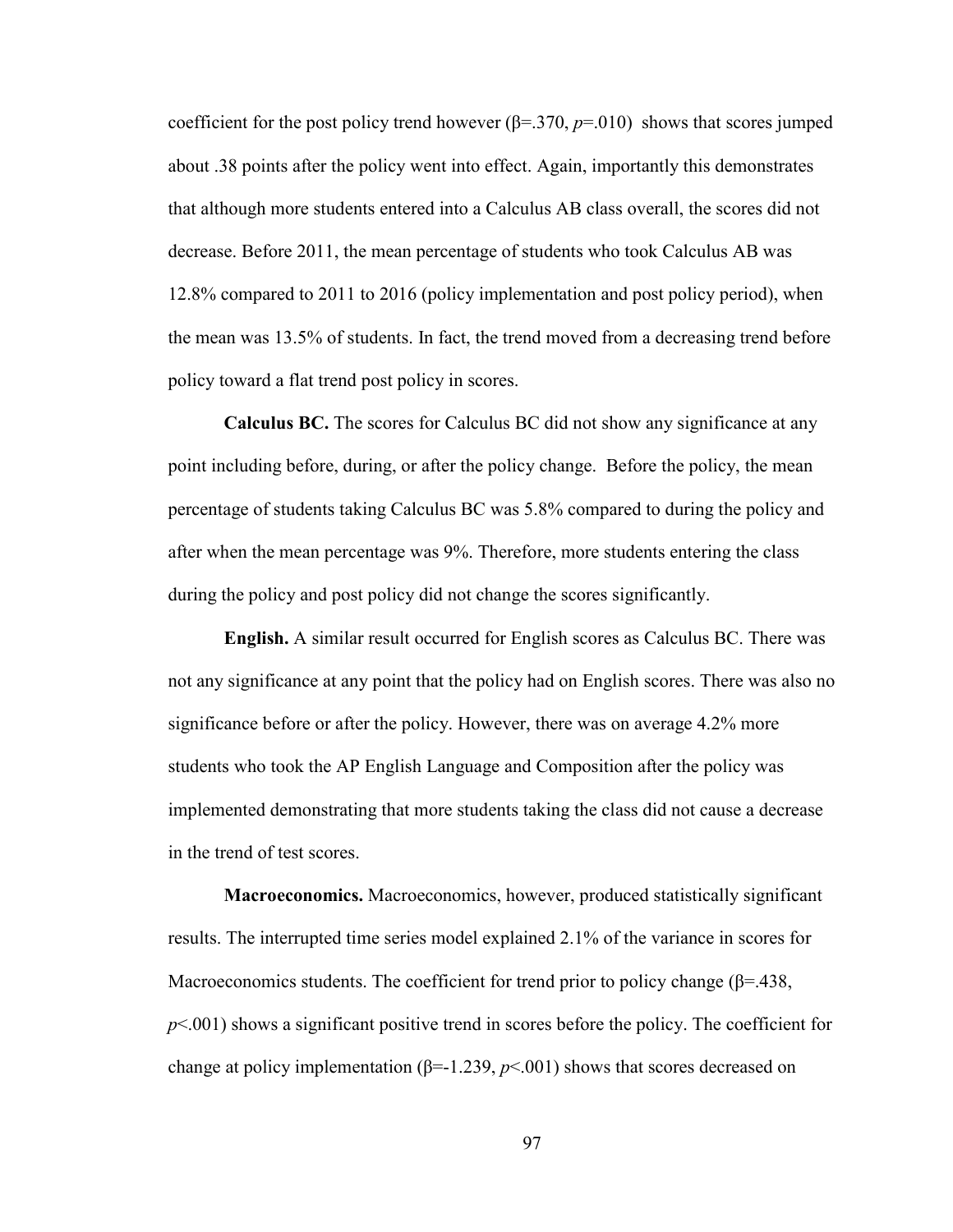average by about 1.2 points. The coefficient for the post policy trend (β=-.440, *p*<.001) shows that scores dropped on average by about .44 points after the policy went into effect which really showed that the trend stayed flat after decreasing at the time of policy. Although there is a decreasing trend at the time of the policy, macroeconomics also saw the largest increase on average (15.175%) in the percentage of students who took the class from the time Challenge by Choice was implemented into the post policy time period. Such a large increase in the number of students makes sense that the scores might decrease especially without a covariate for prior performance. These results are shown in Table 9.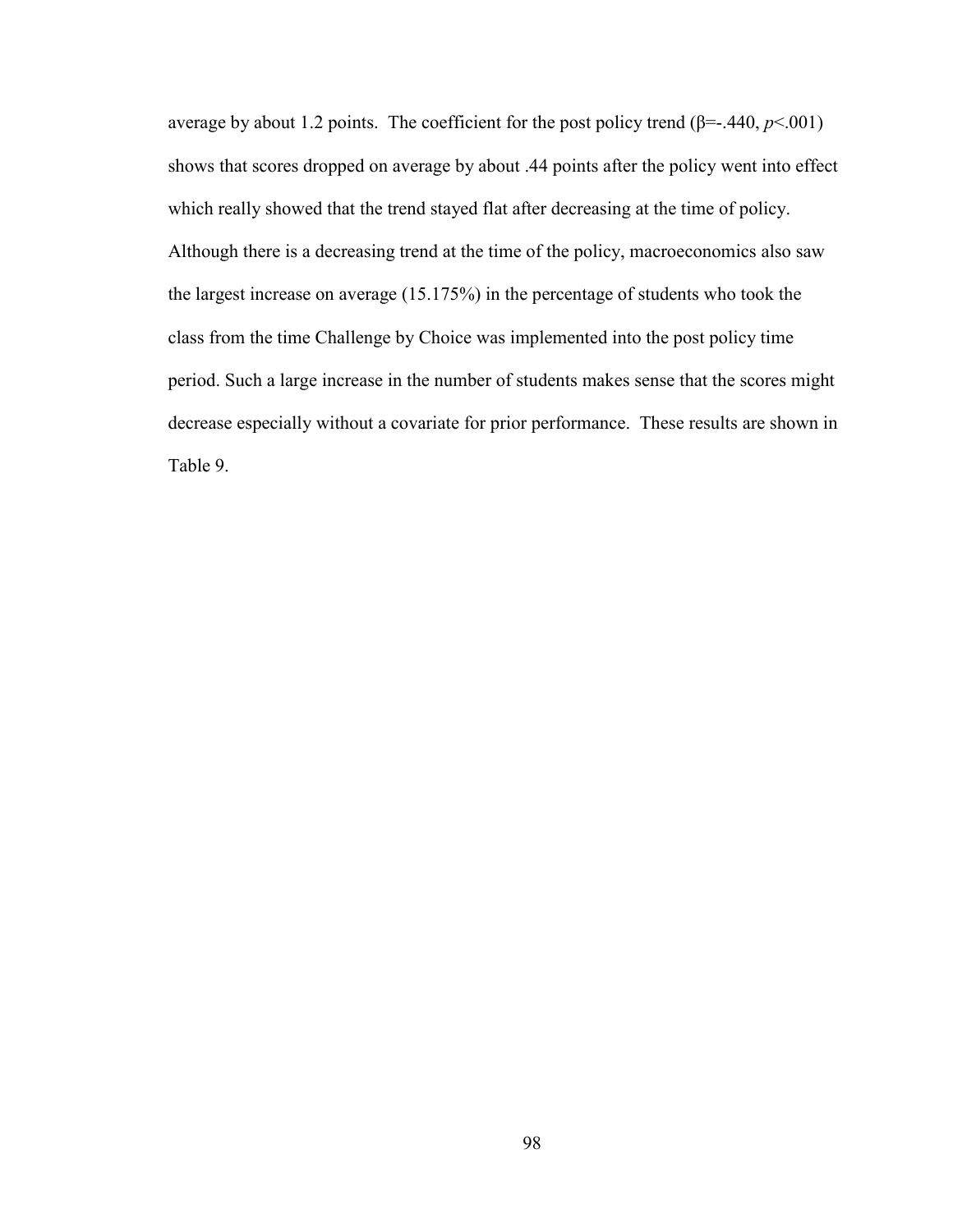## *Summary of Multiple Regression Analysis for Variables Predicting AP Scores (N =*

|                    |          | Living Env. English Lang. |          | U.S. Hist. World Hist. | Macro     | Calc AB  | Calc BC  |
|--------------------|----------|---------------------------|----------|------------------------|-----------|----------|----------|
| Intercept          | $1.506*$ | $3.176*$                  | $3.169*$ | $3.566*$               | $3.851*$  | $2.340*$ | $3.278*$ |
| <b>Trend Prior</b> | $-0.296$ | 0.079                     | 0.173    | 0.117                  | .438*     | $-.406*$ | 0.163    |
| Policy             | $1.062*$ | 0.008                     | $-0.511$ | $-0.132$               | $-1.239*$ | 0.63     | $-0.051$ |
| <b>Trend Post</b>  | $.368*$  | $-1.443$                  | $-0.179$ | $-0.171$               | $-.440*$  | $.379*$  | $-0.176$ |

*Note: \*p <* .05.

Overall, AP scores for six out of the seven subjects studied either increased on average at the time of policy implementation or stayed flat. The fact that none of the scores decreased in these classes even though more students started enrolling in them shows that heterogenous mixing of students did not cause a decline in scores. The only course that saw a decline in scores at the time of policy implementation was Macroeconomics. Similarly, in post policy years, most subjects studied, except for Macroeconomics, either saw a significant positive increase in scores or score trends remained flat. Macroeconomics was the only subject that saw a significant decrease in scores, however it was also the subject that had the largest increase in enrollment in postpolicy years.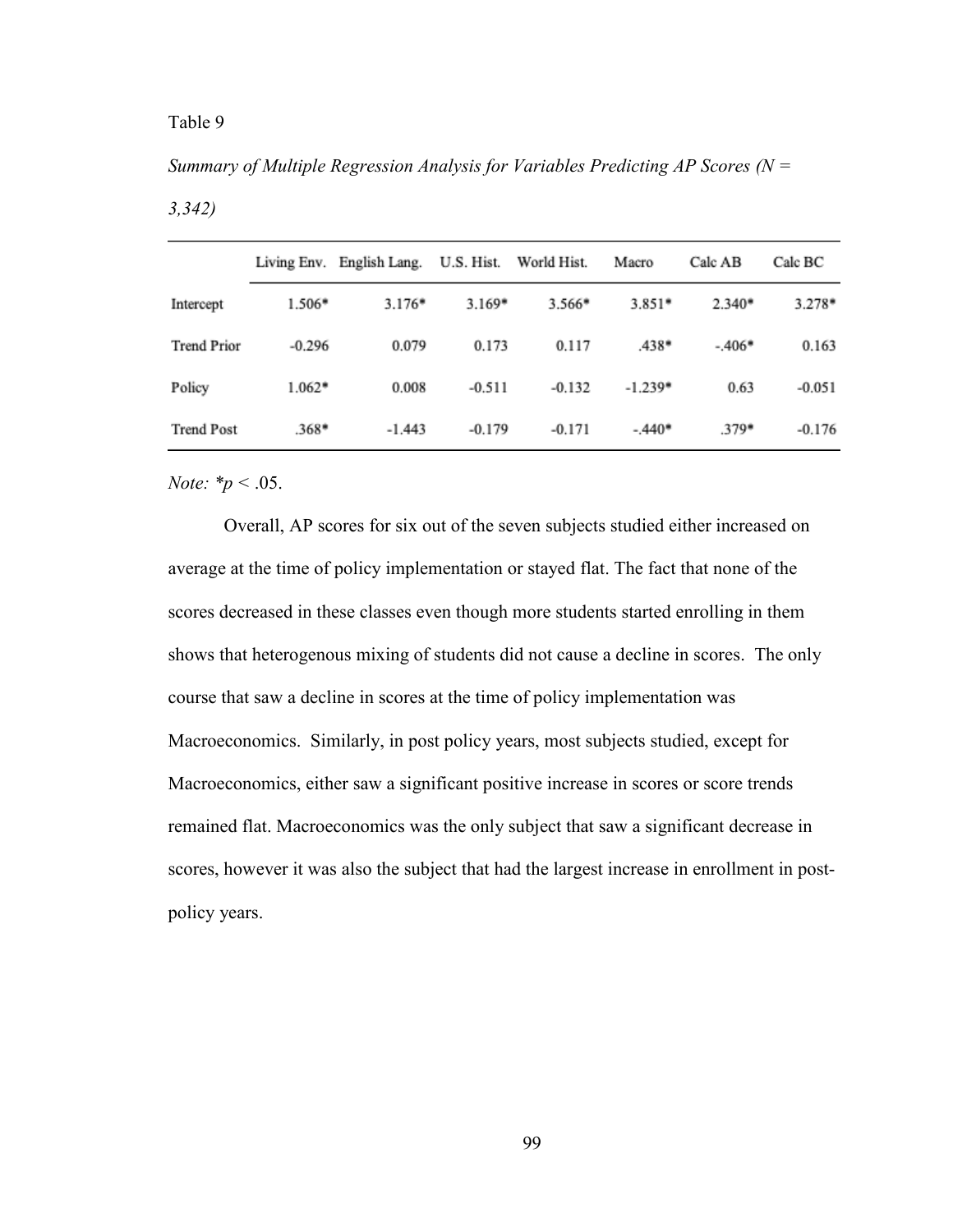### **CHAPTER 5**

## **Implications of Findings**

Prior to the Challenge by Choice Policy, students only accessed AP classes by passing certain prerequisites such as a GPA in a prior class and teacher recommendation. The Marxist view suggests that this policy, by closing off access to certain students, reinforces the social inequalities in society during students' education. And the findings from this research support that claim. Prior to the policy fewer students took AP courses compared to post-policy, suggesting that there were students who wanted to take the courses but were unable to. The policy effect was quite large: Students who started high school after the policy was in place were 18.6 percentage points more likely to take at least 1 AP class than students who graduated prior to the policy. This suggests a large utilitarian benefit of the policy.

However, when the data for this study was broken down by race, the results indicate that the Challenge by Choice policy functioned to increase AP take-up only among some student groups. Because the ANOVA was higher powered than the time series analysis, the researcher used those results to determine the significance of the policy for each ethnicity group. White students who had full exposure to the policy were more likely to enroll in APs, by 21.4 percentage points, than those who had no exposure to the policy. However, for Black and Hispanic students, the Challenge by Choice Policy did not have any significant impact on the percentage taking at least 1 AP course according to the ANOVA results. Notably, however, the output might lack significance for Black students because of the small sample size. There was also no policy effect for the ELL or Special Education populations. This suggests that while the policy did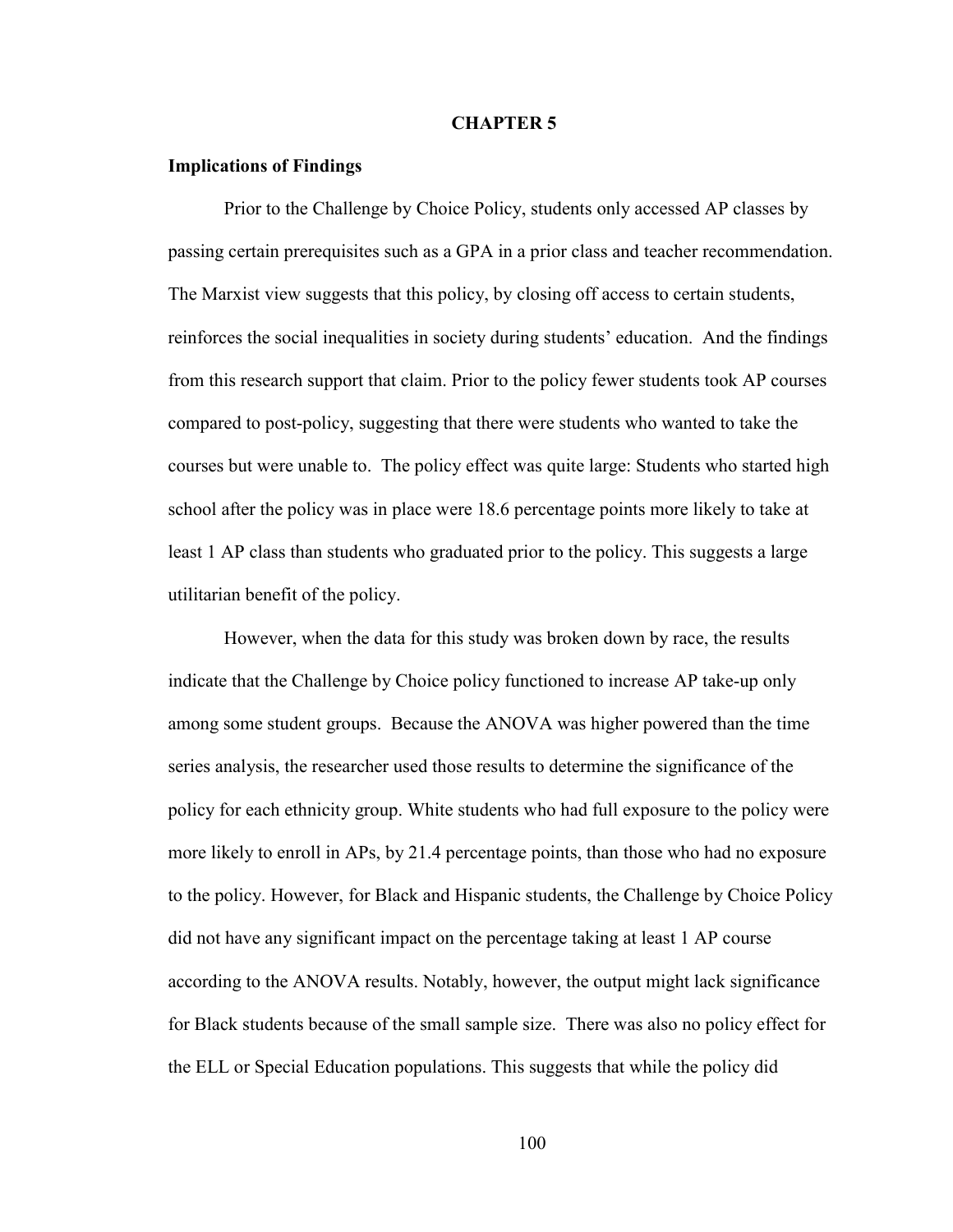effectively increase AP course-taking in a utilitarian sense, not all groups benefitted equally from it. In other words, there is room for improvement in regard to equity.

There was mixed evidence as to whether the policy led to students taking more AP courses. The ANOVA results suggest that students are taking more APs; however, this was not corroborated in the time series analyses perhaps due to small annual samples. The ANOVA suggested that students who were fully exposed to the policy took an average one more AP class than those who were never exposed to the Challenge by Choice policy. But, again, there were differences among subgroups: White, Asian, and Special Education students took significantly more AP courses after the policy, while there was no significant increase in the number of APs for Hispanic or Black students. It is also important to note again that the sample size for the minority populations was quite small. Larger samples of students in each subgroup would be needed to determine any impact that this policy might have had on each group.

Finally, despite an increase in the numbers of students – and arguably an increase in the number of students who were less academically prepared – taking AP courses, there was not a significant drop in AP scores, except in Macroeconomics. This suggests that the policy increased access without sacrificing performance – contrary to the argument many make in favor of tracking. The fact that achievement was not impacted even though more students were given access and opportunity to more challenging classes supports the Marxist philosophy of education and Rawls's Theory of Justice.

Overall, the policy was effective in a utilitarian sense—more students took AP courses post-policy. However, there is still question of whether the policy can be effective in an equity sense, as not all subgroups appeared to benefit or benefit equally.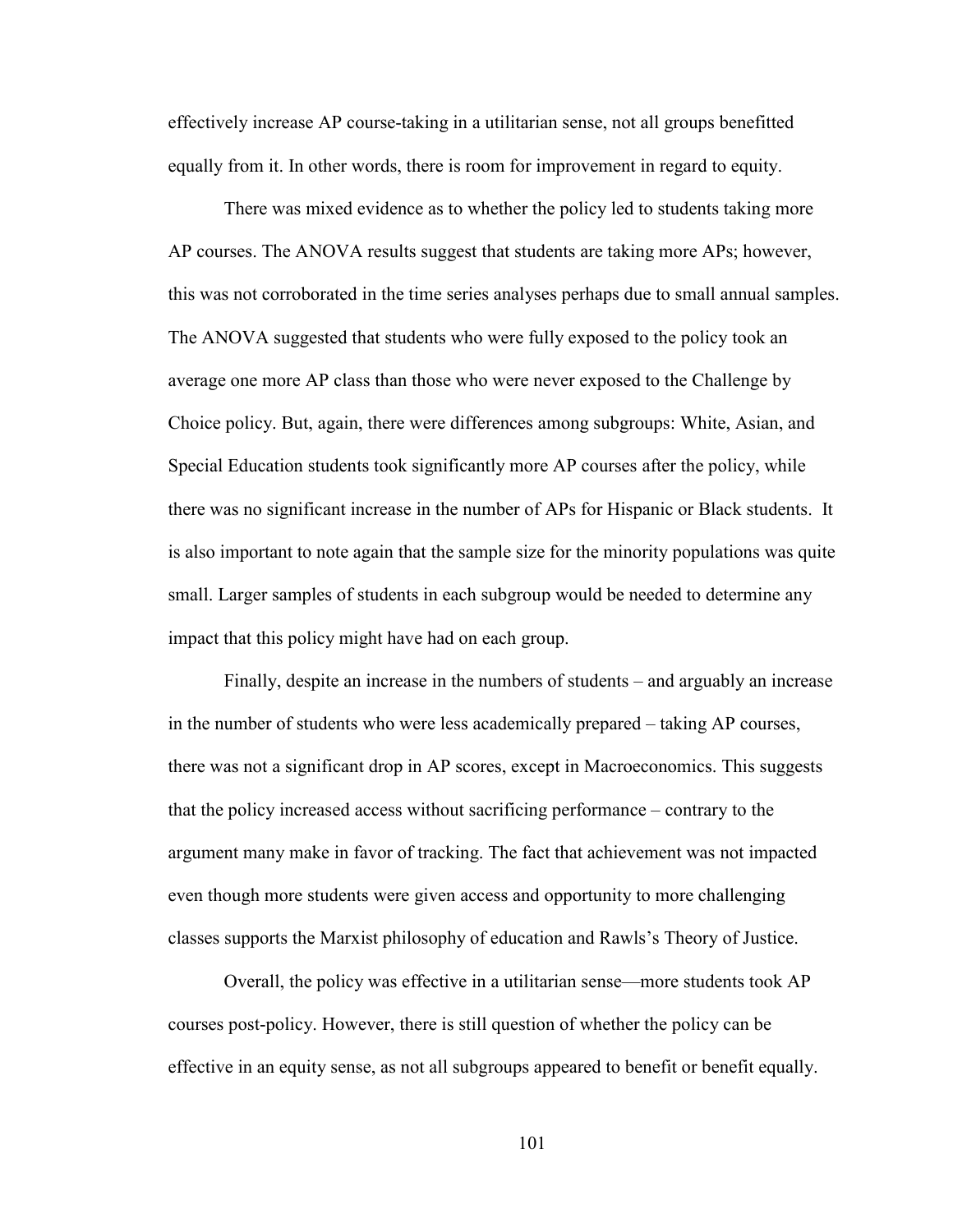More may need to be done to ensure that students from all demographic backgrounds are encouraged to take APs.

The study's conceptual model was corroborated by some of the results; according to the results, Challenge by Choice is essentially a policy that led to higher access overall to challenging classes and did not impact achievement. Challenge by Choice, a social reconstructionist idea, opened access for more students who would have been previously barred from taking Advanced Placement classes. However, the results also showed that Challenge by Choice was actually a model of higher utility that did not yet meet the equity model. Since I did not have the power to determine if achievement gaps for subgroups were impacted, the dot in the conceptual model remains dotted or unknown. The results of the study are shown in the model in Figure 2.

#### **Figure 2**

*Conceptual Model Results* 



 Therefore, Challenge by Choice was a more utilitarian policy in that it benefitted the student body overall. However it did not close access gaps in terms of equity and achievement gaps would have to be further researched.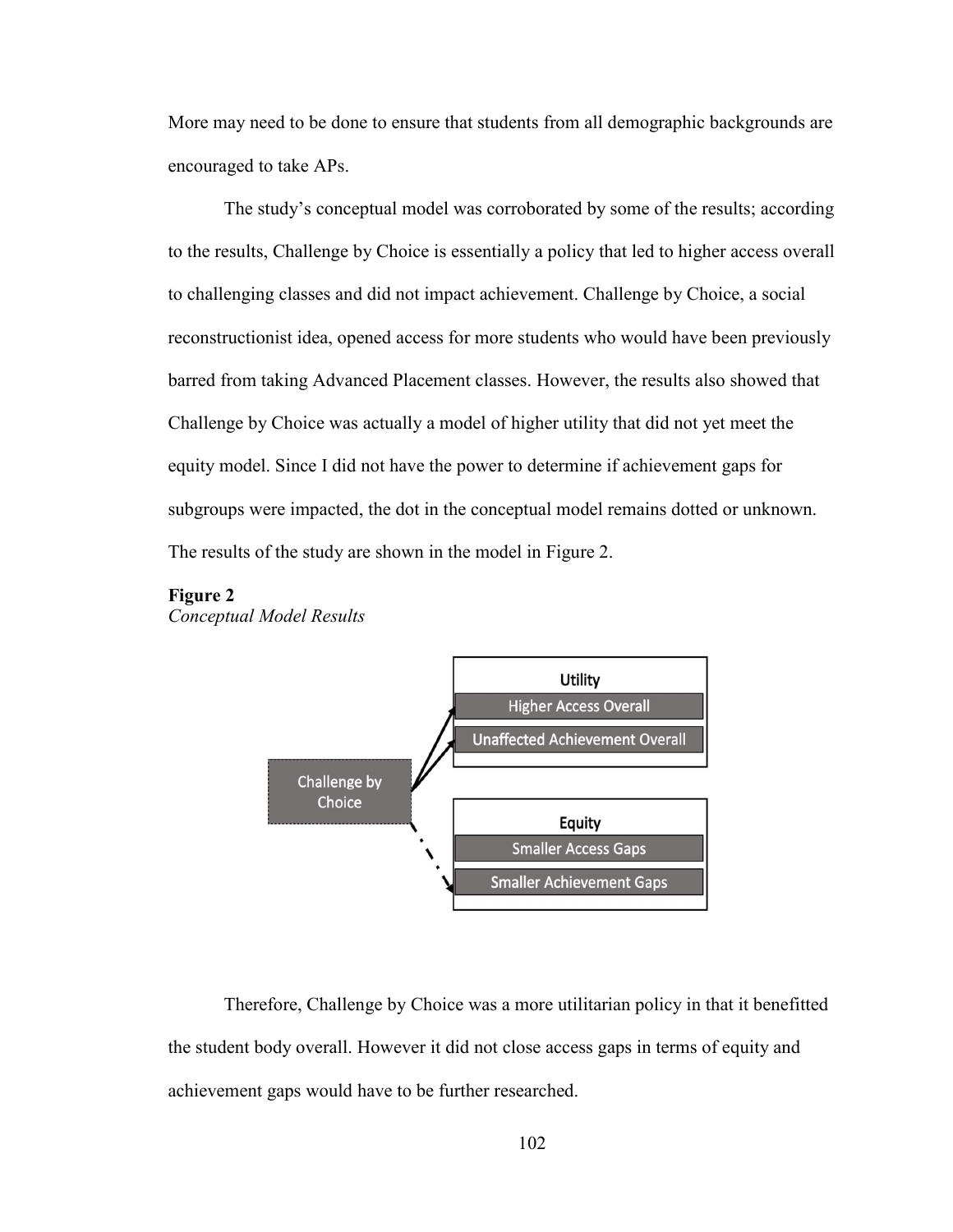#### **Comparison to Prior Literature**

The findings herein are similar to other studies which show detracking efforts that open access to all students can increase overall enrollment in AP classes (Burris  $\&$ Garrity, 2008). However, the findings also align with research that argues that even in open enrollment or choice programs, minority students still might not take advantage and enroll in the more challenging classes. Mickelson and Everett (2008) found that open enrollment occupational tracks reproduced the social stratification in society; variations in enrollments reflected the race, ethnic, and social class of the students in North Carolina. Other studies found that open enrollment programs still produced equity gaps because previous tracking efforts created cultures among the students that could not be broken just by a new policy (Yonezawa, Wells, & Serna, 2002). In another study, Lofton found high African enrollment in a sixth-grade class because it was completely detracked. However, seventh and eighth grade math and science classes were selfselected and were comprised of all White students (Lofton, 2019). The study refers to this idea as the "duplicity of equality" because while a school might seem to offer more equitable programs, it might not close the gap in minority enrollment (Lofton, 2019, p. 25).

The results show that there are still equity gaps that the Challenge by Choice policy did not impact. In fact, the gap widened between White and Black students by 7.8 percentage points and between White and Hispanic students by 10.13 percentage points when comparing the groups that had no policy exposure to those that had full policy exposure. In the class of 2019, 63% of White students took at least 1 AP but only 27% and 16% of Hispanic and Black students took 1 AP respectively. In the same class, 0%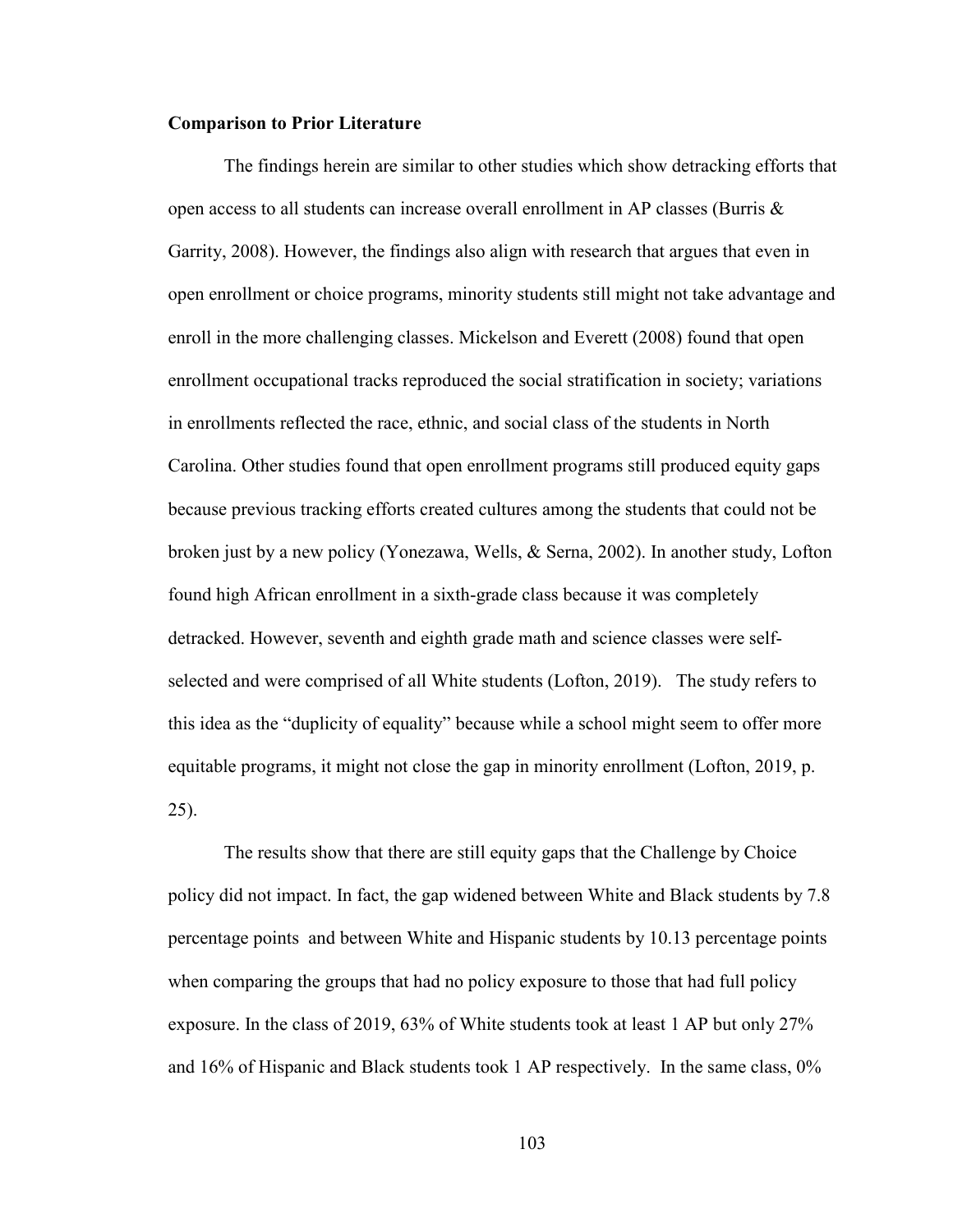of ENL students and 14% of special education students took an AP class. The equity gaps in the school are reflective of the disparities in AP/IB enrollment overall in New York State. In schools statewide, Black, Latinx and low-income students are underenrolled; 27% of low-income students are enrolled while 55% of not low-income students are enrolled in AP/IB. Furthermore, 27% of Black students and 28% of Latinx students are enrolled while 46% of White students are enrolled in AP/IB courses ("Course Access: A Statewide Challenge," n.d.). As the school looks to close equity gaps, we can learn from studies that show that there has to be a further push for students to take certain higherlevel classes to close equity gaps (Lofton, Yonezawa, Wells, & Serna, Michelson & Everett, Burris & Garrity, 2008). This finding underscores Rawls' Theory of Justice Lens, which suggests that subgroups must be given more weight for a policy to produce fair results.

The findings that scores did not change with increased access further aligns with previous research by Atteberry, Lacour, Burris, Welner, and Murphy (2019) who found that detracking was not associated with lower mean math IB performance in any group even though there was increased participation. It also supports Vygotsky's Zone of Proximal Development and constructivist theory. Vygotsky believed that the social aspects of learning and thus, the heterogeneous grouping of all achievement levels helps all students.

### **Limitations of the Study**

With an interrupted time series analysis, one of the limitations is that other factors were occurring at the same time as the policy change and could have led to some of the changes. For example, changing demographics, new technology in the classrooms,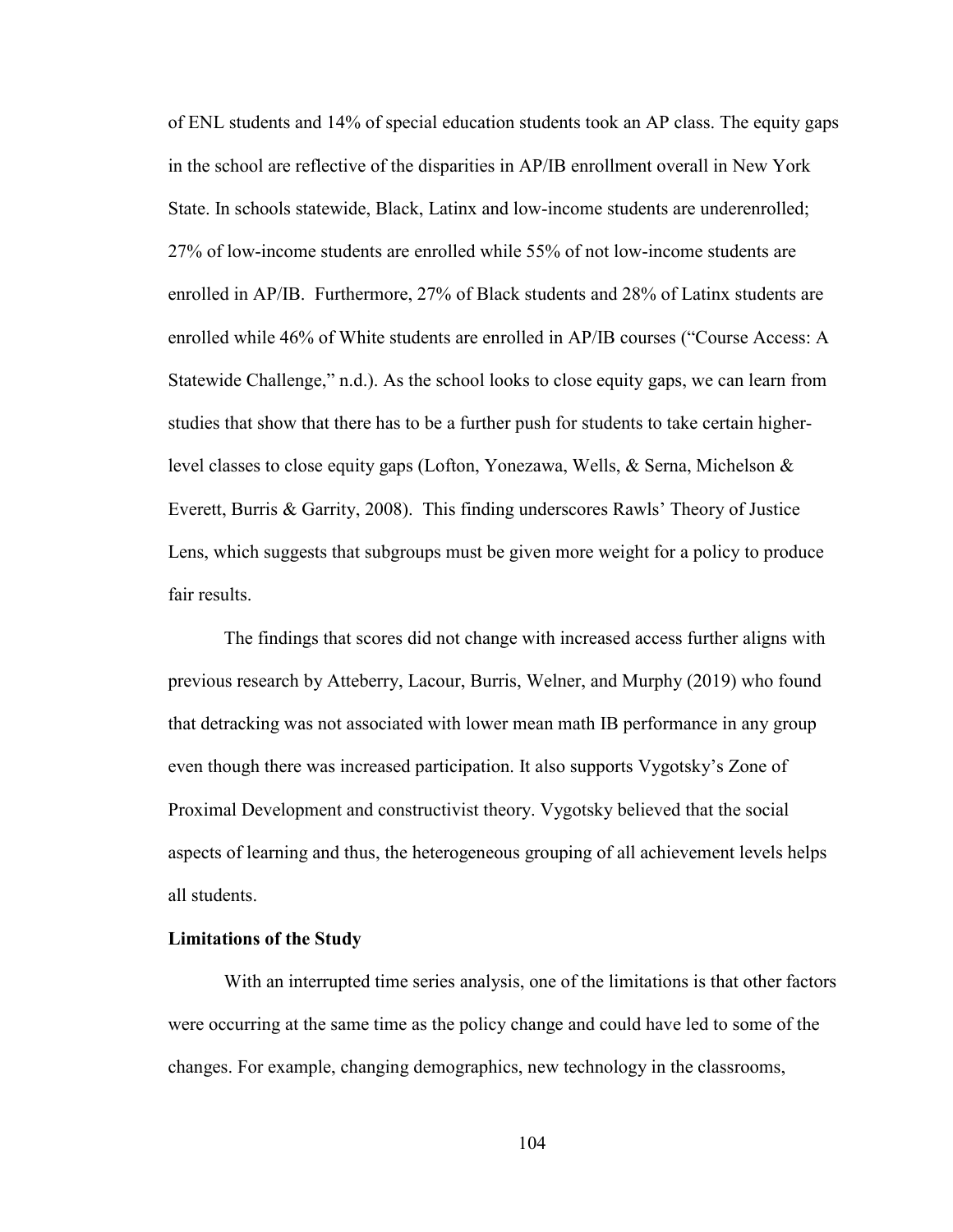changes in administration and teaching staff, etc. could have led to changes in enrollment and achievement of students in AP classrooms unrelated to the policy itself. In terms of curriculum, universal acceleration for Algebra occurred in 8th grade in 2007 and for Earth Science in 2011. Although this did not impact the high school specifically, it did impact course taking behavior at the high school. The universal acceleration policy is not an opt in policy like Challenge by Choice. Every eighth-grade student, because of universal acceleration, began taking both Algebra and Earth Science leaving students more of a chance to take both AP Science and AP Math courses at high school. There were also turnovers in staffing, specifically in some of the teachers who taught the courses that were reviewed in this study. Moreover, the school demographics have changed over the years. The number of Hispanic students and the ENL population have increased greatly since before the policy. In 2005, 6% of the school was Hispanic and 3% were ENL students. In 2019, 20% of the school was Hispanic and 4.6% were ENL students. This is important context in understanding the results of the policy change.

Additionally, this study did not factor in prior achievement or socioeconomic status as variables in the analysis. If there was a covariate in the study based on prior achievement, the researcher would have been able to determine how the policy impacted low, middle, and high achieving students. This is important, particularly because one of the arguments against detracking is that it negatively impacts high achieving students. Therefore, it would be important for the researcher to determine how the Challenge by Choice policy specifically impacted the achievement of high achieving students. The researcher would also want to ascertain how the policy impacted low and middle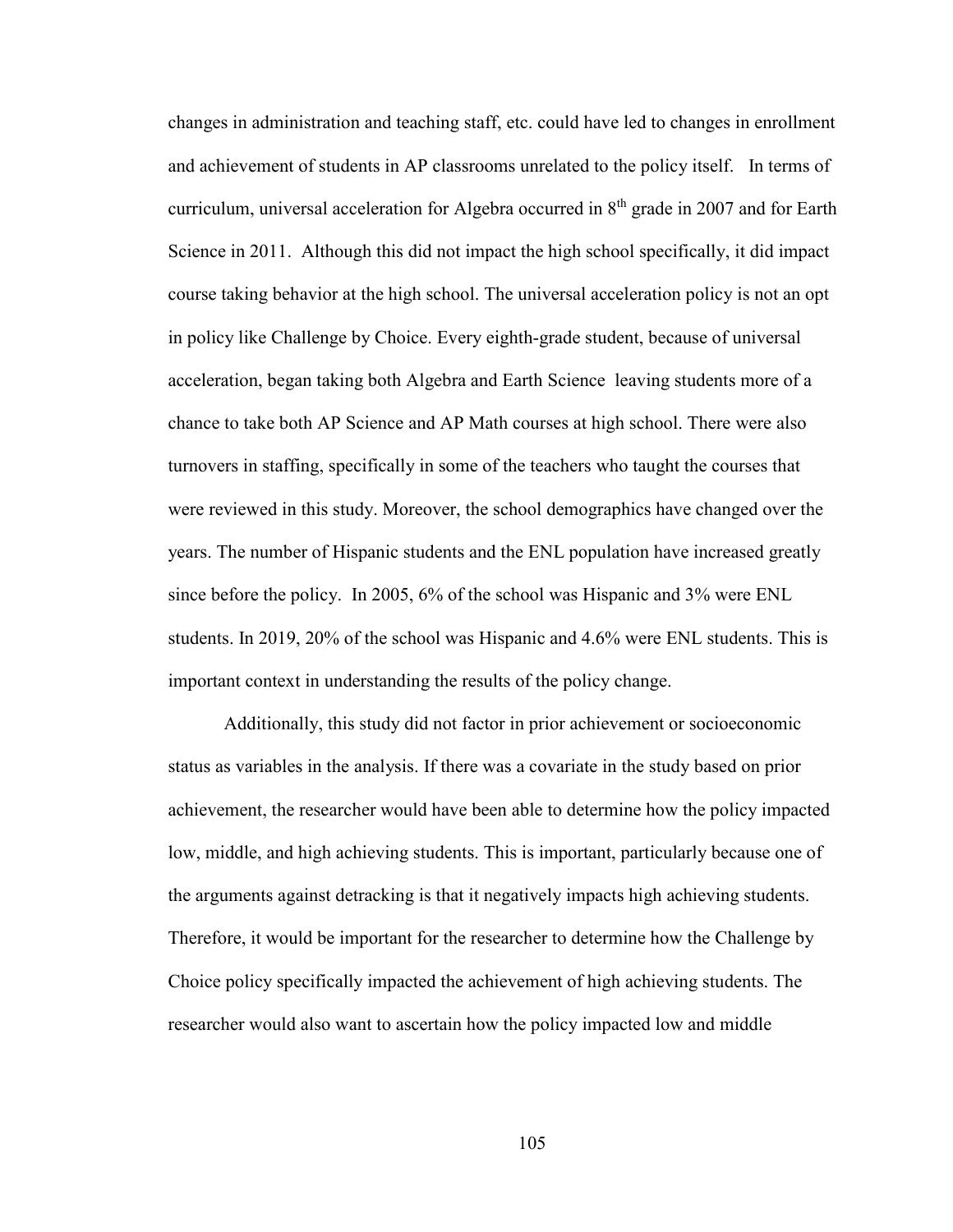achieving students in enrolling in an AP class and their subsequent achievement in a more challenging class.

Also, the researcher only used one suburban district in New York State and so the findings are limited to other small, suburban districts in New York State with similar demographics. The sample for this study was largely white (*n*=2,653) and Hispanic (*n*= 427) and the small sample size of Black (*n*=87), Asian (*n*=77), ELL (*n*=90), and Special Education  $(n=311)$  students limited the statistical power of the analyses. Limited sample size may lead to type two errors which sometimes cause a null hypothesis to be retained when it should not be. This may explain the differences between the ANOVA analyses, which pooled pre and post samples, and time series analyses, which used annual samples.

# **Recommendations for Future Practice**

Importantly, school leaders and other staff members must consistently look at enrollment and achievement data in classes through both a utilitarian lens and a Theory of Justice lens. Open enrollment programs are one solution to opening access to advanced coursework for all students. But it still does not answer the problem of increasing minority enrollment in AP classes if the students do not opt to enroll themselves. Findings from this study show that after Challenge by Choice, AP participation increased but the participation rate for minority students is still not equal. Scores also did not change significantly except for one class upon policy implementation. One approach that the school can take is to auto enroll students into classes who meet benchmark proficiency levels on state examinations, such as the Regents, or in prerequisite courses. Students who meet proficiency would automatically be enrolled in the subsequent highest available class including AP classes. Therefore, instead of relying on students enrolling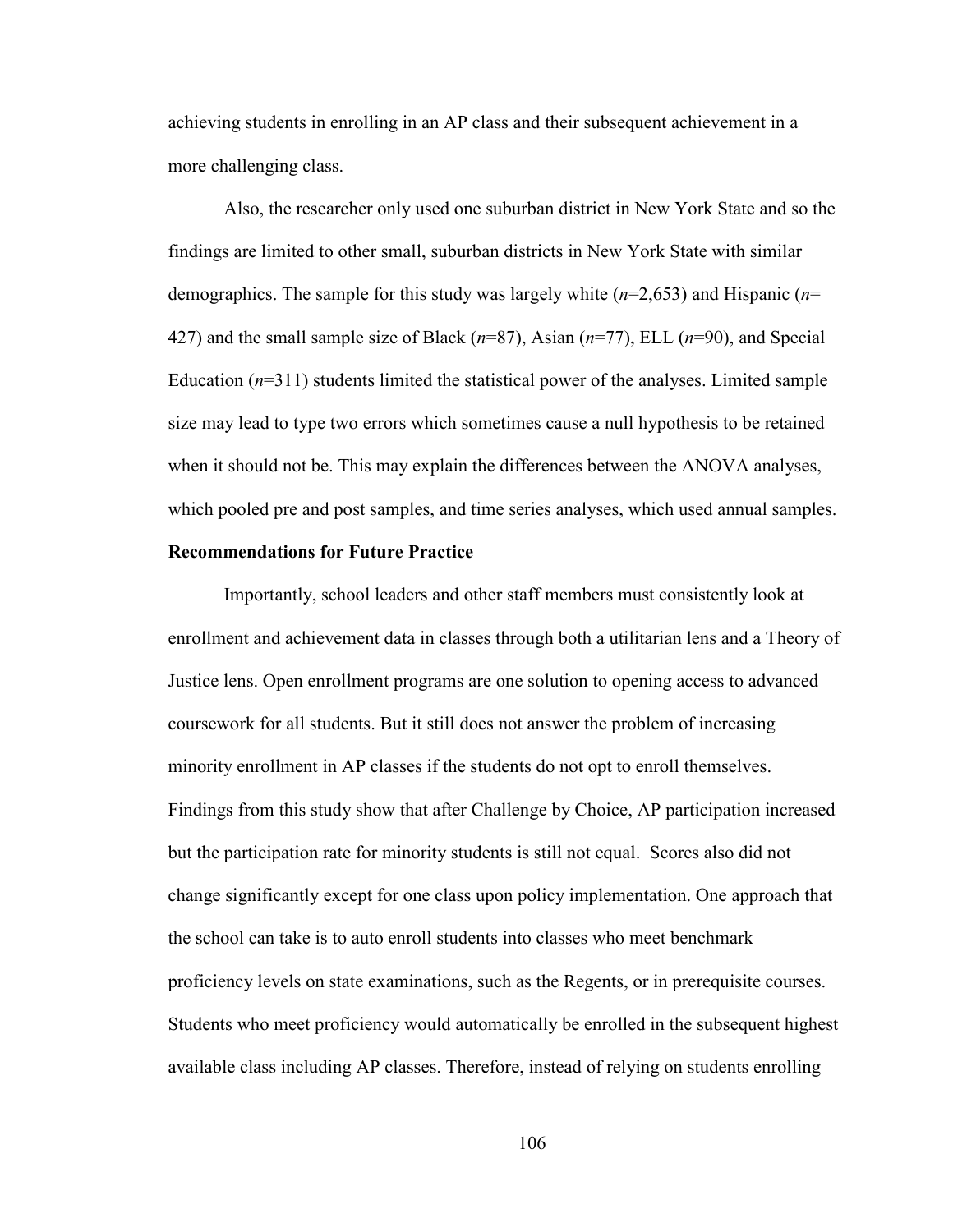themselves, automatic enrollment removes the barriers that keep students out of advanced placement coursework. Parents can still opt their students out of the advanced coursework but the prevailing notion is that all students should be achieving at high levels in advanced coursework. Those systemic and institutional barriers would, however, be removed.

The new automatic enrollment policy would eliminate all barriers that bar students out of AP courses. One high school in Spokane, Washington started to change their approach in 2008 and adopted a district wide acceleration policy in 2015. By 2015, all students who showed mastery on their state reading, science, and math tests were automatically placed in the next available rigorous course. About half the students in the high school came from low-income homes and the school hoped to increase enrollment in their AP courses by adopting this policy of auto-enrollment. Other districts to implement an automatic enrollment policy were the Federal Way and Tacoma districts. In 2009-10, 41 percent of all of Federal Way's  $11<sup>th</sup>$  and  $12<sup>th</sup>$  graders took an advanced course and 35 percent of minority students enrolled. However, the year after the district adopted an automatic acceleration policy, the numbers rose to 67 percent for all students and 61 percent for minority students (Blad, 2020). Washington state fought to pass a law that requires students who meet or exceed certain grade level standards or exams be placed into the next most rigorous advanced course offered (Ed Trust, 2019). The law was passed and schools had to adopt an academic acceleration policy by the 2021-22 school year. North Carolina and Colorado similarly have passed such policies in recent years so that the traditional underrepresented students are automatically placed into rigorous courses and do not have to enroll themselves (Ed Trust, 2019). This ensures all students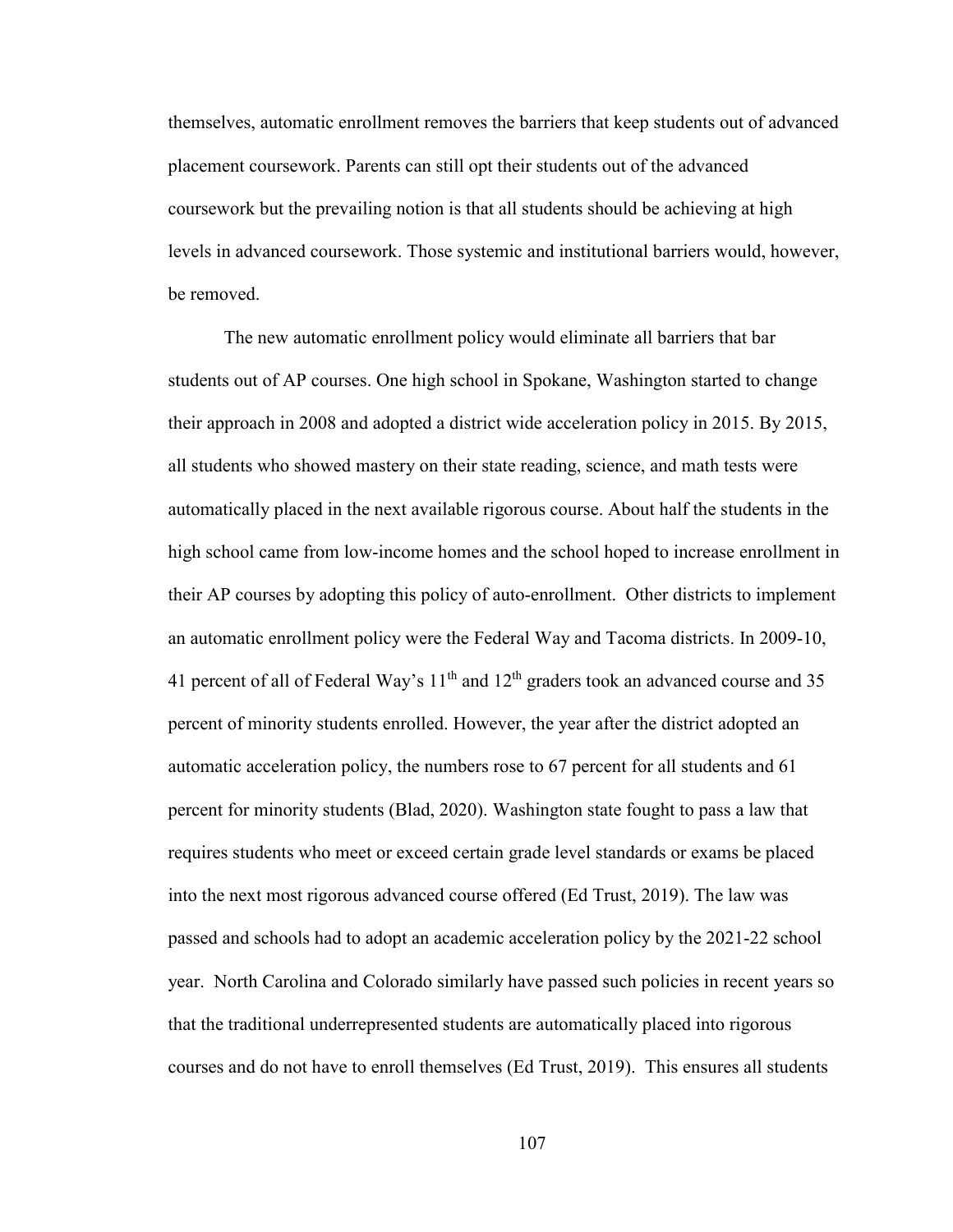who were "unidentified" previously as AP students take courses that challenge them (Blad, 2020).

In addition, automatic enrollment cannot be the only support that students and staff receive along the way to remove the opportunity gaps. Vertical alignment of curriculum, professional development to help teachers reach students of all abilities in their classrooms, and mentorship for both staff and students are important to ensure the automatic enrollment placement is successful. Reviewing curriculum at each grade level by administrators and teachers ensures that students are consistently getting instruction that builds on concepts from the grade prior and that they are prepared for advanced level coursework in high school. School leaders and teachers must be constantly monitoring curriculum auditing as well as the enrollment and achievement data of students to determine the success of such modifications. School leaders should also regularly ask for feedback from teachers, students, and families to determine the successes and challenges of growing AP programs.

### **Recommendations for Future Research**

One possible area for future research might be completing a comparative study between similar schools who implement a tracking policy, an open enrollment policy, and an auto enrollment policy. By conducting a comparative study, the number of external factors occurring at the same time can be controlled. If the researcher controls for as much as possible in each setting, then the three systems can be compared and the policy's impact on enrollment and achievement can be studied. Thus, the researcher might gain a deeper understanding of how each policy impacts the overall student body and individual subgroups.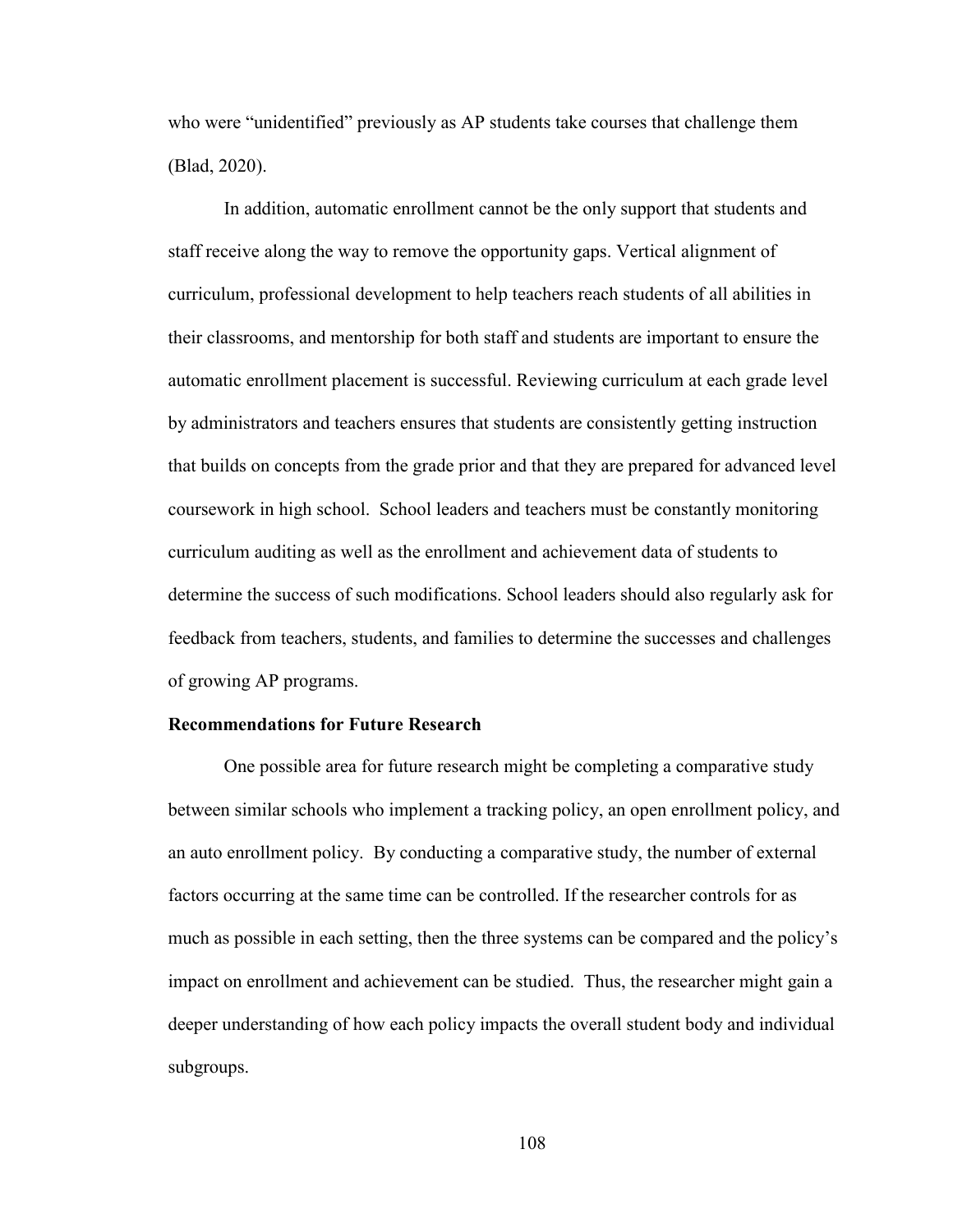Another possible avenue for future research might be to conduct a study on how prior achievement and socioeconomic status impacts student enrollment and achievement in AP courses after an open enrollment policy is implemented. Therefore, the impact of the policy on high, middle, and low achieving students would be portrayed as well as students from differing socioeconomic backgrounds. Importantly, this research could show how an open enrollment program impacts the test scores of high achieving students. Even though this study showed that the scores did not decrease, except in macroeconomics, it did not show what happened specifically to students who scored highly before the policy went into effect. Being that a main argument to continue tracking is that detracking harms high achieving students, the community would want to know if high achieving students are impacted by the policy change. Also, it might tell us the success rate of students who were not high achievers in AP classes and how to best support them. It would also show how many students, who would have been previously barred out of AP classes, were now able to access them.

Lastly, a qualitative analysis of teacher and student perspectives of the Challenge by Choice policy might give further insight into the programs' successes and challenges. A case study of this district would give further detail on why students might enroll in AP classes while others face barriers. Staff and student perspectives on the policy's effectiveness might also provide important information moving forward for the district. If there is not a sense of community embracing and supporting the policy change, it would be difficult for it to be successful. A case study might also give insight into the challenges or successes teachers have faced in the classroom with students of varying achievement levels. This information could help administrators be aware of areas of need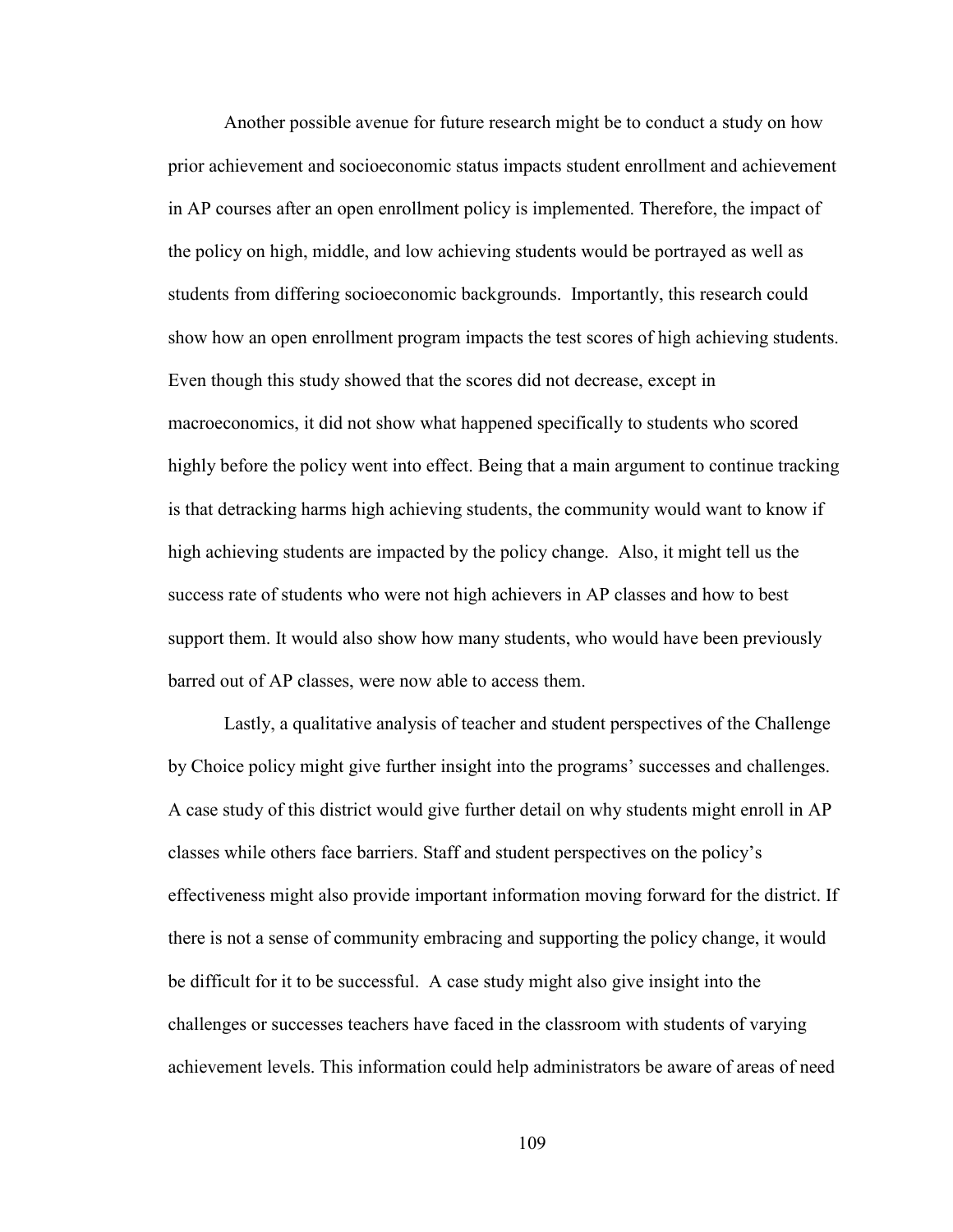and potential ways to address challenges that the staff and students perceive are results of the policy.

# **Conclusion**

This study showed that moving to a Challenge by Choice open enrollment policy for AP classes improved the enrollment of students taking at least one AP course and to some extent the average number of AP courses students chose to take overall. In other words, it opened access to students in the high school in a utilitarian sense, with minimal effects on achievement. However, from an equity standpoint, it did not have as much of an impact across racial groups: Hispanic, Black and ELL students were not impacted after the policy went into effect. As demographics change, so does the responsibility of schools to ensure that every student receives equal opportunities. The onus is on schools to "level the playing field" so that the hierarchy of society is not simply reinforced by the system. This means that detracking must start early on in the schooling process. Policy changes such as Challenge by Choice cannot begin sporadically, but rather should be a gradual shift within the context of the school's vision focused on increasing equity for subgroups of students.

Overall, an open enrollment program for AP classes, such as Challenge by Choice, is a first step for a district to take a step in providing open access to challenging classes regardless of prior achievement, race, socioeconomic status, gender, etc. However, more is needed—just because students can enroll in more challenging classes doesn't mean they always will. Therefore, school leaders must be aware of this pitfall and ensure that supports are in place for the students and staff and that students are encouraged and/or automatically placed in challenging classes. Building a community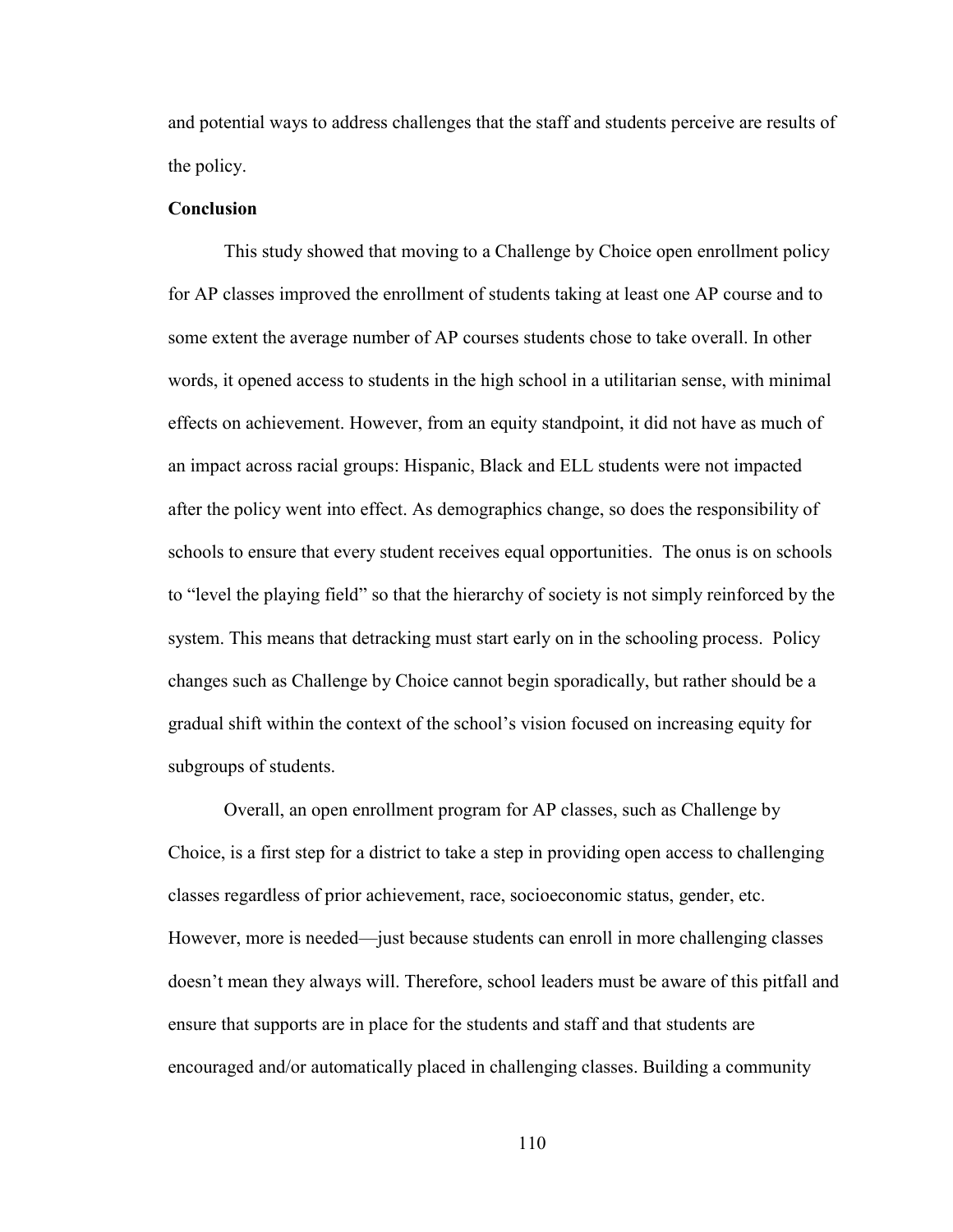vision increasing both enrollment and equity must be constantly revisited to ensure that a program such a Challenge by Choice is really benefiting all students, particularly those often underrepresented.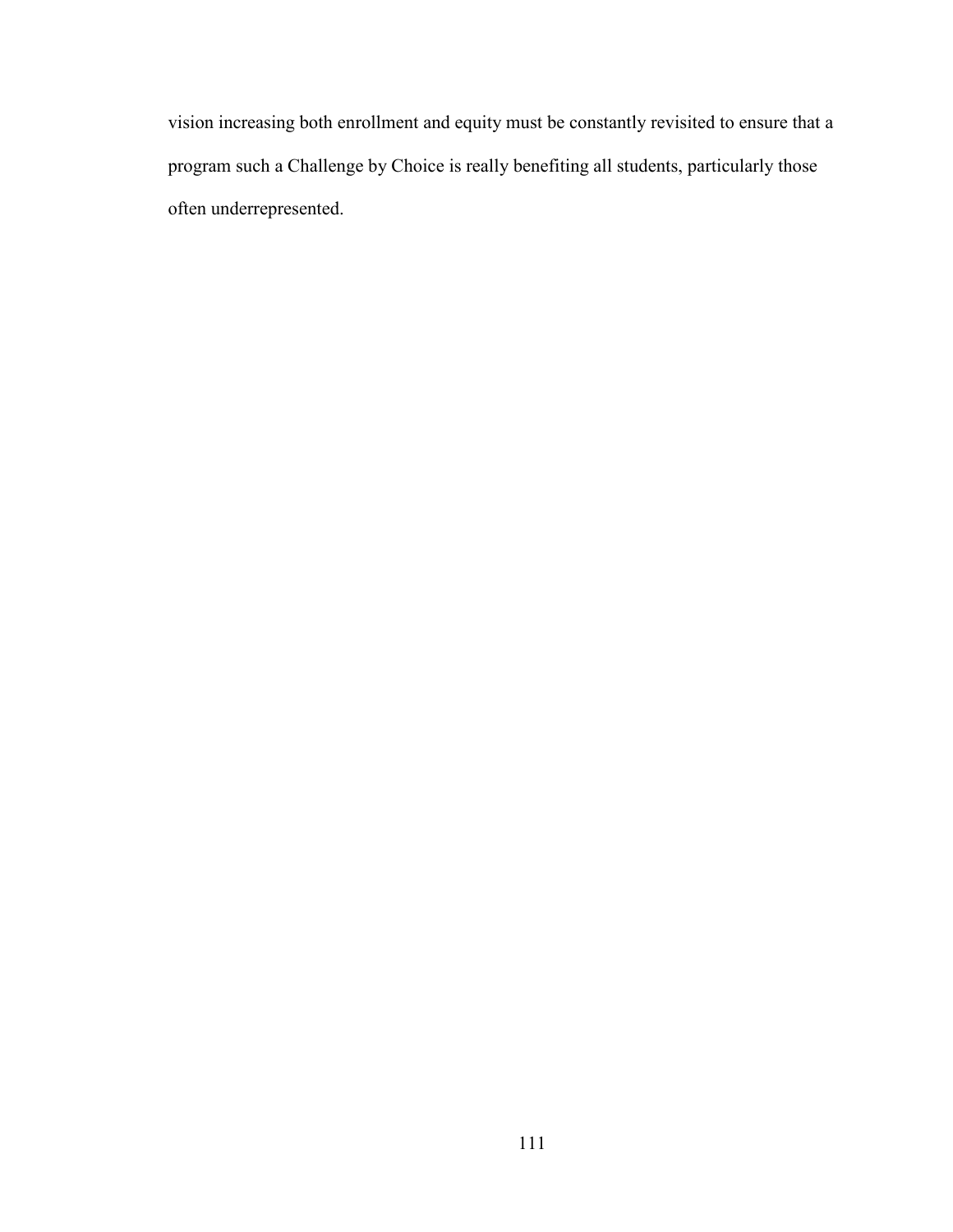### **REFERENCES**

*A Guide for Parents of English Language Learners in New York State*. (n.d.). Retrieved March, 2021, from

http://www.nysed.gov/common/nysed/files/programs/bilingual-

ed/guideforparentsofellsinnysenglish.pdf

*About AP Scores*. (n.d.). Retrieved March, 2021, from

https://apstudents.collegeboard.org/about-ap-scores

- Alvarez, D., & Mehan, H. (2006). *Whole-school detracking: A strategy for equity and excellence*. San Diego: University of California.
- Anderson, S., Medrich, E., & Fowler, D. (2007). Which Achievement Gap? *Phi Delta Kappan*, *88*(7), 547–550. https://doi.org/10.1177/003172170708800716.
- *AP Data AP Report to the Nation 2014 Research College Board*. (2018, February 16). Retrieved July 07, 2020, from

https://research.collegeboard.org/programs/ap/data/nation/2014.

*AP Data – Archived Data 2008– Research – College Board*. (2018, February 21). Retrieved July 07, 2020, from

https://research.collegeboard.org/programs/ap/data/archived/2008.

- Argys, L., Rees, D., & Brewer, D. (1996). Detracking America's Schools: Equity at Zero Cost? *Journal of Policy Analysis and Management, 15*(4), 623-645. Retrieved April 14, 2021, from http://www.jstor.org/stable/3326053.
- Atteberry, A., Lacour, S. E., Burris, C., Welner, K., & Murphy, J. (2019). Opening the Gates: Detracking and the International Baccalaureate. *Teacher College Record*, 121, 1-63.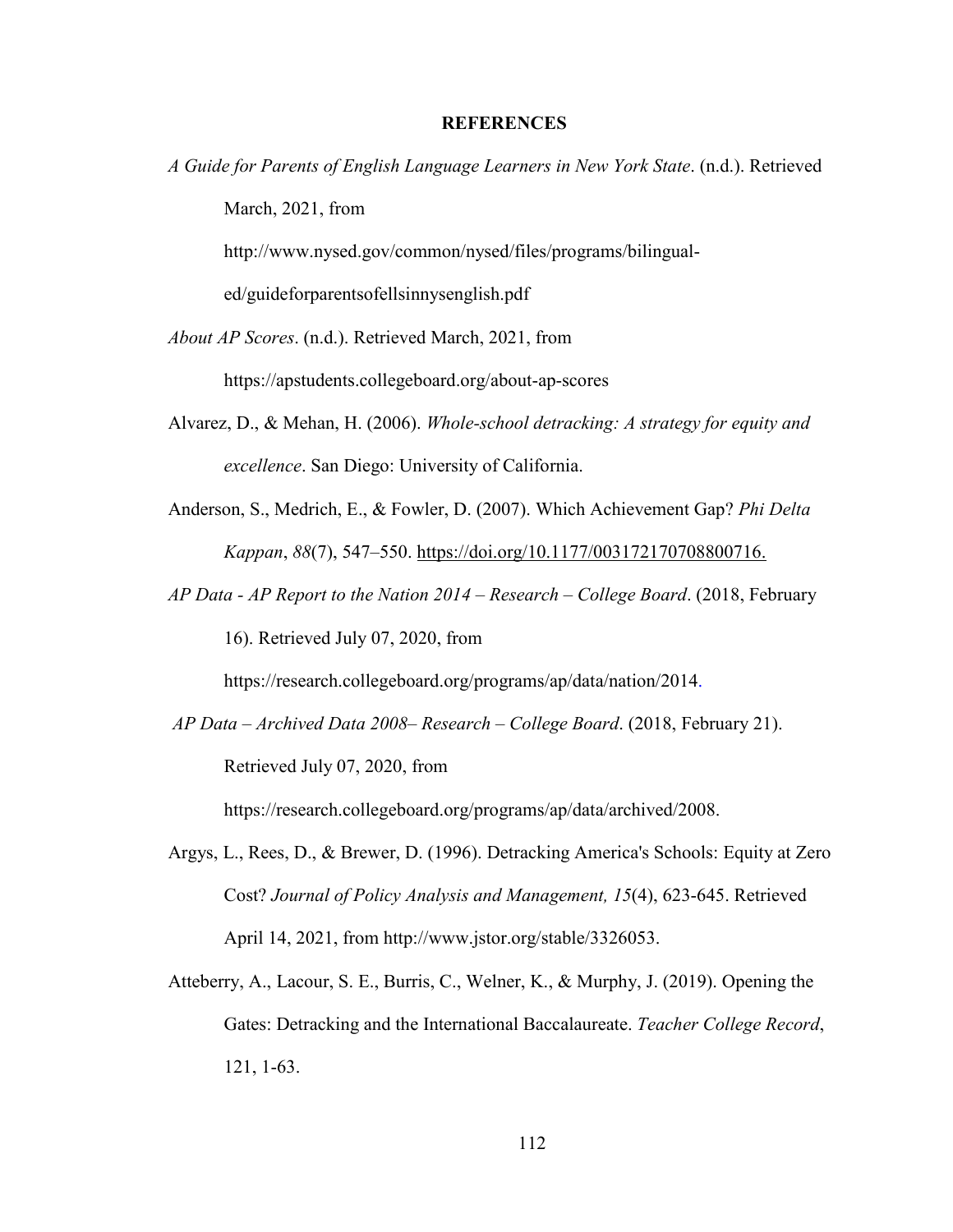- Barnard-Brak, L., McGaha-Garnett, V., & Burley, H. (2011). Advanced Placement Course Enrollment and School-Level Characteristics. *NASSP Bulletin*, 95(3), 165- 174. doi:10.1177/0192636511418640.
- Blad, E. (2020, December 8). The simple policy change that's getting more students of color in advanced courses. *Education Week*. Retrieved March 9, 2022, from https://www.edweek.org/leadership/the-simple-policy-change-thats-getting-morestudents-of-color-in-advanced-courses/2020/03.
- Boaler, J. (2011). Changing Students' Lives Through the Detracking of Urban Mathematics Classrooms. *Journal of Urban Mathematics Education, 4*(1), 7-13.
- Boaler, J., Wiliam, D., & Brown, M. (2000). Students Experiences of Ability Grouping disaffection, polarisation and the construction of failure. *British Educational Research Journal, 26*(5), 631-648. doi:10.1080/713651583.

Bowles, S., & Gintis, H. (1976). *Schooling in capitalist America*. London.

Bowles, S., & Gintis, H. (2001, November 08). *Schooling in Capitalist America Revisited*. Retrieved February, 2021, from https://www.umass.edu/preferen/gintis/soced.pdf.

Bridgeman, B., Morgan, R., & Wang, M. (1996). Reliability Of Advanced Placement Examinations. *ETS Research Report Series, 1996*(1), I-9. doi:10.1002/j.23338504.1996.tb01681.

Burdman, P. (2000). Extra credit, extra criticism. *Black Issues in Higher Education.* 17 (8), 28-33.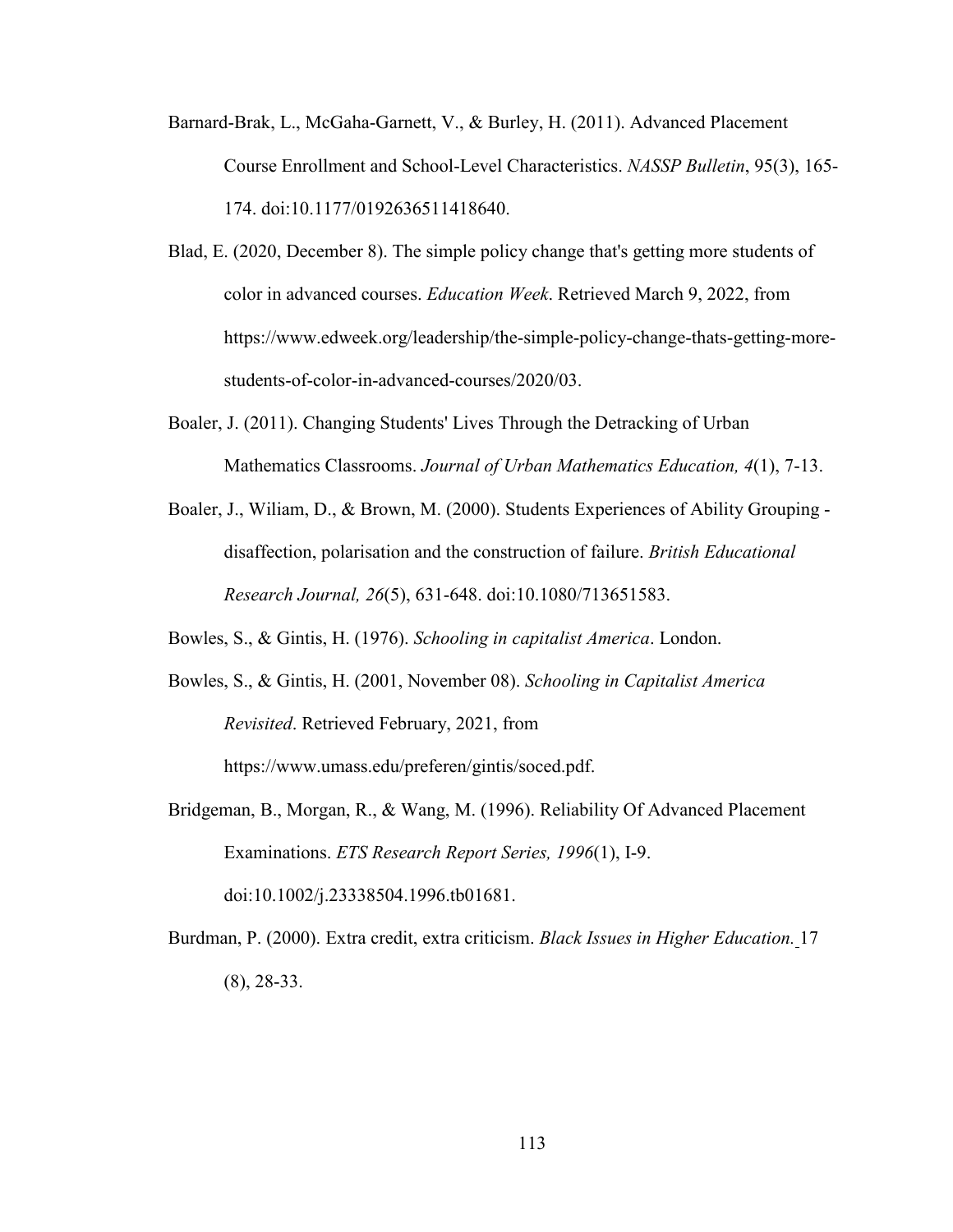- Chiang, I. A., Jhangiani, R. S., & Price, P. C. (2015). *Research Methods of Psychology*. Retrieved from https://opentextbc.ca/researchmethods/front-matter/about-thisbook/.
- Clark, D. (2010). Selective Schools and Academic Achievement. *The B.E. Journal of Economic Analysis & Policy, 10*(1). doi:10.2202/1935-1682.1917.
- College Board. (2016a). AP program participation and performance data. Retrieved from https://research.collegeboard.org/programs/ap/data/participation/ap-2016.
- Conant, J. B. (1961). *Slums and Suburbs. A commentary on schools in metropolitan areas.(*Fourth printing.). New York: McGraw-Hill Book.
- *Course access: A statewide challenge*. The New York Equity Coalition. (n.d.). Retrieved February 5, 2022, from https://equityinedny.edtrust.org/course-access-astatewide-challenge/.
- Counts, G. S. (1932). *Dare the school build a new social order?* Carbondale: Southern Illinois University Press.
- Counts, G. S. (1928). *School and Society in Chicago.* New York, NY: Harcourt, Brace, and Co.
- Counts G. S. (1922). T*he Selective Character of American Secondary Education*. Chicago: University of Chicago Press.
- Counts, G. S. (1926). *The Senior High School Curriculum*. Chicago: University of Chicago Press.
- Counts, G. S. (1927). *The Social Composition of Boards of Education: A Study in the Social Control of Public Education.* Chicago: University of Chicago Press.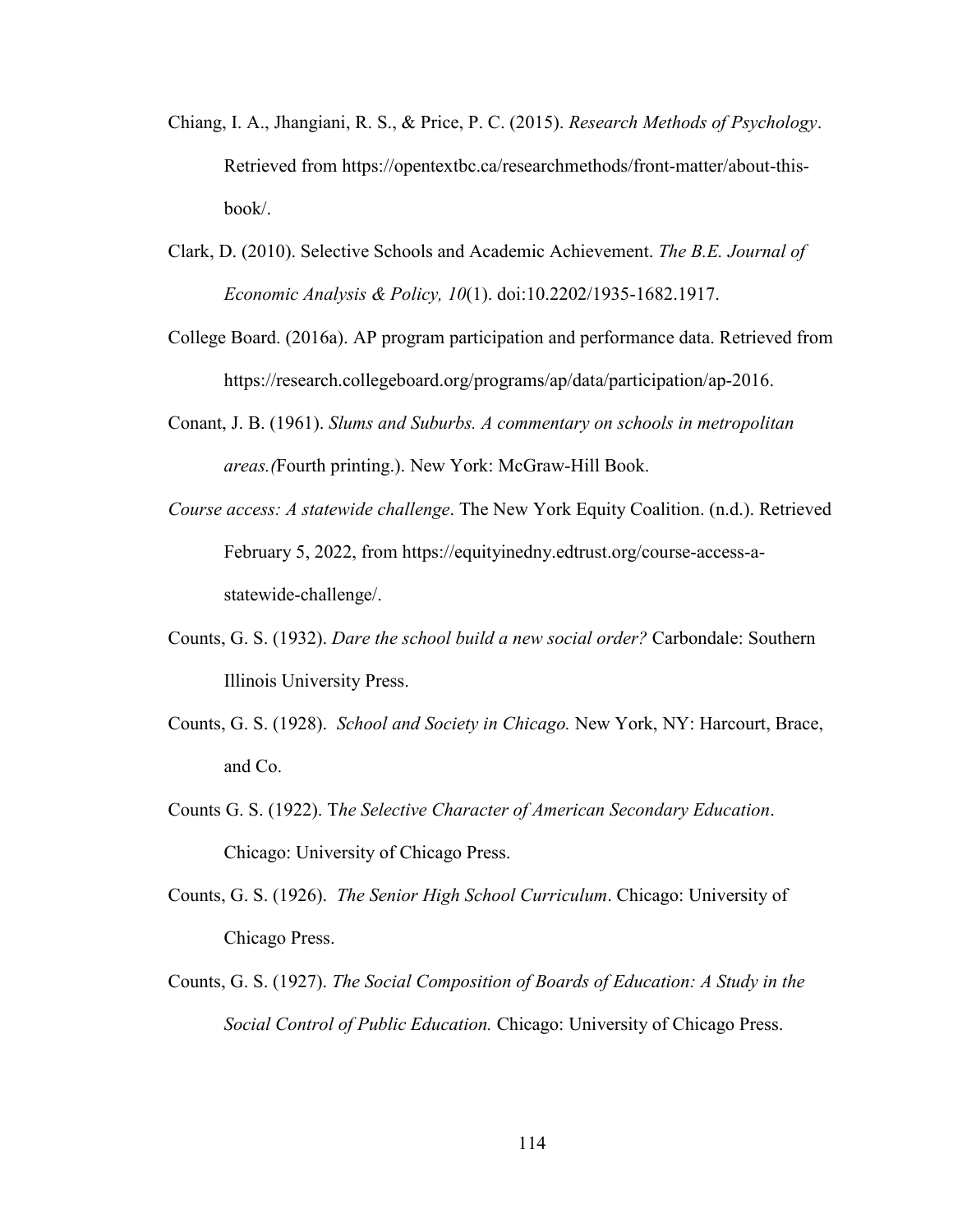- Creswell, J. W., & Guetterman, T. C. (2019). *Educational research: planning, conducting, and evaluating quantitative and qualitative research*. Harlow, England: Pearson.
- Curry W, MacDonald W, Morgan R. The Advanced Placement program: access to excellence. *Journal of Secondary Gifted Education*. 1999;11(1):17-23. doi:10.4219/jsge-1999-612.
- Dewey, J. (1958). *Democracy and Education*. New York, NY: The Macmillan Company.
- Dewey, J. (1937). *Education and Social Change*. Bulletin of the American Association of University Professors, 23(6), 472-474.
- Dewey, J. (1897). *My pedagogic creed and the demands of sociology upon pedagogy* by prof. Albion W. Small (with an introd. by S.T. Dutton). Chicago: A. Flanagan.
- Dewey, J. (1899). *The School and Society*. Chicago, IL: University of Chicago Press.
- Domina, T., McEachin, A., Hanselman, P., Agarwal, P., Hwang, N., & Lewis, R. (2016). Beyond Tracking and Detracking: The Dimensions of Organizational Differentiation in Schools. doi:10.7249/wr1155.
- Dougherty, C., Mellor, L., & Jian, S. (2006). The relationship between advanced placement and college graduation. Austin, TX: *National Center for Educational Achievement.*
- Duflo, E., Dupas, P., & Kremer, M. (2011). Peer Effects, Teacher Incentives, and the Impact of Tracking: Evidence from a Randomized Evaluation in Kenya. *The American Economic Review*, 101(5), 1739-1774. http://dx.doi.org.jerome.stjohns.edu:81/10.1257/aer.101.5.1739.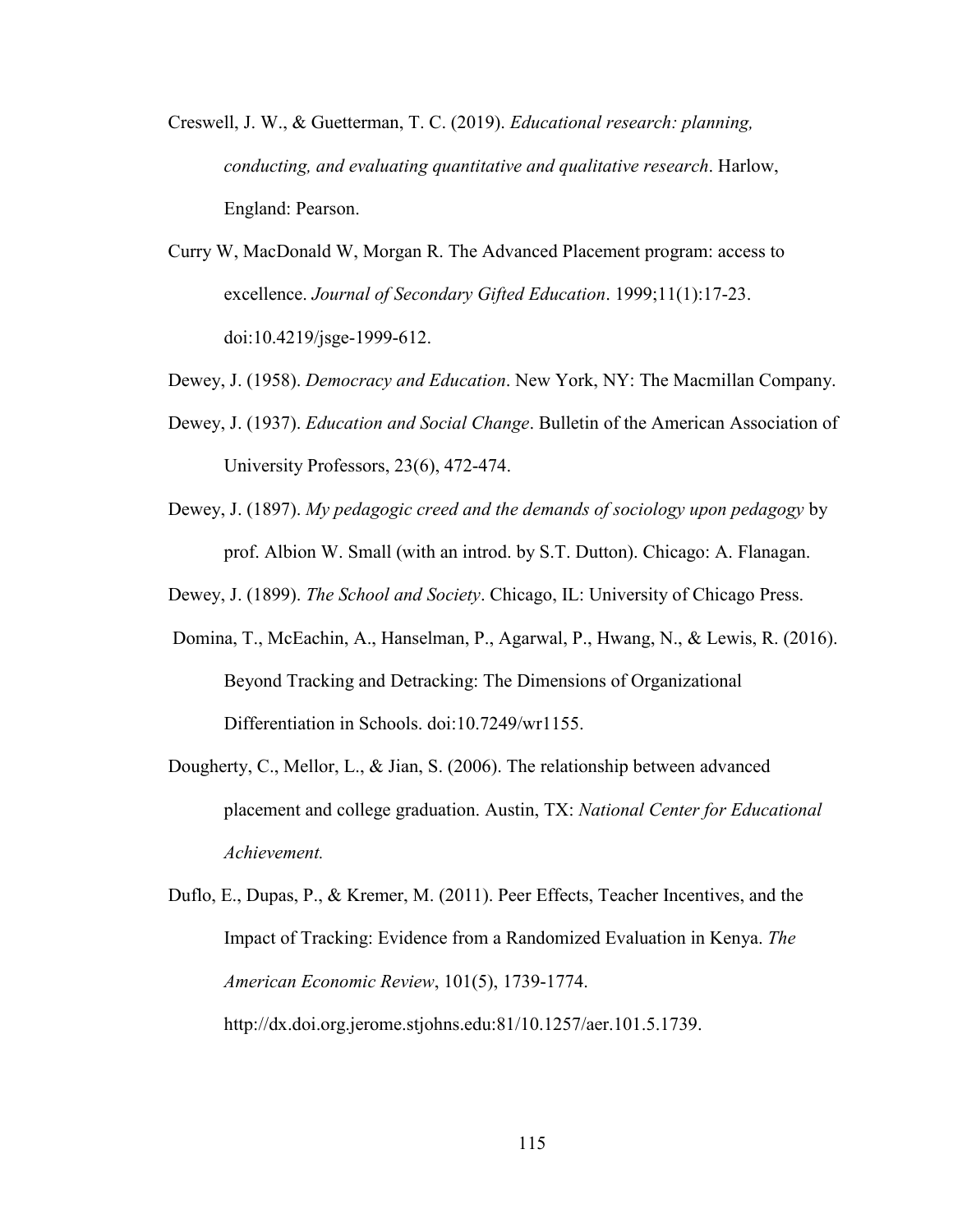- Ed Trust. (2019, December 9). *5 things to advance equity in access to and success in advanced coursework*. The Education Trust. Retrieved March 9, 2022, from https://edtrust.org/resource/5-things-to-advance-equity-in-access-to-and-success-inadvanced-coursework/.
- Figlio, D. N. & Page, M. E. (2002). School Choice and the Distributional Effects of Ability Tracking: Does Separation Increase Inequality?, *Journal of Urban Economics, 51*(3), 497-514.
- Garrity, D. T., & Burris, C. C. (2008). *Detracking for Excellence and Equity*. Association for Supervision and Curriculum Development.
- Hargrove, L., Godin, D., & Dodd, B. (2008). College outcomes comparisons by AP® and non-AP high school experiences (Research Report No. 2008-3). Austin, TX: *College Board*.
- Hebel, S. (1999). AP courses are new target in struggle over access to college in California. *Chronicle of Higher Education,* 46(14), A32-A34.
- Kelly, S. (2007). The contours of tracking in North Carolina. *High School Journal*, 90, 15-31.
- Kettler, T., & Hurst, L. T. (2017). Advanced academic participation: A longitudinal analysis of ethnicity gaps in suburban schools. *Journal for the Education of the Gifted, 40*(1), 3-19.
- Khine, K. (2019, May 10). *A Greater Number of Jobs Require More Education, Leaving Middle-Skill Workers with Fewer Opportunities.* Retrieved from http://statchatva.org/2019/05/10/a-greater-number-of-jobs-require-moreeducation-leaving-middle-skill-workers-with-fewer-opportunities/.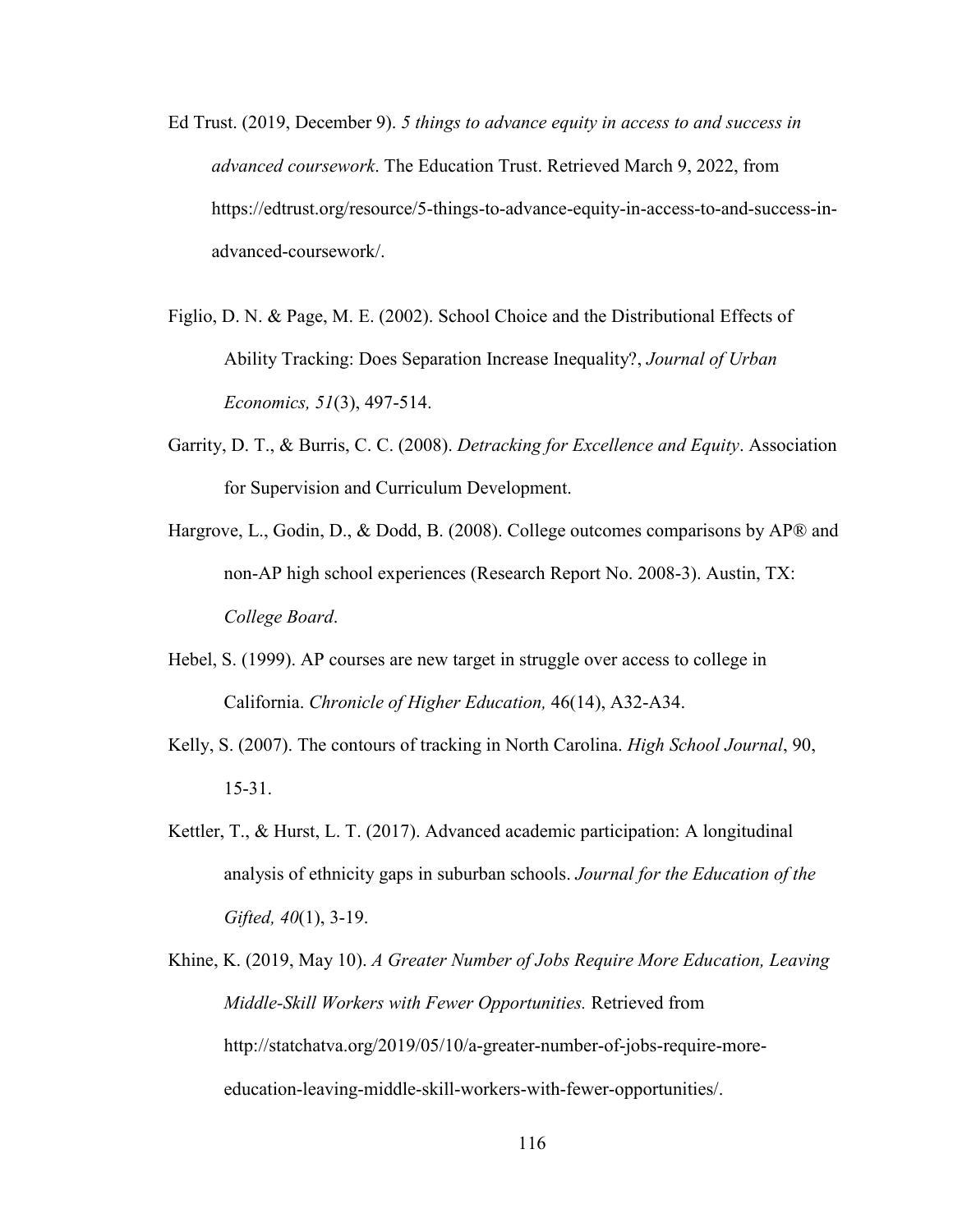- Kolluri, S. (2018). Advanced Placement: The Dual Challenge of Equal Access and Effectiveness. *Review of Educational Research, 88*(5), 671-711. doi:10.3102/0034654318787268 .
- Kulik, J. A., & Kulik, C. C. (1992). Meta-analytic findings on grouping programs. *Gifted Child Quarterly*, 36, 73-77. doi:10.1177/001698629203600204.
- Lavy, V., Paserman, M. D., & Schlosser, A. (2008). Inside the Black of Box of Ability Peer Effects: Evidence from Variation in the Proportion of Low Achievers in the Classroom. *NBER Working Papers 14415, National Bureau of Economic Research*. doi:10.3386/w14415.
- Lefgren, L. (2004). Educational peer effects and the Chicago public schools. *Journal of Urban Economics, 56*(2), 169-191. doi:10.1016/j.jue.2004.03.010.
- Lewis, T., & Cheng, S. (2006). Tracking, Expectations, and the Transformation of Vocational Education. *American Journal of Education, 113*(1), 67-99. doi:10.1086/506494.
- Lofton, Jr., R. (2019). The Duplicity of Equality: An analysis of Academic Placement in a Racially Diverse School and Black Community. *Teachers College Record, 121*, 1-48.
- Loveless, T. (2016). How Well Are American Students Learning? *Brown Center on Education Policy at Brookings, 3*(5), 1-40.
- Mattern, K., Marini, J., & Shaw, E. (2013). Are AP® Students More Likely to Graduate from College on Time? *College Board,* 1-31. Retrieved October 8, 2020, from https://files.eric.ed.gov/fulltext/ED556464.pdf.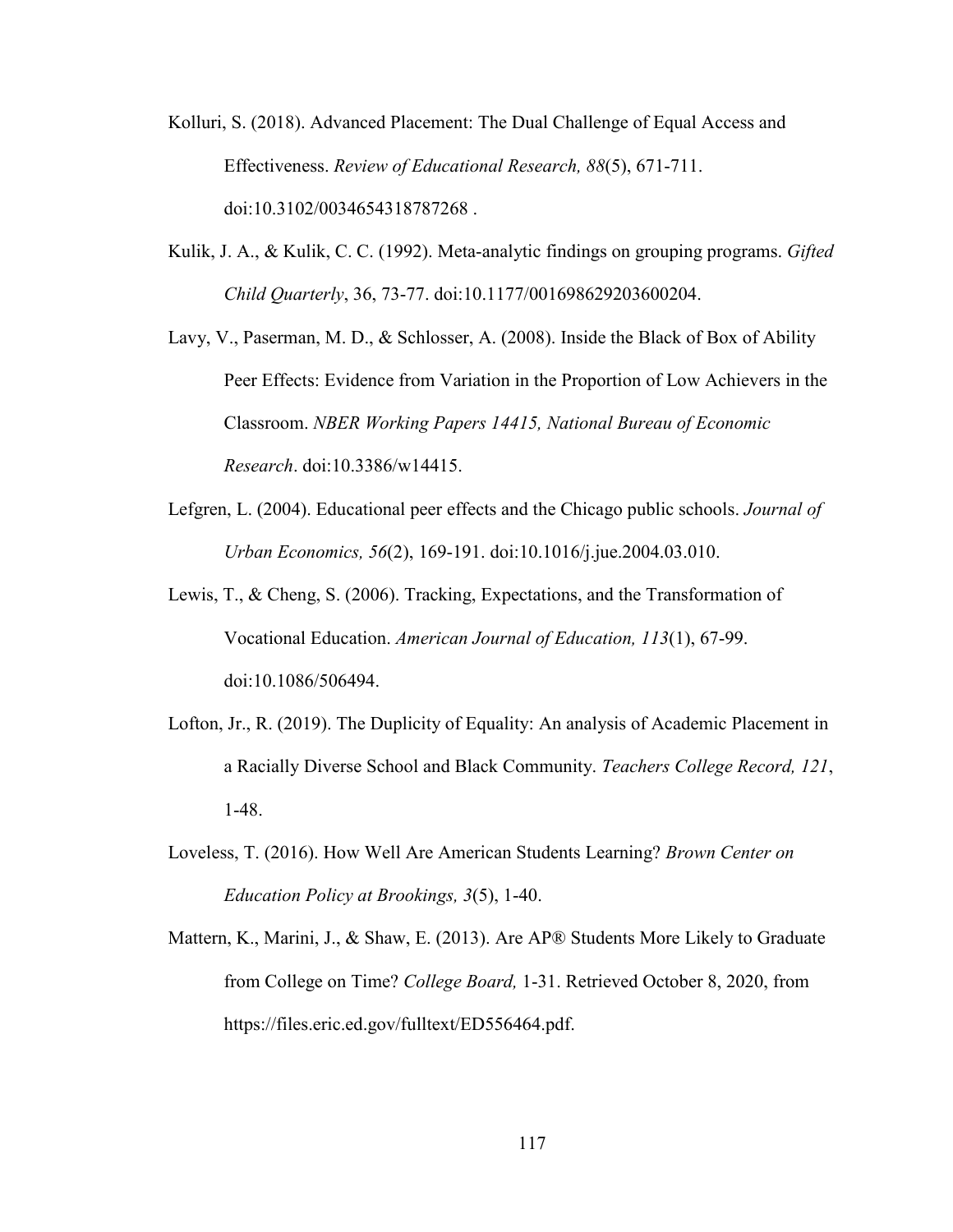Mattern, K. D., Shaw, E. J., & Xiong, X. (2009). The relationship between AP Exam performance and college outcomes (College Board Research Report No. 2009-4). New York, NY: *College Board.*

McBride Davis, C. A., Slate, J. R., Moore, G. W., & Barnes, W. (2015). Advanced placement exams, Incentive Programs, and cost effectiveness: A lack of equity and excellence for black students in Texas, New York, and Florida. *The Journal of Negro Education*, *84*(2), 139.

https://doi.org/10.7709/jnegroeducation.84.2.0139.

Mickelson, R. A., & Everett, B. J. (2008). Neotracking in North Carolina: How High School Courses of Study Reproduce Race and Class-Based Stratification. *Teachers College Record, 110*(3), 535-570.

Mill, J. S. (1863). *Utilitarianism*. London: Parker, Son and Bourn.

- More colleges stop giving credit for AP exams. (2019, April 27). Retrieved October 9,2020, from https://www.marketplace.org/2013/02/20/education/more-collegesstop-giving-credit-ap-exams/.
- More Schools Offering Open Enrollment for AP Courses. (2013, November 04). Retrieved February, 2021, from https://rossieronline.usc.edu/more-schoolsoffering-open-enrollment-for-ap-courses/.

Murphy, D., & Dodd, B. (2009). A Comparison of College Performance of Matched AP® and Non-AP Student Groups. Research Report No. 2009-6. *College Board,* 1-52. Retrieved October 8, 2020, from https://files.eric.ed.gov/fulltext/ED561022.pdf.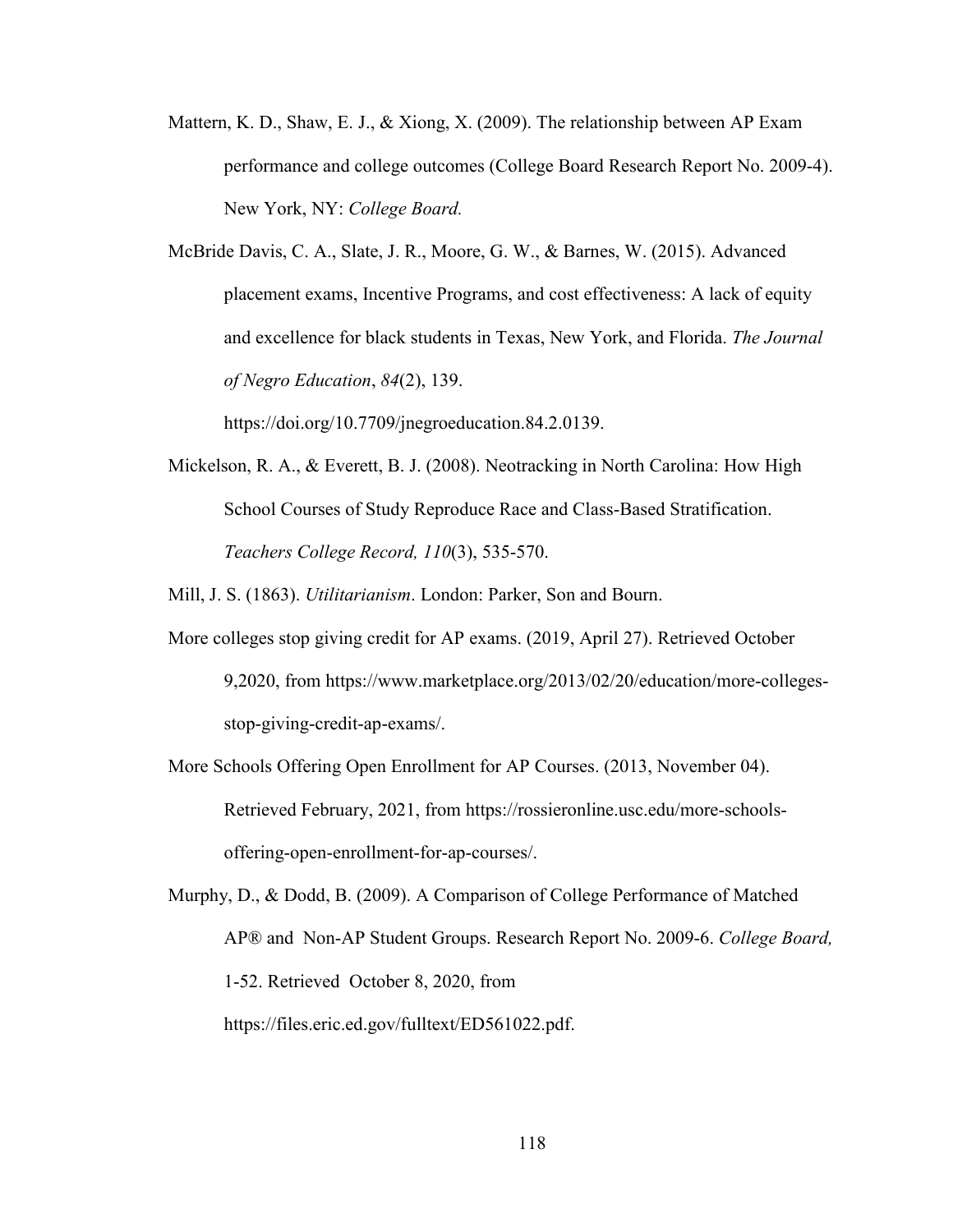- Oakes, J., & Guiton, G. (1995). Matchmaking: The dynamics of high school tracking decisions. *American Educational Research Journal, 32*, 3–33.
- Oakes, J., Wells, A. S., Jones, M., & Datnow, A. (1997). Detracking: The social construction of ability, cultural politics, and resistance to reform. *Teachers College Record, 98*(3), 482–510.
- Opportunity Gap Definition. (2013, September 03). *The Glossary of Education Reform*, Retrieved from https://www.edglossary.org/opportunity-gap/.
- Patrick, K., Sokol, A., & Morgan, I. (2020). Inequities in advanced coursework: What's driving them and what leaders can do. *Education Trust*, 1250 H Street NW Suite 700, Washington, DC 20005. Retrieved from Social Science Premium Collection.

Promotion of advanced placement (2000). *Gifted Child Today Magazine.* 23(3), 6.

Rawls, J. A. (1971). *A Theory of Justice*. Cambridge, MA: Harvard University Press.

- Riehl. C, Pallas, A. M. & Nariello, G. (1999). Rites and Wrongs: Institutional explanations for the student course-scheduling process in urban high schools. *American Journal of Education*, 107(2), 116-154. Retrieved from: http://www.jstor.org/stable/1085482.
- Rosenbaum, J. E. (2000). If Tracking Is Bad, Is Detracking Better? *American Educator,* 1-7.
- Rubin, B. C. (2006). Tracking and Detracking: Debates, Evidence, and Best Practices for a Heterogeneous World. *Theory Into Practice, 45*(1), 4-14. doi:10.1207/s15430421tip4501\_2.
- Santoli, S. P. (2002). Is There an Advanced Placement Advantage? *American Secondary Education, 30*(3), 23-35.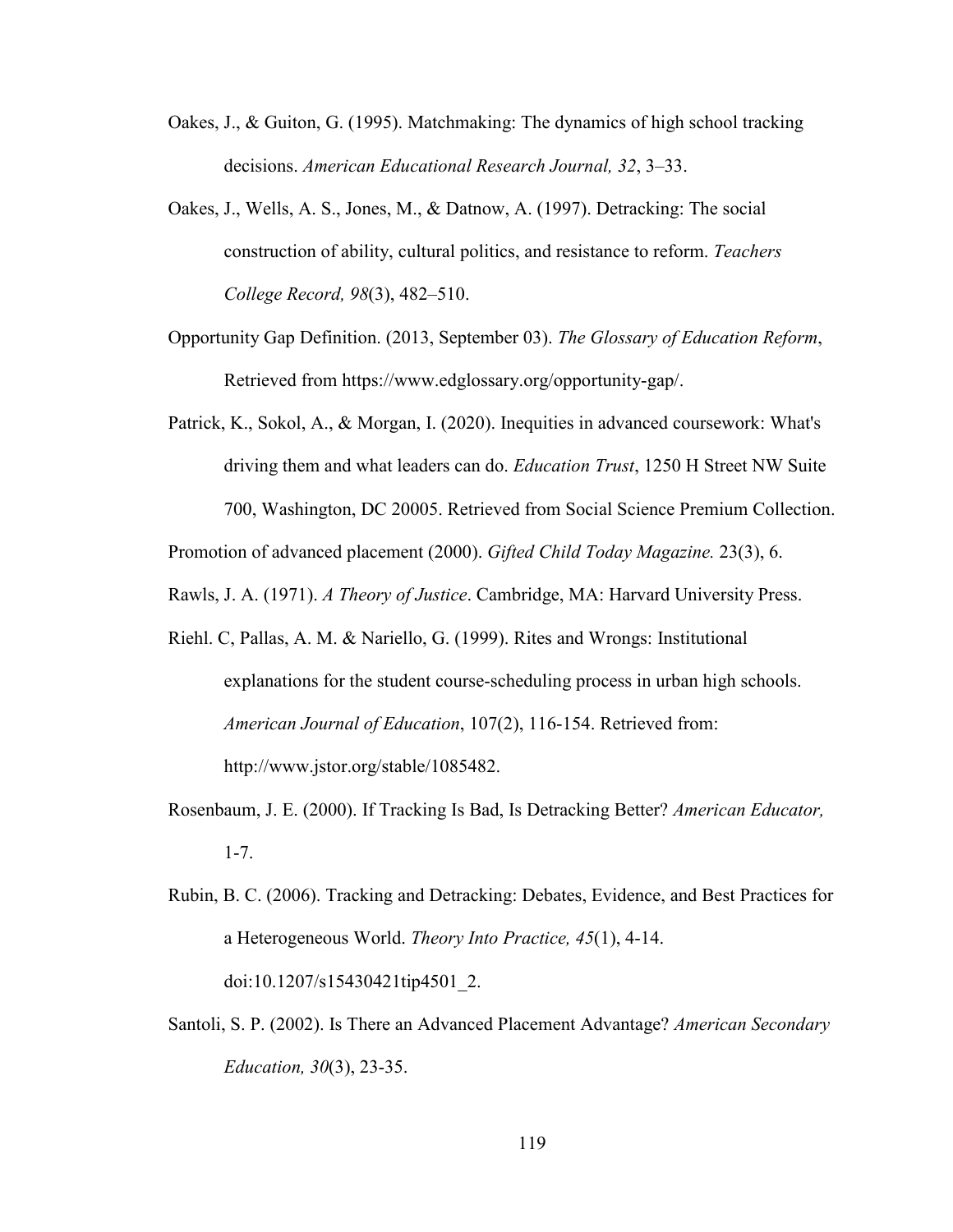- Schneider, J. (2009). Privilege, equity, and the Advanced Placement Program: Tug of war. *Journal of Curriculum Studies*, 41(6), 813-831. doi:10.1080/00220270802713613.
- Spade, J. Z., Columba, L., & Vanfossen, B. E. (1997). Tracking in mathematics and science: Courses and course-selection procedures. *Sociology of Education*, 70, 108-127.
- *Student Enrollment AP Central: College Board.* (2021, March 02). Retrieved March, 2021, from https://apcentral.collegeboard.org/exam-administration-orderingscores/ordering-fees/manage-registration-ordering/access-setup-ap-registrationordering/student-enrollment.
- Theokas C. & Saaris, R. (2013). Finding America's Missing AP and IB Students. *The Education Trust*. Washington, D.C.
- *Tracking and Ability Grouping in Middle Level and High Schools.* (2020, June 04). Retrieved February, 2021, from https://www.nassp.org/tracking-and-abilitygrouping-in-middle-level-and-high-schools/.
- Vygotskij L.S., & Cole, M. (1981). *Mind in society: the development of higher psychological processes*. Cambridge, Mass. Harvard Univ. Press.
- Warne, R. T. (2017). Research on the Academic Benefits of the Advanced Placement Program: Taking Stock and Looking Forward. *SAGE Open*. https://doi.org/10.1177/2158244016682996.
- Whiting, G. W., & Ford, D. Y. (2009). Multicultural Issues: Black Students and Advanced Placement Classes: Summary, Concerns, and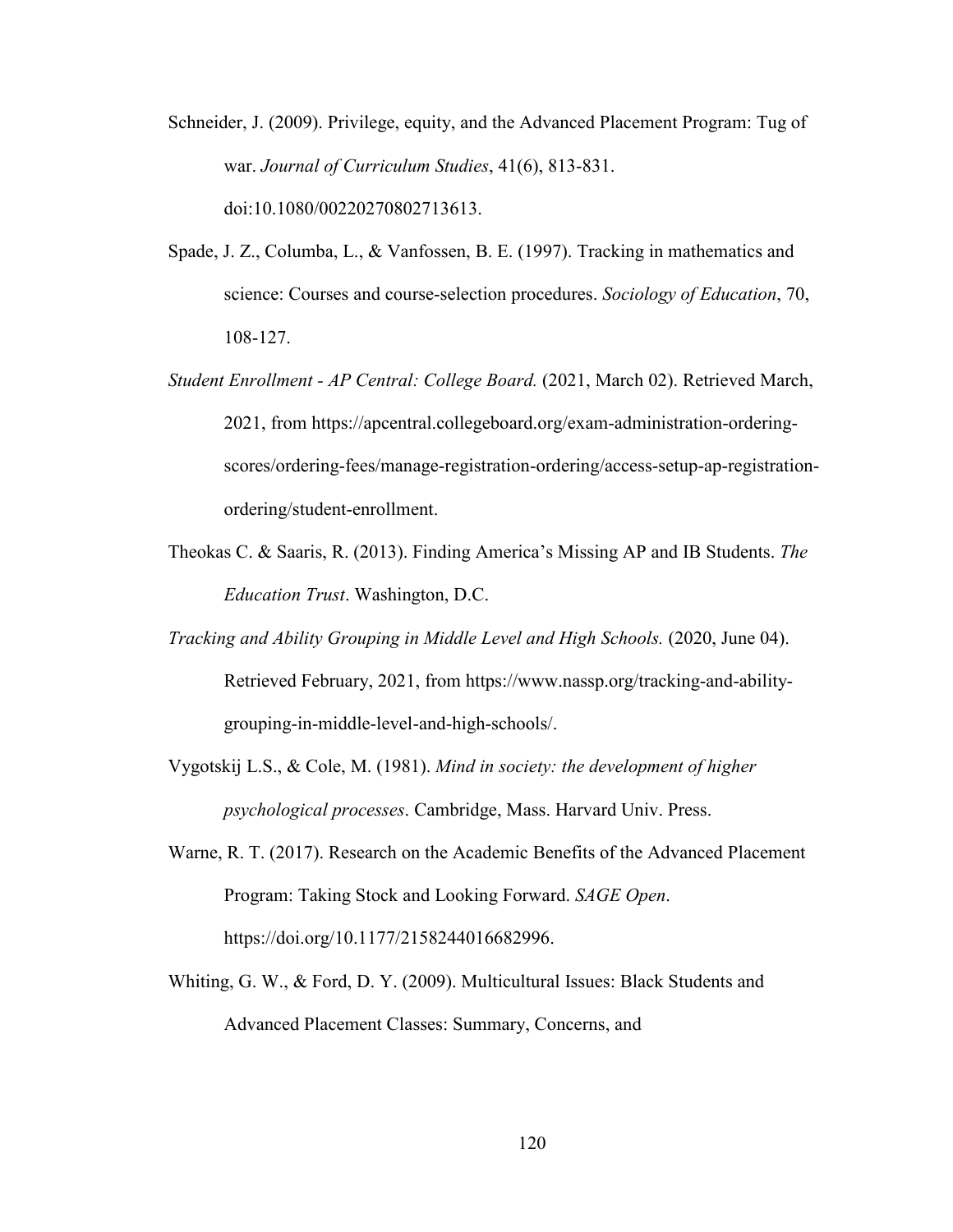Recommendations. *Gifted Child Today*, 32(1), 23–26. https://doi.org/10.4219/gct-2009-840.

Wiatrowski, M., Hansell, S., Massey, C., & Wilson, D. (1982). Curriculum Tracking and Delinquency. *American Sociological Review, 47*(1), 151-160. doi:10.2307/2095049

Yonezawa, S., & Jones, M. (2006). Students Perspectives on Tracking and Detracking. *Theory Into Practice, 45*(1), 15-23. doi:10.1207/s15430421tip4501\_3.

- Yonezawa, S., Wells, A. S., & Serna, I. (2002). Choosing tracks: "Freedom of choice" in detracking schools. *American Educational Research Journal*, 39, 37–67.
- Zarate, Maria & Pachon, Harry (2006). Equity in offering advanced placement courses in California high schools, 1997-2003 Gaining or Losing Ground? New York: Tomas Riveria Policy Institute.